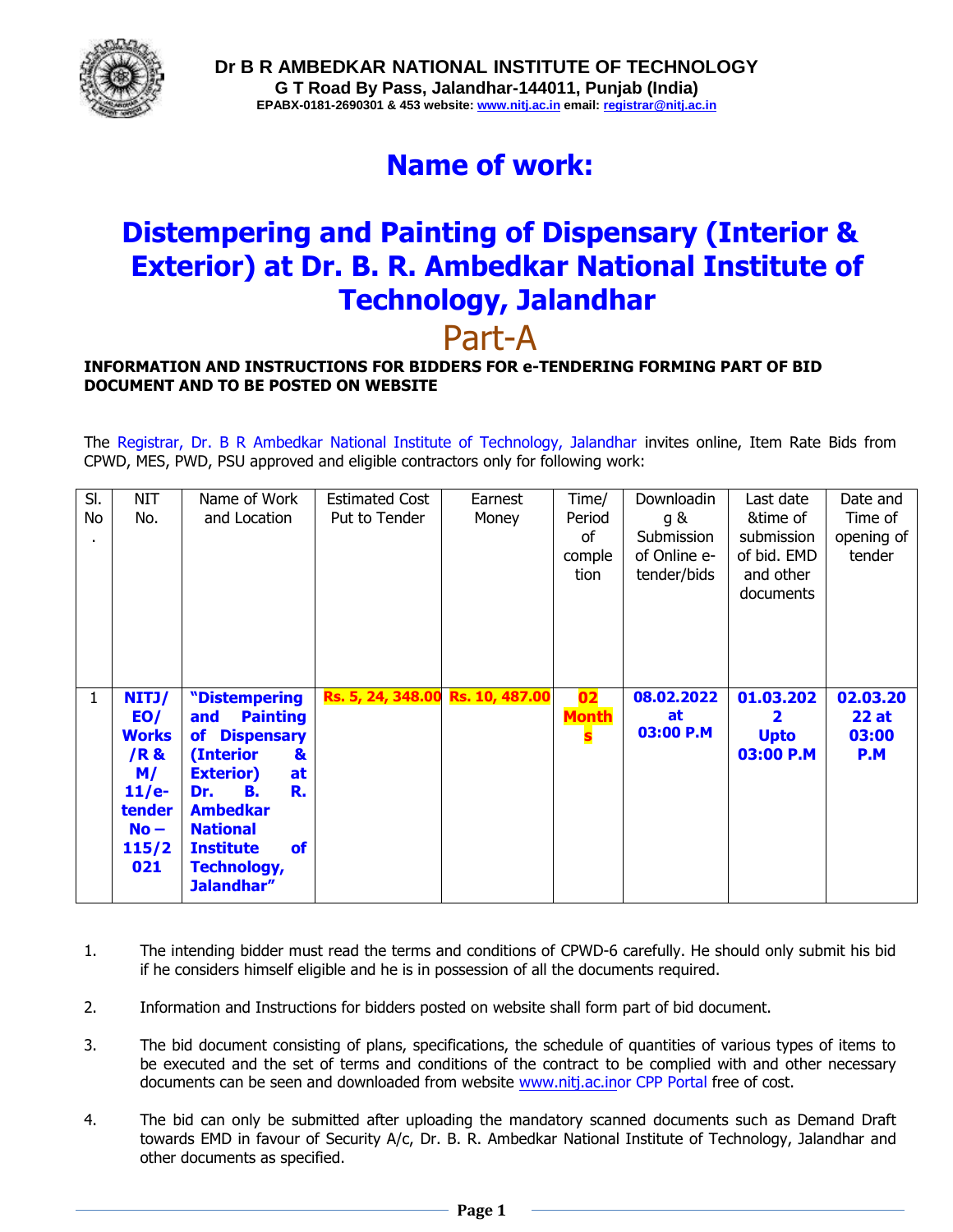

- 5. Those contractors not registered on the website mentioned above, are required to get registered beforehand. If needed they can be imparted training on online bidding process as per details available on the website.
- 6. The intending bidder must have valid class-III digital signature to submit the bid.
- 7. On opening date, the contractor can login and see the bid opening process. After opening of bids he will receive the competitor bid sheets.
- 8. Contractor can upload documents in the form of PDF format.
- 9. Integrity Pact of the bid document (Page No62 to69) shall be signed between Registrar and the successful bidder after acceptance of bid.
- 10. It is mandatory to upload scanned copies of all the documents listed below including registration /GST registration/PAN Card as stipulated in the bid document. If such document is not uploaded his bid will become invalid.
- 11. If any discrepancy is noticed between the documents as uploaded at the time of submission of bid and hard copies as submitted physically by the lowest contractor the bid shall become invalid.

#### **List of Documents to be scanned and uploaded upto date and time mentioned above:**

- 1. Demand Draft/ Pay order or Banker`s Cheque of any Scheduled Bank against EMD.
- 2. Registration for GST.
- 3. Enlistment order of the contractor.
- 4. Copy of PAN Card.
- 5. The contractor has to upload EPFO, ESIC Registration or Proof of applying registration with EPFO, ESIC.

#### **6. Scan Copy of original EMD**

**7.** Any other document as specified in Eligibility Criteria and/or in CPWD-6.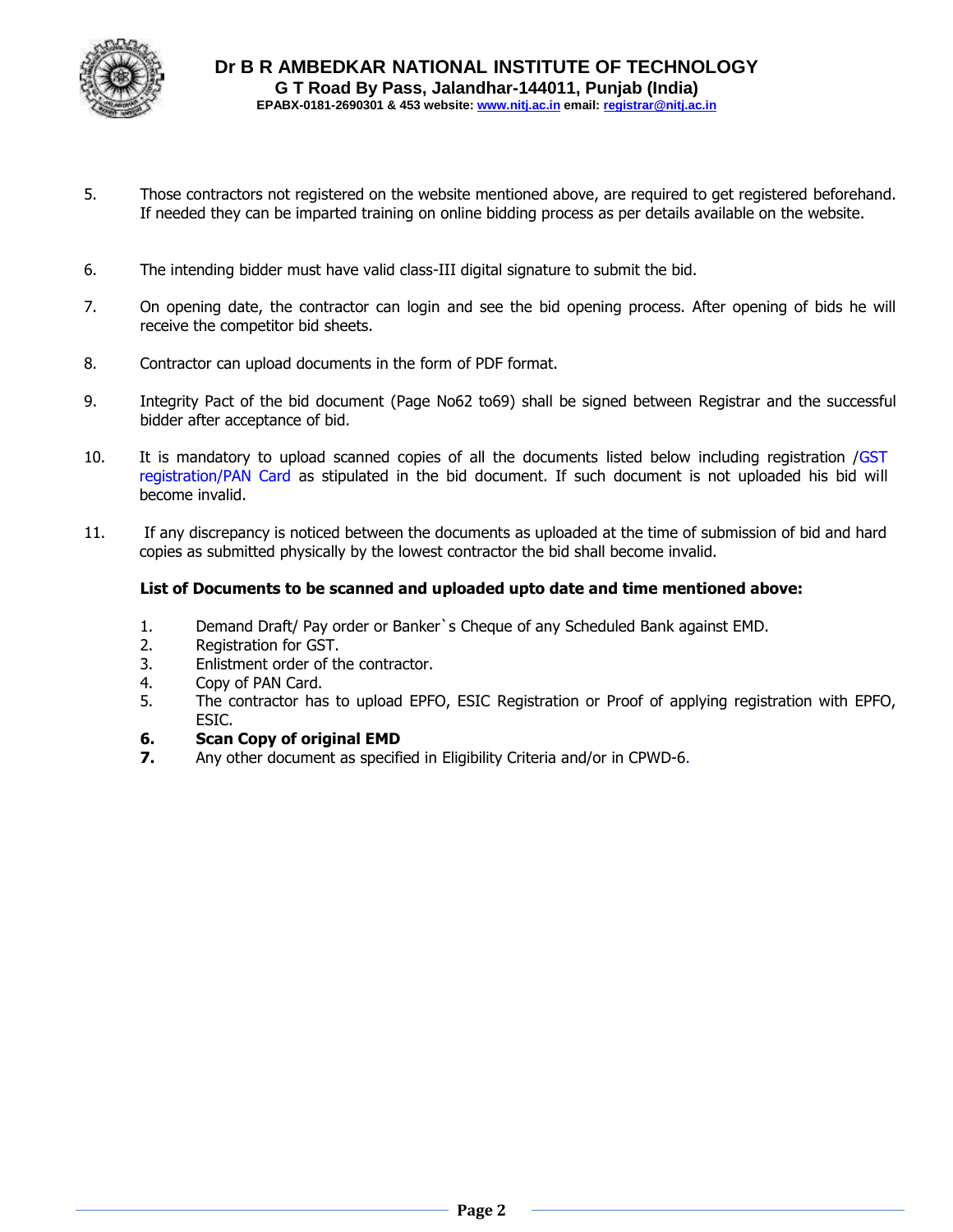

The Registrar, Dr. B R Ambedkar National Institute of Technology, Jalandhar invites online, Item Rate Bids from CPWD approved and eligible contractors for following work: **Distempering and Painting of Dispensary (Interior & Exterior) at Dr. B. R. Ambedkar National Institute of Technology, Jalandhar.** The enlistment of the contractors should be valid on the last date of submission of bids. In case the last date of submission of tender is extended, the enlistment of contractor should be valid on the original date of submission of bids.

- 1 The work is estimated to cost **Rs. 5, 24, 348.00**This estimate, however, is given merely as a rough guide.
- 2. Agreement shall be drawn with the successful bidders on prescribed Form No. CPWD-8 (or other Standard Form as mentioned) which is available as a Govt. of India Publication and also available on website **[www.nitj.ac.in](http://www.nitj.ac.in/)**. Bidders shall quote his rates as per various terms and conditions of the said form which will form part of the agreement.
- 3. The time allowed for carrying out the work will be **02 Months** from the date of start as defined in schedule 'F' or from the first date of handing over of the site, whichever is later, in accordance with the phasing, if any, indicated in the bid documents.
- 4. (i) The site for the work is available.
	- (ii) The drawing shall be made available in phased manner as per requirement of the same as per approved programme of completion submitted by the contractor after award of the work.
- 5. The bid document consisting of plans, specifications, the schedule of quantities of various types of items to be executed and the set of terms and conditions of the contract to be complied with and other necessary documents except Standard General Conditions of Contract Form can be seen from website **CPP Portal** or **[www.nitj.ac.in](http://www.nitj.ac.in/)**of cost.
- 6. After submission of the bid the contractor can re-submit revised bid any number of times but before last time and date of submission of bid as notified.
- 7. While submitting the revised bid, contractor can revise the rate of one or more item(s) any number of times (he need not re-enter rate of all the items) but before last time and date of submission of bid as notified.
- 8. **Earnest Money Rs. 10, 487/-** in the form of Demand Draft/ Pay order or Banker`s Cheque in favour of **Security A/c, Dr. B R Ambedkar National Institute of Technology,Jalandhar)** shall be scanned and uploaded to the e-tendering website within the period of bid submission. **The original EMD should be deposited in the office of Dr.B R Ambedkar NIT, Jalandhar within the period of bid submission.**

Copy of Enlistment order and other required as per nit documents shall be scanned and uploaded to the etendering website within the period of bid submission. However, certified copy of all the scanned and uploaded documents as specified in press notice shall have to be submitted by the lowest bidder only within a week physically in the office of tender opening authority.

Online bid documents submitted by intending bidders shall be opened only of those bidders, **whose EMD Deposited with NIT, Jalandhar office** and other documents scanned and uploaded are found in order.

The bid submitted shall be opened at **02.03.2022 at 03:00 PM** 

- 9. The bid submitted shall become invalid if:
	- (i) The bidder is found ineligible.
	- (ii) The bidder does not deposit original EMD with the office of NIT, Jalandhar
	- **(iii)** Does not uploaded all the documents (including GST registration/ PAN Card) as stipulated in the bid document.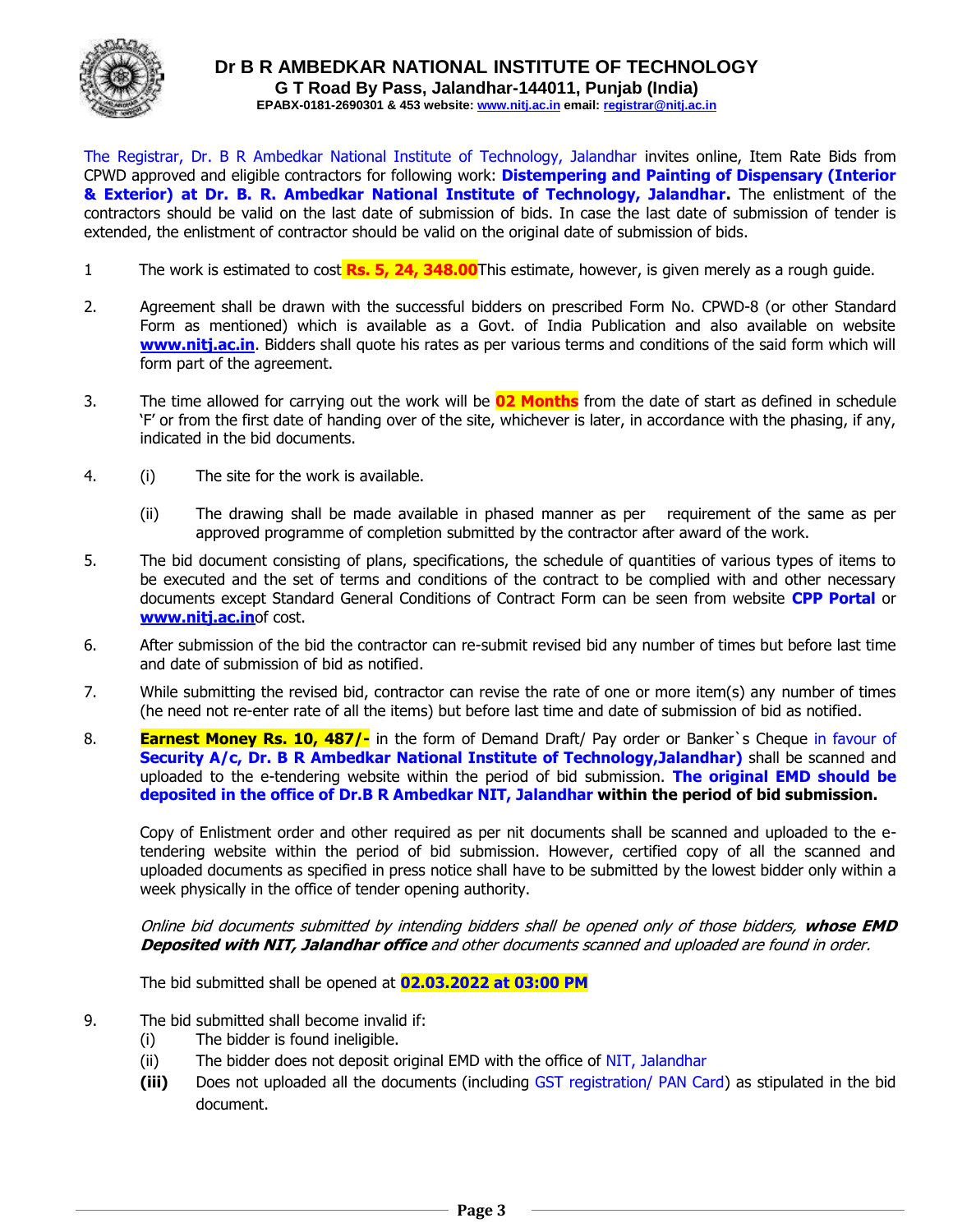

- **(iv) If any discrepancy is noticed between the documents as uploaded at the time of submission of bid and hard copies as submitted physically by the lowest tenderer in the office of tender opening authority.**
- **(v) If a tenderer quotes nil rates against each item rate tender or does not quote any percentage above/below on the total amount of the tender or any section/sub head in percentage rate tender, the tender shall be treated as invalid and will not be considered as lowest tenderer.**
- 10. The contractor whose bid is accepted will be required to furnish **performance guarantee of 3 % (Five Percent)** of the bid amount within the period specified in Schedule F. This quarantee shall being the form of cash (in case guarantee amount is less than Rs. 10000/-) or Deposit at Call receipt of any Scheduled Bank/Banker's cheque of any scheduled bank/Demand Draft of any scheduled bank/Pay order of any Scheduled Bank of any scheduled bank (in case guarantee amount is less than Rs. 1,00,000/-) or Government Securities or Fixed Deposit Receipts or Guarantee Bonds of any Scheduled Bank or the State Bank of India in accordance with the prescribed form. In case the contractor fails to deposit the said performance guarantee within the period as indicated in Schedule 'F', including the extended period if any, the Earnest Money deposited by the contractor shall be forfeited automatically without any notice to the contractor. The earnest money deposited along with bid shall be returned after receiving the aforesaid performance guarantee. **The contractor whose bid is accepted will also be required to furnish either copy of applicable licenses/ registrations or proof of applying for obtaining labour licenses, registration with EPFO, ESIC and BOCW Welfare Board and Programme Chart (Time and Progress) within the period specified in Schedule 'F'.**

#### 11. **The description of the work is as follows: Distempering and Painting of Dispensary (Interior & Exterior) at Dr. B. R. Ambedkar National Institute of Technology, Jalandhar**

Intending bidders are advised to inspect and examine the site and its surroundings and satisfy themselves before submitting their tenders as to the nature of the ground and sub-soil (so far as is practicable), the form and nature of the site, the means of access to the site, the accommodation they may require and in general shall themselves obtain all necessary information as to risks, contingencies and other circumstances which may influence or affect their tender. A tenderer shall be deemed to have full knowledge of the site whether he inspects it or not and no extra charge consequent upon any misunderstanding or otherwise shall be allowed. The tenderer shall be responsible for arranging and maintaining at his own cost all materials, tools& plants, water, electricity access, facilities for workers and all other services required for executing the work unless otherwise specifically provided for in the contract documents. Submission of a tender by a tenderer implies that he has read this notice and all other contract documents and has made himself aware of the scope and specifications of the work to be done and of conditions and rates at which stores, tools and plant, etc. will be issued to him by the Government and local conditions, Conditions imposed by NIT, Jalandhar authorities and other factors having a bearing on the execution of the work.

- 12. The competent authority on behalf of the Director NIT Jalandhar does not bind itself to accept the lowest or any other tender and reserves to itself the authority to reject any or all the tenders received without the assignment of any reason. All tenders in which any of the prescribed condition is not fulfilled or any condition including that of conditional rebate is put forth by the tenderer shall be summarily rejected.
- 13. Canvassing whether directly or indirectly, in connection with tenderers is strictly prohibited and the tenders submitted by the contractors who resort to canvassing will be liable to rejection.
- 14. The competent authority on behalf of President of India reserves to himself the right of accepting the whole or any part of the bid and the bidders shall be bound to perform the same at the rate quoted.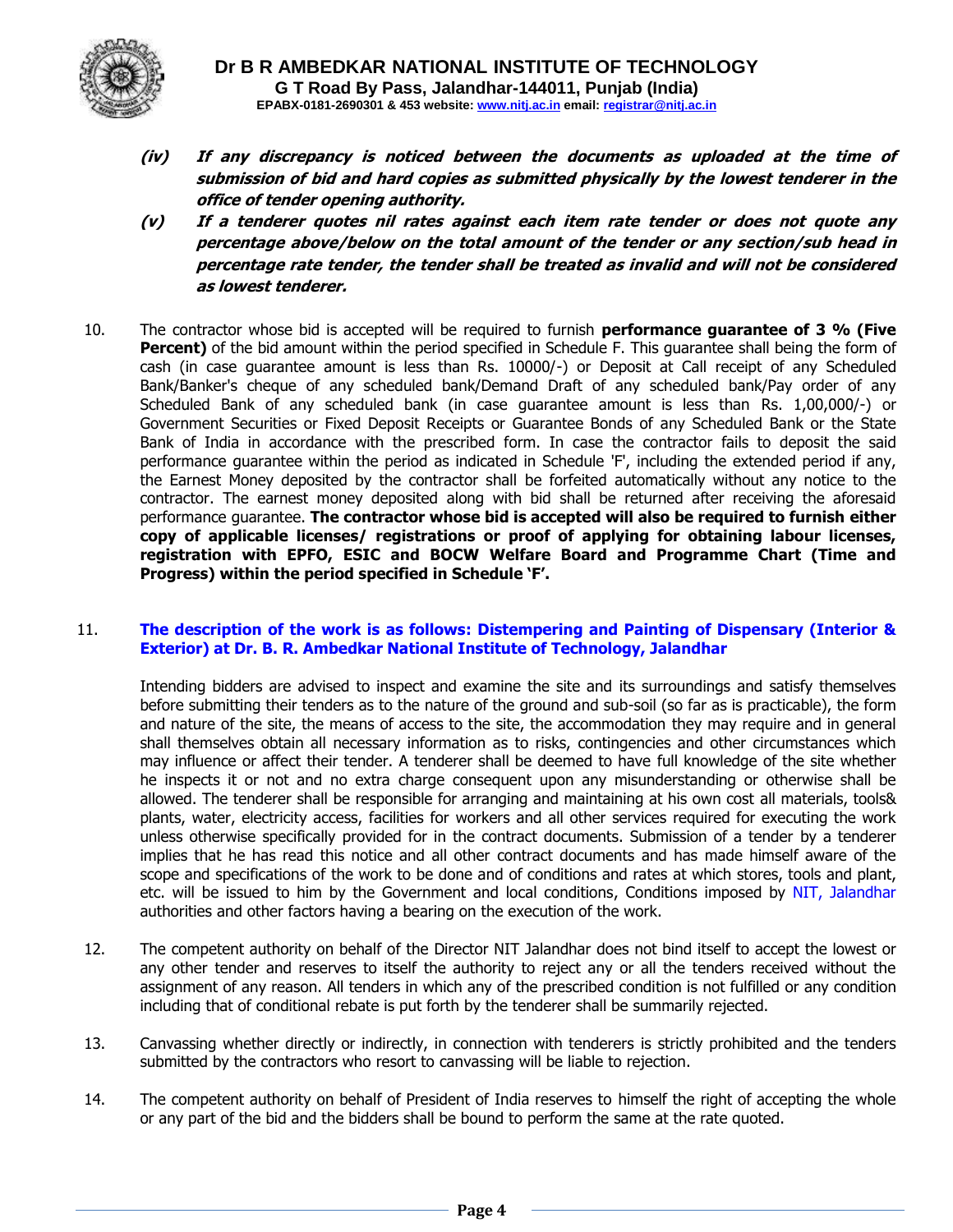

- 15. The contractor shall not be permitted to tender for works in the NIT, Jalandhar whose blood relation is serving in NIT Jalandhar
- 16. No Engineer of Gazetted rank or other Gazetted Officer employed in Engineering or Administrative duties in an Engineering Department of the Government of India is allowed to work as a contractor for a period of one year after his retirement from Government service, without the previous permission of the Government of India in writing. This contract is liable to be cancelled if either the contractor or any of his employees is found anytime to be such a person who had not obtained the permission of the Government of India as aforesaid before submission of the tender or engagement in the contractor's service.
- 17. **The bid for the works shall remain open for acceptance for a period of Forty Five (45) days from the date of opening of bid.** If any bidders withdraws his bid before the said period or issue of letter of acceptance, whichever is earlier, or makes any modifications in the terms and conditions of the bid which are not acceptable to the department, then the Government shall, without prejudice to any other right or remedy, be at liberty to forfeit 50% of the said earnest money as aforesaid. Further the bidders shall not be allowed to participate in the rebidding process of the work.
- 18. This notice inviting bid shall form a part of the contract document. The successful bidder/specialized agency, on acceptance of his bid by the Accepting Authority shall within 15 days from the stipulated date of start of the work, sign contract consisting of:
	- a) The Notice Inviting bid, all the documents including Special Conditions, General Specifications/ Particular Specifications and drawings, if any, forming part of the bid as uploaded at the time of invitation of bid and the rates quoted online at the time of submission of bid and acceptance thereof together with any correspondence leading thereto.
	- b) Standard C.P.W.D. Form 8 is applicable.

#### **19. For Bids**

19.1.1 The bid document will include following four components:

Part A CPWD-6, CPWD Form-8 including Schedule A to F for the work, Standard General Conditions of Contract for CPWD 2019 as amended/ modified up to date.

**Part B:** General/ specific conditions, specifications, Schedule of Quantities applicable to the work

**Part C:** Schedule A to F, General/specific conditions and specifications, Schedule of Quantities applicable to the work

- 20.1.2 Entire work under the scope of tender shall be executed under one agreement.
- 20.1.3 Security Deposit @2.5% will be worked out for the Tendered cost of the work.
- 20.1.4 Running payment as per recommended by EE in-charge shall be made by Registrar to the contractor.
- 20.1.4A. The work shall be treated as complete when all the components i.e civil and electrical of the work are complete. The completion certificate of the work shall be recorded by Registrar after record of completion certificate of all other components.
- 20.1.5 Bills submitted by Contractor of whole work shall be finalized and paid by the Registrar.
- 20.1.6 It will be obligatory on the part of the tenderer to sign the tender documents before the first payment is released.

#### **Registrar,**

#### **Dr. B R Ambedkar National Institute of Technology Jalandhar**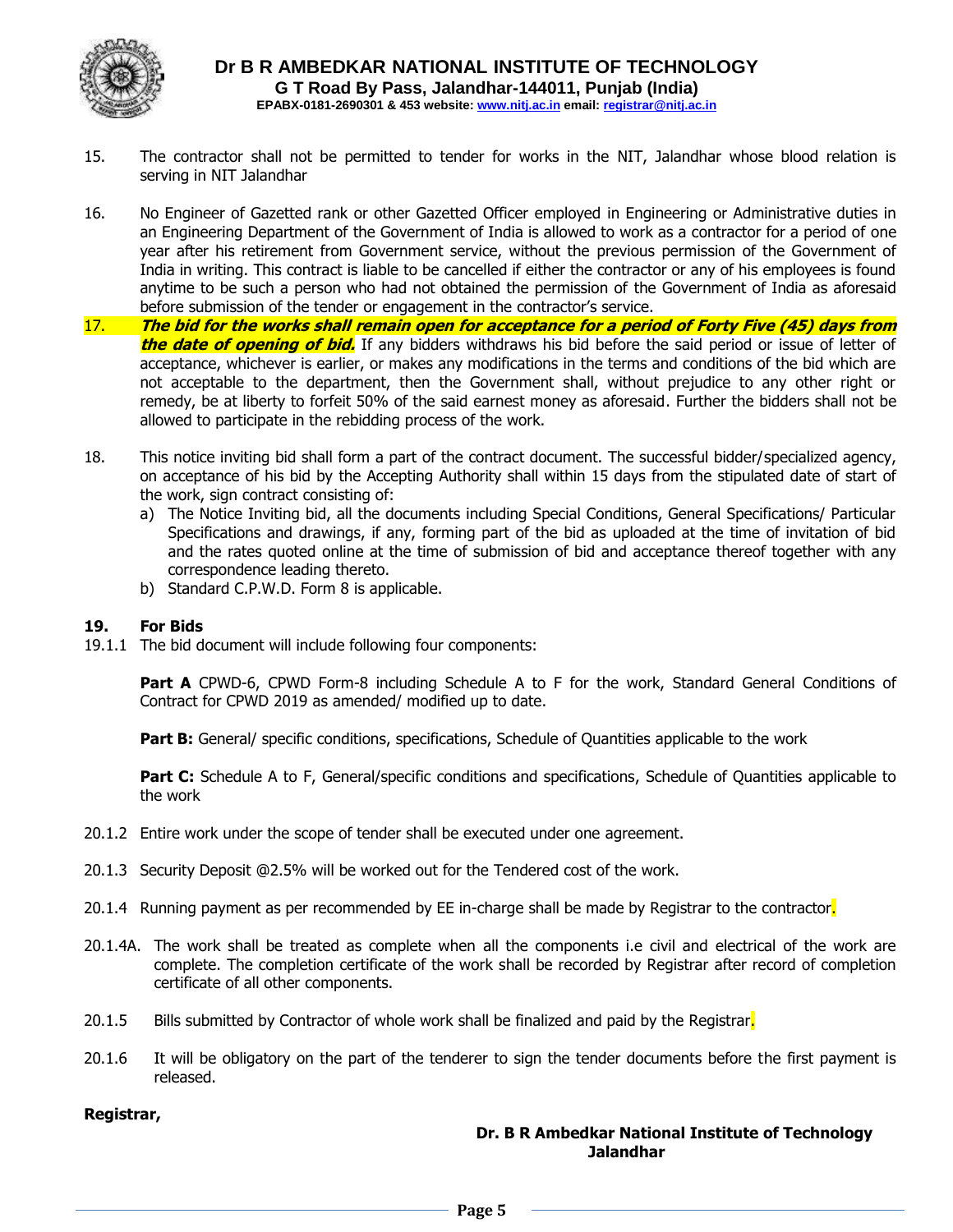

#### **COMPOSITEITEMRATE TENDER & CONTRACT FOR WORKS**

- (A) Tender for the work of: **Distempering and Painting of Dispensary (Interior & Exterior) at Dr. B. R. Ambedkar National Institute of Technology, Jalandhar**
- i) to be submitted online by 01.03.2022 at 03:00 PM through website **CPP Portal** to Registrar, Dr. B R Ambedkar National Institute of Technology, Jalandhar.
- $\overline{ii}$  to be opened through online in presence of tenderers who may be present  $02.03.2022$  at 03:00 PM in the office of Registrar, Dr. B R Ambedkar National Institute of Technology, Jalandhar.

#### **T E N D E R**

I/We have read and examined the Notice Inviting Tender, Schedule A, B, C, D, E & F, Specifications applicable, Drawings & Designs, General Rules and Directions, Conditions of Contract, Clauses of Contract, Special Conditions, Schedule of Rate and other documents and Rules referred to in the conditions of contract and all other contents in the tender document for the work.

I/We hereby tender for the execution of the work specified for the Registrar, Dr. B R Ambedkar National Institute of Technology, Jalandhar within the time specified in Schedule 'F', viz. Schedule of Quantities and in accordance in all respects with the Specifications/ Special conditions, Designs, Drawings and instructions in writing as referred to in this tender document and with such materials as are provided for, by and in respects in accordance with, such conditions so far as applicable.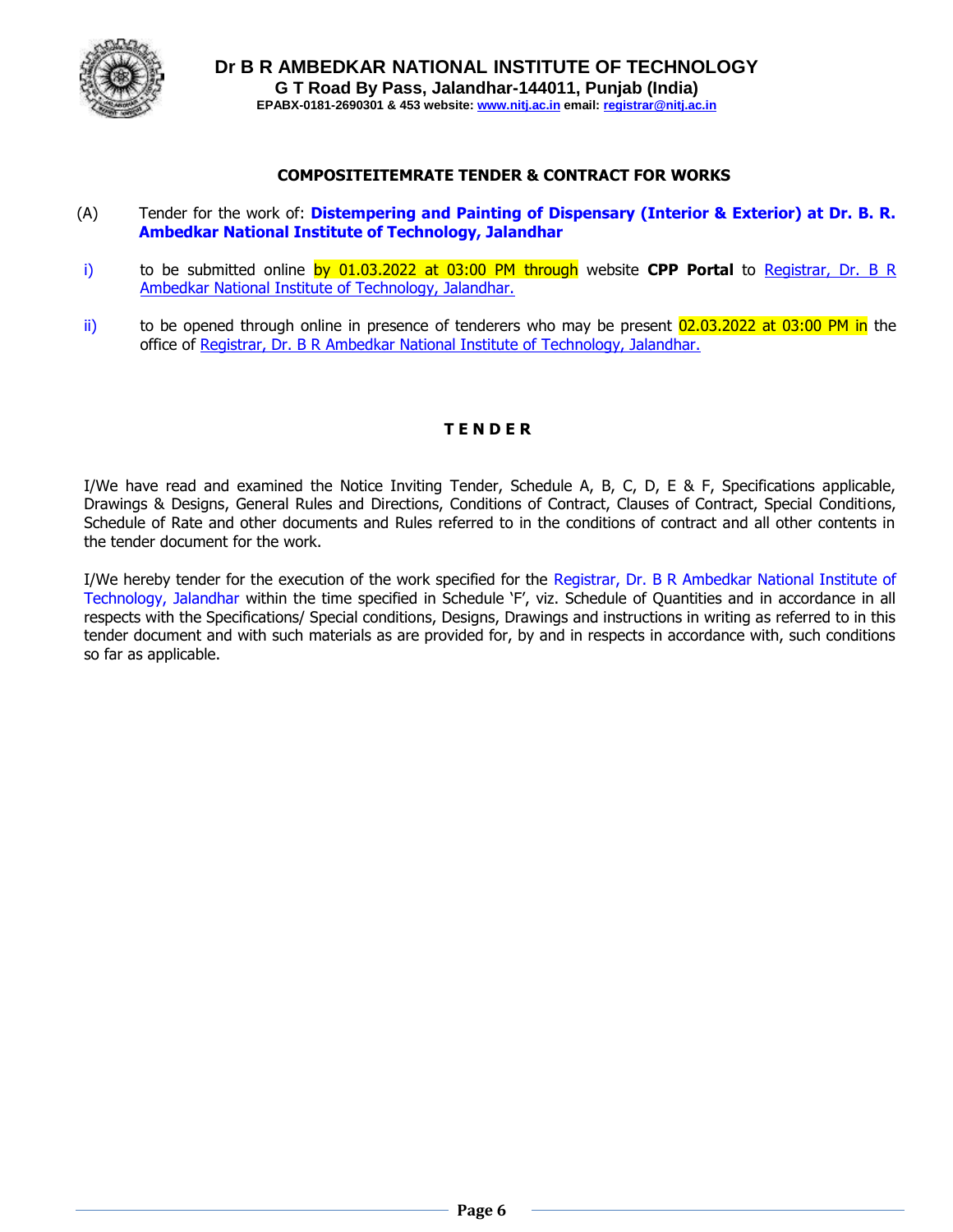

We agree to keep the tender open for **(45) Forty Five days** from the date of opening of technical bid and not to make any modifications in its terms and conditions.

#### A sum **of Rs. 10,487/-** is hereby forwarded demand draft of a scheduled bank as earnest money.

A copy of earnest money in demand draft of a scheduled bank is scanned and uploaded. If I/We, fail to furnish the prescribed performance guarantee within prescribed period, I/We agree that the said Director NIT Jalandhar or his successors, in office shall without prejudice to any other right or remedy, be at liberty to forfeit the said earnest money absolutely. Further, if I/We fail to commence work as specified, I/We agree that Director NIT Jalandhar or the successors in office shall without prejudice to any other right or remedy available in law, be at liberty to forfeit the said performance guarantee absolutely. The said Performance Guarantee shall be a guarantee to execute all the works referred to in the tender documents upon the terms and conditions contained or referred to those in excess of that limit at the rates to be determined in accordance with the provision contained in Clause 12.2 and 12.3 of the tender form.

#### **Further, I/We agree that in case of forfeiture of earnest money or both Earnest Money & Performance Guarantee as aforesaid, I/We shall be debarred for participation in the re-tendering process of the work**.

I/We undertake and confirm that eligible similar work(s) has/ have not been got executed through another contractor on back to back basis. Further that, if such a violation comes to the notice of Department, then I/we shall be debarred from the tendering in NIT, Jalandhar in future forever. Also, if such a violation comes to the notice of Department before date of start of work, the Registrar shall be free to forfeit the entire amount of Earnest Money.

I/We hereby declare that I/we shall treat the tender documents, drawings and other records connected with the work as Secret/ Confidential documents and shall not communicate information/ derived therefrom to any person other than a person to whom I/we/am/are may authorized to communicate the same or use the information in any manner prejudicial to the safety of the State.

| Dated:                   | XX |     |                                                                       |       |                   |               |   |                                            |    |                                                                                                                         |
|--------------------------|----|-----|-----------------------------------------------------------------------|-------|-------------------|---------------|---|--------------------------------------------|----|-------------------------------------------------------------------------------------------------------------------------|
| Witness: -               | XX |     |                                                                       |       |                   |               |   |                                            |    |                                                                                                                         |
| Address: -               | XX |     |                                                                       |       |                   |               |   |                                            |    |                                                                                                                         |
| Occupation: - XX         |    |     |                                                                       |       |                   |               |   |                                            |    |                                                                                                                         |
|                          |    |     |                                                                       |       | Telephone No.     |               |   |                                            |    |                                                                                                                         |
|                          |    |     |                                                                       | Fax:- |                   |               |   |                                            |    |                                                                                                                         |
|                          |    |     |                                                                       |       | E-Mail:-          |               |   |                                            |    |                                                                                                                         |
|                          |    |     |                                                                       |       | <b>ACCEPTANCE</b> |               |   |                                            |    |                                                                                                                         |
| behalf                   | of | the | President                                                             | of    | India             | for           | a | sum                                        | 0f | The above tender (as modified by you as provided in the letters mentioned hereunder) is accepted by me for and on<br>Rs |
|                          |    |     | The letters referred to below shall form part of                      |       |                   |               |   |                                            |    |                                                                                                                         |
| this contract agreement. |    |     |                                                                       |       |                   |               |   | For & on behalf of the President of India. |    |                                                                                                                         |
| i)<br>ii)<br>iii)        |    |     |                                                                       |       |                   | Signature XXX |   |                                            |    |                                                                                                                         |
| Dated: -                 |    |     |                                                                       |       |                   |               |   | Registrar                                  |    |                                                                                                                         |
|                          |    |     | To be filled in by the Ragistrar<br>To be filled in by the contractor |       |                   |               |   |                                            |    |                                                                                                                         |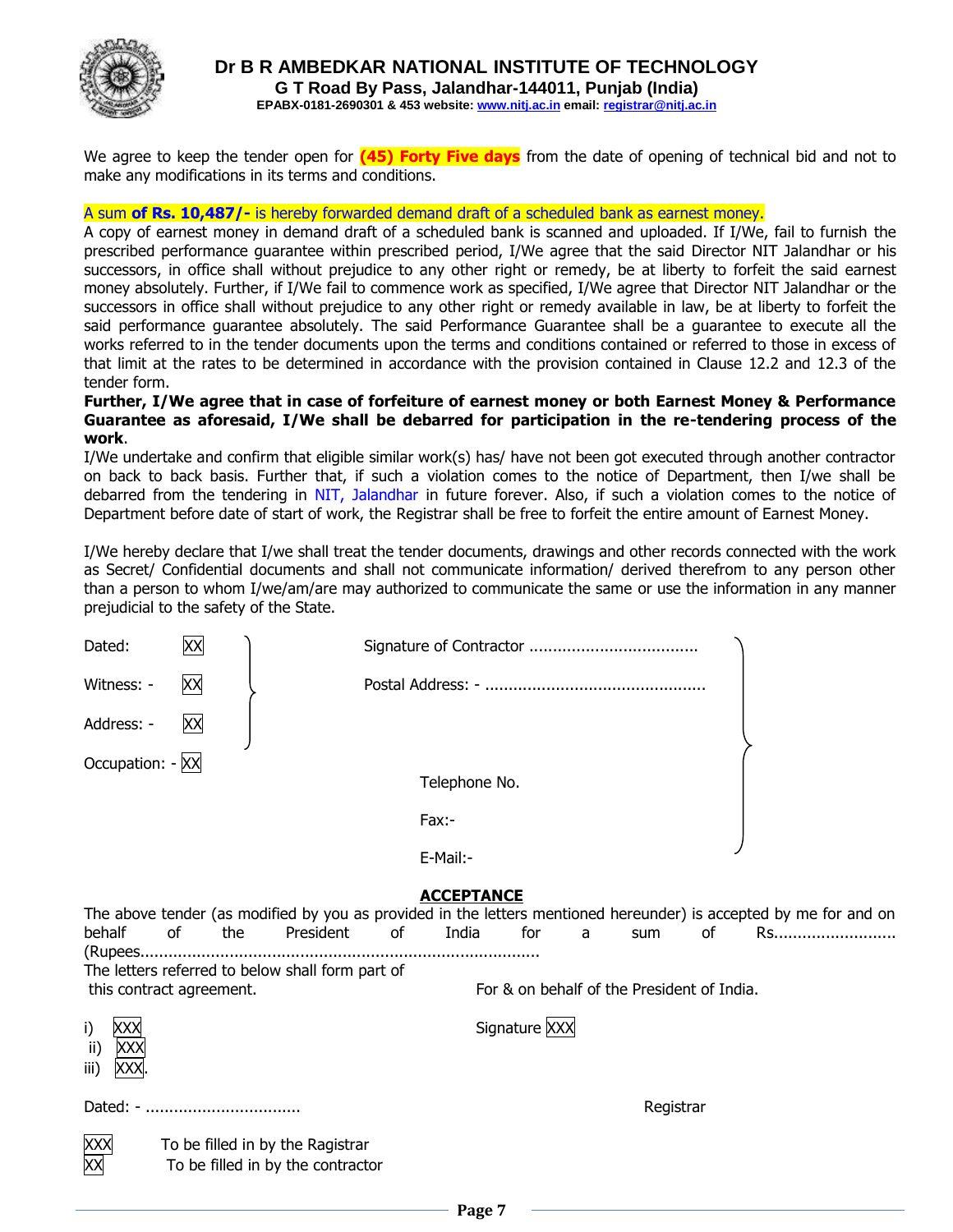

#### **SCHEDULES (A to F)**

#### **SCHEDULE 'A'**

Schedule of quantities - **Schedule of Quantities (Civil Work)** 

#### **SCHEDULE 'B'**

Schedule of materials to be issued to the contractor

| S.No. | Description of item. | Quantity.  |     | Rate in figures & words<br>at which the material will<br>be charged to the contractor | Place of<br>issue |
|-------|----------------------|------------|-----|---------------------------------------------------------------------------------------|-------------------|
| (1)   |                      | (3)        | (4) | (5)                                                                                   |                   |
|       |                      | <b>NIL</b> |     |                                                                                       |                   |

#### **SCHEDULE 'C'**

Tools and plants to be hired to the contractor

| <b>S.NO.</b><br><b>PLACE OF ISSUE</b> | <b>DESCRIPTION.</b> |            | <b>HIRE CHARGES</b> |  |
|---------------------------------------|---------------------|------------|---------------------|--|
|                                       |                     |            | <b>PER DAY</b>      |  |
|                                       |                     | <b>NIL</b> |                     |  |

#### **SCHEDULE 'D'**

Extra schedule for specific requirements/ documents for the work, if any.

- 1. Special Conditions
- 2. Particular Specifications.-

#### **SCHEDULE 'E'**

Reference to General Conditions General Conditions of contract 2019 works of Contract : amended up to date of submission of bid.

| 1.1        | Name of Work:                             | Distempering and Painting of Dispensary (Interior & Exterior) at<br>Dr. B. R. Ambedkar National Institute of Technology, Jalandhar |
|------------|-------------------------------------------|------------------------------------------------------------------------------------------------------------------------------------|
| 1.2<br>1.3 | Estimated Cost of work:<br>Earnest Money: | Rs. 5, 24, 348.00<br>Rs.10, 487.00 (To be returned after receiving<br><b>Performance guarantee)</b>                                |
| 1.4        | Performance Guarantee                     | 3.00% of tendered value                                                                                                            |
| $1.5\,$    | Security Deposit                          | 2.5% of tendered value                                                                                                             |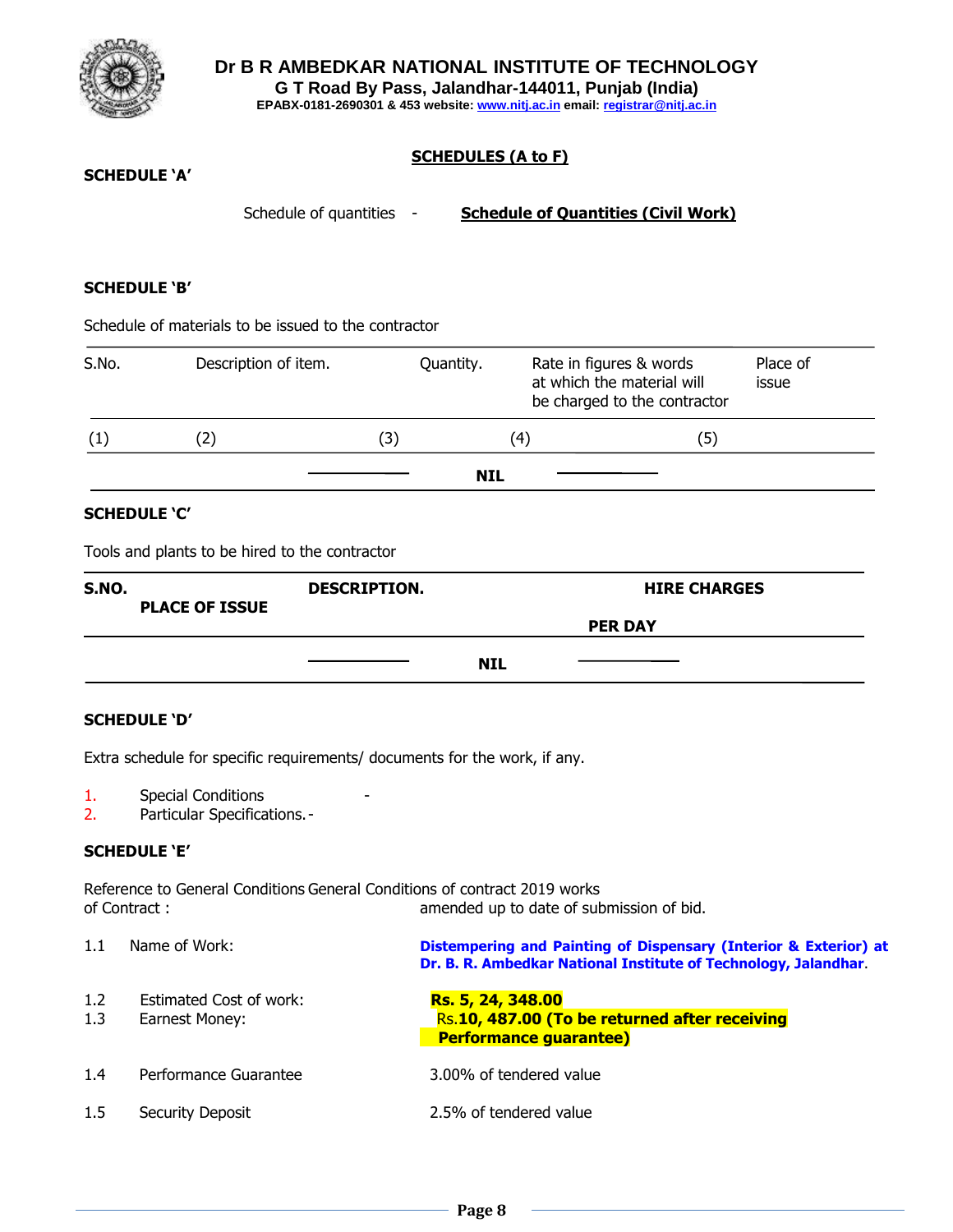

**Dr B R AMBEDKAR NATIONAL INSTITUTE OF TECHNOLOGY G T Road By Pass, Jalandhar-144011, Punjab (India)**

**EPABX-0181-2690301 & 453 website: www.nitj.ac.in email: registrar@nitj.ac.in**

#### **SCHEDULE 'F':**

**General Rules & Directions:**

Maximum percentage for quantity of items of work to be executed beyond which rates are to be determined in accordance with Clauses 12.2 & 12.3 Refer Clause-12 **Definitions:** 2(v) Registrar Dr. B R Ambedkar**NIT, Jalandhar** 2(viii) Accepting Authority **Registrar, NIT, Jalandhar** 2(x) Percentage on cost of materials and labour tocover all overheads and profits 15% 2(xi) Standard Schedule of Rates **Delhi Schedule of Rates 2021** with upto date correction slips 2(xii) Department Dr. B R Ambedkar NIT, Jalandhar 9(ii) Standard NIT, Jalandhar Contract GCC 2019, Form 8 as amended upto the date Form **blue** of submission of bid.

#### **Clause-1:**

- i Time allowed for submission of Performance Guarantee Programme Chart (Time & Progress) and applicable labour licenses, registration with EPFO, ESIC and BOCW Welfare Board or proof of applying thereof from the date of issue of letter of acceptance.
- ii Maximum allowable extension with late fee @0.1% per day of the performance guarantee amount beyond the period provided in (i) above

#### **Clause-2**:

Authority for fixing compensation **Director, NIT, Jalandhar** under Clause 2

#### **Clause – 2A:**

Whether clause-2A shall be Not applicable applicable.

#### **Clause-5**:

Number of days from the date of issue of letter of acceptance for reckoning date of start 15days

Time allowed for execution of work 02 Months.

#### Officer Inviting Tender **Registrar, Dr. B R Ambedkar National Institute of Technology, Jalandhar.**

#### **10days**

**1 to 5days**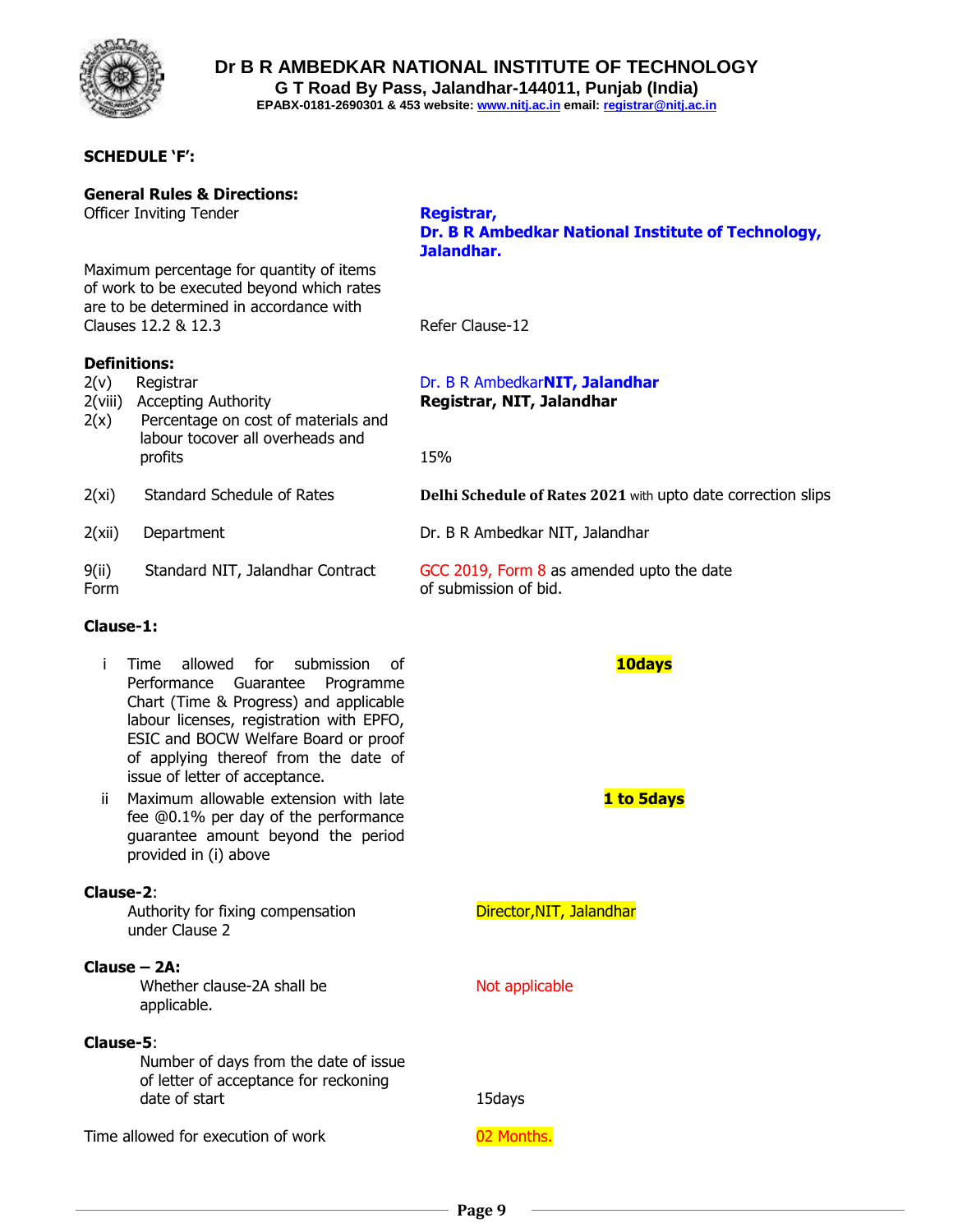

**Dr B R AMBEDKAR NATIONAL INSTITUTE OF TECHNOLOGY**

**G T Road By Pass, Jalandhar-144011, Punjab (India)**

**EPABX-0181-2690301 & 453 website: www.nitj.ac.in email: registrar@nitj.ac.in**

#### **Authority to decide**

- i. Extension of time
- 

for completion of work. The Registrar, Dr. B R Ambedkar National Institute of Technology, Jalandhar. ii. Re-scheduling of Mile stone **Dean PD, Dr. B R Ambedkar National Institute** of Technology, Jalandhar.

Iii Shifting of date of start in case of Dean PD, NIT, Jalandhar. delay in handing over of site.

#### **Clause-6, 6A**:

 Clause applicable- (6 or 6A): Clause-6A (Computerized Measurement to be submitted by agency)

 **Yes, if applicable**

**Clause-7**: Gross work to be done together with net payment/ adjustment of advances for material collected, and a set of the Rs.3.00 lacs if any, since the last such payment for being eligible to interim payment

**Clause-7A**: (No Running Account Bill shall be paid for the work till the applicable labour licenses, registration with EPFO, ESIC and BOCW Welfare Board, whatever applicable are submitted by the contractor to the Registrar.)

#### **Clause-10A:**

 List of testing equipment to be Provided by the contractor at site lab. Not applicable **Clause-10-B (ii).**  Whether clause 10-B (ii) shall be applicable applicable  $\blacksquare$ 

**Clause-10C:-** 

(i) Component of labour expressed as percent of total value of work for Not applicable

**Clause-11:** Specifications to be followed for C.P.W.D. Specifications 2019 Vol. I & II with execution of work execution of work correction slips issued upto last date of submission

**Clause-12:** Type of Work: Maintenance work.

- 12.2 & 12.3 Deviation limit beyond which clause 12.2 & 12.3 shall apply 50% for building work in superstructure.
- 12.5 (i) Deviation limit beyond which clause 12.2 & 12.3 shall apply 50%

of bid.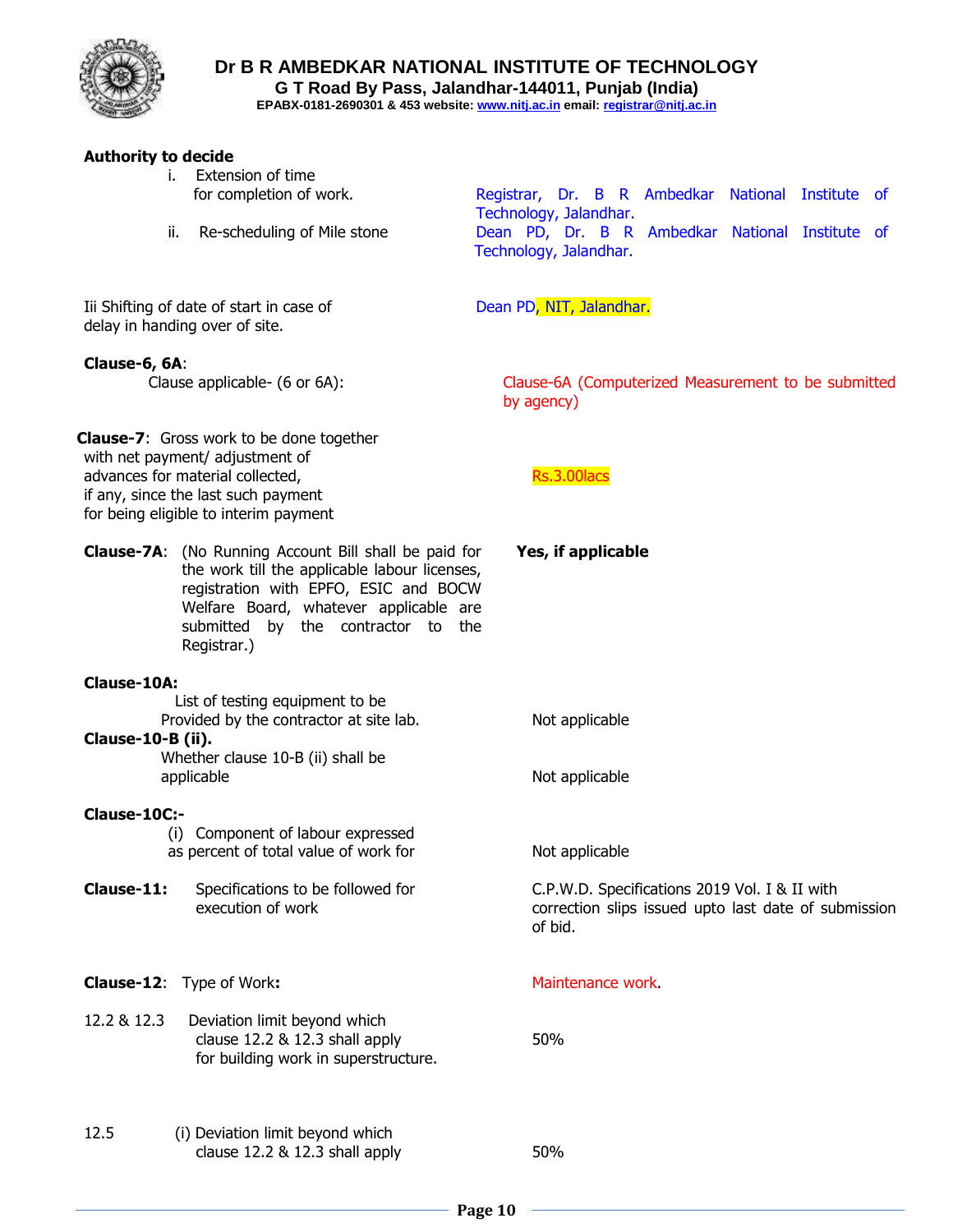

## **Dr B R AMBEDKAR NATIONAL INSTITUTE OF TECHNOLOGY**

**G T Road By Pass, Jalandhar-144011, Punjab (India)**

**EPABX-0181-2690301 & 453 website: www.nitj.ac.in email: registrar@nitj.ac.in**

for foundation works (except earth work)

(ii)Deviation limit for items in Earth work Sub-head of DSR 100% or related items

**Clause-16**: Competent Authority for deciding reduced rates. **Director, NIT, Jalandhar** 

## **Clause -17: Contractor liable for damages, 06 months Defects during defect liability period**

- **Clause-18**: List of mandatory machinery tools & Plants to be deployed by the **Contractor at site Contractor at site Contractor At Sheet No. 58**
- **Clause-19**: The ESI and EPF contribution on the part **Applicable** of employer in respect of this contract shall be paid by the contractor. These contributions on the part of the employer paid by the contractor shall be reimbursed by the Registrar to the contractor on actual basis. **The applicable and eligible amount of EPF&ESI shall be reimbursed preferably within 7 days but not later than 30 days of submission of documentary proof of payment provided same are in order. The contractor shall also comply with provisions of the inter-state migrant workmen (Regulation of Employment and conditions of service Act, 1979).**

#### **Clause-25:**

| Constitution of Dispute Redressal Committee (DRC)   Competent Authority to appoint DRC. |                        |
|-----------------------------------------------------------------------------------------|------------------------|
| DRC shall constitute on Chairman and Two                                                | Director NIT Jalandhar |
| members                                                                                 |                        |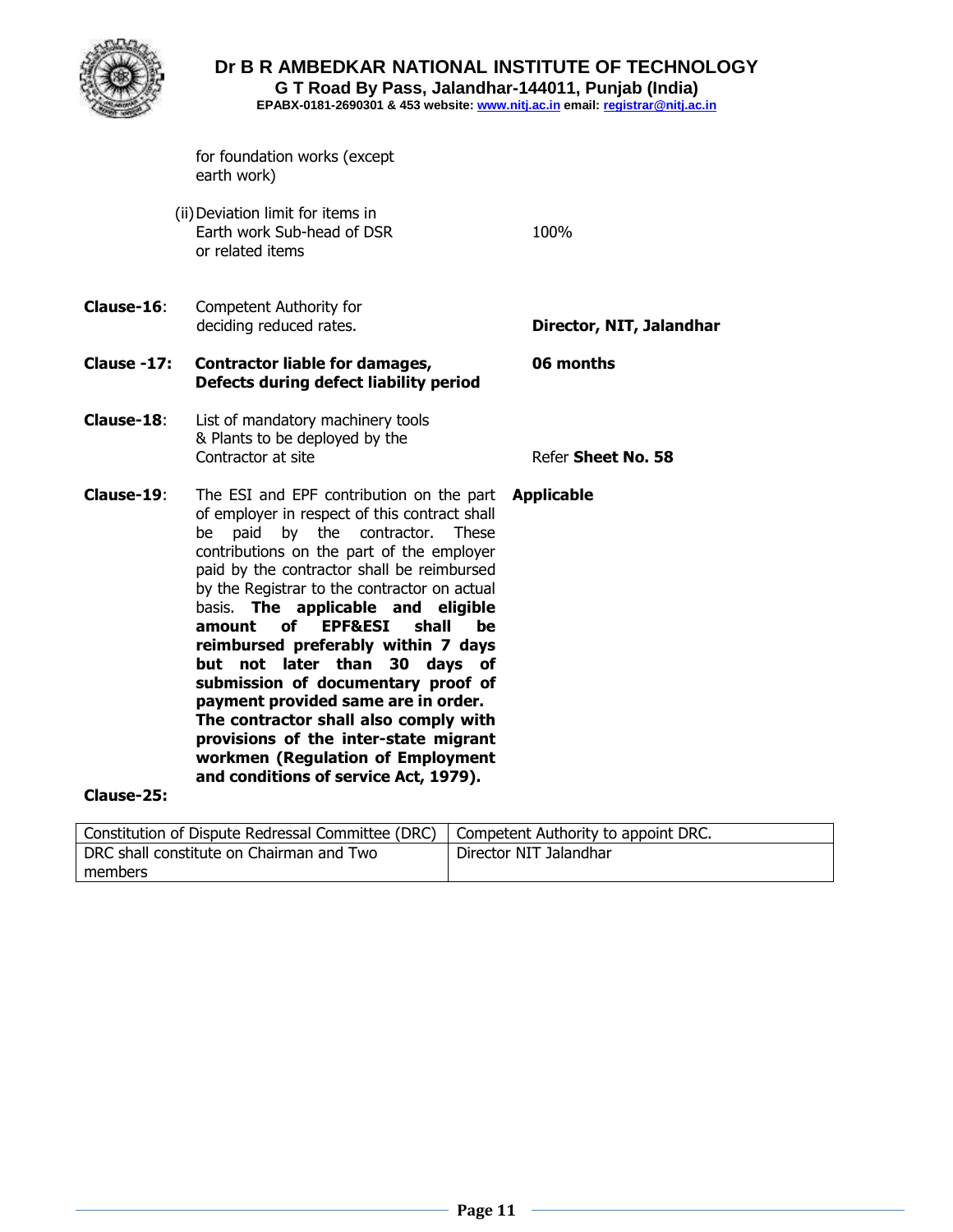

# **Dr. B R Ambedkar National Institute of Technology, Jalandhar.**

## **Name of work: Distempering and Painting of Dispensary (Interior & Exterior) at Dr. B. R. Ambedkar National Institute of Technology, Jalandhar.**

PART B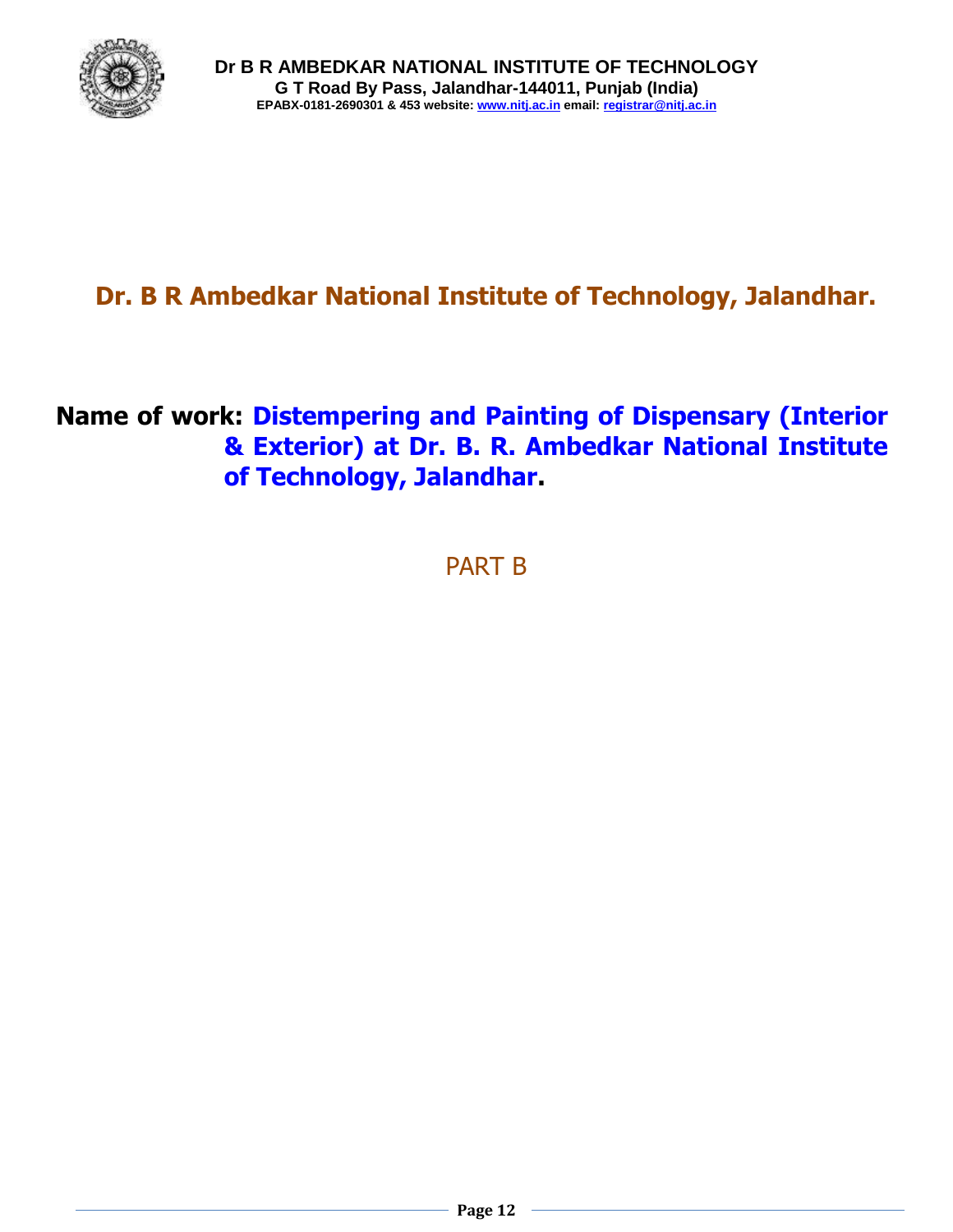

#### **SPECIAL CONDITIONS**

#### **1.0 General**

1.1 Except for the items, for which Particular Specifications are given or where it is specifically mentioned otherwise in the description of the items in the schedule of quantities, the work shall generally be carried out in accordance with the "C.P.W.D. Specifications 2019 Vol. I & II with correction slips issued up to last date of submission of bid. Additional/ Particular Specifications, Architectural/ structural drawings and as per instructions of Engineer Incharge

The several documents forming the tender are to be taken as mutually complementary to one another. Detailed drawings shall be followed in preference to small scale drawings and figured dimensions in preference to scaled dimensions.

Should there be any difference or discrepancy between the description of items as given in the schedule of quantities, particular specifications for individual items of work (including special conditions) and I.S. Codes etc., the following order of preference shall be observed:

- i. Description of Schedule of Quantities
- ii. Particular Specifications and Special Conditions, if any.
- iii. Drawings
- iv. C.P.W.D. Specifications 2019 Vol. I & II.
- v. Indian Standard Specifications of B.I.S.
- vi. NBC-2016
- vii. CPHEEO Sewage Manual
- viii. Manufacturers' specifications & as decided by Dean Planning & Development.

"In the event of any variation/ discrepancy in the drawings, specifications and tender documents etc. the decision of the Registrar shall be final binding and conclusive on the contractor and in the case the contractor have any doubt and the same should be got clarified immediately from the Registrar and no claim of the contractor shall be entertained thereafter. Moreover, the agency is not allowed to take benefit out of any clerical/ grammatical mistake in the standard clauses/ Schedule of Quantities/ Specifications etc. being used in the agreement".

The works to be governed by this contract shall cover delivery and transportation upto destination, safe custody at site, insurance, erection, testing and commissioning of the entire works.

The works to be undertaken by the contractor shall interalia include the following:

- i. Preparation of detailed SHOP drawings and AS BUILT drawings wherever applicable.
- ii. Obtaining of Statutory permissions where-ever applicable and required.
- iii. Pre-commissioning tests as per relevant standard specifications, code of practice, Acts and Rules wherever required.
- iv. Warranty obligation for the equipment and/or fittings/fixtures supplied by the contractor.

Contractor shall provide all the shop drawings or layout drawings for all the coordinated services before starting any work or placing any order for any of the services etc. These shop drawings/layout drawings shall be got approved from Registrar before implementation and this shall be binding on the contractor. The contractor shall submit material submittals along with material sample for approval of Registrar prior to delivery of material at site.

1.2 Any reference made to any Indian Standard Specifications, shall imply to the latest version of that standard, including such revisions/ amendments as issued by the Bureau of Indian Standards upto last date of receipt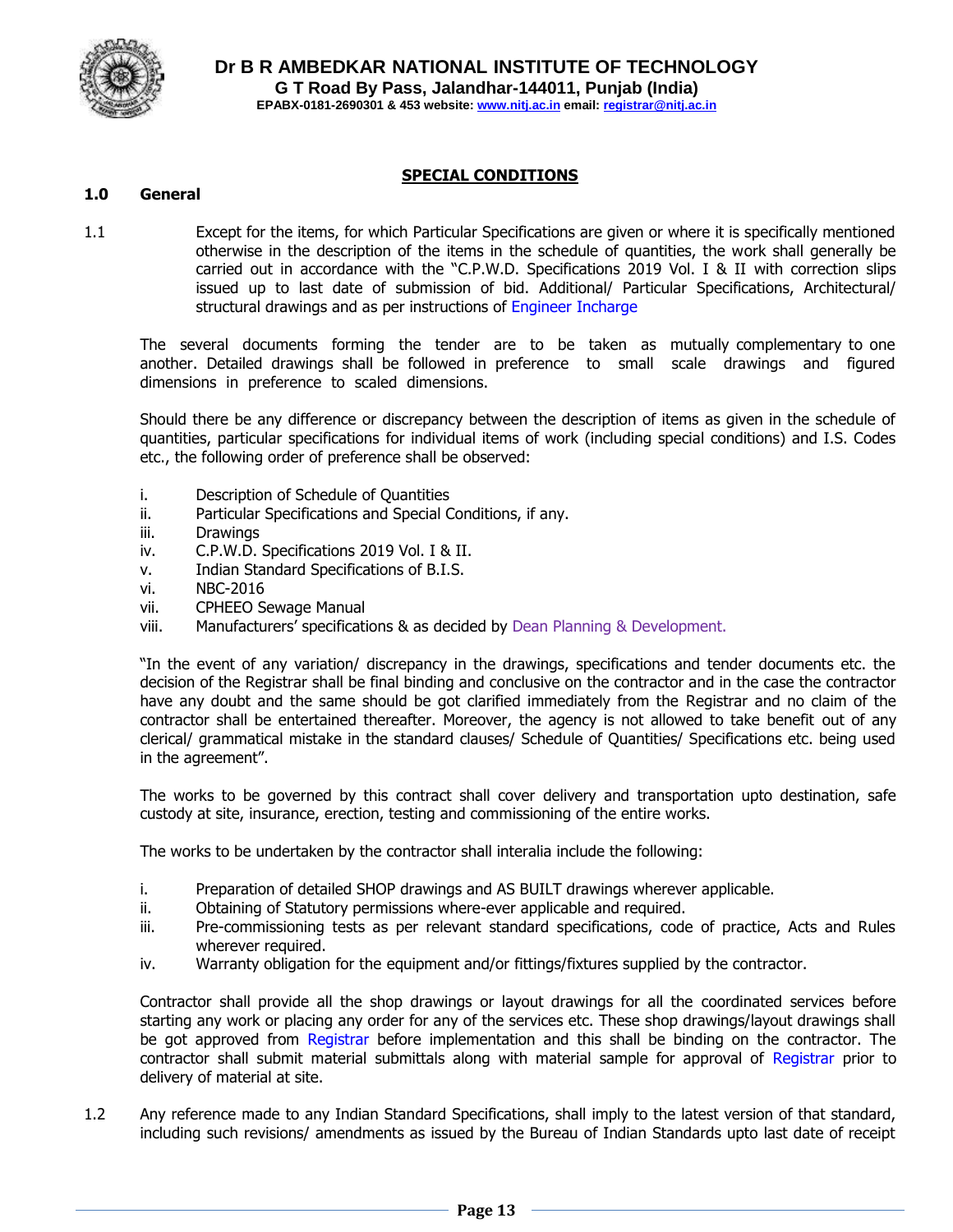

of tenders. The Contractor shall keep at his own cost all such publications including relevant Indian Standard Codes applicable to the work at site.

- 1.3 All the hidden items such as water supply lines, drainage pipes, conduits, sewers etc. are to be properly tested before covering.
- 1.4 Samples including brand/ quality of materials and fittings to be used in the work shall be got approved from the Registrar, well in advance of actual execution and shall be preserved till the completion of the work.
- 1.5 Equipments like batching plant, concrete pumps excavators/ Transit mixers etc. shall be allowed to be moved away from the site when, in written opinion of Registrar, the same are no longer required at site of work.
- 1.6 The contractor, his authorized representative, workmen etc. shall strictly observe orders pertaining to fire precautions prevailing in the area.
- 1.7 Contractor(s) shall study the soil investigation report for the site, available in the office of the Registrar and satisfy himself about complete characteristics of soil and other parameters at site. However, no claim on the alleged inadequacy or incorrectness of the soil data supplied by the department shall be entertained.
- 1.8 The tenderer shall see the approaches to the site. In case any approach from main road is required at site or existing approach is to be improved and maintained for cartage of materials by the contractor, the same shall be provided, improved and maintained by the contractor at his own cost.
- 1.9 Contractor shall take all precautionary measures to avoid any damage to adjoining property. All necessary arrangement shall be made at his own cost.
- 1.10 The contractor shall take all precautions to avoid accidents by exhibiting necessary caution boards day and night, speed limit boards, red flags, red lights and providing barriers. He shall be responsible for all damages and accidents caused to work due to negligence on his part. No hindrances shall be caused to traffic, during the execution of the work.
- 1.11 The contractor shall take instructions from the Registrar regarding collection and stacking of materials at any place. No excavated earth or building rubbish shall be stacked on areas where other buildings, roads, compound wall, services etc are to be constructed.
- 1.12 The contractor shall provide at his own cost suitable weighing, surveying and leveling and measuring arrangements as may be necessary at site for checking. All such equipments shall be got calibrated in advance from laboratory, approved by the Registrar. Nothing extra shall be payable on this account.
- 1.13 Contractor shall provide permanent bench marks, flag tops and other reference points for the proper execution of work and these shall be preserved till the end of work. All such reference points shall be in relation to the levels and locations, given in the Architectural and plumbing drawings.
- 1.14 Water tanks, taps, sanitary, water supply and drainage pipes, fittings and accessories should conform to approved manufacturers specifications where C.P.W.D. Specifications 2019 Vol. I & IIare not applicable. The contractor should get the materials (fixtures/fittings) tested from approved labs wherever required at his own cost.
- 1.15 The work shall be carried out in accordance with the Architectural drawings and Structural drawings, to be issued from time to time, by the Registrar. Before commencement of any item of work, the contractor shall correlate all the relevant architectural and structural drawings issued for the work, nomenclature of items, specifications etc. and satisfy himself that the information available there from is complete and unambiguous. The figures & the written dimensions of the drawing shall super cede the measurement by scale. The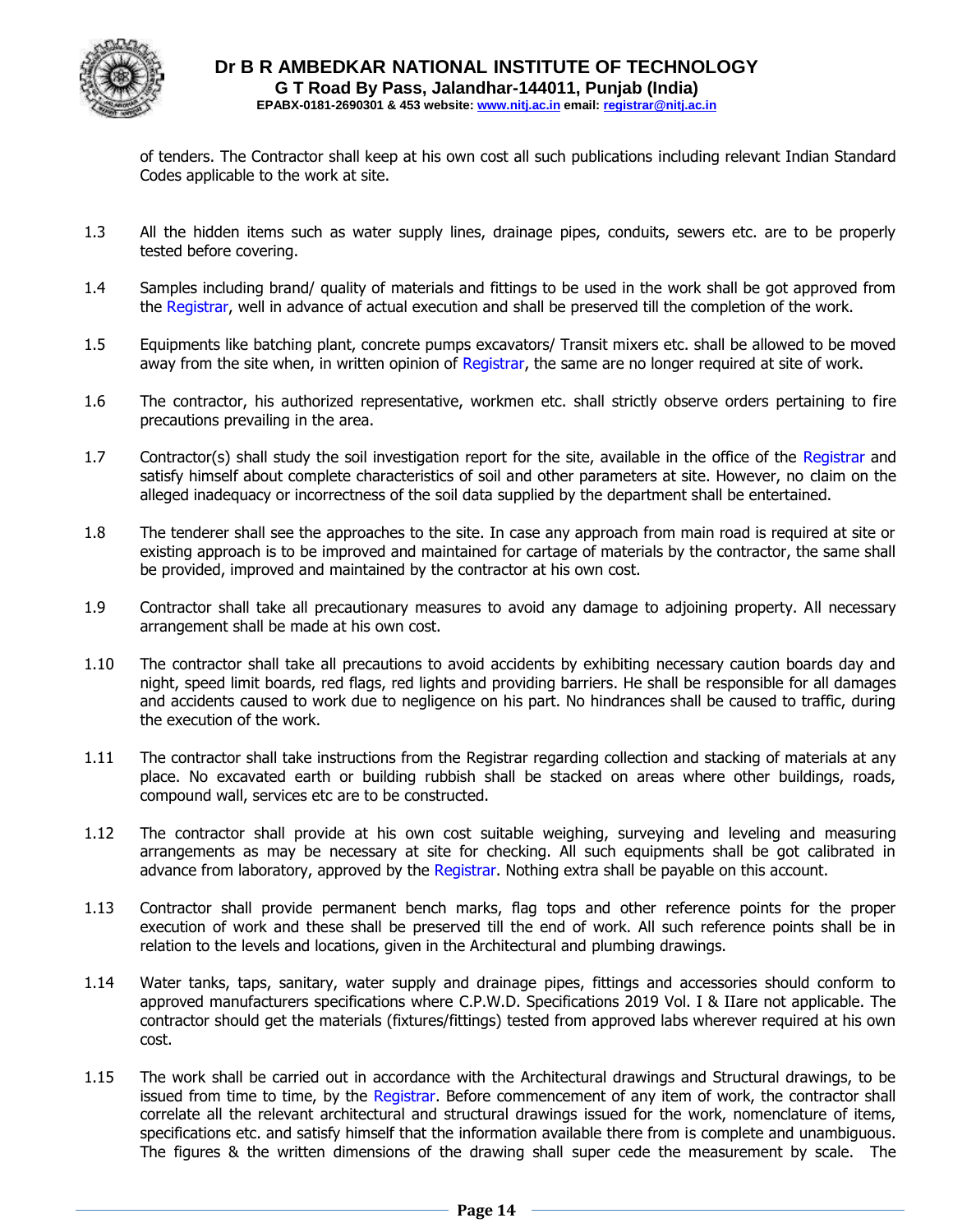

discrepancy, if any, shall be brought to the notice of the Registrar for immediate decision before execution of the work. The contractor alone shall be responsible for any loss or damage occurring by the commencement of work on the basis of any erroneous and/ or incomplete information and no claim, whatsoever shall be entertained on this account.

- 1.16 The contractor should submit the shop drawing of staging and shuttering for approval of Registrar before actually commencing the execution of work under the item. Nothing extra shall be payable on this account.
- 1.17 Other agencies may also simultaneously execute and install the works and the contractor shall afford necessary facilities for the same. The contractor shall leave such recesses, holes, openings, trenches etc. as may be required for such related works (for which inserts, sleeves, brackets, conduits, base plates, clamps etc. shall be available as specified elsewhere in the contract) and the contractor shall fix the same at the time of casting of concrete, stone work and brick work, if required, and nothing extra shall be payable on this account.
- 1.18 All material shall only be brought at site as per program finalized with the Engineer Incharger. Any predelivery of the material not required for immediate consumption shall not be accepted and thus not paid for.
- 1.19 The contractor shall procure the required materials in advance so that there is sufficient time for testing of the materials and approval of the same before use in the work.
- 1.20 Existing drains, pipes, cables, over-head wires, sewer lines, water lines and similar services encountered in the course of the execution of work shall be protected against the damage by the contractor at his own expense. The contractor shall not store materials or otherwise occupy any part of the site in a manner likely to hinder the operation of such services. In case temporary supporting of such services is required to facilitate the work, the same shall be done by the contractor at no extra cost.

In case the existing services are to be shifted permanently, then before dismantling the existing services, alternate/diversion of service lines has to be laid by the contractor so that there is no interruption in use of existing services. The contractor has to plan the alternate suitable route for diversion/shifting of service lines and get the same approved from the Registrar before starting shifting of services. Nothing extra shall be paid except the payment of dismantling and laying of new service lines as per conditions of contract.

- 1.21 The contractor shall be responsible for the watch and ward/ guard of the buildings, safety of all fittings and fixtures including sanitary and water supply fittings and fixtures provided by him against pilferage and breakage during the period of installations and thereafter till the building is physically handed over to the client department. No extra payment shall be made on this account.
- 1.22 The contractor shall be fully responsible for the safe custody of materials brought by him/ issued to him even though the materials may be under double lock key system.
- 1.23 For construction works which are likely to generate malba/ rubbish, contractor shall dispose of malba, rubbish & other unserviceable materials and wastes at his own cost to the notified specified dumping ground and under no circumstances these shall be stacked/ dumped even temporarily, outside the construction premises.
- 1.24 The rates quoted by the Contractor are deemed to be inclusive of site clearance, setting out work, profile, establishment of reference bench mark(s), taking spot levels, construction of all safety and protection devices, barriers, preparatory works, working during monsoon, working at all depths, height, lead, lift and location etc until/ unless specified otherwise and any other incidental works required to complete this work. Nothing extra shall be payable on this account.
- 1.25 For works below ground level the contractor shall keep that area free from water. If dewatering or bailing out of water is required the contractor shall do it and nothing extra shall be paid except otherwise provided in the items of schedule of quantities.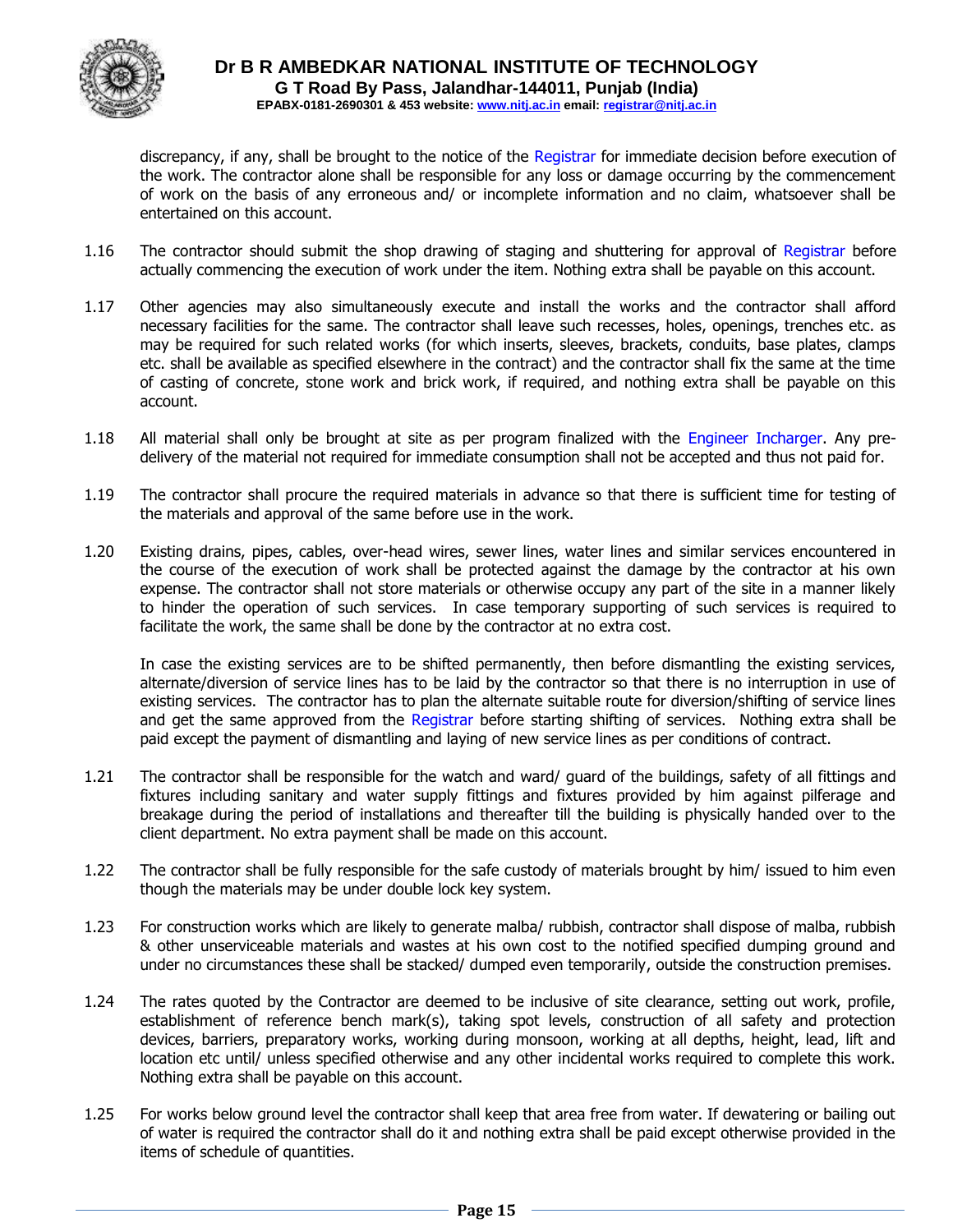

- 1.26 ----Deleted----
- 1.27 Any legal or financial implications resulting out of disposal of earth shall be sole responsibility of the contractor. Nothing extra over the schedule shall be paid on this account.
- 1.28 The Contractor shall keep himself fully informed of all acts and laws of the Central & State Governments, all orders, decrees of statutory bodies, tribunals having any jurisdiction or authority, which in any manner may affect those engaged or employed and anything related to carrying out the work. All the rules & regulations and bye-laws laid down by Collector/ MC, LAWDA etc. and any other statutory bodies shall be adhered to, by the contractor, during the execution of work. The Contractor shall also adhere to all traffic restrictions notified by the local authorities. It is clarified that the extra sewerage charges (one time charges for commencement of work) required to be paid to the Municipal Corporation/ other statutory bodies shall be paid by the department and need not be considered by the contractor. The water charges (for municipal water connection as well as tanker water) shall be borne by the contractor. Also, if the contractor obtains water connection for the drinking purposes from the municipal authorities or any other statutory body, the consequent sewerage charges shall be borne by the contractor. All statutory taxes, levies, charges (including water and sewerage charges, charges for temporary service connections and/ or any other charges) payable to such authorities for carrying out the work, shall be borne by the Contractor. The Contractor shall arrange to give all notices as required by any statutory / regulatory authority and shall pay to such authority all the fees that is required to be paid for the execution of work. He shall protect and indemnify the Department and its officials & employees against any claim and /or liability arising out of violations of any such laws, ordinances, orders, decrees, by himself or by his employees or his authorized representatives. Nothing extra shall be payable on these accounts. The fee payable to statutory authorities for obtaining the various permanent service connections and Occupancy Certificate for the building shall be borne by the Department.
- 1.29 Royalty at the prevalent rates shall be paid by the Contractor as per the terms of supply between them on all materials such as boulders, metals, sand and bajri etc. collected by him for the execution of the work, directly to the revenue authority of the state government concerned. Nothing extra shall be payable on this account.
- 1.30 No foreign exchange shall be made available by the Department for importing (purchase) of equipment, plants, machinery, materials of any kind or any other items required to be carried out during execution of the work. No delay and no claim of any kind shall be entertained from the Contractor, on account of variation in the foreign exchange rate.
- 1.31 The Contractor shall conduct his work so as not to interfere with or hinder the progress of the work being performed by other Contractors or by the Registrar. As far as possible, he shall arrange his work and place, so as not to interfere with the operations of other Contractors or shall arrange his work with that of the others, in an acceptable and coordinated manner and shall perform it in proper sequence.
- 1.32 The Contractor shall assume all liability, financial or otherwise in connection with this contract and shall protect and indemnify the Department from any and all damages and claims that may arise on any account. The Contractor shall indemnify the Department against all claims in respect of patent rights, royalties, design, trademarks of name or other protected rights, damages to adjacent buildings, roads or members of public, in course of execution of work or any other reasons whatsoever, and shall himself defend all actions arising from such claims and shall indemnify the Department in all respect from such actions, costs and expenses. Nothing extra shall be payable on this account.
- 1.33 The Contractor shall make all necessary arrangements for protecting from rains, the work already executed and for carrying out the further work, during monsoon including providing and fixing temporary shelters, protections etc. Nothing extra shall be payable on this account. Also, no claims for hindrance shall be entertained on this account.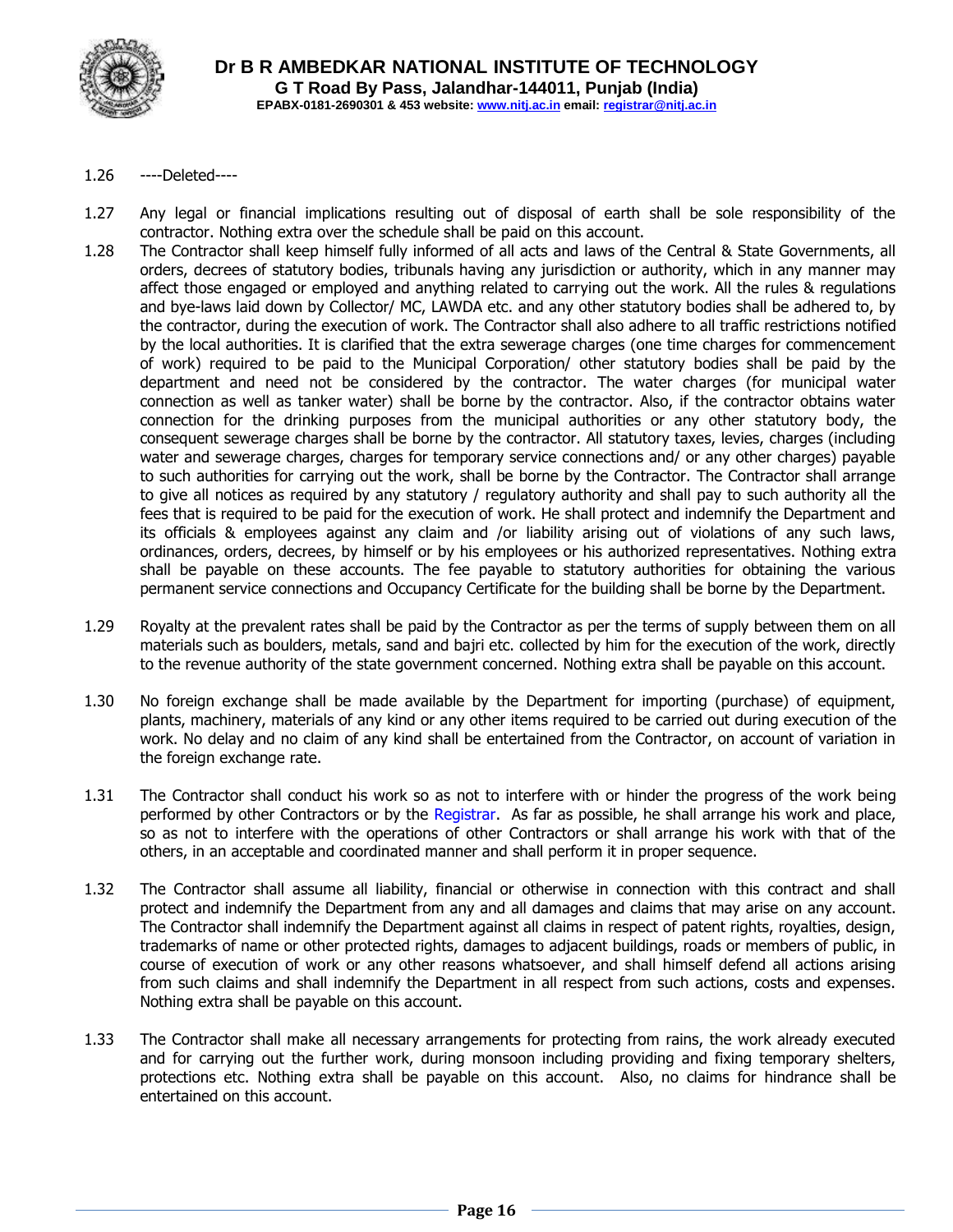

- 1.34 In case of flooding of site on account of rain or any other cause and any consequent damage, whatsoever, no claim financially or otherwise shall be entertained not withstanding any other provisions elsewhere in the contract agreement. Also, the Contractor shall make good, at his own cost, the damages caused, if any.
- 1.35 The Contractor shall take all necessary precautions to prevent any nuisance or inconvenience to the owners, tenants or occupants of the adjacent properties and to the public in general .The Contractor shall take all care, as not to damage any other adjacent property or other services running adjacent to the plot. If any damage is done, the same shall be made good by the Contractor at his own cost and to the entire satisfaction of the Registrar. The Contractor shall use such methodology and equipments for execution of the work, so as to cause minimum environmental pollution of any kind during construction, to have minimum construction time and minimum inconvenience to road users and to the occupants of the buildings on the adjacent plot and public in general, etc. He shall make good at his own cost and to the entire satisfaction of the Engineer in Charge any damage to roads, paths, cross drainage works or public or private property whatsoever caused, due to the execution of the work or by traffic brought thereon, by the Contractor. Further, the Contractor shall take all precautions to prevent any pollution of streams and waterways. All waste or superfluous materials shall be carted away by the Contractor, entirely to the satisfaction of the Registrar. Utmost care shall be taken to keep the noise level to the barest minimum so that no disturbance as far as possible is caused to the occupants/ users of adjoining buildings. No claim what so ever on account of site constraints mentioned above or any other site constraints not specifically stated here, shall be entertained from the Contractor. Therefore, the Contractors are advised to visit site and get first-hand information of site constraints. Accordingly, they should quote their tenders. Nothing extra shall be payable on this account.
- 1.36 All ancillary and incidental facilities required for execution of work like labour camp, stores, fabrication yard, offices for Contractor, watch and ward, temporary ramp required to be made for working at the basement level, temporary structure for plants and machineries, water storage tanks, installation and consumption charges of temporary electricity, telephone, water etc. required for execution of the work, liaison and pursuing for obtaining various No Objection Certificates, completion certificates from local bodies etc., protection works, barricading, testing facilities/ laboratory at site of work, facilities for all field tests and for taking samples etc. during execution or any other activity which is necessary (for execution of work and as directed by Registrar), shall be deemed to be included in rates quoted by the Contractor, for various items in the schedule of quantities. Nothing extra shall be payable on these accounts. Before start of the work, the Contractor shall submit to the Registrar, a site/ construction yard layout, specifying areas for construction, site office, positioning of machinery, material yard, cement and other storage, steel fabrication yard, site laboratory, water tank, etc.
- 1.37 The Contractor shall display all permissions, licenses, registration certificates, bar charts, other statements etc. under various labour laws and other regulations applicable to the works, at his site office.
- 1.38 No tools and plants including any special T&P etc. shall be supplied by the Department and the Contractor shall have to make his own arrangements at his own cost. No claim of hindrance (or any other claim) shall be entertained on this account.

The Contractor shall cooperate with and provide the facilities to the associate-Contractors and other agencies working at site for smooth execution of the work. The Contractor shall

- i. Allow use of scaffolding already erected, toilets, sheds etc.
- ii. Properly co-ordinate their work with the work of other Contractors.
- iii. Provide control lines and benchmarks to his associate-Contractors and the other Contractors.
- iv. Provide electricity and water at mutually agreed rates.
- v. Provide hoist and crane facilities for lifting material at mutually agreed rates.
- vi. Co-ordinate with other Contractors for leaving inserts, making chases, alignment of services etc. at site.
- vii. Adjust work schedule and site activities in consultation with the Registrar and other Contractors to suit the overall schedule completion.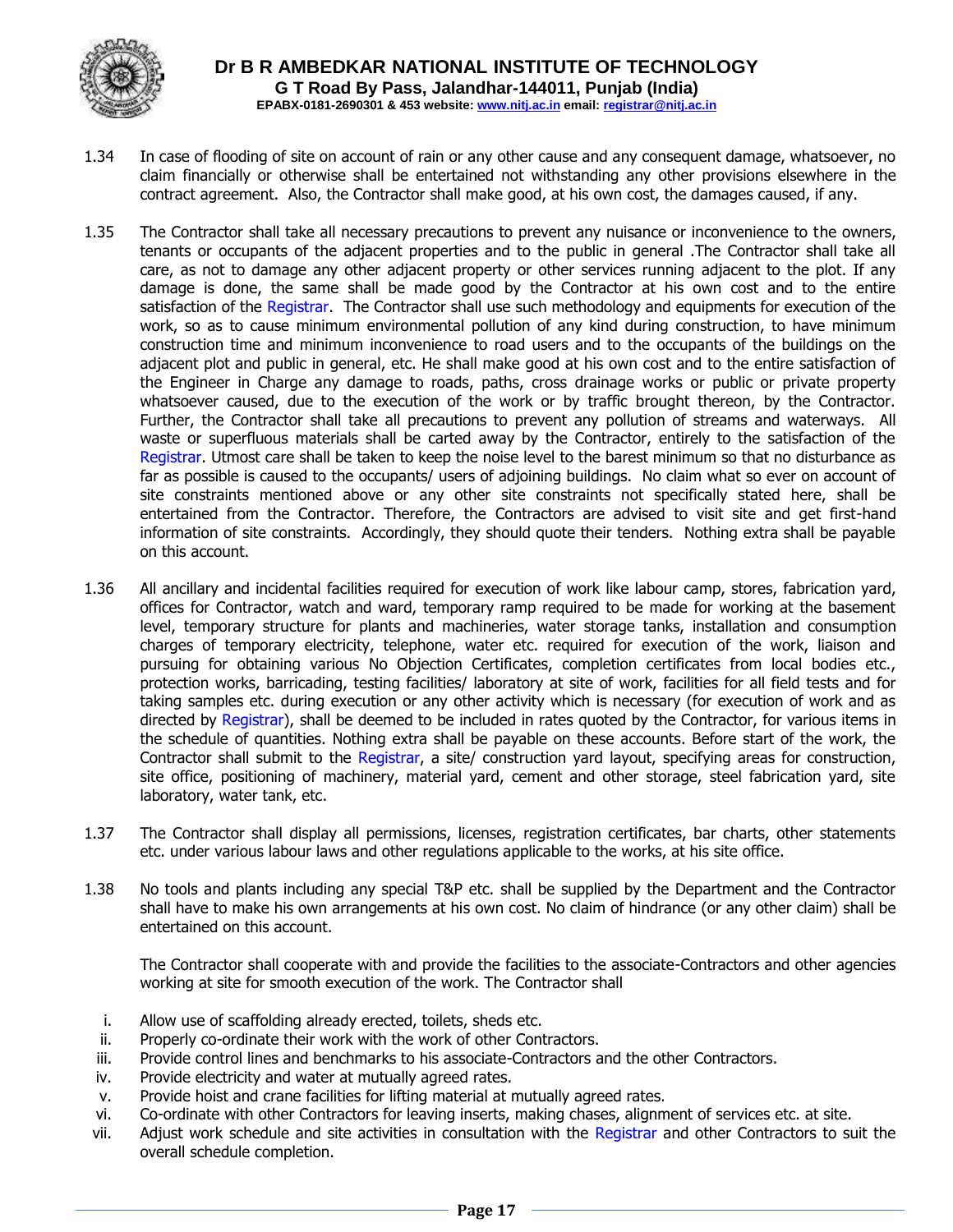

- viii. Resolve the disputes with other Contractor amicably and the Registrar shall not be made intermediary or arbitrator. The contractor shall indemnify the Department against any claim(s) arising out of such disputes.
- 1.39 On completion of work, the contractor shall submit at his own cost four prints of "as built" drawings of the completed works to the Registrar. These drawings shall have the following information.
- a) Run off of all piping and their diameters including soil, waste pipes and vertical stacks.
- b) Ground and invert level of all drainage pipes together with locations of all manholes and connections, upto out fall.
- c) Run off of all water supply lines with diameters, location of control valves, access panels etc.
- 2.0 Unless otherwise specified in the schedule of quantities or C.P.W.D. Specifications 2019 Vol. I & II, the rates for respective items shall be all inclusive and apply to the following:
	- i. All lifts & all heights, floors including terrace, leads and depths.
	- ii. All labour, material, tools and plants and other inputs involved in the execution of the item.
	- iii. Any of the conditions and specifications mentioned in the tender documents.
	- iv. Providing sunk flooring in bath-rooms, kitchen, etc.
	- v. Any legal or financial implications resulting out of disposal of earth, if any.
	- vi. Payment of Royalty at the prevailing rates, if any, on the boulders, metal, shingle, sand and bajri etc. or any other material collected by him for the work direct to revenue authorities.
	- vii. Performance test of the entire installation(s) before the work is finally accepted.
	- viii. Any cement slurry added over base surface (or) for continuation of concreting for better bond is deemed to have been built in the items.
	- ix. All incidental charges for cartage, storage and safe custody of materials brought to site
	- x. All local taxes, Entry taxes, and all other taxes of J&K State government and central taxes.

#### 3.0 **QUALITY ASSURANCE/TESTING OF MATERIALS**:

#### 3.2 **FIELD LABORATORY**

The contractor has to establish field laboratory at site including all necessary equipments and skilled manpower for the Field Tests as at **Sheet No.62-64** at his own cost to have proper quality control.

For performing the above tests, the Field Testing Equipments and Instruments as at **Sheet No.62-64** are to be arranged and maintained by the contractor.

- 3.2.1 The contractor shall ensure quality construction in a planned and time bound manner. Any sub-standard material/ work beyond set-out tolerance limit shall be summarily rejected by the Registrar& contractor shall be bound to replace/ remove such sub-standard/ defective work immediately.
- 3.2.2 The list of Laboratory/ Field equipment referred above are to be arranged and maintained by the contractor at the site of work. In case the equipment required for any test is not available at site, the department shall get the test conducted from the third party. However in that event, besides providing free materials of sample, the cost of taking of sample, packing, transportation, testing charges etc. shall be borne by the contractor irrespective of the results.

#### 3.3 **SAMPLE OF MATERIALS**:

3.3.1 All materials and fittings brought by the contractor to the site for use shall conform to the samples approved by the Registrar which shall be preserved till the completion of the work. If a particular brand of material is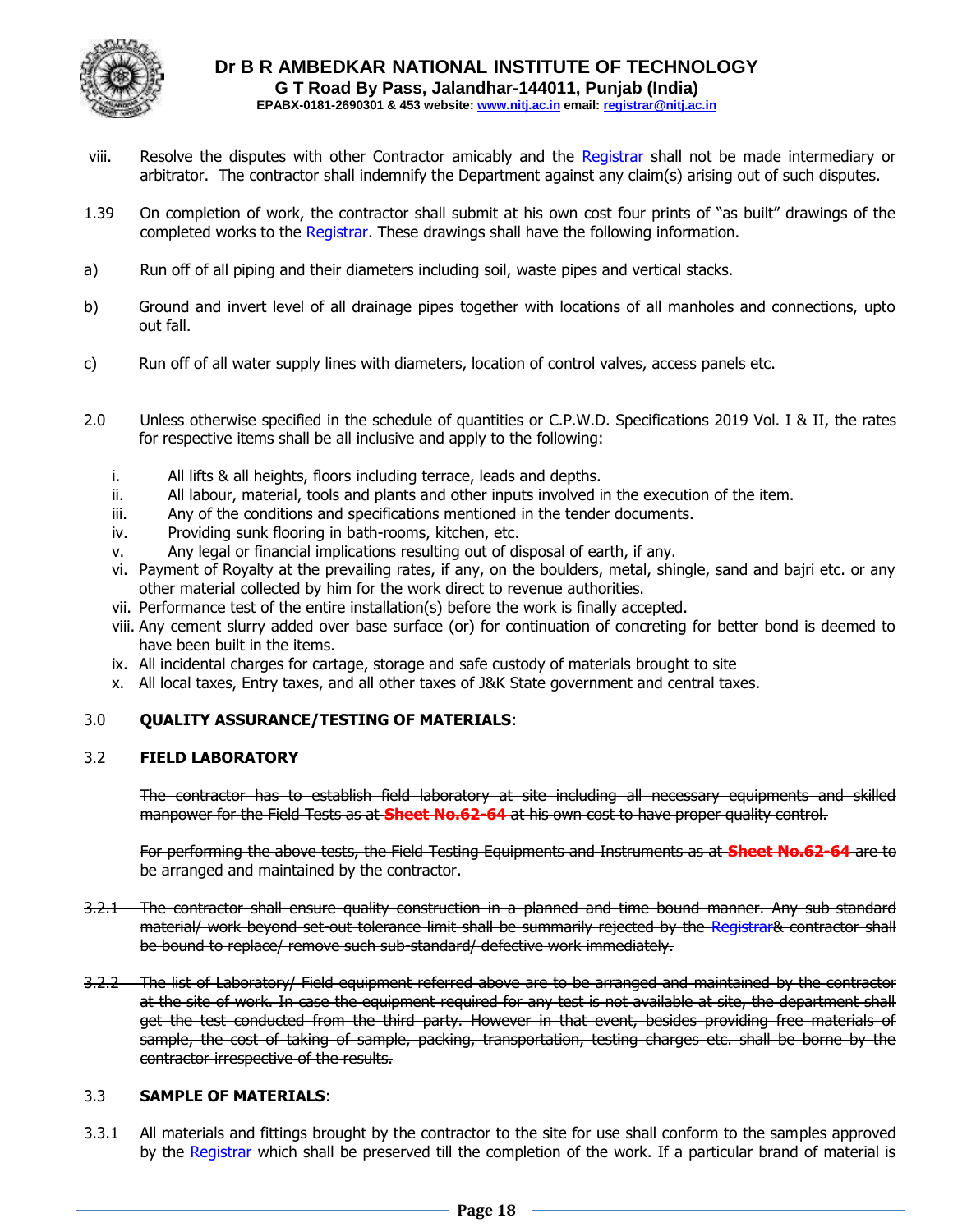

specified in the item of work in Schedule of Quantity, the same shall be used after getting the same approved from Registrar. Wherever brand/ quality of material is not specified in the item of work, the contractor shall submit the samples as per List of Approved Makes as at **Sheet No.62-64** for approval of Registrar. For all other items, ISI Marked materials and fittings shall be used with the approval of Registrar. Wherever ISI Marked material/ fittings are not available, the contractor shall submit samples of materials/ fittings manufactured by firms of repute conforming to relevant Specifications or IS codes for the approval of Registrar.

- 3.3.2 To avoid delay, contractor should submit samples as stated above well in advance so as to give timely orders for procurement. If any material, even though approved by Registrar is found defective or not conforming to specifications shall be replaced/ removed by the contractor at his own risk & cost.
- 3.3.3 BIS marked materials except otherwise specified shall also be subjected to quality test besides testing of other materials as per the specifications described for the item/material. Wherever BIS marked materials are brought to the site of work, the contractor shall, furnish manufacturer's test certificate or test certificate from approved testing laboratory to establish that the material procured by the contractor for incorporation in the work satisfies the provisions of specifications relevant to the material and/ or the work done.

BIS marked items (except cement & steel for which separate provisions have been made in para 4.0) required on the work shall be got tested, for only important tests, which govern the quality of the product, as decided by the Registrar. The frequency of such tests (except the mandatory test) shall be 5% of the frequency as specified in BIS. For mandatory test, frequency shall be as specified in the NIT, Jalandhar Specifications.

3.3.4 For certain items, if frequency of tests is neither mentioned in the NIT, Jalandhar Specifications & BIS, then tests shall be carried out as per decision of Registrar.

#### 4.0 **CEMENT & STEEL REINFORCEMENT (IF NOT STIPULATED TO BE SUPPLIED BY THE CONTRACTOR**).

4.1 Contractor has to produce manufacturers test certificate and challan for each lot of Cement & Steel Reinforcement procured at site.

#### 4.2 **CEMENT**:

- 4.2.1 The contractor shall procure 43 grade ordinary Portland Cement conforming to IS: 8112/ Portland Pozzolona Cement conforming to IS: 1489 (Part-1) as required in the work from reputed manufacturers of cement as mentioned in Preferred Make List or from any other reputed Cement Manufacturer having a production capacity not less than one million ton per annum as approved by the Director NIT Jalandhar.
- 4.2.2 Samples of cement arranged by the contractor shall be taken by the Registrar and got tested in accordance with provisions of relevant BIS Codes. The cement for such testing purpose shall be supplied by the contractor free of charge. In case test results indicate that the cement arranged by the contractor does not conform to the relevant BIS Codes, the same shall stand rejected and shall be removed from the site by the contractor at his own cost within a week's time of written order from the Registrar to do so. The cost of tests shall be borne by the contractor/department in the manner indicated below:
	- a. By the contractor, the results show that the cement conforms to relevant BIS Codes.
- 4.2.3 Cement shall be brought at site in bulk supply of approximately 100 tonnes or as decided by the Registrar.
- 4.2.4 OPC & PPC bags shall be stored in separate godowns. Separate godowns for tested cement and fresh cement (under testing) to be constructed by the contractor at his own cost as per sketches given in C.P.W.D Specifications having weather-proof roofs and walls. The size of the cement godown is indicated in the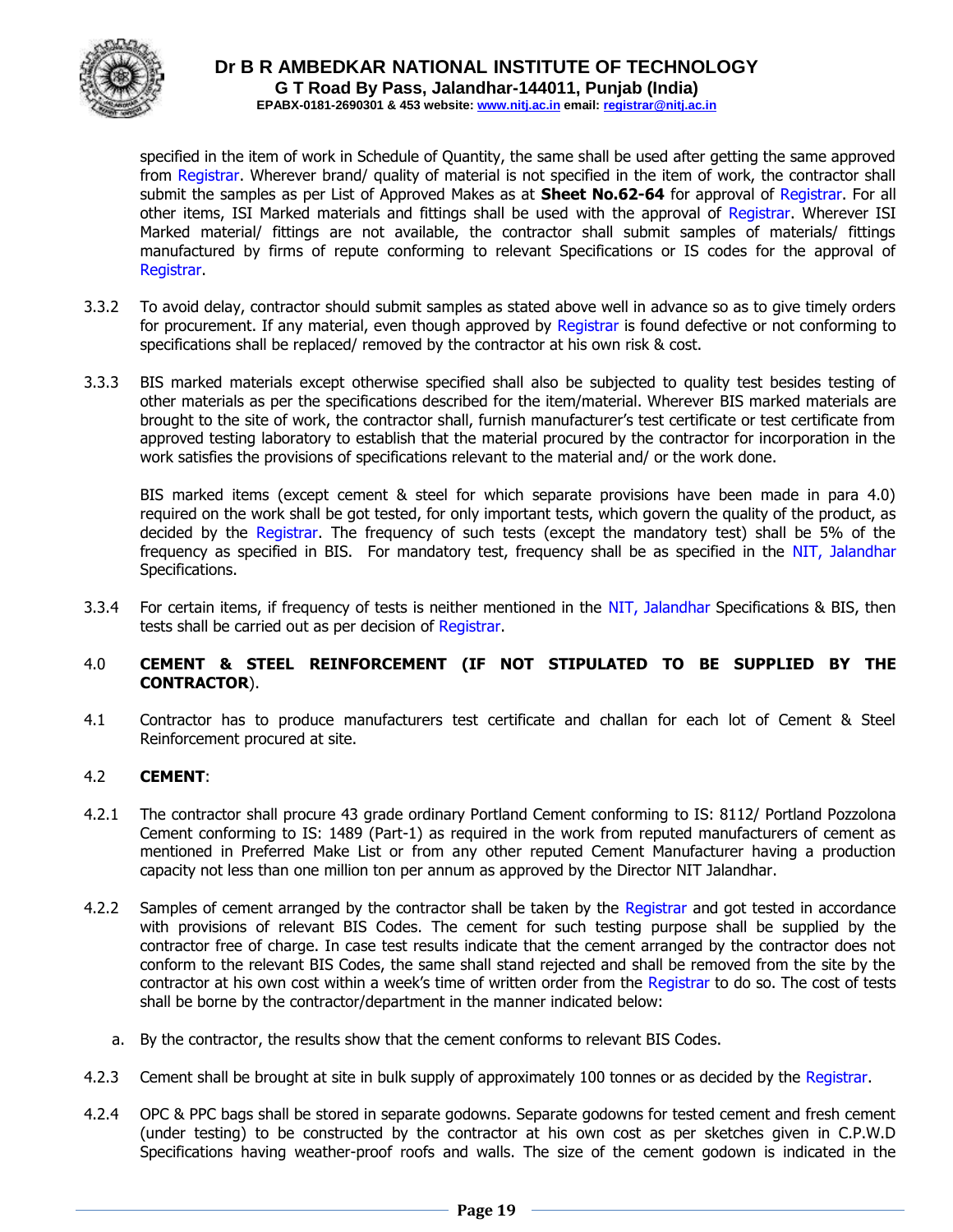

**Dr B R AMBEDKAR NATIONAL INSTITUTE OF TECHNOLOGY G T Road By Pass, Jalandhar-144011, Punjab (India)**

**EPABX-0181-2690301 & 453 website: www.nitj.ac.in email: registrar@nitj.ac.in**

sketches for guidance. The actual size of godown shall be as per site requirements and nothing extra shall be paid for the same. Each godown shall be provided with a single door with two locks. The keys of one lock shall remain with Registrar or his authorized representative of the work and that of other lock with the authorized agent of the contractor at the site of work so that the cement is issued from godown according to the daily requirement with the knowledge of both parties. The account of daily receipt and issue of cement shall be maintained in a register in the prescribed proforma and signed daily by the contractor or his authorized agent and Registrar or his authorized representative in token of its correctness. The day to day receipt and issue accounts of different grade/brand of cement shall be maintained separately in the standard proforma by the contractor or his authorized representative which shall be duly signed by the authorized representative of the Registrar before issue to the work on day to day basis.

Four separate cement godowns each having capacity of 50 MT or more as decided by the Registrar shall be constructed by the contractor at site of work for which no extra payment shall be made. The contractor shall be responsible for the watch and ward and safety of the cement go-downs. The contractor shall facilitate the inspection of the cement go-downs by the Registrar at any time.

- 4.2.5 The actual issue and consumption of cement on work shall be regulated and proper accounts maintained as provided in the contract. The theoretical consumption of cement shall be worked out as per procedure prescribed in Clause-42 of the contract and shall be governed by the conditions laid therein.
- 4.2.6 If the quantity of cement actually used in the work is found to be more than the theoretical quantity of cement including authorized variation, nothing extra shall be payable to the contractor on this account. In the event of it being discovered that after the completion of the work, the quantity of cement used is less than the quantity ascertained as herein before provided (allowing variation on the minus side as stipulated in Clause-42), the cost of quantity of cement not so used shall be recovered from the contractor as specified in schedule. Decision of the Registrar in regard to theoretical quantity of cement which should have been actually used as per the schedule and recovered at the rate specified, shall be final and binding on the contractor.

For non-scheduled items, the decision of the Registrar, Dr. B R Ambedkar National Institute of Technology, Jalandhar regarding theoretical quantity of the cement, which should have been actually used, shall be final and binding on the contractor.

- 4.2.7 Cement brought to site and cement remaining unused after completion of work shall not be removed from site without written permission of the Registrar.
- 4.2.8 In case the contractor brings surplus quantity of cement the same shall be removed from the site after completion of work by the contractor at his own cost after approval of the Registrar.
- 4.2.9 Cement, which is not used within 90 days from its date of manufacture, shall be retested at approved laboratory. Until the results of such tests are found satisfactory, it shall not be used on the work.

#### 4.3 **Special Conditions for Steel Reinforcement**:

- 4.3.1 The contractor shall procure IS Marked TMT Bars of Fe 500D grade from the following Steel Manufacturer or their authorized dealers:
	- i. SAIL
	- ii. Rashtriya Ispat Nigam Ltd.
	- iii. Tata Steel Ltd.
	- iv. Jindal Steel & Power Ltd.
	- v. JSW Steel Ltd.

The procured steel should have following qualities: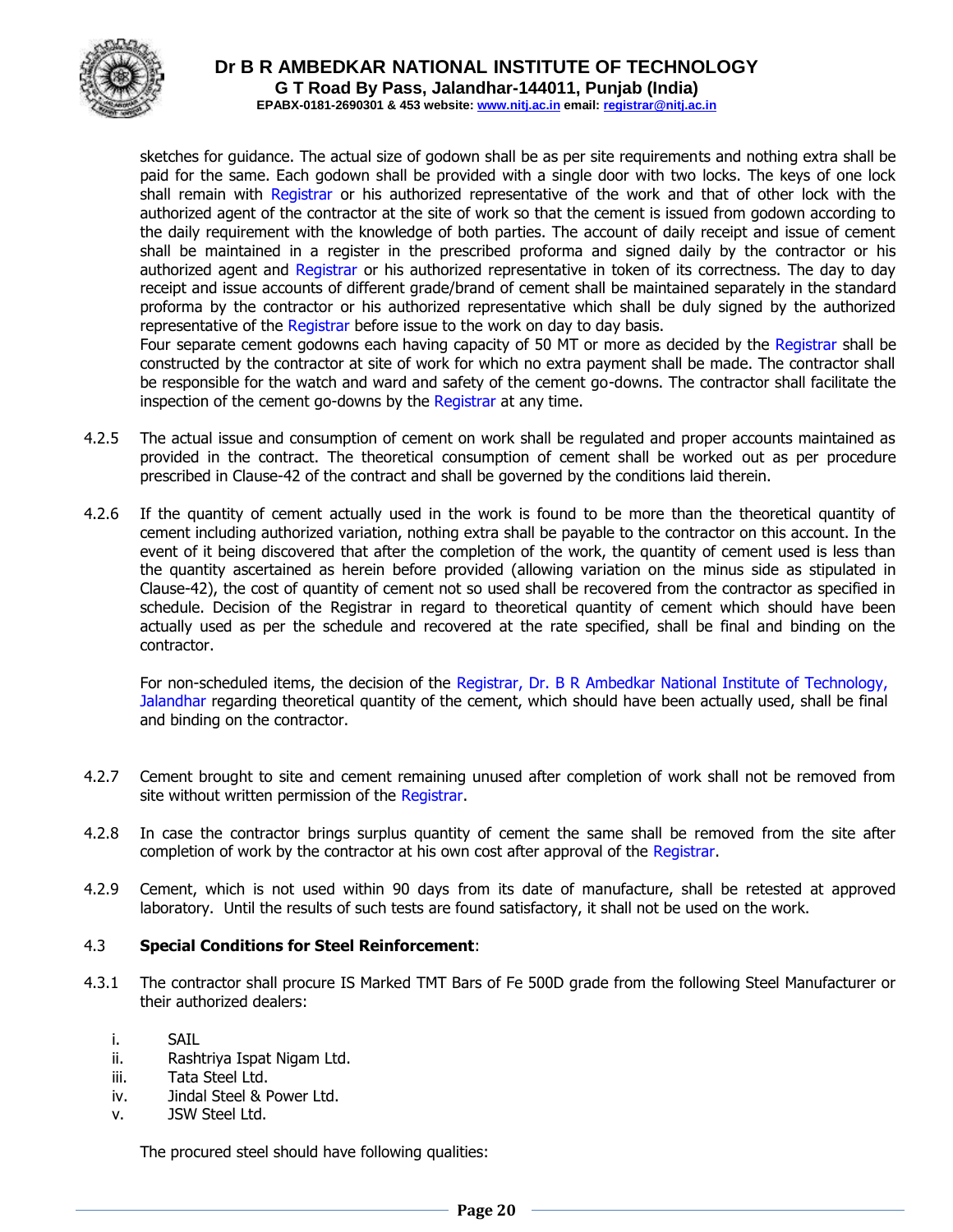

- a. Excellent ductility, bend ability and elongation of finished product due to possible refining technology.
- b. Consumption of steel should be accurate as per design.
- c. Steel should have no brittleness problem in finished product.
- d. Steel should carry the quality of corrosion & earth quake resistance.
- e. Quality steel with achievement of proper level of sulphur & phosphorus as per IS: 1786-2008.
- 4.3.2 The contractor shall have to obtain and furnish test certificates to the Registrar in respect of all supplies brought by him to the site of work.
- 4.3.3 Samples shall also be taken and got tested by the Registrar as per the provisions in this regard in relevant BIS codes. In case the test results indicate that the steel arranged by the contractor does not conform to the specifications, the same shall stand rejected, and it shall be removed from the site of work by the contractor at his cost within a week time or written orders from the Registrar to do so.
- 4.3.4 The steel reinforcement bars shall be brought to the site in bulk supply of 10 tonnes or more or as decided by the Registrar.
- 4.3.5 The steel reinforcement bars shall be stored by the contractor at site of work in such a way as to prevent their distortion and corrosion and nothing extra shall be paid on these accounts. Bars of different sizes and lengths shall be stored separately to facilitate easy counting and checking.
- 4.3.6 For checking nominal mass, tensile strength, bend test, rebend test etc. specimens of sufficient length shall be cut from each size of the bar at random & at frequency not less than that specified below:

| <b>SIZE OF BAR</b> | 100<br><b>FOR</b><br><b>BELOW</b><br>CONSIGNMENT | <b>FOR CONSIGNMENT OVER 100 TONNES</b>                                                    |
|--------------------|--------------------------------------------------|-------------------------------------------------------------------------------------------|
|                    | <b>TONNES</b>                                    |                                                                                           |
| Under              |                                                  | 10 mm   One sample for each 25 tonnes or part   One sample for each 40 tonnes or part     |
| dia                | thereof.                                         | thereof                                                                                   |
|                    |                                                  | 10 mm to 16 One sample for each 35 tonnes or part   One sample for each 45 tonnes or part |
| mm dia             | thereof.                                         | thereof                                                                                   |
| Over 16 mm dia     |                                                  | One sample for each 45 tonnes or part   One sample for each 60 tonnes or part             |
|                    | thereof                                          | thereof                                                                                   |

- 4.3.7 The contractor shall supply free of charge the steel required for testing including its transportation to testing laboratories. The cost of tests shall be borne by the contractor.
- 4.3.8 The Actual issue and consumption of steel on work shall be regulated and proper account maintained as provided in Clause-10 of the contract. The theoretical consumption of steel shall be worked out as per procedure prescribed in Clause-42 of the contract and shall be governed by conditions laid therein. In case the consumption is less than theoretical consumption including permissible variation, recovery at the rate so prescribed shall be made. In case of excess consumption no adjustment need to be made.
- 4.3.9 Steel brought to site and steel remaining unused shall not be removed from site without the written permission of the Registrar.

#### 4.3.10 **Deleted.**

4.3.11 The contractor shall submit original vouchers from the manufacturer for the total quantity of steel supplied under each consignment to be incorporated in the work. All consignment received at the work site shall be inspected by the Site staff along with the relevant documents before acceptance. The contractor shall obtain Original Vouchers and Test Certificates and furnish the same to the Registrar in respect of all the lots of steel brought by him from approved supplier to the site of work. The original vouchers and test certificates shall be defaced by the Site staff and kept on record in the site office.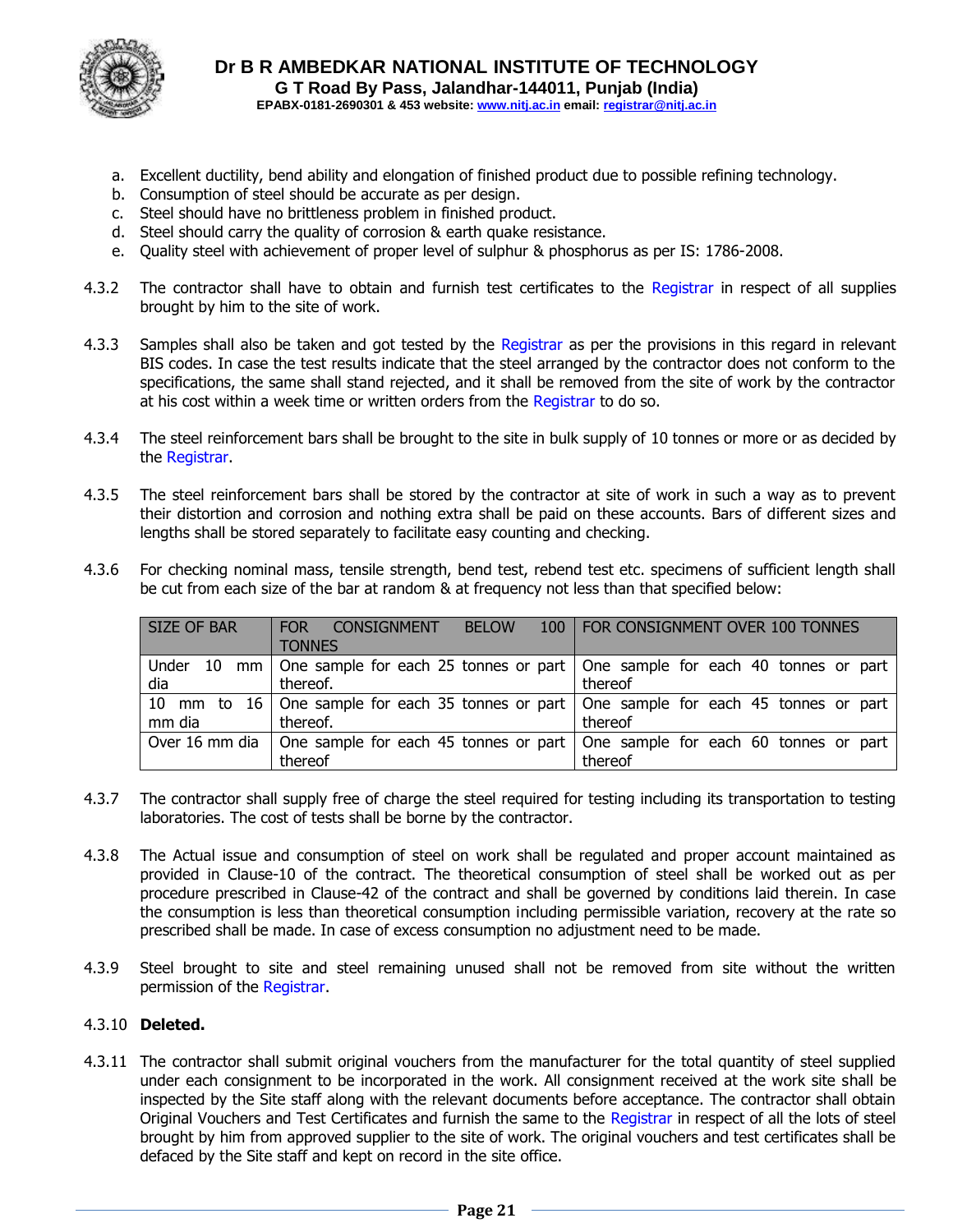

- 4.3.12 Reinforcement including authorized spacer bars and lap pages shall be measured in length of different diameters as actually (not more than as specified in the drawings) used in the work nearest to a centimeter. Wastage and unauthorized overlaps shall not be measured.
- 4.3.13 The standard sectional weights referred to as in Table 5.4 in para 5.3.4 in NIT, Jalandhar Specifications will be considered for conversion of length of various sizes of M.S. Bars, Steel Bars and T.M.T. bars into Standard Weight.
- 4.3.14 Records of actual Sectional weights shall also be kept dia-wise and lot-wise. The average sectional weight for each diameter shall be arrived at from samples from each lot of steel received at site. The decision of the Registrar shall be final for the procedure to be followed for determining the average sectional weight of each lot. Quantity of each diameter of steel received at site of work each day will constitute one single lot for the purpose. The weight of steel by conversion of length of various sizes of bars based on the actual weighted average sectional weight shall be termed as Derived Actual Weight. However for the stipulated issue of steel reinforcement up to and including 10mm diameter bars, the actual weight of steel issued shall be modified to take into account the variation between the actual and the standard coefficients and the contractors' accounts will be debited by the cost of modified quantity.
- 4. 3.15 (a) If the Derived Weight as in sub-para (4.3.13) above is less than the Standard Weight as in Sub-para (4.3.12) above then the Derived Actual Weight shall be taken for payment provided, it is within the following tolerances specified in IS1786-2008, otherwise whole lot will be rejected.

| Nominal Size in mm                        |    | Batch |    | Tolerance on Nominal mass Percent<br>Individual |    | Individual        |
|-------------------------------------------|----|-------|----|-------------------------------------------------|----|-------------------|
|                                           |    |       |    | sample*                                         |    | sample for coil** |
| Upto and including 10<br>Over 10 upto and |    | $+7$  |    | -8                                              |    | +8                |
| Including 16                              |    | +5    |    | -6                                              |    | +6                |
| Over 16                                   | +3 |       | -4 |                                                 | +4 |                   |

Tolerances on Nominal Mass

\* For individual sample plus tolerance is not specified.

\*\*For coils batch tolerance is not specified.

b) If the Derived Actual Weight is found more than the Standard Weight, the Standard Weight as per in subpara (4.3.13) above shall be taken for payment. In such case nothing extra shall be paid for the difference between the Derived Actual Weight and the Standard Weight.

#### 5.0 **SECRECY**

- 5.1 The contractor shall take all steps necessary that all persons employed on any work in connection with the contract have notice that the Indian Official Secrets Act-1923 applies to them & will continue so to apply even after the execution of such works under the contract.
- 5.2 The contract is confidential and must be strictly confined to the contractor's own use (except so far as confidential disclosure to sub-contractors or suppliers as necessary) and to the purpose of the contract.
- 5.3 All documents, copies thereof & extracts there from furnished to the contractor shall be returned to the Registrar on the completion of the work/ works or the earlier determination of the contract.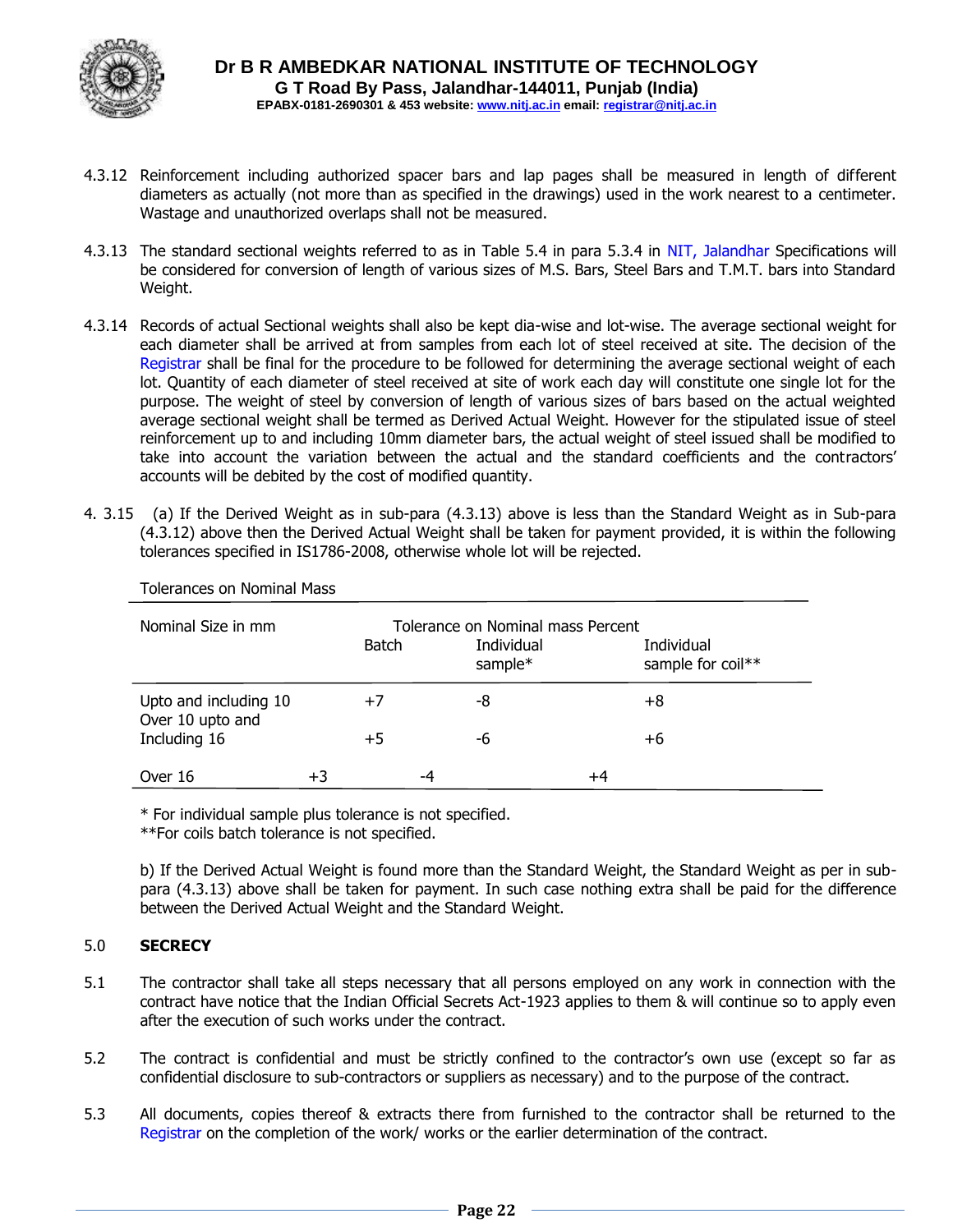

#### 6.0 **LABOUR AND SECURITY**

- 6.1 Contractor should provide his plan for labour huts as per his requirement and get it approved from the Registrar. The contractor will be provided space for labour huts etc. inside the campus but the space requirement and location, as assessed by Registrar shall be final and binding.
- 6.2 Contractor has to follow the security requirement of the campus and obtain necessary entry passes for the labour and vehicles and follow security checks at entry/ exit gates, restriction on movement of vehicle, restricted timings of working etc. The Department however shall assist the contractor in obtaining such passes for movement of vehicles and labour. No claim whatsoever shall be entertained on account of delay in entry of vehicles and labour including restrictions in working hours, if there is any.
- 6.3 The contractor shall employ only Indian Nationals after verifying their antecedents and loyalty. The contractor shall, on demand submit list of his agents, employees and work people concerned & shall satisfy as to the bonafides of such people.
- 6.4 The contractor & his work people shall observe all relevant rules regarding security promulgated in which work is to be carried out by the Controlling Administrative Authority of the campus/area (hereinafter referred to as "Administrator").
- 6.5 The contractor, his representative, workman shall be allowed to enter through specified gates & timing as laid down by the controlling authority. They shall be issued an identity card or an individual pass in accordance with the standing rules & regulations & they should possess the same while working. The contractor shall be responsible for the conduct & actions of his workmen, agents/ representatives.
- 6.6 Normally contractor shall be allowed to carry out work between 7 AM to 6 PM. However, he may also be allowed to carry out the work beyond 6 PM &upto 7 AM if the site conditions/ circumstances so demand with prior written permission from the "Administrator". However, if the work is carried out in more than one shift or at night, no claim on this account shall be entertained.
- 6.7 Normally contractor's material/ vehicles etc shall be allowed to move in/ go-out between 7 AM to 7 PM only & no movement of material/ vehicles out of site of work shall be allowed during night hours unless specific permission is obtained from the "Administrator".
- 6.8 In case if a separate entry has been allowed, the contractor has to make all arrangement for making a separate entry gate and barricading of the working area to segregate/separate the same from other areas. All these have to be done by the contractor at his own cost including safeguarding any untoward incident in the restricted area due to separate entry gate and barricading arranged by the contractor. No extra amount on this account shall be payable by the department.

#### 7.0 **TRANSPORTATION AND OFFICE INFRASTRUCTURE**:

- 7.1 In order to complete the work within the scheduled time if the contractor shall be required to do the work in more than one shift and accepted by the department the contractor will provide vehicular facilities to the NIT, Jalandharsite staff to reach the site and their residence at his own cost for their services required beyond the normal office hours. In case the contractor fails to provide the facilities Registrar shall be at liberty to make the arrangement themselves and deduct the respective cost from the contractor's bills.
- 7.2 The contractor shall make arrangement for Helmets and leather shoes (meant of construction work at sites) for all field staff of the department during the entire period of construction for safety reasons. One helmet and two pairs of shoes per staff member (maximum ten members) of the departments per year shall be arranged by the contractor.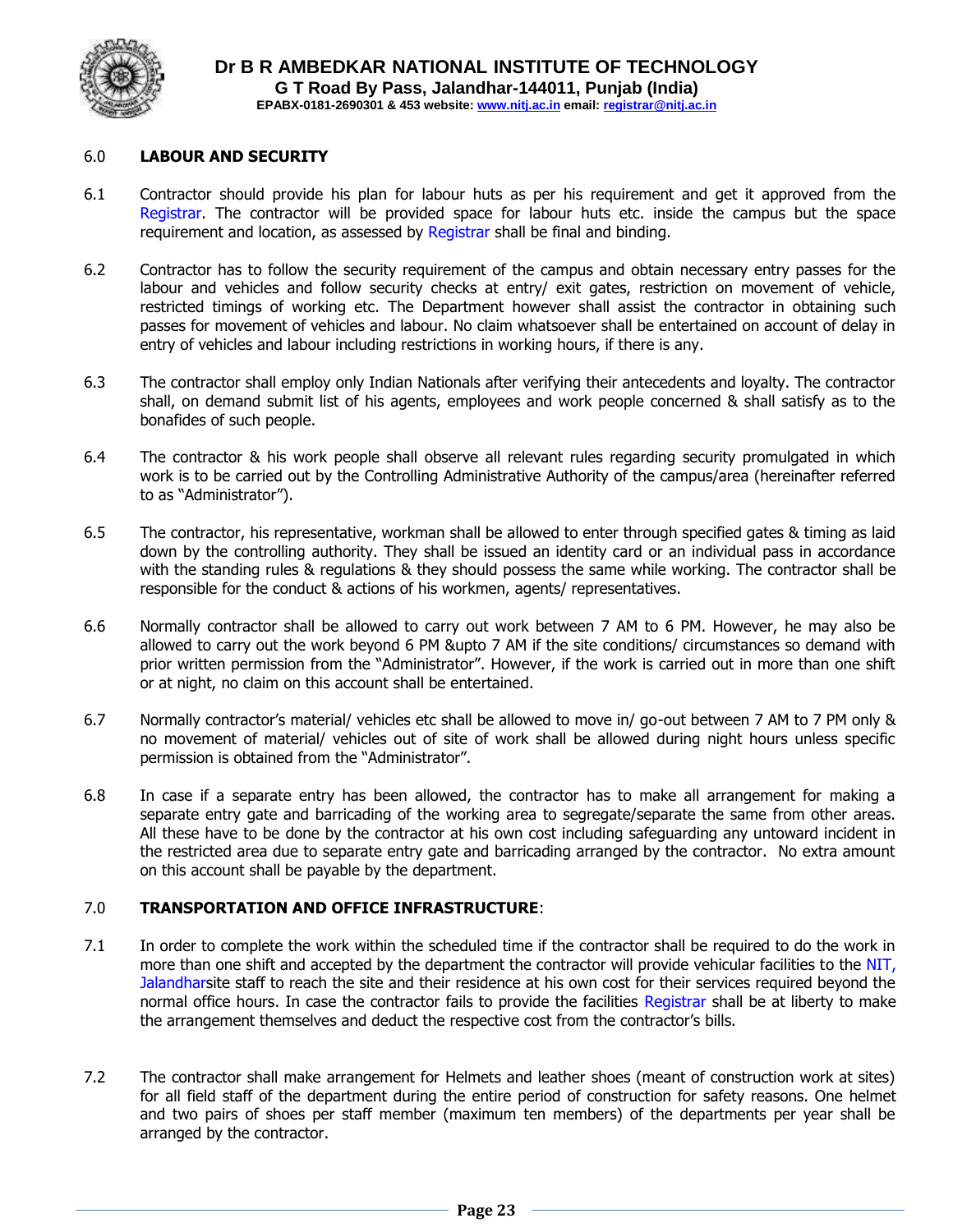

#### 8.0 **DOCUMENTATION**

The Contractor shall render all help and assistance in documenting the total sequences of this project by way of photography, slides, audio/ video recording & other records etc. Nothing extra shall be payable to Contractor on this account. However, cost of photographs, slides, audio/ video graph etc. shall be borne by the Department. The original films shall be the property of the Department. No copy shall be prepared without the prior approval of the Registrar.

#### 9.0 **PROGRAM CHART**:

- 9.1 The Contractor shall prepare an integrated program chart for the execution of work, showing clearly all activities from the start of work to completion, with details of manpower, equipment and machinery required for the fulfilment of the program within the stipulated period or earlier and submit the same for approval of the Registrar within 15 days of the issue of letter of acceptance for the contract. This program chart should clearly indicate that work will simultaneously be started on all different locations of Class rooms and hostels. The integrated program chart so submitted should not have any discrepancy with the milestones attached in the Contract Agreement.
- 9.2 The program chart should include the following:
	- a. Descriptive note explaining sequence of various activities.
	- b. Network (PERT/ CPM/ BAR CHART) prepared on MS project which will indicate resources in financial terms, manpower and specialized equipments for every important stage.
	- c. Program for procurement of materials by the contractor.
	- d. Program of procurement of machinery/ equipments having adequate capacity, commensurate with the quantum of work to be done within the stipulated period, by the contractor.
- 9.3 If at any time, it appears to the Registrar that the actual progress of work does not conform to the approved program referred above, the contractor shall produce a revised program showing the modifications to the approved program by additional inputs to ensure completion of the work within the stipulated time.
- 9.4 The submission of revised program or approval by the Registrar of such program or the furnishing of such particulars shall not relieve the contractor of any of his duties or responsibilities under the contract. This is without prejudice to the right of Registrar to take action against the contractor as per terms and conditions of the agreement.

Notwithstanding the fact that the contractor will have to pay to the labourers and other staff engaged directly or indirectly on the work according to the provisions of the labour regulations and the agreement entered upon and/or extra amounts for any other reason.

#### **PROGRESS AND MONITORING OF WORK**:

- 10.1 Apart from the above integrated program chart, the contractor shall be required to submit monthly progress report of the work in a computerized form. The progress report shall contain the following, apart from whatever else may be required as specified:
	- i. Construction schedule of the various components of the work through a bar chart for the next three quarters (or as may be specified), showing the milestones, targeted tasks and up to date progress.
	- ii. Progress chart of the various components of the work that are planned and achieved, for the month as well as cumulative up to the month, with reason for deviations, if any in a tabular format.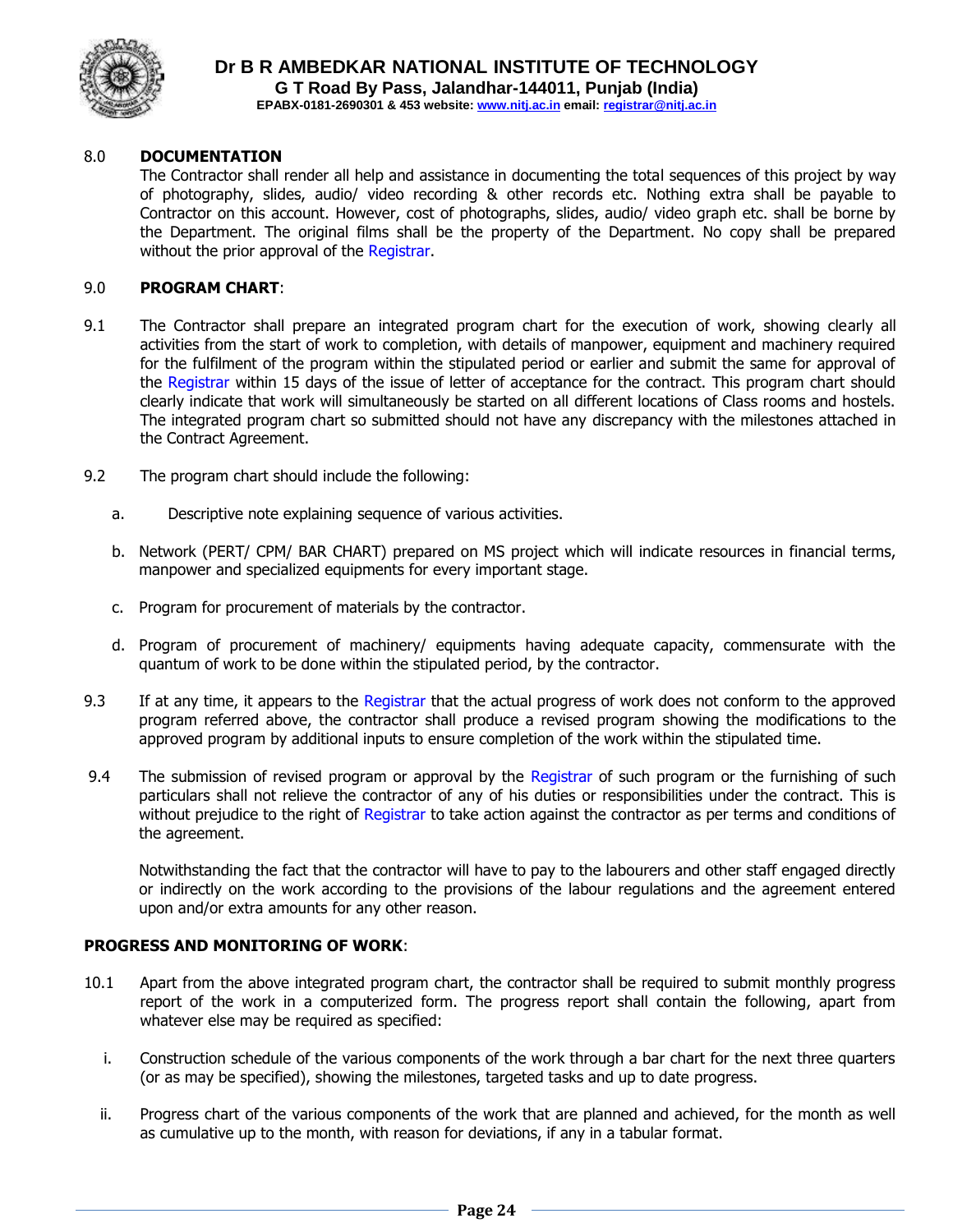

- iii. Plant and machinery statement, indicating those deployed in the work.
- iv. Man-power statement, indicating individually the names of all the staff deployed on the work, along with their designations.
- v. Financial statement, indicating the broad details of all the running account payment received up to date, such as gross value of work done, advances taken, recoveries effected, amount withheld, net payments details of cheque payment received etc.
- 10.2 For completing the work in time, the Contractor might be required to work in two or more shifts (including night shifts). No claim whatsoever shall be entertained on this account, not with-standing the fact that the Contractor may have to pay extra amounts for any reason, to the labourers and other staff engaged directly or indirectly on the work according to the provisions of the labour and other statutory bodies regulations and the agreement entered upon by the Contractor with them.
- 10.3 The work should be planned in a systematic manner so that chase cuttings in the walls, ceilings and floors is minimized. Wherever absolutely essential, the chase shall be cut using chase cutting machines. Chases will not be allowed to be cut using hammer/ chisel. The electrical boxes should be fixed in walls simultaneously while raising the brick work. The contractor shall ensure proper co-ordination of various disciplines viz. building works, sanitary & water supply & electrical installations etc.
- 10.4 The contractor shall conduct his work, so as not to interfere with or hinder the progress or completion of the work being performed by other contractor(s) or by the Registrar and shall as far as possible arrange his work and shall place and dispose off the materials being used or removed so as not to interfere with the operations of other contractor or he shall arrange his work with that of the others in an acceptable and coordinated manner and shall perform it in proper sequence to the complete satisfaction of Registrar.
- 10.5 The Contractor shall do proper sequencing of the various activities by suitably staggering the activities within various pockets in the plot and at different plots so as to achieve early completion. The agency may deploy adequate equipment, machinery and labour as required for the completion of the entire work within the stipulated period specified. Also ancillary facilities shall be provided commensurate with requirement to complete the entire work within the stipulated period. Nothing extra shall be payable on this account. Adequate number/sets of equipment in working condition, along with adequate stand-by arrangements, shall be deployed during entire construction period. It shall be ensured by the Contractor that all the equipment, Tools & Plants, machineries etc. provided by him are maintained in proper working conditions at all times during the progress of the work and till the completion of the work. Further, all the constructional tools, plants, equipment and machineries provided by the Contractor, on site of work or his work shop for this work, shall be exclusively intended for use in the construction of this work and they shall not be shifted/ removed from site without the permission of the Registrar.
- 10.6 All material shall only be brought at site as per program finalized with the Registrar. Any pre-delivery of the material not required for immediate consumption shall not be accepted and thus not paid for.

#### 11.0 **ENGAGING SPECIALIZED AGENCIES FOR WORKS**:

- 11.1 The Contractor shall engage specialized agencies having adequate technical capability and experience of having executed at least one work of similar items of 80% or more magnitude or two works of similar items of value minimum 60% individually for executing the following items of the work and/or any other items of work where specialized firm is required to be engaged as per contract conditions. For determining the required magnitude, the value of the work executed may be suitably enhanced with the prevailing approved cost index.
	- i. Anti Termite treatment work.
	- ii. Factory made Wooden Shutters of all types except Flush Doors.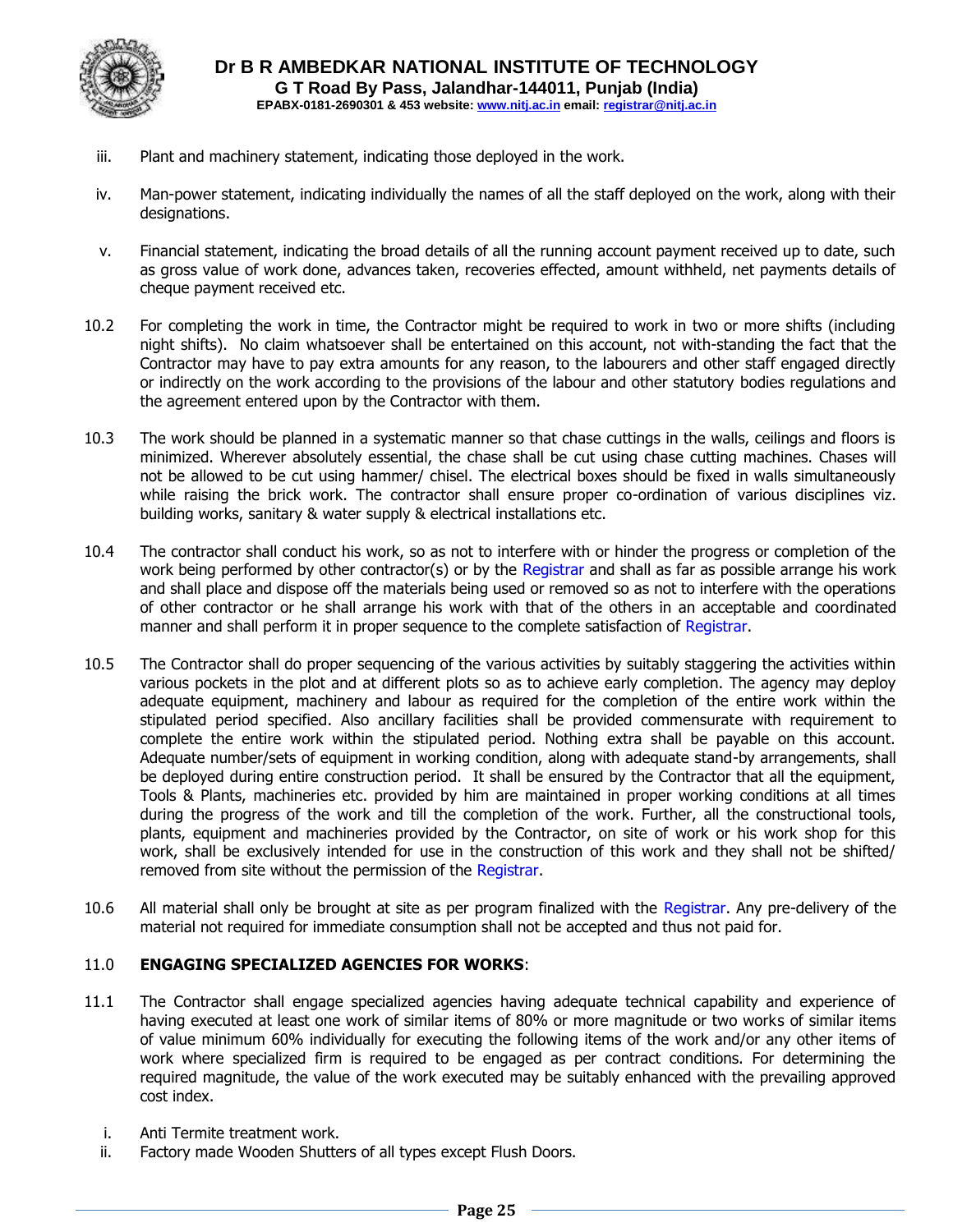

- iii. Water proofing treatment work of all types.
- iv. Aluminium Work
- v. Fabrication and erection of structural steel.
- vi. Aluminium semi unitized/Curtain wall four way structural glazing/Aluminium composite panel cladding.
- vii. All type false ceilings.
- viii. Galvalume/ aluminum roofing sheet Double skin insulated system
- ix. Plumbing works.
- x. Fire rated doors.
- 11.2 The Specialized agency for the work shall be got approved from the Registrar well before actual commencement of the item of work. The contractor shall submit the list of specialized agencies except for Internal Electrical Installation, proposed to be engaged by him along with necessary performance certificates, within 30 days from the date of issue of acceptance letter to substantiate technical capability and experience of the agency for prior approval of the Registrar.
- 11.3 For Electrical work as contained in the Electrical component work under Part C, the Electrical Agency to be engaged as an associate electrical contractor for the Internal E.I/External E.I work should be enlisted contractor of CPWD appropriate class as per the value of the work. The firm will be required to submit the credentials of the associate electrical contractor including their registration documents, electrical contractor license, sales tax documents apart from submission of the MOU.
- 11.4 If the main contractor fails to associate agency/agencies for execution of minor components of work within prescribed time or furnishes incomplete details or furnishes details of ineligible agencies even after the tenderer is given due opportunity, the entire scope of such component of works shall be withdrawn from the tender and the same shall be got executed by the Registrar at the risk and cost of the main contractor.
- 11.5 Same milestones shall be applicable for all components of work.
- 11.6 For the specialized item of door & window fittings, water supply and sanitary installations; the contractor shall engage such vendors/installers as approved by the manufacturers. Provisions mentioned under Sr. No. 11.1 above shall not be applicable for the items mentioned herein above.

#### **12.0 Defect liability**:

12.1 The contractor's liability during the defect liability period from the final date of completion as per clause 17 shall be limited to rectification of defects including replacement as follows which in the opinion of Registrar are not manmade.

| SI.   | Description              | Defect Liability                                                   |
|-------|--------------------------|--------------------------------------------------------------------|
| No.   |                          |                                                                    |
| (i)   | termite<br>Ant           | (a) Termites found if any till guarantee period to be rectified    |
|       | treatment.               | through post ATT.                                                  |
| (ii)  | Concrete                 | Rectification of structural/ superficial/ non-structural cracks.   |
|       |                          | Rectification of dampness/ seepage in roof slab/ junctions &       |
|       |                          | sunken portion.                                                    |
|       |                          | Rectification of cracks in beam, shade, column.                    |
| (iii) | Brick work/ Concrete     | Rectification of cracks in panel wall/ portion.                    |
|       | <b>Block Masonry</b>     | Cracks/ settlement of dwarf walls.                                 |
|       |                          | Rectification of efflorescence/ leaching.                          |
| (iv)  | Joinery                  | Replacement of warped joinery.                                     |
|       |                          | Cracks in panels, rails/ styles etc.                               |
| (v)   | <b>Builders Hardware</b> | Repairs/ Replacement of loosened / pre-mature failure of fittings. |
|       |                          | Tightening/ Replacement of sag in mosquito proofing.               |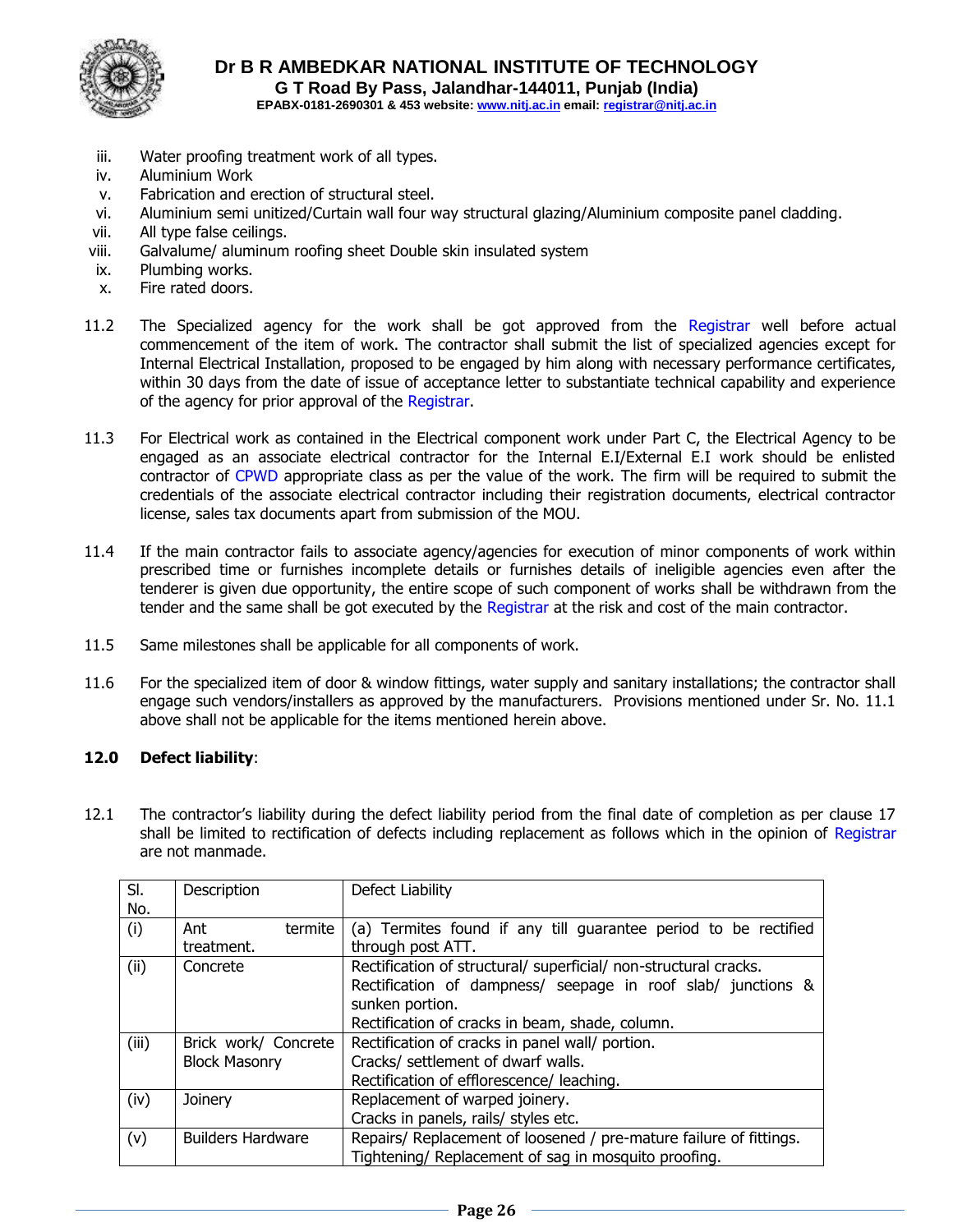

**Dr B R AMBEDKAR NATIONAL INSTITUTE OF TECHNOLOGY G T Road By Pass, Jalandhar-144011, Punjab (India)**

**EPABX-0181-2690301 & 453 website: www.nitj.ac.in email: registrar@nitj.ac.in**

| SI.<br>No. | Description                                  | Defect Liability                                                                                                                                                                                                                                                                                                           |
|------------|----------------------------------------------|----------------------------------------------------------------------------------------------------------------------------------------------------------------------------------------------------------------------------------------------------------------------------------------------------------------------------|
| (vi)       | Steel & Iron work                            | Rectification/ Replacement of defective part of rolling shutter.<br>Redoing of defective portion in fabrication/ welding including<br>painting.<br>Steel windows, grills, gates etc. $-$ defects to be rectified.                                                                                                          |
| (vii)      | Roof treatment                               | Rectification of leakage/ seepage of roof slab including covering at<br>junction till guarantee period.                                                                                                                                                                                                                    |
| (viii)     | Plastering                                   | Rectification of structural/ superficial cracks if any.<br>Rectification of protruding / peeling off plaster if any.<br>Rectification of efflorescence                                                                                                                                                                     |
| (ix)       | Flooring                                     | Rectification of sinking portion of plinth protection including saucer<br>drain.<br>Settlement of foundation & floors, hollow sounding, cracks in<br>tiles/stones.                                                                                                                                                         |
| (x)        | Plumbing<br>Sanitary<br>$\prime$<br>fittings | Making good of leakage through soil / waste pipe joints.<br>Replacement of looking mirror if found wavy.<br>Rectification of leakage of overhead tanks.<br>Leakage/ seepage of sunken floor, blockage of taps/ pipes, non-<br>functioning of cistern.                                                                      |
| (xi)       | Finishes                                     | Making good of defective/ dissimilar patches of painting to match<br>with remaining surfaces, peeling of paint.                                                                                                                                                                                                            |
| (xii)      | <b>Internal Water Supply</b>                 | Repairs/ Replacement of defective taps/ fittings.<br>Repair to leakage of GI water pipe lines including joints.<br>Removal of blockage of GI pipe lines.                                                                                                                                                                   |
| (xiii)     | Roads                                        | Repair of sinked portion of road & potholes, if any                                                                                                                                                                                                                                                                        |
| (xiv)      | Sewage                                       | Rectification of slope/ system if found defective during use.<br>Rectification of major blockage in Sewer lines.<br>Cracks & settlement of sewage lines.                                                                                                                                                                   |
| (xv)       | <b>Drains</b>                                | Repair to Drains.<br>Settlement of Drains                                                                                                                                                                                                                                                                                  |
| (xvi)      | External<br>Water<br>Supply                  | Repairs to installations & fittings.                                                                                                                                                                                                                                                                                       |
| (xvii)     | General                                      | defects of structures/ fixtures/<br>manufacturing<br>fittings/<br>All<br>equipments other than listed above including any defects of<br>shrinkage or other faults that appear in the work within twelve<br>months after a certificate of its completion is given by the Registrar<br>shall be rectified by the contractor. |

This list is not exhaustive but it is only indicative.

#### **SAFETY MEASURES**

13.1 Contractor shall take all precautionary measures to avoid any damage to adjoining property. All necessary arrangement shall be made at his own cost.

#### 13.2 **Warning/ Caution Boards**

All temporary warning/ caution boards/ glow signage display such as "Construction Work in Progress", "Keep Away", "No Parking", Diversions & protective Barricades etc. shall be provided and displayed during day time by the Contractor, wherever required and as directed by the Registrar. These glow signage and red lights shall be suitably illuminated during night also. The Contractor shall be solely responsible for damage and accident caused, if any, due to negligence on his part. Also he shall ensure that no hindrance, as far as possible, is caused to general traffic during execution of the work. This signage shall be dismantled & taken away by the Contractor after the completion of work, only after approval of the Registrar. Nothing extra shall be payable on this account.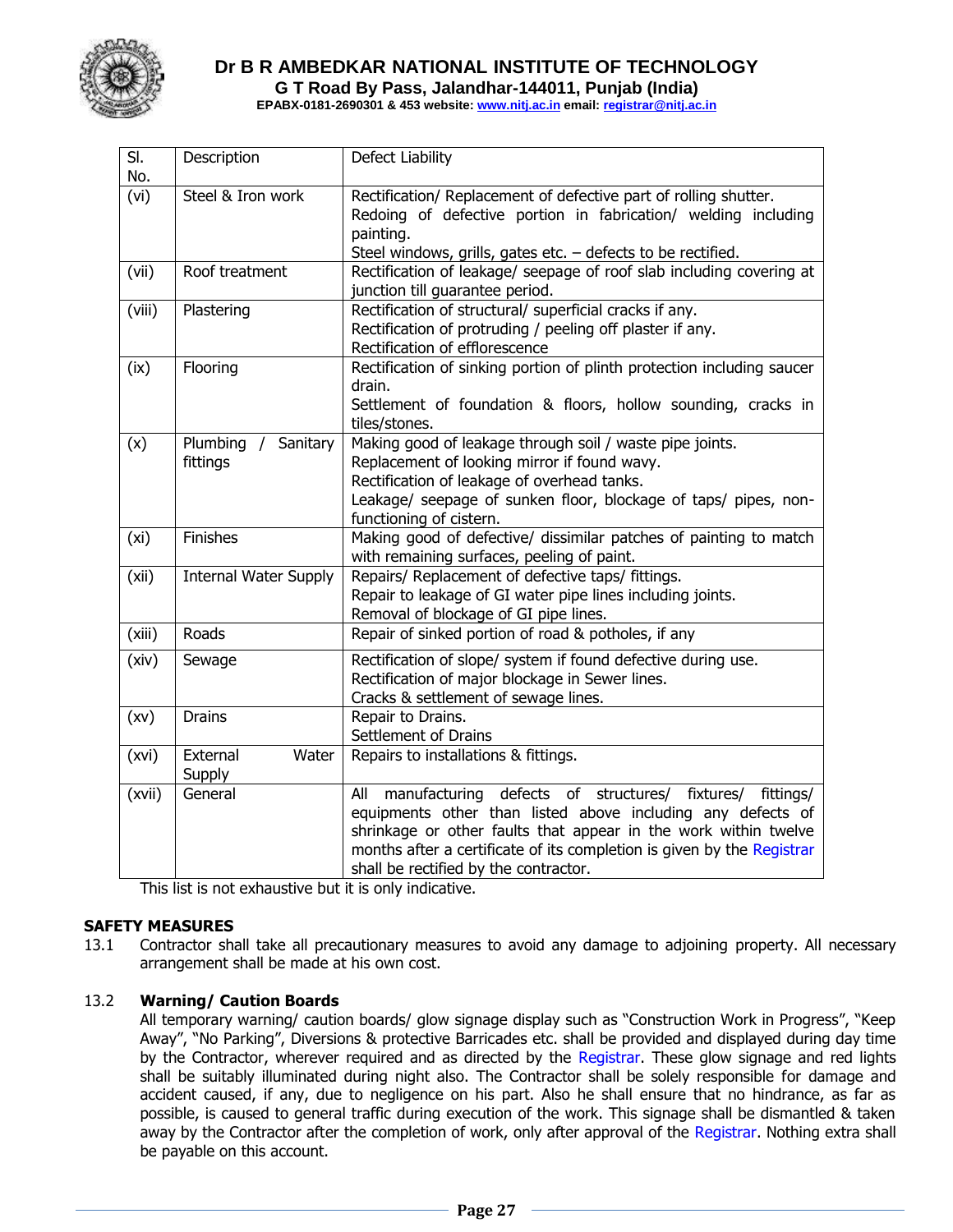

### 13.3 **Sign Boards**

The Contractor shall provide and erect a display board of size and shape as required and paint over it, in a legible and workman like manner, the details about the salient features of the project, as required by the Registrar. The Contractor shall fabricate and put up a sign board in an approved location and to an approved design indicating name of the project, client/ owner, architects, structural consultants, Department etc. besides providing space for names of other Contractors, Associate contractors and specialized agencies. Nothing extra shall be payable on this account.

- 13.3.1 Necessary protective and safety equipments shall be provided to the Site Engineer, Supervisory staff, labour and technical staff of the contractor by the Contractor at his own cost and used at site.
- 13.3.2 No inflammable materials including P.O.L shall be allowed to be stored in huge quantity at site. Only limited quantity of P.O.L may be allowed to be stored at site subject to the compliance of all rules / instructions issued by the relevant authorities in this regard. Also all precautions and safety measures shall be taken by the Contractor for safe handling of the P.O.L products stored at site. All consequences on account of unsafe handling of P.O.L shall be borne by the Contractor.
- 13.0 Special condition for Hardware and sanitary wares:
- 13.1 Registrar will take a decision regarding model numbers of equivalent Door/ window hardwares/ sanitary wares at the time of execution, in case the material, from the manufacturer whose model number is mentioned, is not available. However, in case, the equivalent model so approved, is cheaper than the model already mentioned in item/approved makes list, the price adjustment will be made based on the difference in market rate. In case, the rate of subsequently approved model is more, no extra payment will be made on this account."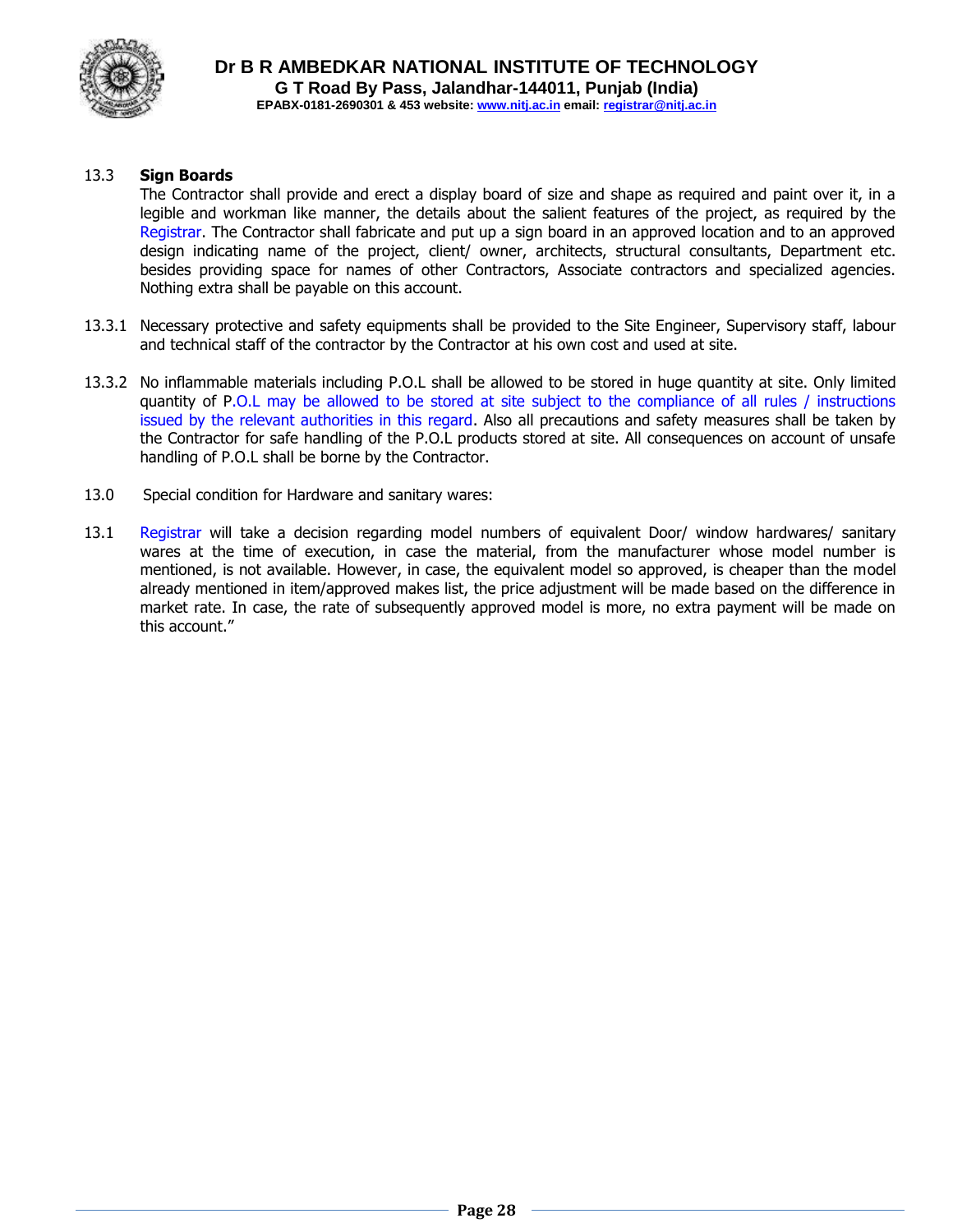

#### **ADDITIONAL CONDITIONS OF CONTRACT SPECIFIC TO GREEN BUILDING PRACTICES**

1.0 The contractor shall strictly adhere to the following conditions as part of his contractual obligations:

#### 1.1 **SITE**

- 1.1.1 The contractor shall ensure that adequate measures are taken for the prevention of erosion of the topsoil during the construction phase.
- 1.1.2 The Contractor should follow the construction plan as proposed by the Registrar to minimize the site disturbance such as soil pollution due to spilling.
- 1.1.3 No excavated earth shall be removed from the campus unless suggested otherwise by Registrar. All subsoil shall be reused in backfilling/landscape, etc. as per the instructions of the Registrar. The surplus excavated earth shall be disposed of by the contractor at his own cost for reuse. Royalty on the soil is to be deposited with the State Govt. Deptt.
- 1.1.4 The contractor shall not change the natural gradient of the ground unless specifically instructed by the Engineer in Charge. This shall cover all natural features like water bodies, drainage gullies, slopes, mounds, depressions, etc. Existing drainage patterns through or into any preservation area shall not be modified unless specifically directed by the Registrar.
- 1.1.5 The contractor shall not carry out any work which results in the blockage of natural drainage.
- 1.1.6 The contractor shall ensure that existing grades of soil shall be maintained around existing vegetation and lowering or raising the levels around the vegetation is not allowed unless specifically directed by the Registrar.
- 1.1.8 Overloading of trucks is unlawful and creates the erosion and sedimentation problems, especially when loose materials like stone dust, excavated earth, sand etc. are moved. Proper covering must take place. No overloading shall be permitted.

#### 1.2 **CONSTRUCTION PHASE AND WORKER FACILITIES**

1.2.1 The contractor shall specify and limit construction activity in pre- planned/designated areas and shall start construction work after securing the approval for the same from the Registrar. This shall include areas of construction, storage of materials, and material and personnel movement.

#### 1.2.2 **Preserve and Protect Landscape during Construction**

- a. The contractor shall ensure that construction activities should be restricted to the areas outside of the canopy of the tree, or, from a safe distance from the tree/plant by means of barricading. Trees will not be used for support; their trunks shall not be damaged by cutting and carving or by nailing posters, advertisements or other material. Lighting of fires or carrying out heat or gas emitting construction activity within the ground, covered by canopy of the tree is not to be permitted.
- b. The contractor shall take steps to protect trees or saplings identified for preservation within the construction site using tree guards of approved specification.
- c. Contractor should limit all construction activity within the specified area as per the Construction Management Plan (CMP) approved by Registrar.
- d. The contractor shall ensure that maintenance activities during construction period shall be performed as needed to ensure that the vegetation remains healthy.
- 1.2.3 The contractor shall provide potable water for all workers.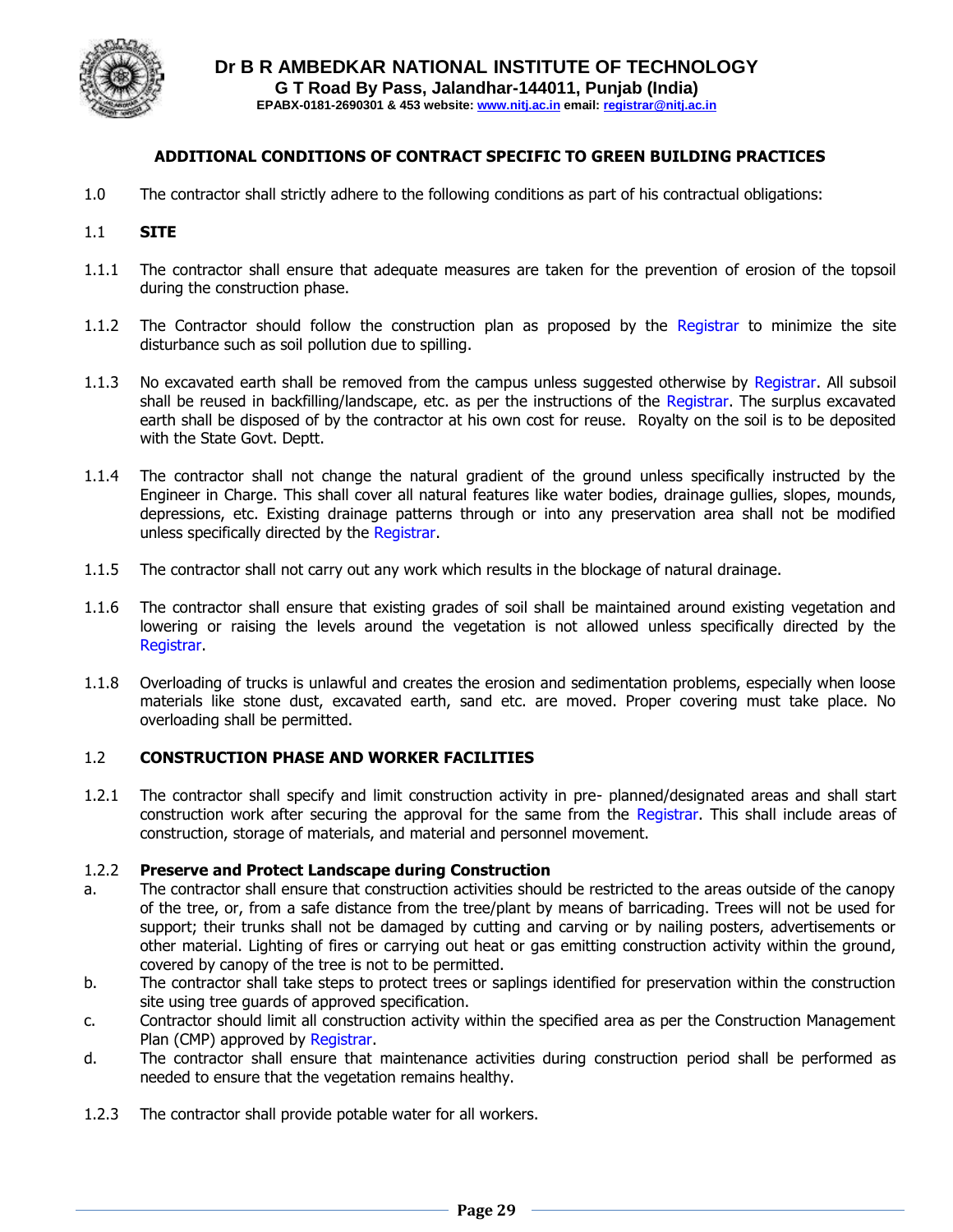

- 1.2.4 The contractor shall provide the minimum level of sanitation and safety facilities for the workers at site. The contractor shall ensure cleanliness of workplace with regard to the disposal of waste and effluent; provide clean drinking water and latrines and urinals as per applicable standard. Adequate toilet facilities shall be provided for the workman within easy access of their place of work. Toilet facilities shall be provided from the start of building operations, connection to a sewer shall be made as soon as practicable. Every toilet shall be so constructed that the occupant is sheltered from view and protected from the weather and falling objects. Toilet facilities shall be maintained in a sanitary condition. A sufficient quantity of disinfectant shall be provided. Natural or artificial illumination shall be provided.
- 1.2.5 The contractor shall ensure that air pollution due to dust/generators is kept to a minimum, preventing any adverse effects on the workers and other people in and around the site. The contractor shall ensure that the speed of vehicles within the site is limited to 10 km/hr.
	- Spills of dirt or dusty materials will be cleaned up promptly so the spilled material does not become a source of fugitive dust and also to prevent of seepage of pollutant laden water into the ground aquifers.
- 1.2.6 The contractor shall ensure that no construction leachate (e.g. cement slurry etc.), is allowed to percolate into the ground.
- 1.2.7 Staging (dividing a construction area into two or more areas to minimize the area of soil that will be exposed at any given time) should be done to separate undisturbed land from land disturbed by construction activity and material storage.
- 1.2.8 The contractor shall comply with the safety procedures, norms and guidelines (as applicable).
- 1.2.9 The contractor shall ensure the following activities for construction workers safety, among other measures:
	- Guarding all parts of dangerous machinery.
	- Precautionary signs for working on machinery
	- Maintaining hoists and lifts, lifting machines, chains, ropes, and other lifting tackles in good condition.
	- Durable and reusable formwork systems to replace timber formwork and ensure that formwork where used is properly maintained.
- 1.2.10 The storage of material shall be as per standard good practices to the satisfaction of the Engineer in Charge. Watch and ward of the Contractor's materials shall be his own responsibility.
- 1.2.11 The contractor shall provide for adequate number of garbage bins around the construction site and the workers facilities and will be responsible for the proper utilization of these bins for any solid waste generated during the construction

1.2.12 Where possible, the contractor shall select materials / vendors, harvested and manufactured regionally, within a 800-km radius of the project site.

- 1.2.13 The contractor shall ensure that a flush out of all internal spaces is conducted prior to handover. This shall comprise an opening of all doors and windows for 14 days to vent out any toxic fumes due to paints, varnishes, polishes, etc.
- 1.2.14 Contractor shall make efforts to reduce the quantity of indoor air contaminants that are odorous or potentially irritating harmful to the comfort and well-being of installer and building occupants. Contractor shall ensure that the VOC (Volatile Organic Compounds) content of paints, coatings and primers are low.
- 1.2.15 Water Use during Construction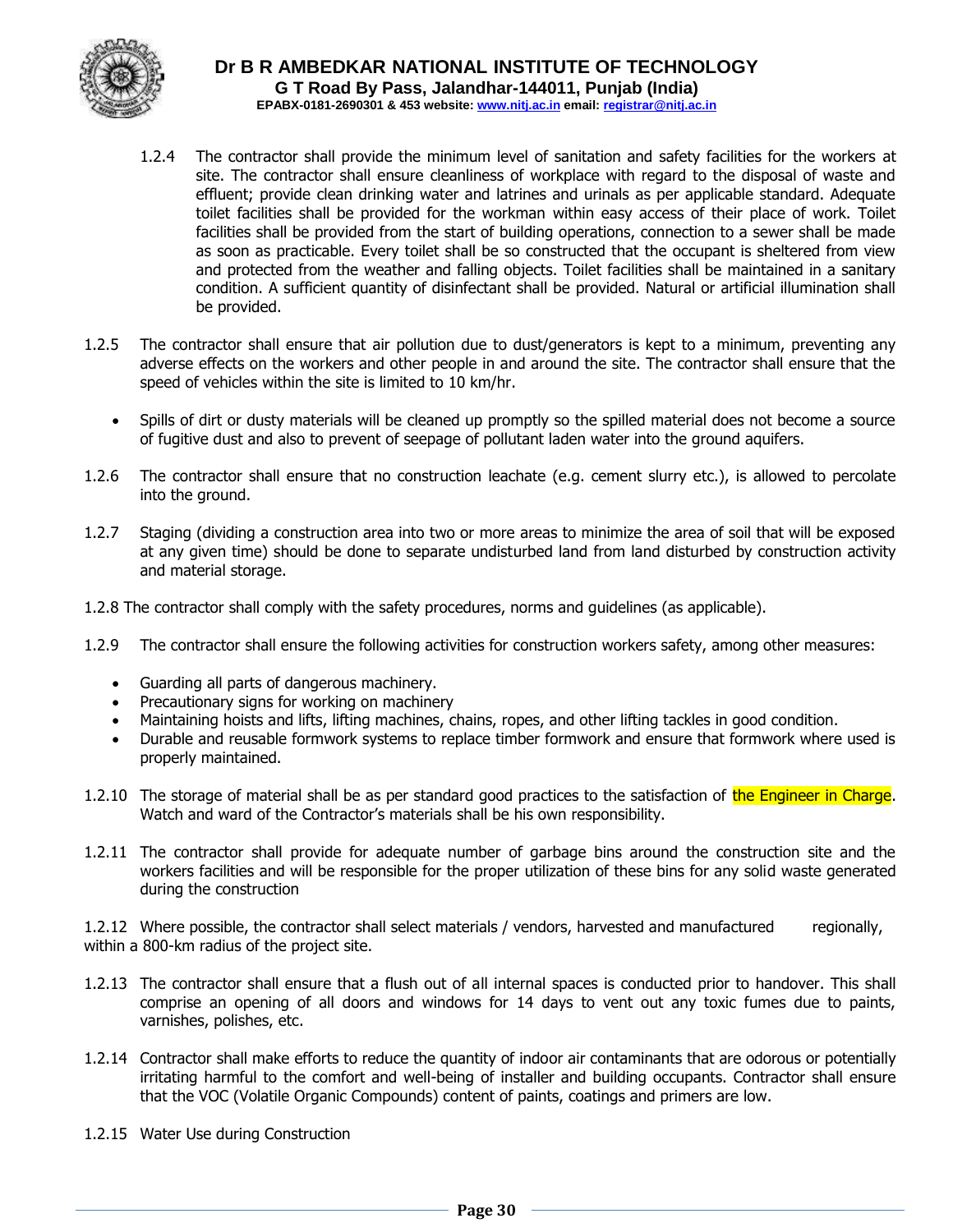

Contractor should spray curing water on concrete structure and shall not allow free flow of water. Concrete structures should be kept covered with thick cloth/gunny bags and water should be sprayed on them. Contractor shall do water poundings on all sunken slabs using cement and sand mortar.

1.2.16 The contractor shall provide O & M Manuals wherever applicable.

#### 1.2.17 **MATERIALS & FIXTURES FOR THE PROJECT**

- i. Contractor will produce wherever feasible certificate regarding distance of the source of the relevant material.
- ii. The contractor shall ensure that all paints, polishes, adhesives and sealants used both internally and externally, on any surface, shall be Low VOC products. The contractor shall get prior approval from the Registrar before the application of any such material.
- iii. The contractor shall ensure that all composite wood products/agro-fiber products used for cabinetwork, etc. do not contain any added urea formaldehyde resin.

#### 1.2.18 **RESOURCES CONSUMED DURING CONSTRUCTION**

- a. The contractor shall ensure that the water and electricity is not wasted during construction. The **Engineer in** Charge can bring to the attention any such wastage and the contractor will have to ensure that such bad practices are corrected.
- b. The contractor shall ensure that all run-off water from the site, during construction is collected and reused to the maximum.

#### 1.2.19 **EQUIPMENT**

- a. To ensure energy efficiency during and post construction all pumps, motors and engines used during construction or installed, shall be subject to approval and as per the specifications of the Registrar.
- b. Generally the lighting installed by the contractor around the site and at the labour quarters during construction shall be CFL bulbs of the appropriate illumination levels.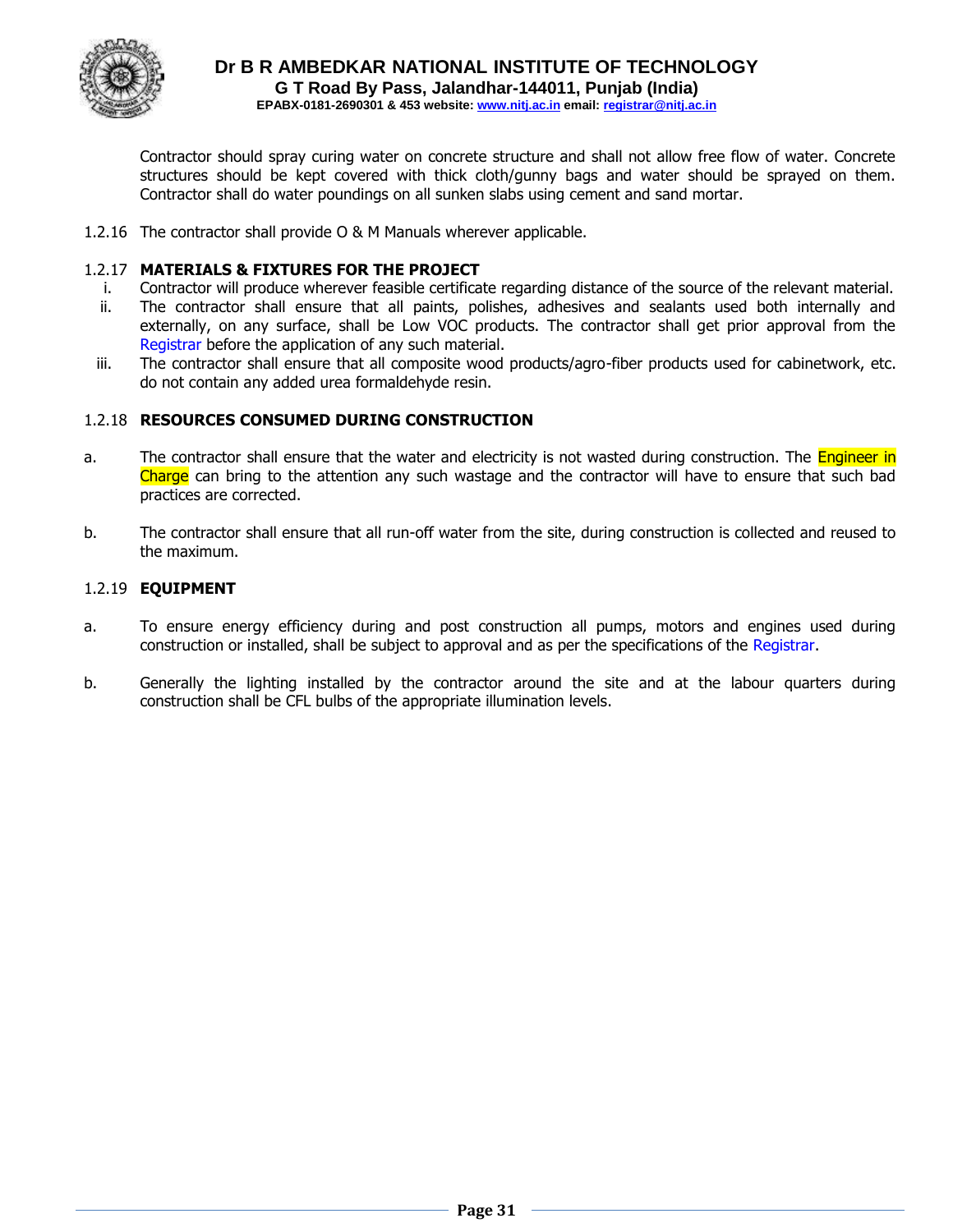

#### **PARTICULAR SPECIFICATIONS**

#### 1.0 **EARTH WORK**:

- 1.1 Earth work shall be executed as per NIT, Jalandhar specifications. The surplus earth if any shall be disposed of within the campus as per the directions of Engineer Incharge
- 1.2 Anti-Termite Treatment constructional measures as specified in para 2.28.3 of C.P.W.D. Specifications 2009 Vol. I & II shall be adopted at the site as per final recommendations incorporating the constructional details given in above para and shown in Fig 2.4 of NIT, Jalandhar Specifications mentioned above.

#### 2.0 **R.C.C. WORK**:

- 2.1 Design Mix Concrete (applicable if mentioned in agreement item).
- 2.1.1 The RCC work shall be done with Design Mix Concrete. Wherever letter M has been indicated, the same shall imply for the Design Mix Concrete. The Design Mix Concrete will be designated based on the principles given in IS: 456, 10262 & SP 23. The Conditions & Specifications stated herein shall have precedence over all conditions & specifications stated in relevant I.S. Codes/ NIT, Jalandhar Specifications. The concrete mix shall be designed for the specified target mean compressive strength in order to ensure that work test result do not fall below the acceptance criteria specified for the concrete mix. The Contractor shall design mixes for each class of concrete indicating that the concrete ingredients and proportions will result in concrete mix meeting the requirements specified.
	- a. The contractor has to submit design mix without use of admixtures. The grade of concrete for water retaining structure shall be minimum M-30.
	- b. Admixture may be added in case of specific technical requirement so as to meet the workability/ slump requirement or for any other reason but nothing extra is to be paid to contractor on account of adding admixtures.
- 2.1.2 The sources of coarse aggregate, fine aggregate, water, admixture& cement to be used in concrete work shall be identified by the contractor & he will satisfy himself regarding their conforming to the relevant specifications & their availability before getting the same approved from the Registrar.
	- a. **Coarse Aggregate**: As per C.P.W.D. Specifications 2019 Vol. I & II
	- b. **Fine Aggregate**: As per C.P.W.D. Specifications 2019 Vol. I & II
	- c. **Water**: It shall conform to requirements laid down in IS:456-2000/ Para 3.1.1 C.P.W.D. Specifications 202019 Vol. I & II
	- d. **Cement**: Portland Pozzolona Cement (Fly Ash based) conforming to IS: 1489/ OPC of grade 43 shall confirm to IS: 8112, required in the work from reputed manufacturers of cement as per the approved make in 50 kg. bags bearing manufacturer's name and ISI marking, along with manufacturers test certificate for each lot. Portland Pozzolona Cement is to be used for RCC works only subject to fulfilment of conditions of circular number CDO/ SE (RR)/ fly ash (MAN) 02 dated 09.04.09 shall be used for design mix concrete and shall conform to IS-1489 (Part I). However, if the contractor uses higher grade of cement nothing extra shall be paid.
	- e. **Admixture/ Plasticizer**: The admixture shall conform to IS: 9103. Whenever required, the admixture of approved quality & approved make only shall be used to attain the required workability. Nothing extra on account of use of Admixture/ Plasticizer shall be payable.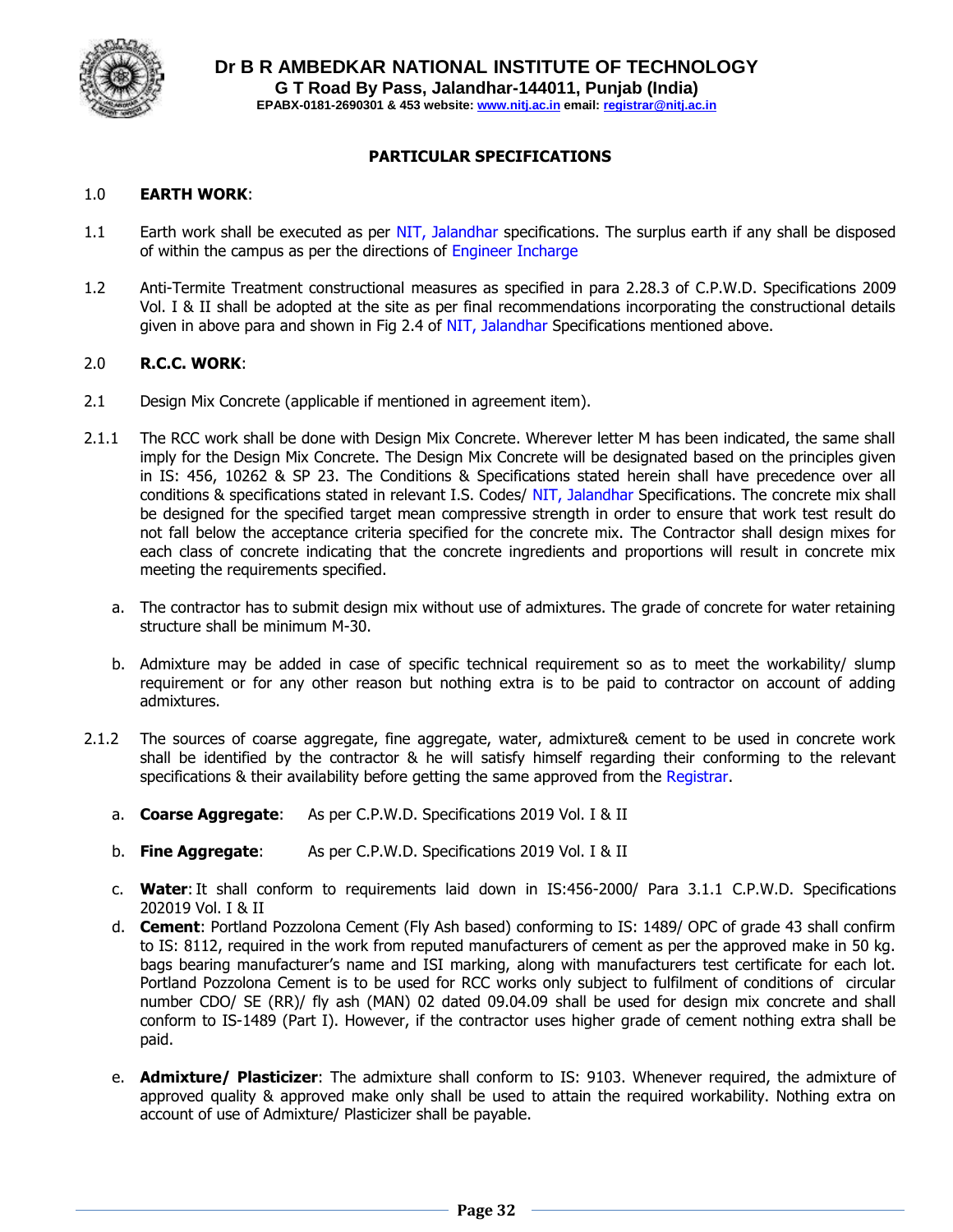

#### 2.1.3 **Water Cement Ratio and Slump**:

- 2.1.3.1 In proportioning a particular mix, the manufacturer/producer/contractor shall give due consideration to the moisture content in the aggregates, and the mix shall be so designed as to restrict the maximum free water cement ratio to less the 0.5.
- 2.1.3.2 Due consideration shall be given to the workability of the concrete thus produced. Slump shall be controlled on the basis of placement in different situations. For normal methods of placing concrete, maximum slump shall be restricted to 100mm when measured in accordance with IS:1199.

#### 2.1.4 **Characteristic Compressive Strength compliance Requirement**

| <b>Specified</b><br>Grade                                                                                | Mean of the Group of 4 Non-overlapping<br>consecutive test results in N/mm2                  | <b>Individual Test Results in</b><br>N/mm2 |  |  |  |  |
|----------------------------------------------------------------------------------------------------------|----------------------------------------------------------------------------------------------|--------------------------------------------|--|--|--|--|
| (1)                                                                                                      |                                                                                              | 31                                         |  |  |  |  |
| M20                                                                                                      | $\geq$ Fck + 0.825 x established standard deviation                                          | $Fck - 4 N/mm2$                            |  |  |  |  |
| 0r                                                                                                       | (rounded off to nearest 0.5 N/mm2)                                                           |                                            |  |  |  |  |
| Above                                                                                                    | 0r                                                                                           |                                            |  |  |  |  |
|                                                                                                          | Fck $+$ 4 N/mm2, whichever is greater where fck                                              |                                            |  |  |  |  |
|                                                                                                          | is characteristic compressive strength of CC                                                 |                                            |  |  |  |  |
|                                                                                                          | cube at 28 days.                                                                             |                                            |  |  |  |  |
| <b>Note:</b> (i) In the absence of established value of standard deviation, the values given in Table as |                                                                                              |                                            |  |  |  |  |
| mentioned below may be assumed, and attempt should be made to obtain results of 30 samples               |                                                                                              |                                            |  |  |  |  |
| as early as possible to establish the value of standard deviation.                                       |                                                                                              |                                            |  |  |  |  |
|                                                                                                          | (ii) The acceptance criteria for compressive strength as mentioned in IS:456-2000 as amended |                                            |  |  |  |  |
|                                                                                                          | upto date shall prevail over the above criteria in case of any difference.                   |                                            |  |  |  |  |

- 2.1.5 The Contractor shall engage one of the following approved laboratories/ test house for designing the concrete mix in accordance with relevant IS Code and to conduct laboratory tests to ensure the target strength & workability criteria for a given grade of concrete:
	- i. IIT New Delhi
	- ii. NIT Jalandhar
	- iii. CBRI Roorkee.
	- iv. National Institute of Technical Teachers Training and Research, Sector 26, Chandigarh..
	- v. Chandigarh Engineering College, Sector 26, Chandigarh.

The various ingredients for mix design/ laboratory tests shall be sent to the lab / test houses through the Registrar and the samples of such aggregates sent shall be preserved at site by the department. In the event if all the above laboratories are unable to carry out the requisite design/ testing, the contractor may have it done from any other laboratory with prior approval of the **Registrar, NIT, Jalandhar**.

- 2.1.6 The contractor shall submit the report on design mix from any of above approved laboratories for approval of Engineer in Charge within 30 days from the date of issue of letter of acceptance of the tender. No concreting shall be done until the design mix is approved. In case of White Portland Cement and the likely use of admixtures in concrete with Portland Pozzolona/ White Portland Cement, the contractor shall design and test the concrete mix by using trial mixes with white cement and / or admixtures also, for which nothing extra shall be payable.
- 2.1.7 In case of change of source or characteristic properties of the ingredients used in the concrete mix during the work, the contractor as per the directions of the Registrar shall submit a revised laboratory mix design report conducted at laboratory established at site.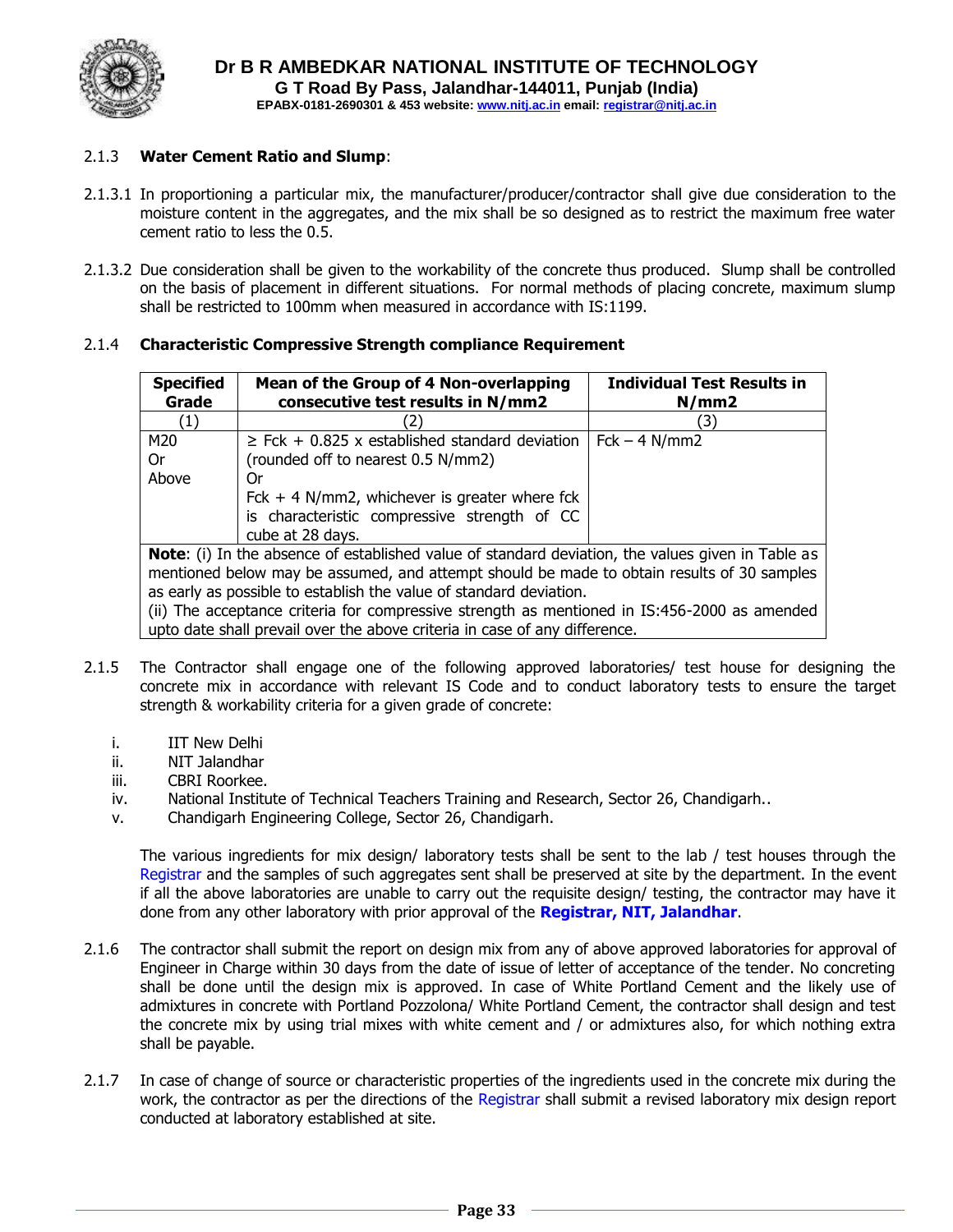

- 2.1.8 All cost of mix designing and testing, connected therewith, including charges payable to the laboratory shall be borne by the Contractor including redesigning of the concrete mix whenever required & as directed by Registrar.
- 2.1.9 The mix design for a specified grade of concrete shall be done for a target mean compressive strength Tck =  $Fck + 1.65s$

Where Fck  $=$  Characteristic compressive strength at 28 days.

s = Standard deviation which depends on degree of quality control.

The assumed standard deviation for different grades of concrete shall be as follows:

| <b>GRADE OF CONCRETE</b> | <b>STANDARD DEVIATION</b> |
|--------------------------|---------------------------|
|                          |                           |
| $M-20$                   | 4.0                       |
| $M-25$                   | 4.0                       |
| $M-30$                   | 5.0                       |
| $M-35$                   | 5.0                       |

However, actual standard deviation based on test strength of samples for each grade of concrete shall be calculated separately as per procedure laid down in clause 9.2.4 of Code of Practice IS 456:2000.

#### 2.1.10 **TRIAL BATCHES**

- i. The designed mix proportions shall be checked for target mean compressive strength by means of trial batches.
- ii. Minimum three sets of separate preliminary tests shall be carried out for each trial batch of concrete mix. Each test shall comprise of six specimens and only one test-set of six specimens shall be made on any particular day.
- iii. The quantities of materials for each trial mix shall be sufficient for at least six specimens (cubes) and the concrete required for carrying out workability tests.
- iv. The workability of trial mix No.1 shall be measured and mix shall be carefully observed for freedom from segregation, bleeding and its finishing characteristics. The water content, if required, shall be adjusted corresponding to the required changes in the workability.
- v. With the modified Water Content, the mix proportions shall be recalculated by keeping with water cement ratio unchanged. The mix proportion, as modified, shall form the Trial Mix No.2 and tested for the specified strength and workability.
- vi. In addition, trial mix No.3 and 4 shall be designed by keeping water contents same as that determined for trial mix 2 but varying the water cement ratio by  $+10$  percent of the specified value and tested for their design characteristics.
- vii. Out of the six specimen of each set, three shall be tested at seven days and remaining three at 28 days. The preliminary tests at seven days are intended only to indicate the strength to be attained at 28 days, while the design mix shall be approved only on the basis of test strength at 28 days.

#### 2.1.11 **APPROVAL OF DESIGN MIX**

The design mix shall be considered satisfactory and approved if at least three preliminary test-sets individually satisfy the following strength and workability criteria:

a. The average strength of each test-set is not less than the specified target mean compressive strength (Tck).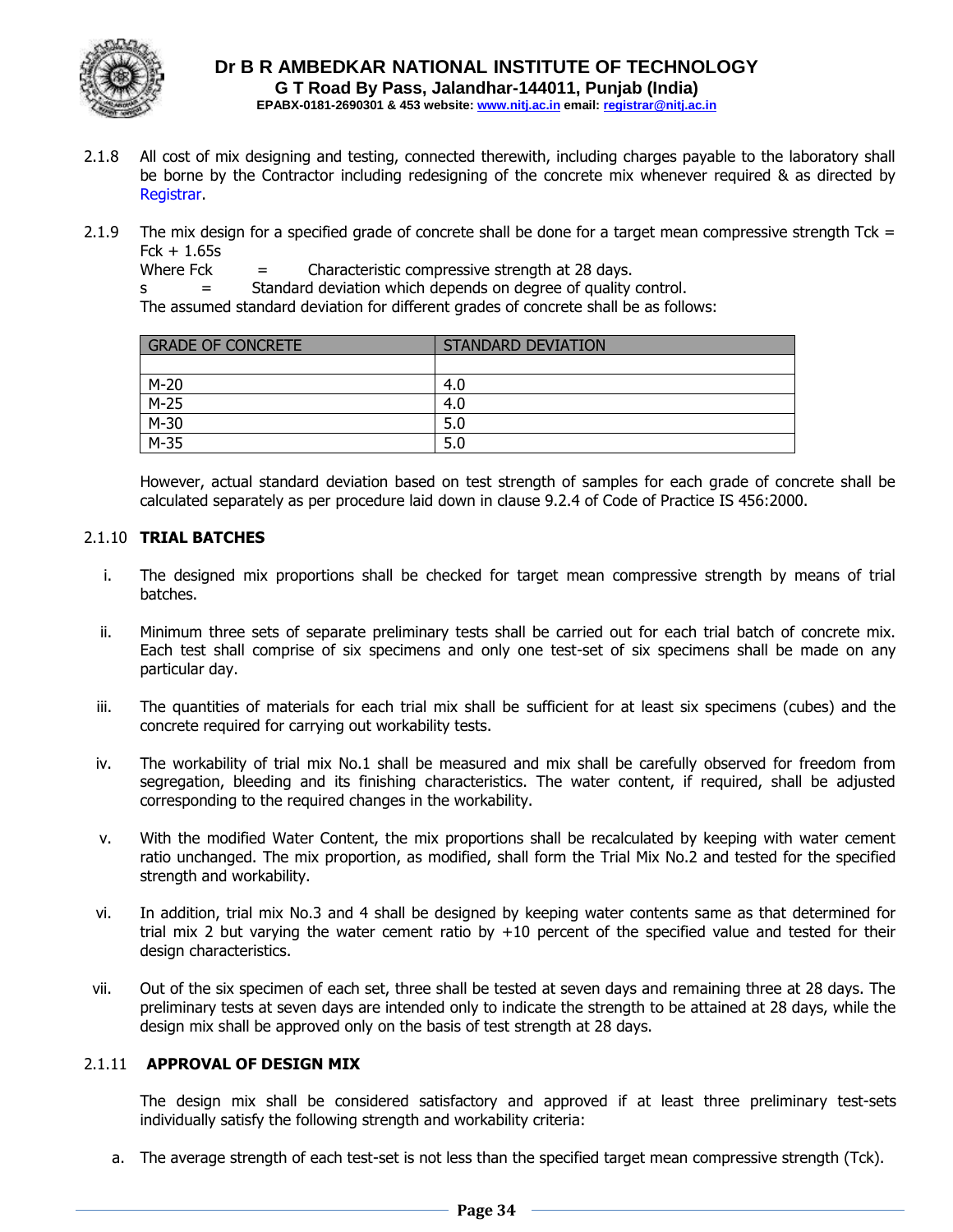

- b. The strength of any specimen cube is not less than 0.85 Tck.
- c. The concrete mix is of required degree of workability and acceptable concrete finish.

#### 2.2 **BATCHING &MIXING**:

- a. All design mix concrete shall be done using fully automatic computerized batching plant conforming to IS: 4925 of minimum 7.5 cum per hour capacity. The automatic batching plant shall be charged by devices when actuated by a single starter switch, will automatically start the weighing operation of each material (i.e. stone aggregate, sand, cement, water, admixture etc.) and stop automatically when designated weight of each material has been reached and also it should have rated capacity ( in terms of concrete in a single batch). It shall have control panel for operation of the batching plant complete with printing facility.
- b. The contractor shall be free to use Ready Mix Concrete (RMC) in place of Batch mix concrete at his own cost. The contractor shall ensure that transit mixtures shall transport the concrete to site. All the precautions shall be taken during the transportation and handling of concrete to achieve the desired strength, durability, etc. as envisaged in the Mix Design. Contractor has to get the approval from Registrar regarding source of RMC by giving the details of such plants indicating name of owner/ company, its location, technical establishment, past experience and text of Memorandum of Understanding (proposed to be entered between purchaser and supplier). The Registrar, after satisfying himself about quality/ capability of the company shall give approval in writing (subject to drawing of MOU). The MOU shall be drawn with RMC plant owner/ company and submitted to Registrar within a week of such approval. The contractor will not be allowed to purchase RMC without completion of above formalities for use in the project. Notwithstanding the approval granted by Registrar in aforesaid manner, the contractor shall be fully responsible for quality of concrete including input control, production, transportation and placement etc. The Registrar will reserve the right to deploy his supervisor at plant site to inspect at any such stage and reject the material/ concrete etc. if he is not satisfied about quality of material/ product.
- c. All measuring equipment shall be maintained in a clean and serviceable condition and their accuracy shall be checked at least once a month.
- d. Only single sized good quality stone aggregate shall be brought to site of work from the approved source. The grading of the stone aggregate shall be controlled by blending the aggregate of different sizes in the required proportions at site of work. The aggregate of different sizes shall be stock-piled separately, preferably a day before use. The grading of coarse and fine aggregates shall be checked as frequently as possible and as directed by the Registrar to ensure that the specified grading and quality of aggregate is maintained.
- e. It is important to maintain the Water Cement Ratio constant at its specified or approved value by making adjustment for the moisture contents of both fine and coarse aggregates.

The moisture contents in the aggregate shall be determined as frequently as possible in keeping with the weather conditions and as per the provisions of IS: 2386 (Part-III).

#### 2.3 **OTHER OPERATIONS**:

All other operations in concreting work like mixing, slump, laying, placing of concrete, compaction, curing etc. not mentioned in this particular specifications for Ready Mix Concrete/Batch mix concrete shall be as per NIT, Jalandhar Specifications.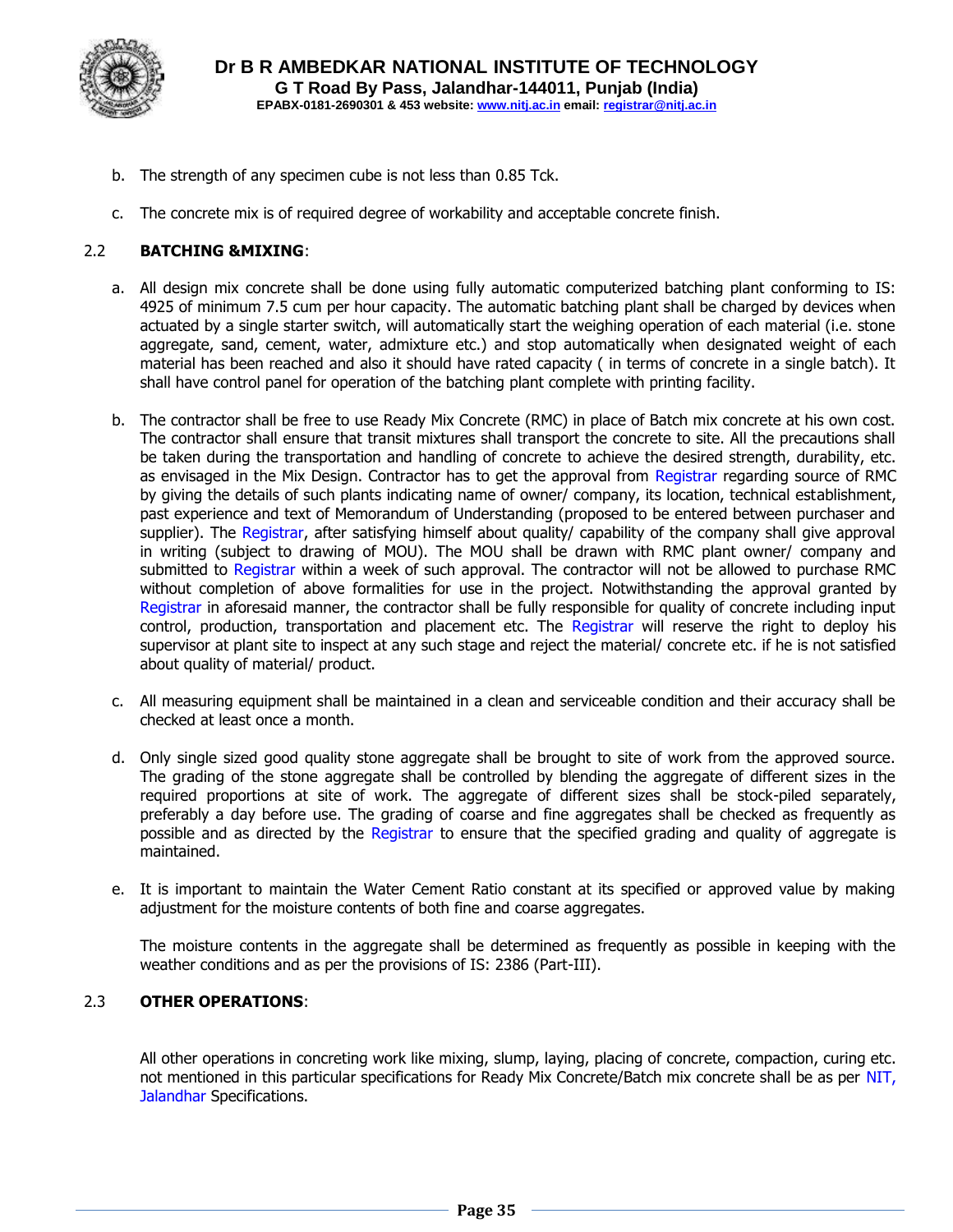

#### 2.4 **SAMPLING AND STRENGTH OF DESIGNED CONCRETE MIX**

#### 2.4.1 **General**

Samples from fresh concrete shall be taken as per IS 1199 and cubes shall be made, cured and tested at 28 days in accordance with IS 516. 15.1.1 In order to get a relatively quicker idea of the quality of concrete, optional tests on beams for modulus of rupture at  $72 + 2$  h or at 7 days, or compressive strength tests at 7 days may be carried out in addition to 28 days compressive strength test. For this purpose the values should be arrived at based on actual testing. In all cases, the 28 days compressive strength specified in Table 2 of code of practice, IS:456 2000 shall alone be the criterion for acceptance or rejection of the concrete.

#### 2.4.2 **Frequency of Sampling**

#### 2.4.3 **Sampling Procedure**

A random sampling procedure shall be adopted to ensure that each concrete batch shall have a reasonable chance of being tested that is the sampling should be spread over the entire period of concreting and cover all mixing units.

#### 2.4.4 **Frequency**

The minimum frequency of sampling of concrete of each grade shall be in accordance with the following:

| Quantity of Concrete in the | Number of Samples                      |
|-----------------------------|----------------------------------------|
| Work, m3                    |                                        |
| $I - 5$                     |                                        |
| $6 - 15$                    |                                        |
| $16 - 30$                   |                                        |
| $31 - 50$                   |                                        |
| 51 and above                | 4 plus one additional sample for       |
|                             | -each additional 50 m3 or part thereof |

 $\_$  ,  $\_$  ,  $\_$  ,  $\_$  ,  $\_$  ,  $\_$  ,  $\_$  ,  $\_$  ,  $\_$  ,  $\_$  ,  $\_$  ,  $\_$  ,  $\_$  ,  $\_$  ,  $\_$  ,  $\_$  ,  $\_$  ,  $\_$  ,  $\_$  ,  $\_$ 

**NOTE**- At least one sample shall be taken from each Shift. Where concrete is produced at continuous production unit, such as batch-mixed concrete plant, frequency of' sampling may be decided by Registrar in such a manner so as to ensure that each concrete batch shall have a reasonable chance of being tested.

#### 2.4.5 **Test Specimen**

Three test specimens shall be made for each sample for testing at 28 days. Additional samples may be required for various purposes such as to determine the strength of concrete at 7 days or at the time of striking the formwork, or to determine the duration of curing, or to check the testing error. Additional samples may also be required for testing samples cured by accelerated methods as described in IS 9103. The specimen shall be tested as described in IS 516.

#### 2.4.6 **Test Results of Sample**

The test results of the sample shall be the average of the strength of three specimens. The individual variation should not be more than  $\pm$  15 percent of the average. If more, the test results of the sample are invalid.

#### 2.4.7 **ACCEPTANCE CRITERIA**

#### 2.4.8 **Compressive Strength**

The concrete shall be deemed to comply with the strength requirements when both the following condition are met:

a. The mean strength determined from any group of four consecutive test results compiles with the appropriate limits in col 2 of Table given under para 2.1.4 above.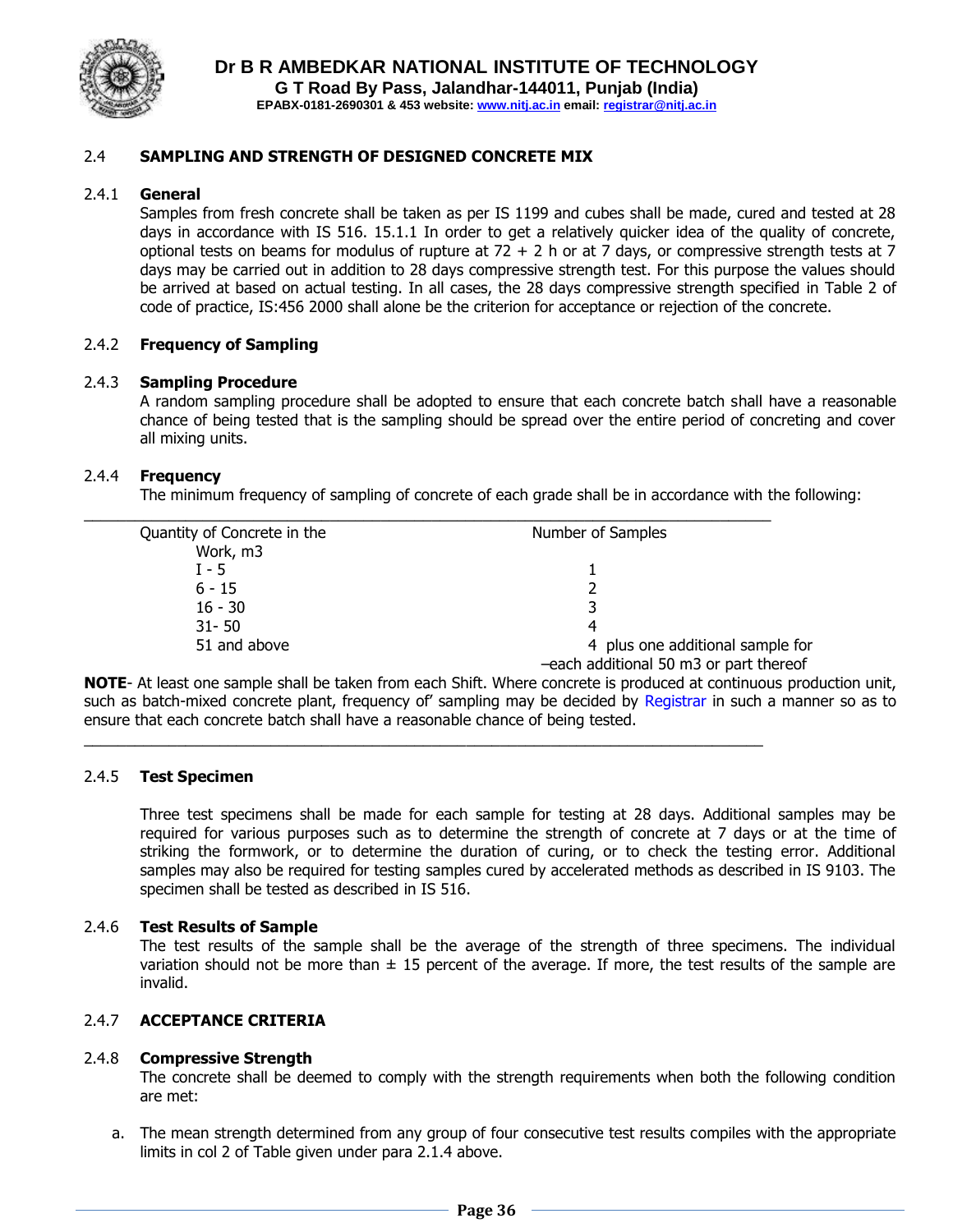

b. Any individual test result complies with the appropriate limits in col 3 of Table given under para 2.1.4 above.

## 2.4.9 **Quantity of Concrete Represented by Strength Test Results**

The quantity of concrete represented by a group of four consecutive test-results shall include the batches from which the first and last samples were taken together with all intervening batches. Where the mean rate of sampling is not specified the maximum quantity of concrete that four consecutive test results represent shall be limited to 60 m3.

- 2.4.10 Concrete of each grade shall be assessed separately.
- 2.4.11 Concrete is liable to be rejected if it is porous or honey-combed, its placing has been interrupted without providing a proper construction joint, the reinforcement has been displaced beyond the tolerances specified, or construction tolerances have not been met. However, the hardened concrete may be accepted after carrying out suitable remedial measures to the satisfaction of the Registrar.
- 2.5 **MEASUREMENT**: C.P.W.D. Specifications 2019 Vol. I & II.
- 2.6 **TOLERANCES**: C.P.W.D. Specifications 2019 Vol. I & II.

#### 2.7 **RATES**:

- i. The rate includes the cost of materials, labour and T&P, including mixing, placing, transportation involved in all the operations described above except for the cost of centring, shuttering & reinforcement which will be paid for separately.
- ii. In case of rejection of concrete on account of unacceptable compressive strength, governed by para "Standard of Acceptance" as above, the work for which samples have failed shall be redone at the cost of contractor. However, the Registrar may order for additional tests (like cutting cores, ultrasonic pulse velocity test, load test on structure or part of structure, etc.) to be carried out at the cost of contractor to ascertain if the portion of structure wherein concrete represented by the sample has been used, can be retained on the basis of results of individual or combination of these tests. The Contractor shall take remedial measures necessary to retain the structure as approved by the Registrar without any extra cost. However, for payment, the basis of rate payable to contractor shall be governed by the 28 days cube test results and reduced rates shall be regulated in accordance with NIT, Jalandhar Specifications.

#### 2.8 **RCC WORK (ORDINARY)**

- 2.8.1 The work shall be done in accordance with C.P.W.D. Specifications 2019 Vol. I & II.
- 2.8.2 Water Cement ratio for Ordinary RCC work shall not be more than 0.5. Contractor shall use concrete mixture of proper design having arrangement for measuring water for mixing of concrete.

### 2.9 **FORM WORK**

- 2.9.1 The work shall be done in general as per C.P.W.D. Specifications 2019 Vol. I & II.
- 2.9.2 Only M.S. centering/ shuttering and scaffolding material unless & otherwise specified shall be used for all R.C.C. work to give an even finish of concrete surface. However, marine-ply shuttering in exceptional cases as per site requirement may be used on specific request from contractor to be approved by the Registrar.
- 2.9.3 Nothing extra shall be paid for the centering and shuttering, circular in shape whenever the formwork is having a mean radius exceeding 6m in plan.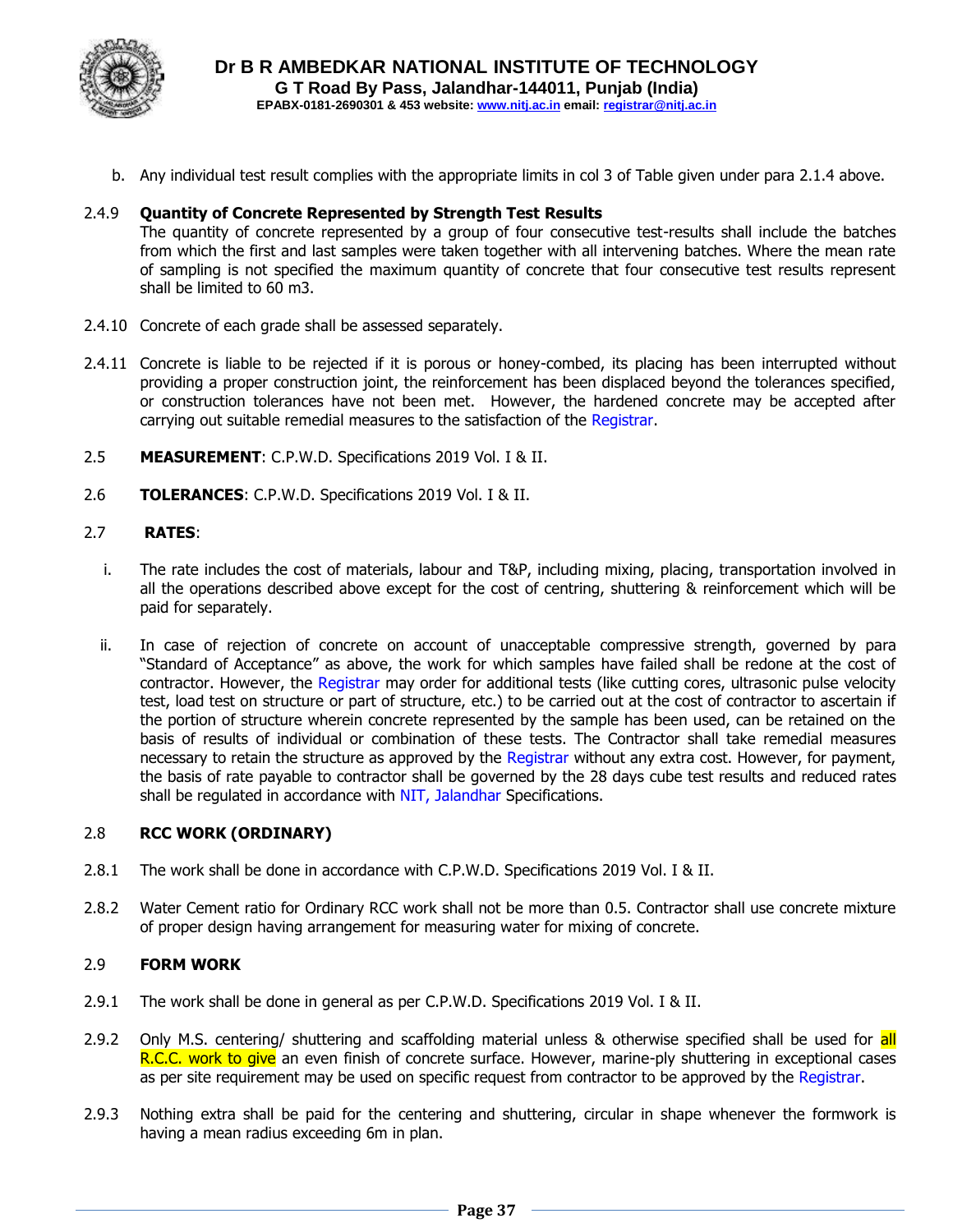

- 2.9.4 Nothing extra shall be paid for grid beams and the corresponding slabs having clear span more than 1.20 meters.
- 2.9.5 In order to keep the floor finish as per architectural drawings and to provide required thickness of the flooring as per specifications, the level of top surface of R.C.C. shall be accordingly adjusted at the time of its centering, shuttering and casting for which nothing extra shall be paid to the Contractor except the places where different type of flooring is provided in the same room.

As per general engineering practice, level of floors in toilet/ bath, balconies, shall be kept 12 to 20 mm or as required, lower than general floors shuttering should be adjusted accordingly. Nothing extra is payable on this account.

2.9.6 Steel shuttering as approved by the Registrar shall be used by the contractor. Minimum size of shuttering plates shall be 600 mm x 900 mm except for the case when closing pieces are required to complete the shuttering panels.

Dented, broken, cracked, twisted or rusted shuttering plates shall not be allowed to be used on the work.

The shuttering plates shall be cleaned properly with electrically driven sanders to remove any cement slurry or cement mortar or rust. Proper shuttering oil or de-bonding compound shall be applied on the surface of the shuttering plates in the requisite quantity before assembly of steel reinforcement.

## 2.10 **REINFORCEMENT**:

- 2.10.1 The reinforcement shall be done as per C.P.W.D. Specifications 2019 Vol. I & II.
- 2.10.2 The rate of item of reinforcement of RCC work includes all operations including straightening, cutting, bending, welding, binding with annealed steel or welding and placing in position at all the floors with all leads and lift complete as per C.P.W.D. Specifications 2009 Vol. I & II.
- 2.10.3 The contractor shall provide approved type of support for maintaining the bars in position and ensuring required spacing and correct cover of concrete to reinforcement as called for in the drawings, spacer blocks of required shape and size. Chairs and spacer bars shall be used in order to ensure accurate positioning of reinforcement. Spacer blocks shall be cast well in advance with approved proprietary pre-packed free flowing mortars (Conbextra as manufactured by M/S Fosroc Chemicals India Ltd. **or approved equivalent**) of high early strength and same color as surrounding concrete. However, Cover Guard Bars shall also be used to maintain proper cover of RCC Columns in addition to spacer blocks as mentioned above. The rate of RCC items is inclusive of cost of such cover blocks & Cover Guard Bars.

## 2.11 **PRE-CAST RCC WORK**

- 2.11.1 The work shall be done in accordance with C.P.W.D. Specifications 2019 Vol. I & II..
- 2.11.2 Pre-cast reinforced concrete units shall be of grade or mix as specified. Provision shall be made in the mould to accommodate fixing devices such as hooks etc. and forming of notches and holes. Each unit shall be cast in one operation. A sample of the unit shall be got approved from Registrar before taking up the work.
- 2.11.3 Pre-cast units shall be clearly marked to indicate the top of member and its location.
- 2.11.4 Pre-cast units shall be stored, transported and placed in position in such a manner that these are not damaged.
- 2.11.5 The compaction of the concrete shall be done by vibrating, table or external vibrator, as approved by Registrar. The rate quoted for the item shall include the element for framework and mechanical vibration.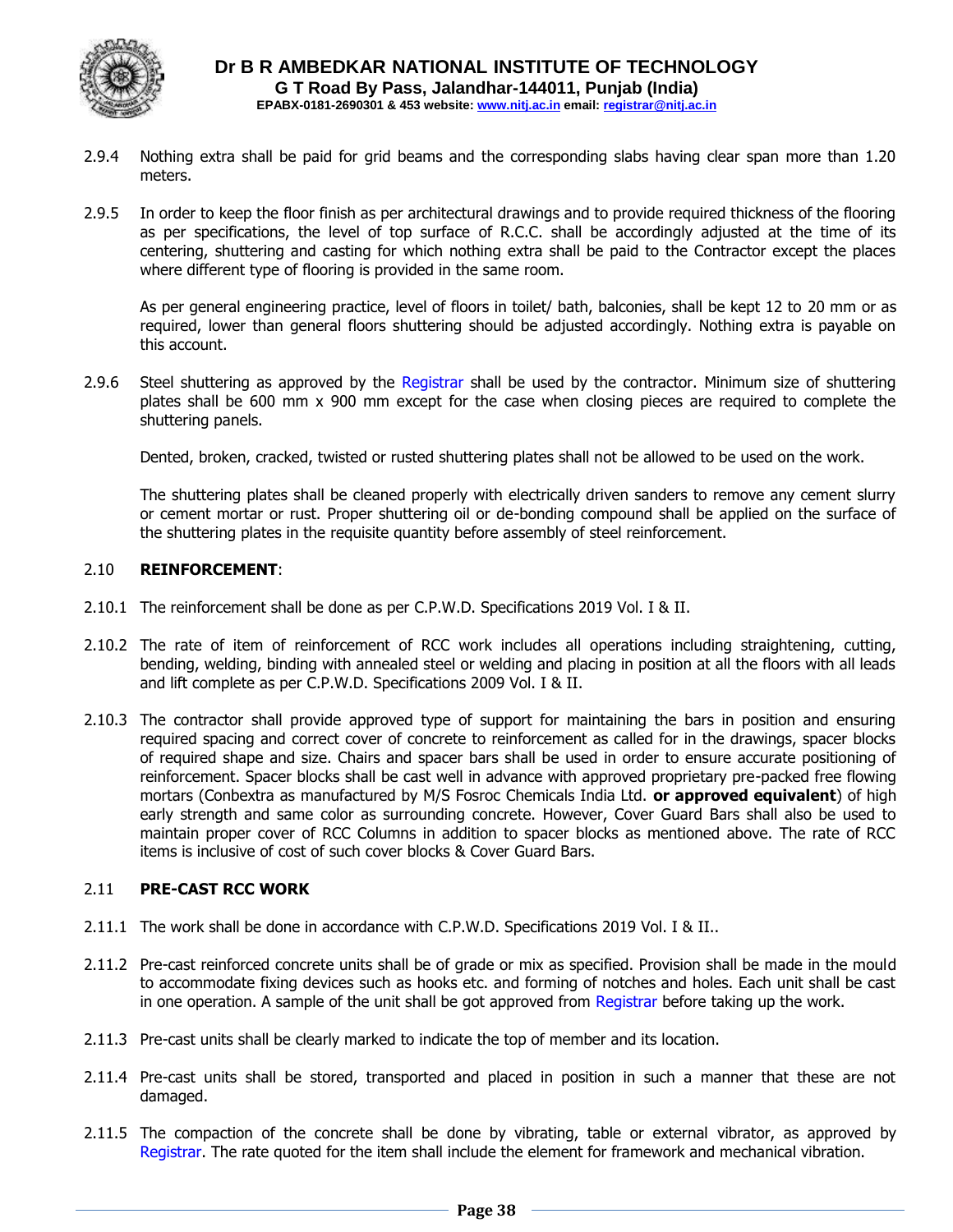

- 2.11.6 Rate for item includes cost of all materials. labour, and all operations involved. Cost of M.S. frames, lugs including their welding, lifting hooks is also included.
- 2.11.7 In the item of providing and fixing precast reinforced cement concrete in shelves the cost of cutting chases and making good the same shall be inclusive in the item and nothing extra shall be paid on this account.

#### 3.0 **BRICK WORK**:

- 3.1 The brickwork shall be carried out with good quality well burnt FPS bricks of class designation 7.5 as per C.P.W.D. Specifications 2019 Vol. I & II. Exposed brick work for ground level to plinth level shall be executed with selected FPS bricks of class designation 7.5.
- 3.2 The rate shall also include for leaving chases/ notches for dowels/ cramps for all kinds of cladding to come over brick work.
- 3.3 Brick work provided around shaft or lift walls or around slab cutouts shall be measured in the brick for corresponding floor level. Nothing extra shall be paid on this account.
- 3.4 M.S. Strip/ Bar provided at every third course of half brick masonry shall be in single piece. If required, welding joint can be used without overlaps. Nothing extra shall be paid for welding and overlaps.

#### 4.0 **PRECAST CEMENT CONCRETE BLOCKS**:

Machine moulded precast cement concrete blocks of mix 1:3:6 (1 cement: 3 coarse sand: 6 graded stone aggregate of nominal size 20 mm) shall conform to C.P.W.D. Specifications 2019 Vol. I & IIvolume-I 2019 with up to date correction slips as applicable to cement concrete work (chapter-IV). These precast cement concrete solid blocks shall be manufactured & tested as per IS 2185 (Part-1): 2005. The 28 days compressive strength of these solid concrete blocks shall be 10 N/mm. All other parameters including physical requirements thereof except compressive strength as aforesaid shall conform to IS 2185 (Part-1): 2005.

#### 5.0 **STONE/ MARBLE WORK**

5.1 **General**: The execution of stones work shall be in general as per C.P.W.D. Specifications 2019 Vol. I & II (Volume-I) 2019 with up-to-date correction slips.

#### 5.2 **GRANITE/ MARBLE WORKS**

- 5.2.1 The granite/ marble stonework shall, in general, be carried out as per the C.P.W.D. Specifications 2019 Vol. I & II. The specifications for dressing, laying, curing, finishing, measurements, rate etc. for the granite/ marble stone flooring shall be same as that of works for the Marble flooring, skirting and risers of steps under Flooring Sub Head of the C.P.W.D. Specifications 2019 Vol. I & II. The wall lining / veneer work with granite/ marble stone shall be as per the C.P.W.D. Specifications 2009 Vol. I & II for Marble work Sub Head.
- 5.2.2 The decision of the Registrar as regards the approval of the samples for the various types of the granite/ marble stones shall be final and binding on the Contractor. No claim of any kind whatsoever shall be entertained from the Contractor on this account. The Contractor shall then procure and get the mock up prepared at site of work for approval of quality of workmanship and the granite/ marble stone as specified. The mock up shall be prepared in lift lobby, toilet etc. on one of the floors. The size of the stones shall be as per the architectural drawings. If the quality of the workmanship and the material is as per the required standards, the mock up shall be allowed as part of the work and measured for payment and shall not be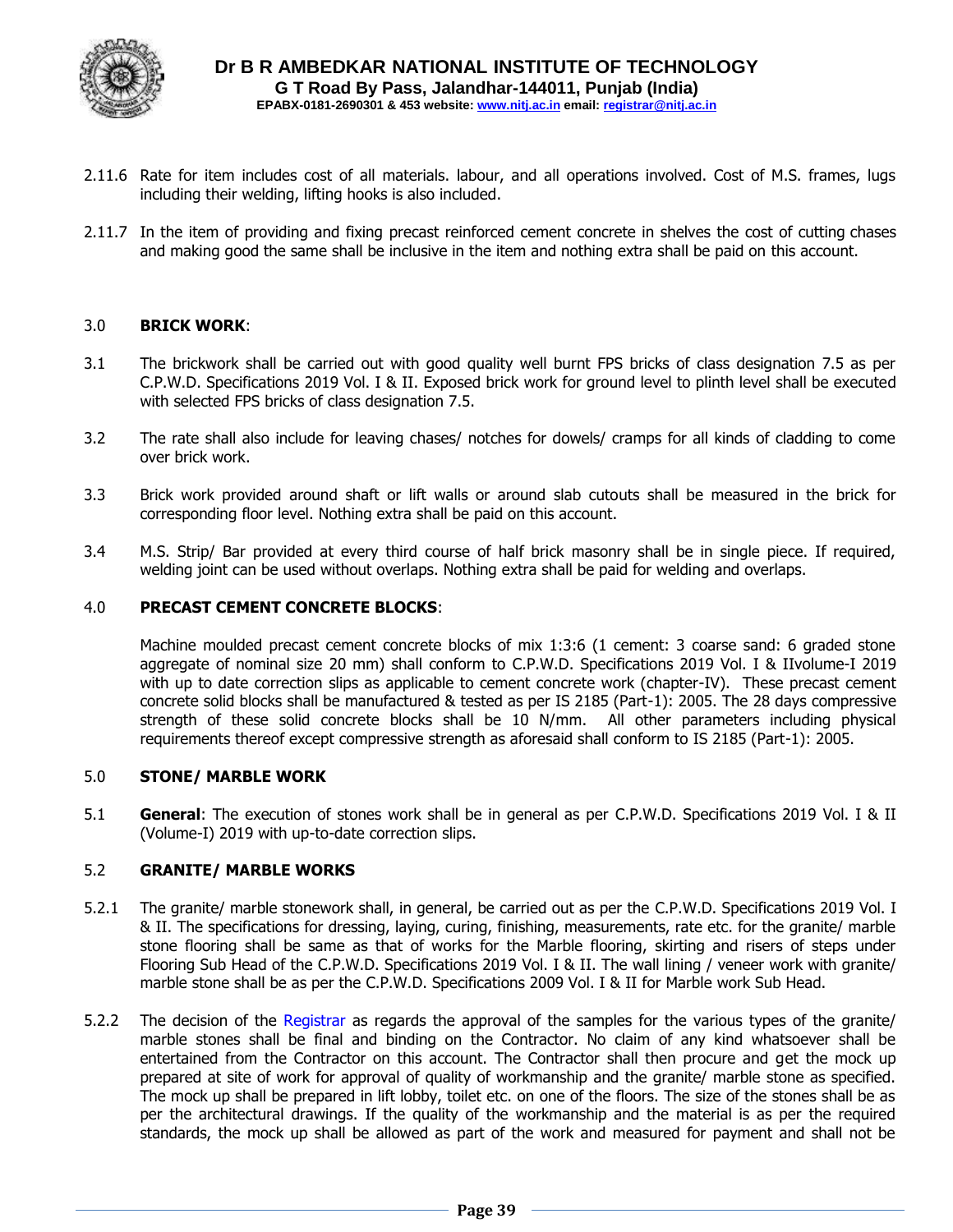

dismantled. Otherwise, it shall be dismantled by the contractor as directed by the Registrar and taken away from the site of the work at his own cost. Nothing extra shall be payable on this account.

- 5.2.3 That the curvilinear profile of the entrance steps for the building shall be negotiated in segmental manner (using trapezoidal shaped granite stone pieces with straight edges for treads and rectangular stone pieces for the risers) and not in curved profiles as specified earlier. However the granite/ marble stone slabs shall be cut to required sizes and shapes, as per the architectural drawings, to negotiate the curved steps in segmented manner. The risers shall also be cut to required sizes and shapes and the edges chamfered at the joints, all as per the architectural drawings. However, the Contractor shall prepare the detailed shop drawings for the same and commence work only after the approval by the Registrar. The rate shall also include any consequent wastage, incidental charges involved in this work. Nothing extra shall be payable on this account. For the purpose of payment, the actual area of each type of granite/ marble stone as laid shall be measured.
- 5.2.4 For the steps (risers and treads) in the linear profile, the granite/ marble stone shall be provided in single pieces up to 2.0m as per the architectural drawings, unless otherwise specifically permitted by the Registrar. Wherever grooves are required to be provided the same is to be done as per architectural drawings and as directed by the Registrar. Wherever required, the joints shall be provided as per the architectural drawings. Nothing extra shall be payable on these accounts.
- 5.2.5 The granite/ marble slabs used for providing and fixing in the sills, soffits and jambs of doors, windows, ventilators and similar locations shall be in single piece unless otherwise directed by the Registrar. Wherever stone slab other than in single piece is allowed to be fixed, the joints shall be provided as per the architectural drawings and as per the directions of the Registrar. In the cabin areas, the joints in sills shall preferably be provided in line with the partition wall. Depending on the number of joints, as far as possible, the stone slabs shall be procured and fixed in slabs of equal lengths as per the architectural drawings and as directed by Registrar.
- 5.2.6 While fixing the granite/ marble slabs in sills, soffits and jambs of doors, windows, ventilators etc., rebates shall be made by overlapping the stones at the required places for fixing shutters for doors, windows and ventilators etc. as shown in the architectural drawings and as per the directions of the Registrar. Epoxy based adhesives shall be used for fixing the granite/ marble stones to each other, or wherever required. The authorized overlap as per the architectural drawings or as directed by the Registrar shall be measured for payment under the same item. However, any extra mortar thickness required due to the overlap arrangement shall be deemed to have been included in the rate of this item. Nothing extra shall be payable on this account. The granite/ marble stone slab shall be fixed over low level storage cabinets using necessary adhesive as per the manufacturer's specification. The stone shall have uniform thickness and shall be provided in sizes as per the architectural drawings. The stone slab shall have uniformly leveled surface after fixing. All the joints shall be finished smoothly in a workmanlike manner.
- 5.2.7 The granite/ marble work shall be adequately protected by a layer of Plaster of Paris, which shall be maintained throughout and removed just before handing over of the works for which nothing extra shall be payable.

#### 5.3 **SAMPLES FOR STONE WORK**

Samples of each item of stone work either individually or in combination shall be prepared for approval of Registrar before commencement of work.

#### 6.0 **WOOD WORK**

6.1 The wood work in general shall be carried out as per C.P.W.D. Specifications 2019 Vol. I & II with up-to-date correction slips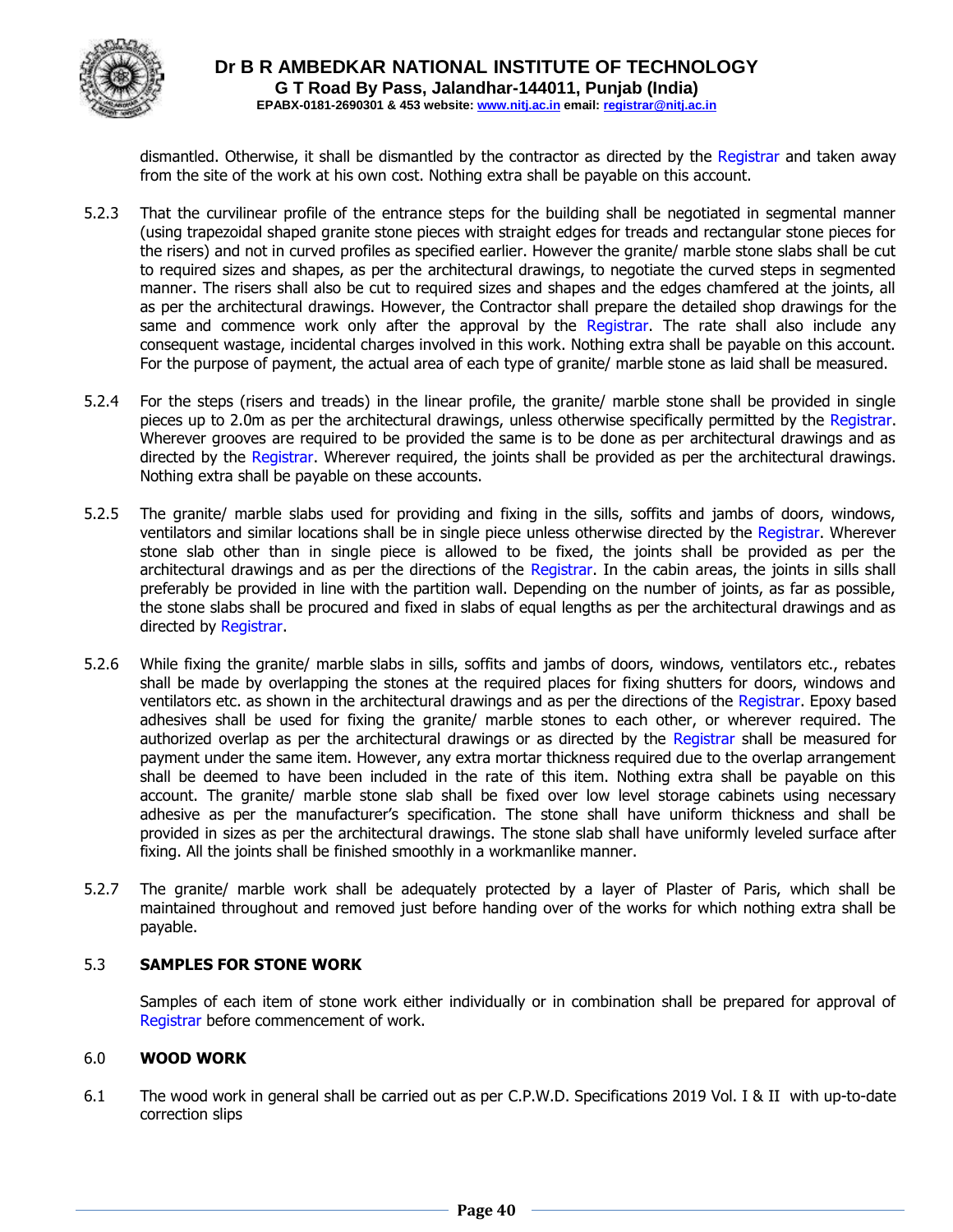

- 6.2 The sample of timber to be used shall be deposited by the contractor with Registrar before commencement of work
- 6.3 The shape and size of beading shall be as per drawings. The joints of beading shall be mitred.
- 6.4 Timber shall be of specified species, good quality and well seasoned. It shall have uniform color, reasonably straight grains and shall be free from knots, cracks, shakes and sapwood. It shall be close grained. The contractor shall deposit the samples of species of timber to be used with the Registrar for testing before commencement of the work.
- 6.5 Wood work shall not be painted, oiled or otherwise treated before it has been approved by the Registrar. All portion of timber including architrave abutting against masonry, concrete, stone or embedded in ground shall be painted with approved wood preservative or with boiling coal tar.
- 6.6 The contractor(s) shall produce cash voucher and certificates from approved Kiln Seasoning Plants about the timber used on the work having been kiln seasoned and chemically treated by them, falling which it would not be so accepted as kiln seasoned and/or chemically treated.

## 6.7 **Deleted.**

- 6.8 Factory made wooden flush door shutters shall be carried out as per C.P.W.D. Specifications 2019 Vol. I & II(Volume-I, 2019 with upto date correction slips).
- 6.9 The work shall be executed through specialized agencies to be approved by the Registrar.
- 6.10 The contractor shall propose well in advance to Registrar, the names and address of the factory where from the contractor intends to get the shutters manufactured along with the credential of the firm. The contractor shall place the order for manufacturing of shutters only after obtaining approval of the Registrar whose decision in this case shall be final & binding. In case the firm is not found suitable he shall propose another factory. The factory may also be inspected by a group of officers before granting approval; shutters shall however he accepted only if these meet the specified test.
- 6.11 Contractor will arrange stage wise inspection of the shutters at factory by the Registrar or his authorized representative. The contractor will have no claim if the shutters brought at site in part or full lot are rejected by the Registrar due to bad workmanship / quality. Such defective shutters will not be measured and paid. The contractor shall remove the same from the site of work within 7 days after the written instruction in this regard are issued by the Registrar.
- 6.12 The shutters should be brought at site without primer / painting.

#### 7.0 **STEEL WORK**

All steel work shall be carried out as per C.P.W.D. Specifications 2019 Vol. I & II. (Volume-1) 2019 with upto-date correction slips.

#### 8.0 **FLOORING**

- 8.1 All work in general shall be carried out as per C.P.W.D. Specifications 2019 Vol. I & II(Volume-1) 2019 with up-to-date correction slips.
- 8.2 Whenever flooring is to be done in patterns of tiles and stones, the contractor shall get samples of each pattern laid and approved by the Registrar before final laying of such flooring. Nothing extra shall be payable on this account.
- 8.3 Different stones/ tiles used in pattern flooring shall be measured separately as defined in the nomenclature of the item and nothing extra for laying pattern flooring shall be paid over and above the quoted rate. No additional wastage, if any, shall be accounted for any extra payment.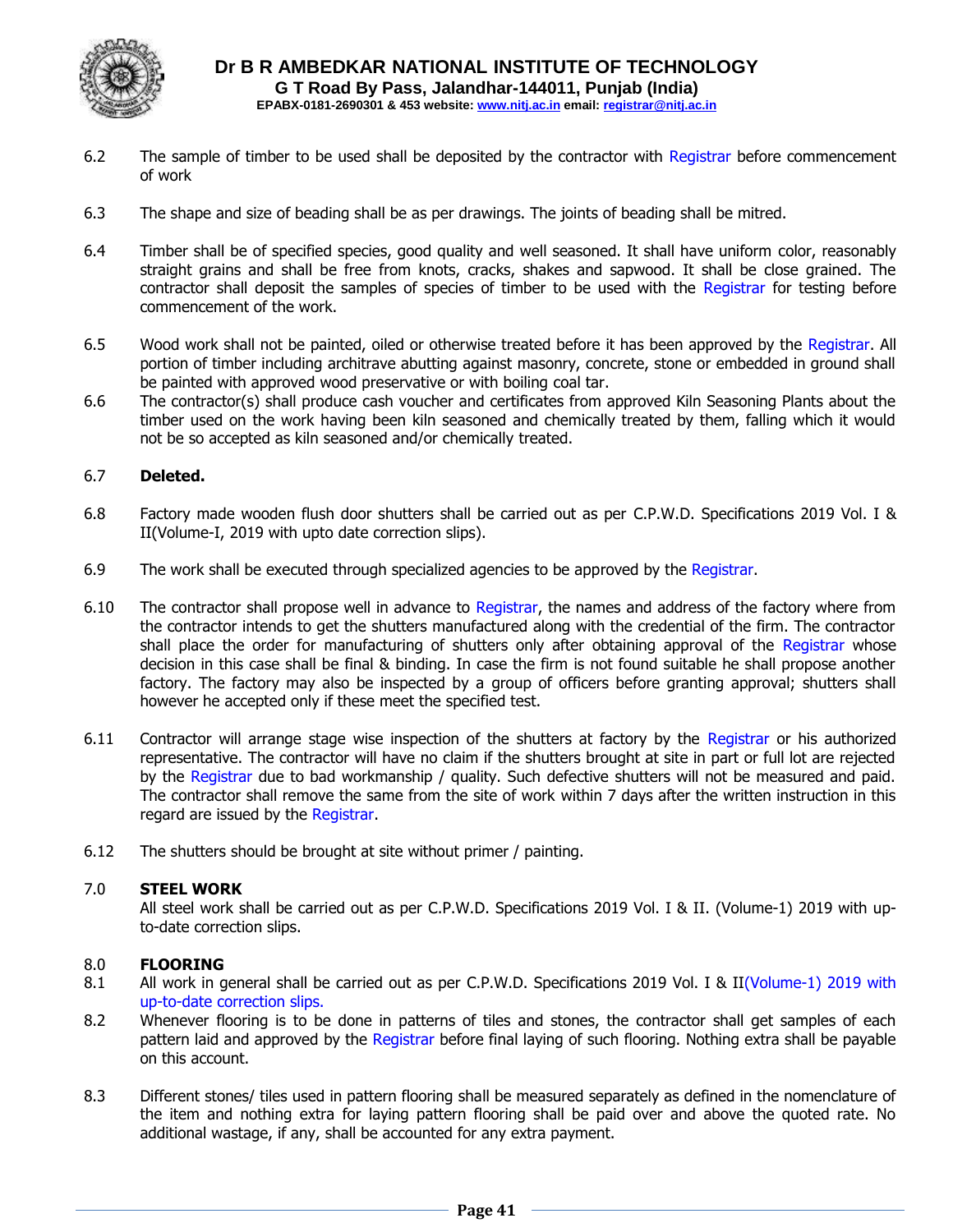

- 8.4 Samples of flooring stones/ Tile (Kota/ Marble/ Granite/ Ceramic tiles/ Vitrified tiles etc.) shall be deposited well in advance with the Registrar for approval. Approved samples should be kept at site with the Registrar and the same shall not be removed except with the written permission of Registrar. No payment whatsoever shall be made for these samples.
- 8.5 The Marble/ Kota/ Granite or any other stone shall be fully supported by the details establishing the quarry and its location.
- 8.6 Full width Marble/ Kota/ Granite stone over kitchen platform shall be provided which shall not be less than 900 mm long except to adjust for closing pieces. The marble/ stone flooring in treads and risers of staircase shall not be less than 1500 mm long except to adjust the closing pieces. Nothing extra shall be paid on these accounts

## 8.7 **Vitrified Tile Flooring**

The tiles shall be of approved make and shall generally conform to Table 12 of IS 15622.The full body Vitrified tiles of specified sizes shall be used & sample of tiles shall be got approved from the Registrar. The Mandatory tests for vitrified tiles shall be got done as per C.P.W.D. Specifications 2019 Vol. I & II (volume-1)/relevant BIS Code.

#### 8.8 **Ceramic Tiles Flooring**

- i. The tiles shall be procured from the approved manufactures of the specified shade &color.
- ii. The floor & wall tiles shall be conforming to IS: 15622 for floor and wall tiles respectively.
- iii. Tiles for dado shall be 300 mm x 600 mm (minimum size) or more (GROUP: B-III) as approved.
- iv. Tiles for flooring shall be 300 mm x 300 mm (minimum size) or more (GROUP: B-II for commercial application) as approved.
- v. Test shall be conducted to satisfy the quality of material as per NIT, Jalandhar Specifications
- 8.9 The rate of items of flooring is inclusive of providing sunken flooring in bathrooms, kitchen etc. and nothing extra on this account is admissible. The proper gradient shall be given to flooring for toilets, verandah, kitchen, courtyard, etc. as per the directions of Registrar.

#### 9.0 **WATER PROOFING FOR SUNKEN FLOORS**:

- 9.1 The work shall be got executed from the specialized agency, if the contractor does not have specialization in Water Proofing Works.
- 9.2 Total quantity of the water proofing compound required shall be arranged only after obtaining the prior approval of the make by Registrar in writing. Materials shall be kept under double lock and key and proper account of the water proofing compound used in the work shall be maintained. It shall be ensured that the consumption of the compound is as per specified requirements.
- 9.3 The finished surface after water proofing treatment shall have adequate smooth slope as per the direction of the Registrar.
- 9.4 Before commencement of treatment on any surface, it shall be ensured that the outlet drain pipes/ spouts have been fixed and the spout openings have been chased and rounded off properly for easy flow of water.

#### 9.5 **GUARANTEE BOND FOR ALL WATER PROOFING ITEMS**:

Ten years Guarantee bond in prescribed proforma at **Sheet No.57** shall be submitted by the contractor which shall be signed by the contractor to meet their liability/ liabilities under the guarantee bond. However, the sole responsibility about efficiency of water proofing treatment shall rest with the contractor. 10% (Ten per cent) of the cost of water-proofing work shall be retained as Security Deposit and the amount so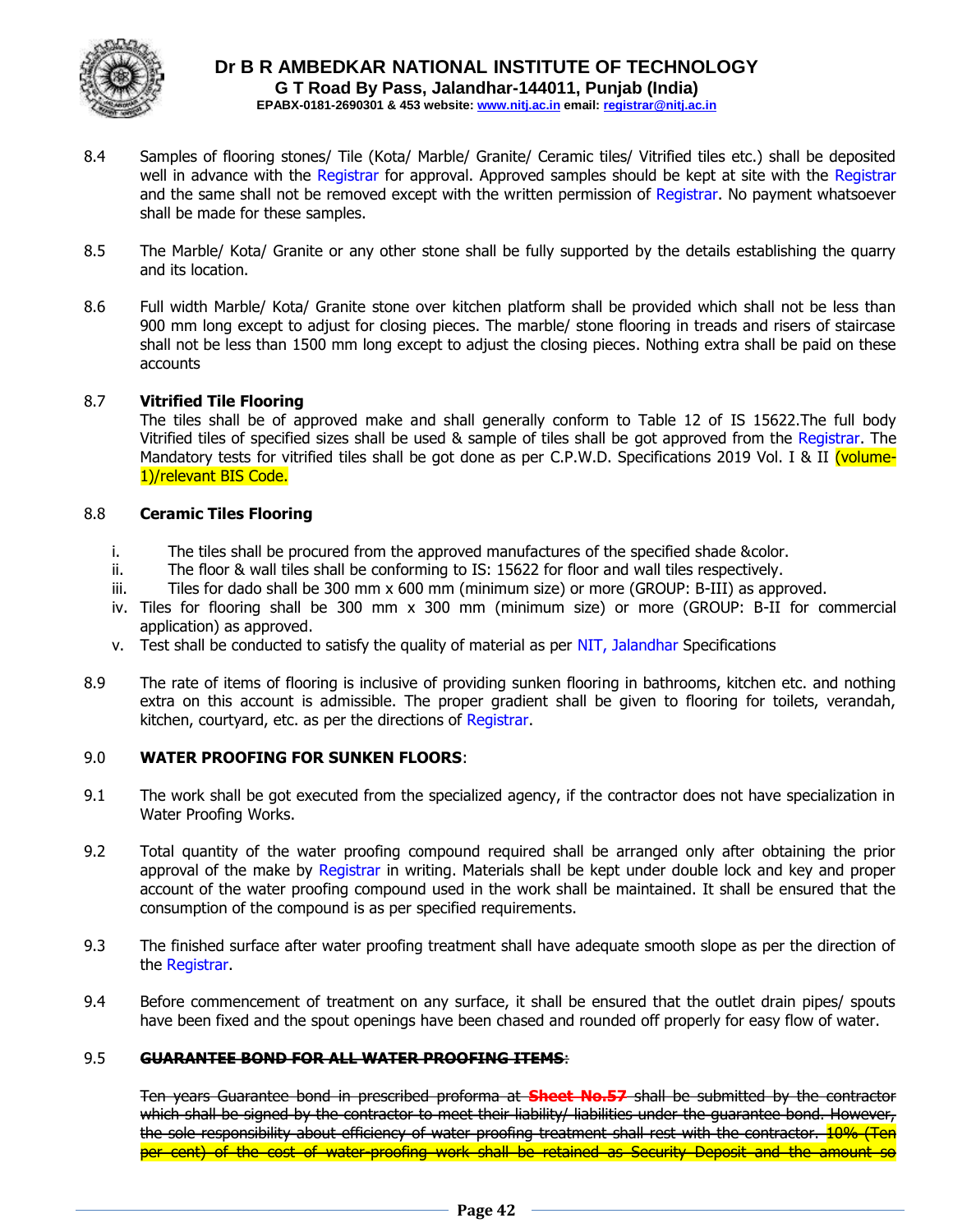

deducted would be released after ten years from the date of completion of the entire work under the agreement, if the performance of the treatment is found satisfactory. If any defect is noticed during the guarantee period, the contractor shall rectify it within 15 days of receipt of intimation of defects in the work. If the defects pointed out are not attended to within the specified period, the same will be got done from another agency at the risk and cost of contractor.

#### 10.0 **FINISHING**:

- 10.1 The work shall be done in accordance with C.P.W.D. Specifications 2019 Vol. I & II(Volume-II) 2019 with upto-date correction slips and/or manufacturers specifications wherever applicable.
- 10.2 All painting material of approved brand and manufacturer shall be brought to the site of work in the original sealed containers. The material brought to the site of work shall be sufficient for at least 30 days of work. The material shall be kept under the joint custody of contractor and representative of the Registrar. The empty containers shall not be removed from the site till the completion of the work without permission of the Registrar.
- 10.3 In the item of finishing walls with water proofing cement paint, only the plain/flat area shall be measured for payment and nothing extra shall be paid on account of pointed wall surface.

## 11.0 **SANITARY INSTALLATIONS/ WATER SUPPLY/ DRAINAGE**:

- 11.1 The contractor shall submit schematic drawing of water supply and sanitary installation showing details of layout, including internal water supply and drainage details, showing the detail of water supply lines including fittings diameter wise and fixtures connecting to soil waste through traps and connection of W.C. to main shaft pipe for drainage including its ventilation system for approval of Registrar.
- 11.2 For the work of water supply and sanitary installations, the contractor shall engage the approved licensed plumbers and submit the name of proposed plumbing agencies with their credentials for approval of the Registrar.
- 11.3 The work in general shall be carried out as per C.P.W.D. Specifications 2019 Vol. I & II(Volume II) 2019 with up-to-date correction slips.
- 11.4 The tendered rates shall include the cost of cutting holes in walls, floors, RCC slabs etc. wherever required and making good the same for which nothing extra shall be paid.
- 11.5 The Centrifugally spun cast iron pipe IS: 3989-1984 wherever necessary shall be fixed to RCC columns, beams etc. with rawl plugs of approved quality and nothing extra shall be paid for on this account.
- 11.6 The pig lead to be used in the jointing should be as per C.P.W.D. Specifications 2019 Vol. I & II.
- 11.7 Nothing extra for providing & fixing CP Brass caps/extension pieces wherever required for CP Brass fittings shall be paid beyond the rates payable for corresponding CP Brass fittings.

#### 12. **Aluminium work**

- 12.0 Aluminum doors, windows, ventilators etc. glazing specifications
- 12.1 **Extent and Intent**: The work shall be carried out in the factory through Special Agency, who shall furnish all material, labour, accessories, equipment, tool and plants and incidentals required for providing and installing anodized/powder coated aluminum doors, windows, claddings, louvers and other items as called for on the drawings. The drawings and specifications cover the major requirements only. The supplying of additional fastenings, accessories, fixtures and other items not mentioned specifically herein, but which are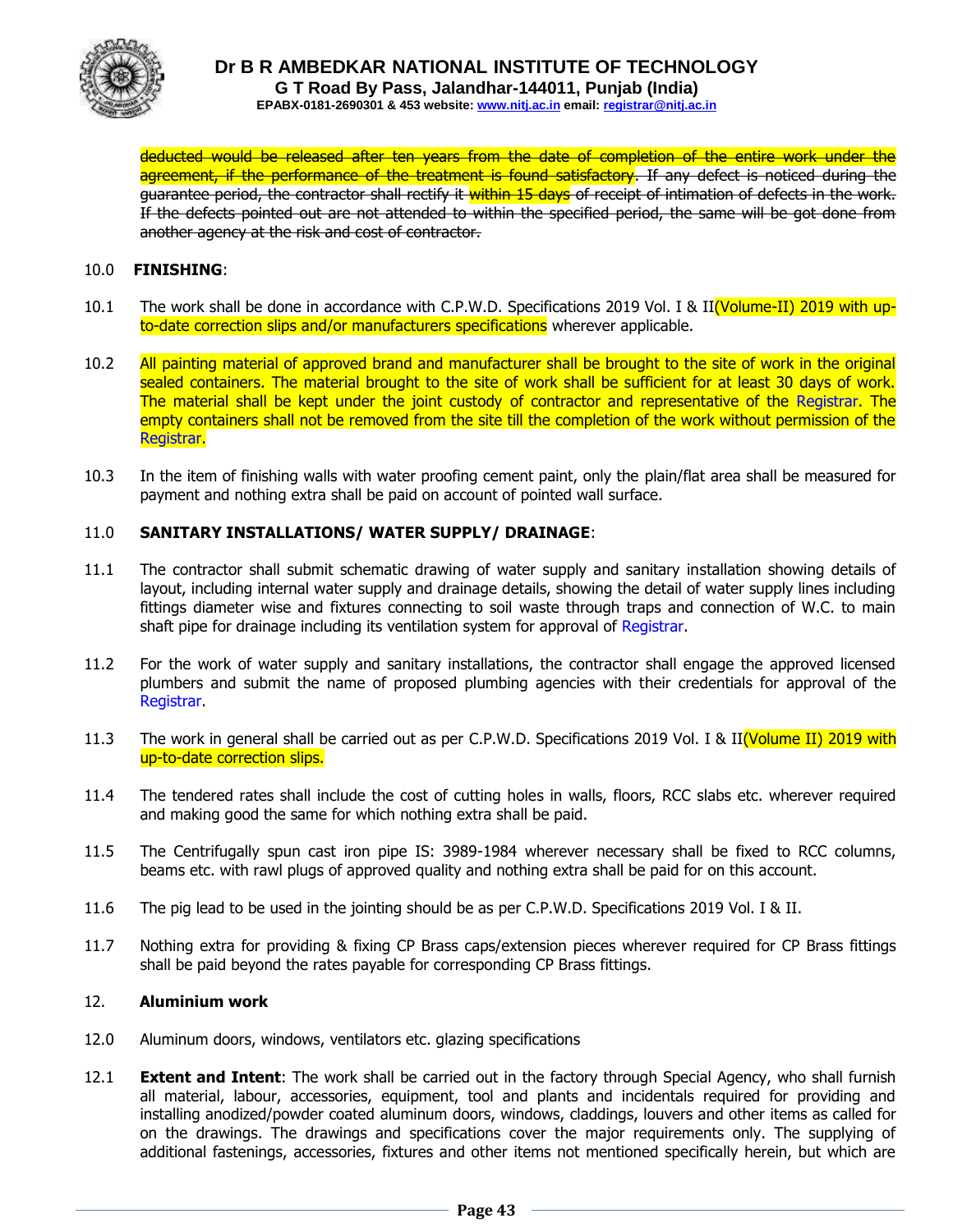

necessary to make a complete installation shall be a part of this contract. Hinges for openable panel shall be stainless steel friction hinges/ stays selected for specified wind load and dead loads or specifically extruded in-built hinges.

- 12.2 **General**: Aluminum doors, windows etc. shall be of sizes, section details as shown on the Architectural drawings. The details shown on the drawings indicate generally the sizes of the component parts and general standards. These may be varied slightly to suit the standard adopted by the manufacturers. Before proceeding with any manufacturing, the contractor shall prepare and submit complete manufacturing and installation drawings for approval of the Registrar and no work shall be performed until the approval of these drawings is obtained.
- 12.3 **Shop Drawings**: The contractor shall submit the shop drawings of doors, windows, louvers, cladding and other aluminum work, based on the architectural drawings to the Registrar for his approval. The shop drawing shall show full size sections of doors, windows etc. thickness of metal (i.e. wall thickness) details of construction, sub frame/rough ground profile, anchoring details hardware as well as connection of windows, doors and other metal work to adjacent work. Samples of all joints and methods of fastening and joining shall be submitted to the Registrar for approval well in advance of commencing the work.
- 12.4. **Samples**: Samples of doors, windows louvers etc. shall be fabricated, assembled in the factory and submitted to Registrar for his approval. They shall be of sizes, types etc. as decided by Registrar. All samples shall be provided at the cost of the contractor.
- 12.5. **Sections**: Aluminum doors and windows shall be fabricated from extruded sections of profiles as detailed on drawings. The sections shall be extruded by the manufacturers approved by the Registrar. The aluminum extruded sections shall conform to BIS designation IIE/IIV 9 WP alloy, with chemical composition technical properties, as per IS: 733 and IS: 1285. The permissible tolerance of the extruded sections shall be such as not to impair the proper and smooth function/ operations and appearance of doors and windows.
- 12.6 **Fabrication**: Doors, windows etc. shall be fabricated to sizes at factory and shall be of section, sizes, combinations and details as shown on the drawings. All doors, windows etc. shall have mechanical joints. The joints shall be designed to withstand a minimum wind load of 150 Kg. per Sqm. The design shall also incur that the maximum deflection of any member shall not exceed 1/175 of the span of the member. All members shall be accurately machined and fitted to form hairline joints prior to assembly. The joints accessories such as cleats, brackets etc. shall be of such material as not to cause any bimetallic action. The design of the joints and accessories shall be such that the accessories are fully concealed. The fabrication of doors, windows, etc. shall be done in suitable sections to facilitate easy transportation, handling and installation. Adequate provision shall be made in the door and window members for anchoring to support and fixing of hardware and other fixture as approved by the Architect.
- 12.7 **Anodizing/ powder coating**: All aluminum sections shall be Powder coated (minimum 50 micron thickness) as per requirement as per IS: 7088 and to required color as specified in the item as per IS: 1868 grading as specified in item schedule after cutting the member to requisite sizes before the final assembly. Powder coating shall be of minimum 50 micron thickness. Anodizing confirming to specified grade with minimum average thickness of 15 microns when measured as per IS: 612. The anodic coating shall be properly sealed by steams or in boiling water are cold sealing process as per IS:1868/IS: 6057. Polythene tape protection shall be applied on the anodized section before they are brought to site. All care shall be taken to ensure surface protection during transportation, storage at site and installation. The tape protection shall be removed on installation. The sample will be tested in the approved laboratory and cost of samples; etc. shall be borne by the contractor.
- 12.8 **Protection of finish**: All aluminum members shall be wrapped with approved self-adhesive non-staining PVC tapes.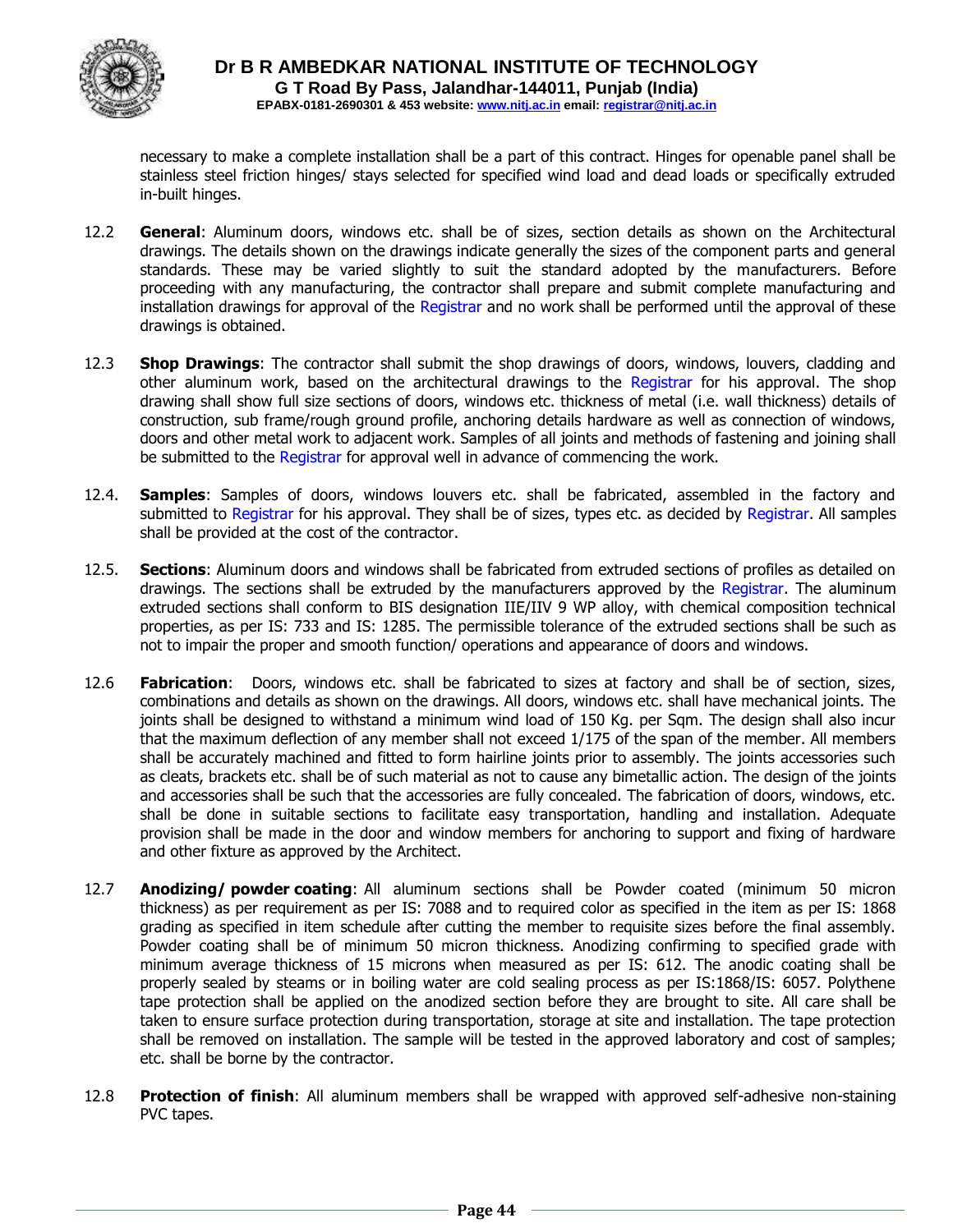

#### 12.9 **Handling and Stacking**:

- i. Fabricated materials shall be carried in an approved manner to protect the material against any damage during transportation. The loading and unloading shall be carried out with utmost care. On receipt of material at site, it shall be carefully examined to detect any damaged pieces. Arrangements shall be made for expeditious replacement of damaged pieces/ parts. Materials found to be acceptable on inspections shall be repacked in crates and stored safely.
- ii. In the case of composite windows and doors, the different units are to be assembled first. The assembled composite units should be checked for line, level and plumb before final fixing is done. Units may be serial numbered and identified as out how to be assembled in their final locations if situation so warrants.
- iii. The contractor shall be responsible for assembling composite, bedding and filling the grove with polysulphide sealant inside and outside, at transoms and mullions placing the doors, windows etc. in their respective openings. After the doors/ windows have been fixed in their correct assigned position, the open hollow sections abutting masonry concrete shall be fitted with approved polysulphide sealant densely packed and finished neat.
- iv. The contractor shall be responsible for doors, windows, etc. being set straight, plumb, level and for their satisfactory operation after fixing is complete.

#### 12.10 **Installation**:

- 12.10.1 Just prior to installation the doors, windows, etc. shall be uncreated and stacked on edge on level bearers and supported evenly. The frame shall be fixed into position true to line and level using adequate number of expansion machine bolts, anchor fasteners, of approved size and manufacture and in an approved manner. The holes in concrete/masonry members for housing anchor bolts shall be drilled with an electric drill.
- 12.10.2 The door/ windows assembled as shown on drawings shall be placed in correct final position on the opening and marks made on concrete members at jambs, sills and heads against the holes provided in frames for anchoring. The frame shall then be removed from the opening and laid aside. Neat holes with parallel sides of appropriate size shall then be drilled in the concrete members with an electric drill at the marking to house the expansion blots. The expansion bolts shall then be inserted in the holes, struck with a light hammer till the nut is forced into the anchor shell. The frame shall then be placed in final position in the opening and anchored to the support thought cadmium plated machine screws of required size and anchored to the support through cadmium plated machine screws of required size threaded to expansion bolts. The frame shall be set in the opening by using wooden wedges at supports and be plumbed in position. The wedges shall invariably be placed at the meeting at points of glazing bars and frame.
- 12.11 **EPDM Rubber/ Neoprene gaskets**: The contractor shall provide and install EPDM Rubber/ Neoprene gaskets of approved size and profile at all locations as shown and as called for to render the doors, windows etc. absolutely air tight and weather tight. The contractor shall produce samples of the gaskets for approval and shall procure the same after approval only.
- 12.12 **Fittings**: Hinges, stays, handles, tower bolts, locks and other fittings shall be of quality and manufacturer as approved by the Registrar.
- 12.13 **Manufacturer's Attendance**: The manufacturer immediately prior to the commencement of glazing shall adjust and set all windows and doors and accept responsibility for the satisfactory working of the opening frames.
- 12.14 **Poly-sulphide**: The gaps between frames and supports and also any gaps in the door and windows sections shall be raked out as directed and filled with poly-sulphide of approved color and make to ensure complete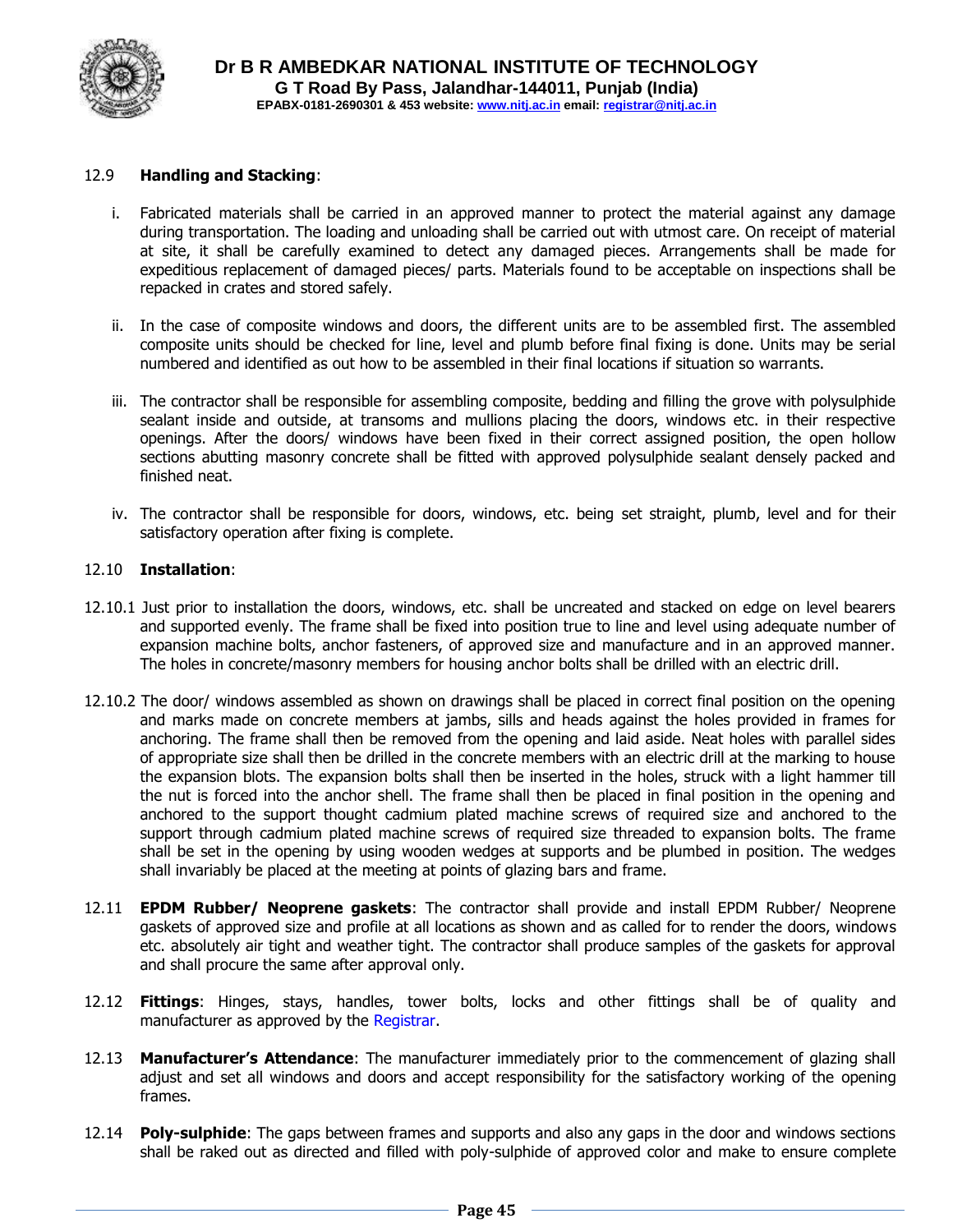

water tightness. The poly-sulphide shall be of such color and composition that it would not stain the masonry/concrete work, shall receive paint without bleeding, will not sag or run and shall not set hard or dry out under any conditions of weather. The sample of poly-sulphide to be used for this purpose shall be got approved from the Registrar before its actual use.

#### 12.15 **Details of Test**:

- 12.15.1 The various tests on aluminum sections shall be conducted in accordance with the relevant IS codes.
- 12.15.2 The minimum number of tests for anodizing/powder coating and corrosion resistance shall be as given below:

| S.No. | Details                        | No. of Tests                                |
|-------|--------------------------------|---------------------------------------------|
|       | Doors, windows and ventilators | One test for every 1000 kg or part thereof. |

- 12.15.3 The samples of major member of each unit of doors/ windows shall be selected at random by Registrar as such that all the aluminum section shall be got tested.
- 12.16 **Acceptance Criteria**: The entire responsibility for the quality of work will however rest with the building contractor only. The aluminum work shall carry Two years quarantee after completion of work against unsound material, workmanship and defective anodizing/ powder coating as per Guarantee Bond. Two years guarantee in prescribed Performa attached must be given by the specified firm, which shall be counter signed by the contractor, in token of his overall responsibility. 10% (ten percent) of the cost of these items would be retained as security deposit and the amount so deducted would be released after two years from the date of completion of the entire work under the agreement, if the performance of the items is found satisfactory. If any defect is noticed during the guarantee period, the contractor should rectify it within seven days and if not attended to the same will be got done from another agency at the risk and cost of contractor. However, this security deposit can be released in full if bank guarantee of equivalent amount is produced and deposited with the department.

#### 12.17 **Rates**:

- 12.17.1 The rates of the item shall include the cost of materials, labour required in all the above operations.
- 12.17.2 The rates exclude the cost of stainless steel friction hinges/ stays selected for specified wind load and dead loads or specifically extruded in-built hinges, and rest of the fittings shall also be paid separately.

#### 13.0 **List of Bureau of Indian Standards Codes**

All equipment, supply, erection, testing and commissioning shall comply with the requirements of Indian Standards and code of practices given below as amended up to date. All equipment and material being supplied by the contractor shall meet the requirements of IS. Tariff advisory committee's regulation (fire insurance), electrical inspectorate and Indian Electricity rules and other Codes/ Publications as given below:

| Pipes and Fittings                          |                                                       |
|---------------------------------------------|-------------------------------------------------------|
| IS: 458, (2003) amendment 1, Active August  | Specification for precast concrete pipes (with and    |
| 2011                                        | without reinforcement)                                |
| IS: 651 (2007) amendment 1, Active August   | Salt glazed stone ware pipes and fittings'.           |
| 2011                                        |                                                       |
| IS: 1239 (Part 1) 2004, amendment 4, Active | Mild steel, tubes, tubular and other wrought steel    |
| August 2011                                 | fittings: Part 1 Mild Steel tubes.                    |
| IS: 1239 (Part 2), 1992, amendments 7,      | Mild Steel tubes, tubular and other wrought steel     |
| Active August 2011                          | fittings: Part 2 Mild Steel tubular and other wrought |
|                                             | steel pipe fittings.                                  |
| IS: 1536, 2001, amendment 4, active August  | Centrifugally cast (spun) iron pressure pipes for     |
| 2011                                        | water, gas and sewage.                                |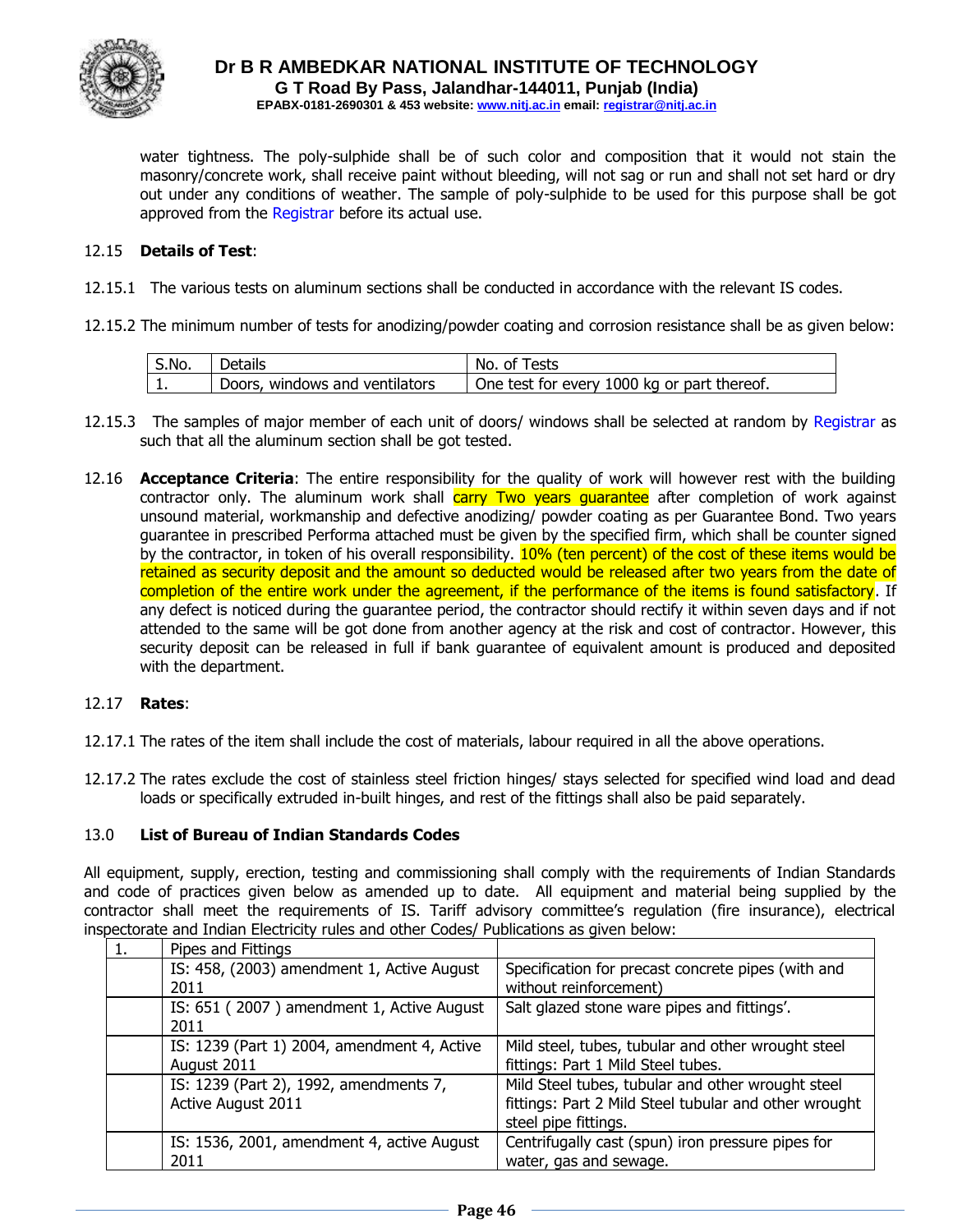

## **Dr B R AMBEDKAR NATIONAL INSTITUTE OF TECHNOLOGY G T Road By Pass, Jalandhar-144011, Punjab (India)**

**EPABX-0181-2690301 & 453 website: www.nitj.ac.in email: registrar@nitj.ac.in**

|    | IS: 1537, 1976, amendment 6, active August               | Vertically cast iron pressure pipes for water, gas                                                                  |
|----|----------------------------------------------------------|---------------------------------------------------------------------------------------------------------------------|
|    | 2011                                                     | and sewage.                                                                                                         |
|    | IS: 1538 1993, amendments 4, Active august<br>2011       | Cast Iron fittings for pressure pipes for water, gas<br>and sewage.                                                 |
|    | IS: 1729, 2002 , amendments 4, active,                   | Cast iron/ / Ductile Iron drainage pipes and pipes                                                                  |
|    | August 2011                                              | fittings for over ground Non pressure pipe line                                                                     |
|    |                                                          | socket and spigot series.                                                                                           |
|    | IS: 1879, 2010, active August 2011                       | Malleable cast iron pipe fittings.                                                                                  |
|    | IS: 2643 (Part 1) 2005, active August 2011               | Dimensions for pipe threads for fastening purposes:                                                                 |
|    |                                                          | Part 1 Basic profile and dimensions.                                                                                |
|    | IS: 2643 (Part 2)                                        | Dimensions for pipe threads for fastening purposes:<br>Part 2 Tolerances.                                           |
|    | IS: 2643 (Part 3)                                        | Dimensions for pipe threads for fastening purposes:<br>Part 3 Limits of sizes.                                      |
|    | IS: 3468,1991, amendment 1, Active August<br>2011        | Pipe nuts.                                                                                                          |
|    | IS: 3589, 2001 , amendments 4, Active                    | Seamless or electrically welded steel pipes for                                                                     |
|    | August 2011                                              | water, gas and sewage (168.3 mm to 2032 mm<br>outside diameter).                                                    |
|    | IS: 3989, 1984, amendments 5, Active 2011                | Centrifugally cast (spun) iron spigot and socket soil,<br>waste and ventilating pipes, fittings and<br>accessories. |
|    | IS: 4346, 1982, Active August 2011                       | Specifications for washers for use with fittings for<br>water services.                                             |
|    | IS: 4711,2008, amendments 1, Active August<br>2011       | Methods for sampling steel pipes, tubes and fittings.                                                               |
|    | IS: 6392, 1971, amendments1, Active August<br>2011       | Steel pipe flanges                                                                                                  |
|    | IS: 6418, 1971, Active August 2011                       | Cast iron and malleable cast iron flanges for general<br>engineering purposes.                                      |
|    | IS: 7181,1986 amendments 3, Active August                | Specification for horizontally cast iron double                                                                     |
|    | 2011                                                     | flanged pipe for water, gas and sewage.                                                                             |
| 2. | Valves                                                   |                                                                                                                     |
|    | IS: 778,1984, amendments 3, Active August<br>2011        | Specification for copper alloy gate, globe and check<br>valves for water works purposes.                            |
|    | IS: 1703,2000, amendments 1 Active August                | Specification copper alloy float valves (horizontal                                                                 |
|    | 2011                                                     | plunger type) for water supply fittings.                                                                            |
|    | IS: 3950, yr(1979), amendments 1, Active<br>August 2011  | Specification for surface boxes for sluice valves.                                                                  |
|    | IS: 5312 (Part 1), yr (2004), amendments 2,              | Specification for swing check type reflux (non                                                                      |
|    | Active August 2011                                       | return) valves: part 2 Multi door pattern.                                                                          |
|    | IS: 5312 (Part 2), yr(1986), Active August               | Specification for swing check type reflux (non                                                                      |
|    | 2011                                                     | return) valves: part 2 Multi door pattern.                                                                          |
|    | IS:12992(Part1), yr(1993), Active August<br>2011         | Safety relief valves, spring loaded: Design                                                                         |
|    | IS:13095, yr (1991), amendments 1, Active<br>August 2011 | Butterfly valves for general purposes.                                                                              |
| 4. | Pumps & Vessels                                          |                                                                                                                     |
|    | IS: 2002, yr (2009), Active August 2011                  | Steel plates for pressure vessels for intermediate<br>and high temperature service including boilers.               |
|    | IS: 2825 Yr.1969, amendments 5, Active                   | Code for unfired pressure vessels.                                                                                  |
|    | August 2011                                              |                                                                                                                     |
|    | IS: 4648 (Part 1) Yr.1968, amendments 1,                 | Code of practice for Electrical layout in residential                                                               |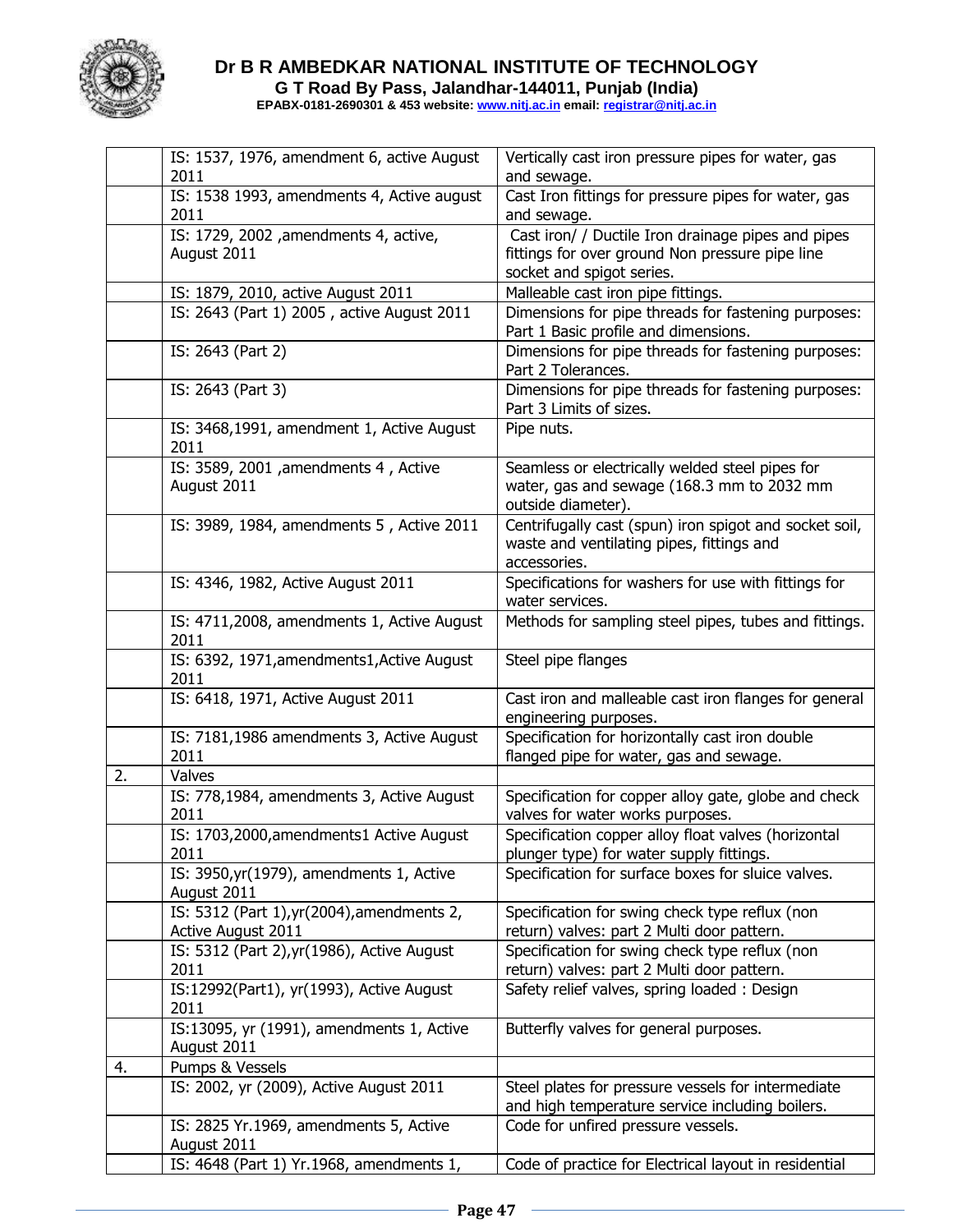

## **Dr B R AMBEDKAR NATIONAL INSTITUTE OF TECHNOLOGY G T Road By Pass, Jalandhar-144011, Punjab (India)**

**EPABX-0181-2690301 & 453 website: www.nitj.ac.in email: registrar@nitj.ac.in**

|    | Active August 2011                                             | building.                                                                                                           |  |  |  |  |
|----|----------------------------------------------------------------|---------------------------------------------------------------------------------------------------------------------|--|--|--|--|
|    | IS: 5600, yr 2002, Active August 2011                          | Specification for sewage and drainage pumps                                                                         |  |  |  |  |
|    | IS: 8034 Yr. 2002, amendments 2, Active<br>August 2011         | Specification for submersible pump sets for clear,<br>cold, fresh water.                                            |  |  |  |  |
|    | IS: 8418 Yr.1999 amendment 1, Active                           | Specification for horizontal centrifugal self-priming                                                               |  |  |  |  |
|    | August 2011                                                    | pumps.                                                                                                              |  |  |  |  |
| 5. | <b>General</b>                                                 |                                                                                                                     |  |  |  |  |
|    |                                                                |                                                                                                                     |  |  |  |  |
|    | SP: 6(1)                                                       | <b>Structural Steel Sections</b>                                                                                    |  |  |  |  |
|    | IS: 325 Yr. 1996, amendments, Active August<br>2011            | Three Phase Induction Motors                                                                                        |  |  |  |  |
|    | IS: 554 Yr.1999, amendments 1, Active<br>August 2011           | Dimensions for pipe threads where pressure tight<br>joints are required on the threads.                             |  |  |  |  |
|    | IS: 694 Yr. 2010, amendments 5, Active<br>August 2011          | PVC insulated cables for working voltages up to&<br>including 1100 V.                                               |  |  |  |  |
|    | IS: 779 Yr.1994, amendments 5, Active<br>August 2011           | Specification for water meters (domestic type).                                                                     |  |  |  |  |
|    | IS: 782 Yr.1978, Active August 2011                            | Specification for caulking load.                                                                                    |  |  |  |  |
|    | IS: 800 Yr.2007, Active August 2011                            | Code of practice for general construction in steel                                                                  |  |  |  |  |
|    | IS: 1068 Yr.1993, amendments 1 Active<br>August 2011           | Electroplated coatings of nickel plus chromium and<br>copper plus nickel plus chromium.                             |  |  |  |  |
|    | IS: 1172Yr.1993, Active August 2011                            | Code of Basic requirements for water supply<br>drainage and sanitation.                                             |  |  |  |  |
|    | IS: 1367 (Part 1) Yr. 2002, Active August 2011                 | Technical supply conditions for threaded steel<br>fasteners: Part 1 introduction and general<br>information.        |  |  |  |  |
|    | IS: 1367 (Part 2) Yr. 2002, Active August 2011                 | Technical supply conditions for threaded steel<br>fasteners: Part 2 product grades and tolerances.                  |  |  |  |  |
|    | IS: 1554 (Part 1) Yr.1988, amendments 4<br>Active August 2011  | PVC insulated (heavy duty) electric cables: Part 1<br>for working voltages upto and including 1100 V.               |  |  |  |  |
|    | IS: 1554 (Part 2) Yr. 1988, amendments 3<br>Active August 2011 | PVC insulated (heavy duty) electric cables: Part 2<br>for working voltages from 3.3 KV upto and including<br>11 KV. |  |  |  |  |
|    | IS: 1726Yr.1991, Active August 2011                            | Specification for cast iron manhole covers and<br>frames.                                                           |  |  |  |  |
|    | IS: 1742Yr.1983, Active August 2011                            | Code of practice for building drainage.                                                                             |  |  |  |  |
|    | IS: 2064Yr.1993, Active August 2011                            | Selection, installation and maintenance of sanitary<br>appliance code of practice.                                  |  |  |  |  |
|    | IS: 2065Yr.983, Active August 2011                             | Code of practice for water supply in buildings.                                                                     |  |  |  |  |
|    | IS: 2373Yr.1981, amendments 3<br>Active August 2011            | Specification for water meter (bulk type)                                                                           |  |  |  |  |
|    | IS: 2379 Yr.1990, amendments 1<br>Active August 2011           | Color code for identification of pipe lines.                                                                        |  |  |  |  |
|    | IS: 2527Yr.1984, Active August 2011                            | Code of practice for fixing rainwater gutters and<br>down pipes for roof drainage.                                  |  |  |  |  |
|    | IS: 2629 Yr.1985, amendments 3<br>Active August 2011           | Recommended practice for hot dip galvanizing on<br>iron and Steel.                                                  |  |  |  |  |
|    | IS: 3114Yr.1994, Active August 2011                            | Code of practice for laying of cast iron pipes                                                                      |  |  |  |  |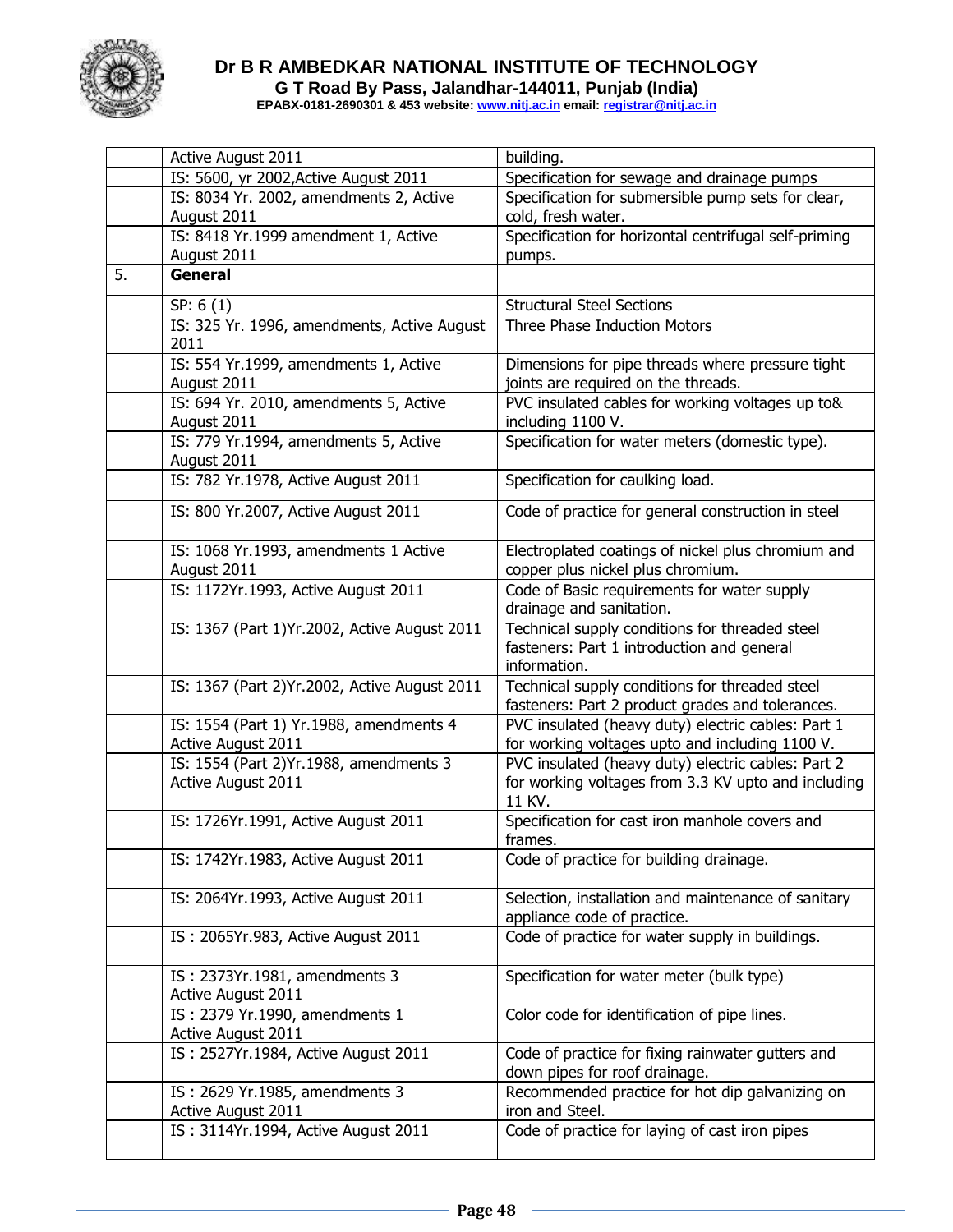

| IS: 4111 (Part 1) Yr. 1986, Active August 2011       | Code of practice for ancillary structures in sewerage<br>system: Part 1 manholes.                  |  |  |
|------------------------------------------------------|----------------------------------------------------------------------------------------------------|--|--|
| IS: 4127Yr.1983, Active August 2011                  | Code of practice for laying glazed stoneware pipes.                                                |  |  |
| IS: 4853Yr.982, Active August 2011                   | Recommended practice for radiographic inspection<br>of fusion welded butt joints in steel pipes.   |  |  |
| IS: 5329Yr.1983, Active August 2011                  | Code of practice for sanitary pipe work above<br>ground for buildings.                             |  |  |
| IS: 5455Yr.1969, Active August 2011                  | Cast iron steps for manholes.                                                                      |  |  |
| IS: 6159Yr.1998, Active August 2011                  | Recommended practice for design and fabrication of<br>material, prior to galvanizing.              |  |  |
| IS: 7558Yr.974, Active August 2011                   | Code of practice for domestic hot water<br>installations.                                          |  |  |
| IS: 8419 (Part 1) Yr. 1977, Active August 2011       | Requirements for water filtration equipment: Part 1<br>Filtration medium sand and gravel.          |  |  |
| IS: 8419 (Part 2) Yr. 1984, Active August 2011       | Requirements for water filtration equipment: Part 2<br>under drainage system.                      |  |  |
| IS: 9668Yr.1990, Active August 2011                  | Code of practice for provision and maintenance of<br>water supplies and fire fighting.             |  |  |
| IS: 9842 Yr.1994, amendments 2<br>Active August 2011 | Preformed fibrous pipe insulation.                                                                 |  |  |
| IS: 9912Yr.1981, Active August 2011                  | Coal tar based coating materials and suitable<br>primers for protecting iron and steel pipe lines. |  |  |
| IS: 10221Yr.2008, Active August 2011                 | Code of practice for coating and wrapping of<br>underground mild steel pipelines.                  |  |  |
| IS: 10446Yr.1983, Active August 2011                 | Glossary of terms relating to water supply and<br>sanitation.                                      |  |  |
| IS: 11149 Yr.1984, amendment 1<br>Active August 2011 | <b>Rubber Gaskets</b>                                                                              |  |  |
| IS: 11790Yr.1986, Active August 2011                 | Code of practice for preparation of butt-welding<br>ends for pipes, valves, flanges and fittings.  |  |  |
| IS: 456, 2000                                        | Code of practice for Plain and RCC construction                                                    |  |  |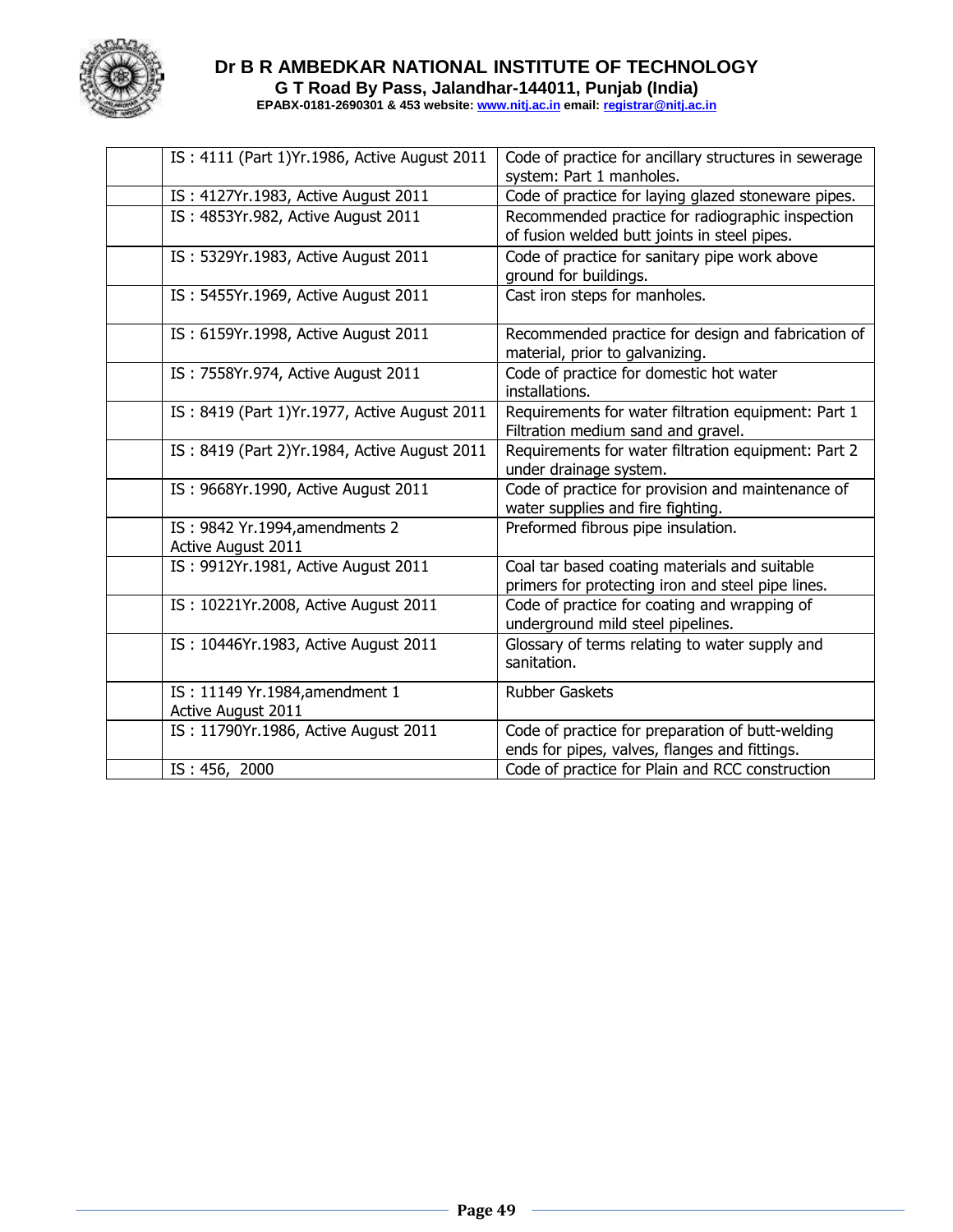

#### **Form of Earnest Money Deposit Bank Guarantee Bond**

WHEREAS, contractor.................. (Name of contractor) (hereinafter called "the contractor") has submitted his tender dated ............. (date) for the construction of .............................................. (name of work) (hereinafter called "the Tender")

KNOW ALL PEOPLE by these presents that we ......................................... registered office at ................................... (hereinafter called "the Bank") are bound unto **Director,Dr. B R Ambedkar National institute of Technology, Jalandhar**in the sum of Rs. ......................... (Rs. in words .................................................) for which payment well and truly to be made to the said **Director,Dr. B R Ambedkar National institute of Technology JALANDHAR**the Bank binds itself, his successors and assigns by these presents.

SEALED with the Common Seal of the said Bank this ................. day of ................. 20.... THE CONDITIONS of this obligation are:

(1) If after Technical Bid opening of tender; the Contractor withdraws, his tender during the period of validity of tender (including extended validity of tender) specified in the Form of Tender;

(2) If the contractor having been notified of the acceptance of his tender by the **Director,Dr. B R Ambedkar National institute of Technology JALANDHAR(a)** fails or refuses to execute the Form of Agreement in accordance with the Instructions to contractor, if required;

OR

(b) fails or refuses to furnish the Performance Guarantee, in accordance with the provisions of tender document and Instructions to contractor,

OR

(c) fails or refuses to start the work, in accordance with the provisions of the contract and Instructions to contractor,

OR

(d) fails or refuses to submit fresh Bank Guarantee of an equal amount of this Bank Guarantee, against Security Deposit after award of contract.

We undertake to pay to the **Director,Dr. B R Ambedkar National institute of Technology JALANDHAR**either up to the above amount or part thereof upon receipt of his first written demand, without **Registrar,Dr. B R Ambedkar National institute of Technology JALANDHAR** having to substantiates his demand, provided that in his demand the **Director,Dr. B R Ambedkar National institute of Technology JALANDHAR**will note that the amount claimed by him is due to him owing to the occurrence of one or any of the above conditions, specifying the occurred condition or conditions.

This Guarantee will remain in force up to and including the date\* .............. after the deadline for submission of tender as such deadline is stated in the Instructions to contractor or as it may be extended by the **Director,Dr. B R Ambedkar National institute of Technology JALANDHAR** notice of which extension(s) to the Bank is hereby waived. Any demand in respect of this Guarantee should reach the Bank not later than the above date.

DATE ............. SIGNATURE OF THE BANK

WITNESS .................. SEAL

(SIGNATURE, NAME AND ADDRESS)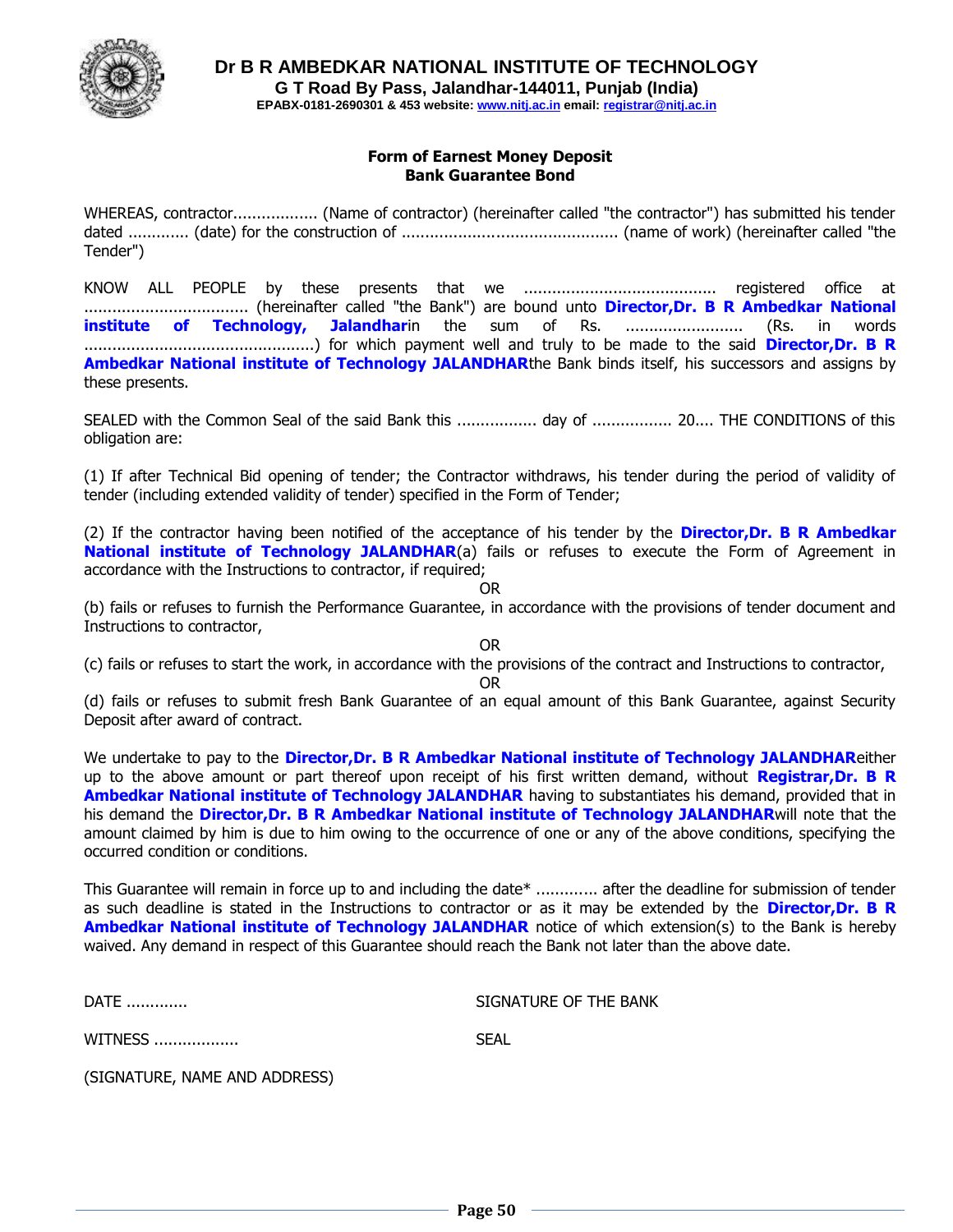

**Dr B R AMBEDKAR NATIONAL INSTITUTE OF TECHNOLOGY**

**G T Road By Pass, Jalandhar-144011, Punjab (India)**

**EPABX-0181-2690301 & 453 website: www.nitj.ac.in email: registrar@nitj.ac.in**

## **FORM OF PERFORMANCE SECURITY**

## **BANK GUARANTEE BOND**

|    |                                 | In consideration of the President of India (hereinafter called "The Government") having offered to accept the terms<br>and conditions of the proposed agreement between ________________________________ and<br>(hereinafter called "the said contractor(s)" for the work ____________________________(hereinafter called "The<br>said agreement") having agreed to production of a irrevocable Bank Guarantee for Rs. ______________ (Rupees<br>only) as security/guarantee from the contractor(s) for compliance of his |  |          |  |  |  |
|----|---------------------------------|---------------------------------------------------------------------------------------------------------------------------------------------------------------------------------------------------------------------------------------------------------------------------------------------------------------------------------------------------------------------------------------------------------------------------------------------------------------------------------------------------------------------------|--|----------|--|--|--|
|    |                                 | obligations in accordance with the terms and conditions in the said agreement.                                                                                                                                                                                                                                                                                                                                                                                                                                            |  |          |  |  |  |
|    |                                 |                                                                                                                                                                                                                                                                                                                                                                                                                                                                                                                           |  |          |  |  |  |
| 1. | to                              |                                                                                                                                                                                                                                                                                                                                                                                                                                                                                                                           |  |          |  |  |  |
|    | (Indicate the name of the bank) |                                                                                                                                                                                                                                                                                                                                                                                                                                                                                                                           |  |          |  |  |  |
|    |                                 | pay to the Government an amount not exceeding Rs. _____________(Rupees ________________                                                                                                                                                                                                                                                                                                                                                                                                                                   |  | only) on |  |  |  |
|    | demand by the Government.       |                                                                                                                                                                                                                                                                                                                                                                                                                                                                                                                           |  |          |  |  |  |
| 2. | We $\qquad \qquad \qquad$       | do hereby undertake to pay the amounts due and payable                                                                                                                                                                                                                                                                                                                                                                                                                                                                    |  |          |  |  |  |
|    | (indicate the name of the bank) |                                                                                                                                                                                                                                                                                                                                                                                                                                                                                                                           |  |          |  |  |  |
|    |                                 | under this Guarantee without any demure, merely on a demand from the Government stating that the                                                                                                                                                                                                                                                                                                                                                                                                                          |  |          |  |  |  |
|    |                                 | amount claimed is required to meet the recoveries due or likely to be due from the said contractor(s). Any                                                                                                                                                                                                                                                                                                                                                                                                                |  |          |  |  |  |
|    |                                 |                                                                                                                                                                                                                                                                                                                                                                                                                                                                                                                           |  |          |  |  |  |
|    |                                 | such demand made on the Bank shall be conclusive as regards the amount due and payable by the bank                                                                                                                                                                                                                                                                                                                                                                                                                        |  |          |  |  |  |

3. We, the said bank further undertake to pay to the Government any money so demanded notwithstanding any dispute or disputes raised by the contractor(s) in any suit or proceeding pending before any court or Tribunal relating thereto, our liability under this present being absolute and unequivocal.

The payment so made by us under this bond shall be a valid discharge of our liability for payment there under and the contractor(s) shall have no claim against us for making such payment.

under this Guarantee. However, our liability under this guarantee shall be restricted to an amount not

4. We \_\_\_\_\_\_\_\_\_\_\_\_\_\_\_\_\_\_\_\_\_\_\_\_\_\_\_\_\_\_\_\_\_ further agree that the guarantee herein contained shall (Indicate the name of the Bank)

exceeding Rs. \_\_\_\_\_\_\_\_\_\_\_\_ (Rupees \_\_\_\_\_\_\_\_\_\_\_\_\_\_\_\_\_\_\_\_\_\_\_\_\_\_ only).

remain in full force and effect during the period that would be taken for the performance of the said agreement and that it shall continue to be enforceable till all the dues of the Government under or by virtue of the said agreement have been fully paid and its claims satisfied or discharged or till Registrar on behalf of the Government certified that the terms and conditions of the said agreement have been fully and properly carried out by the said contractor (s) and accordingly discharges this guarantee.

5. We the same of the same of the Government that the government that the government same of the government of the government of the government of the government of the government of the government of the government of the (Indicate name of the bank)

shall have the fullest liberty without our consent and without effecting in any manner our obligations hereunder to vary any of the terms and conditions of the said agreement or to extend time of performance by the said contractor(s) form time to time or to postpone for any time or from time to time any of the powers exercisable by the Government against the said contractor(s) and to forbear or enforce any of the terms and conditions relating to the said agreement and we shall not be relieved from our liability by reason of any such variation, or extension being granted to the said contractor(s) or for any forbearance, act of omission on the part of the Government or any indulgence by the Government to the said contractor(s) or by any such matter or thing whatsoever which under the law relating to sureties would, but for this provision, have effect of so relieving us.

- 6. This guarantee will not be discharged due to the change in the constitution of the Bank or the contractor(s).
- 7. We <u>entitled the second of the second of the second vertex of the second vertex of the second vertex of the second vertex of the second vertex of the second vertex of the second vertex of the second vertex of the second</u> (indicate the name of Bank)

with the previous consent of the Government in writing.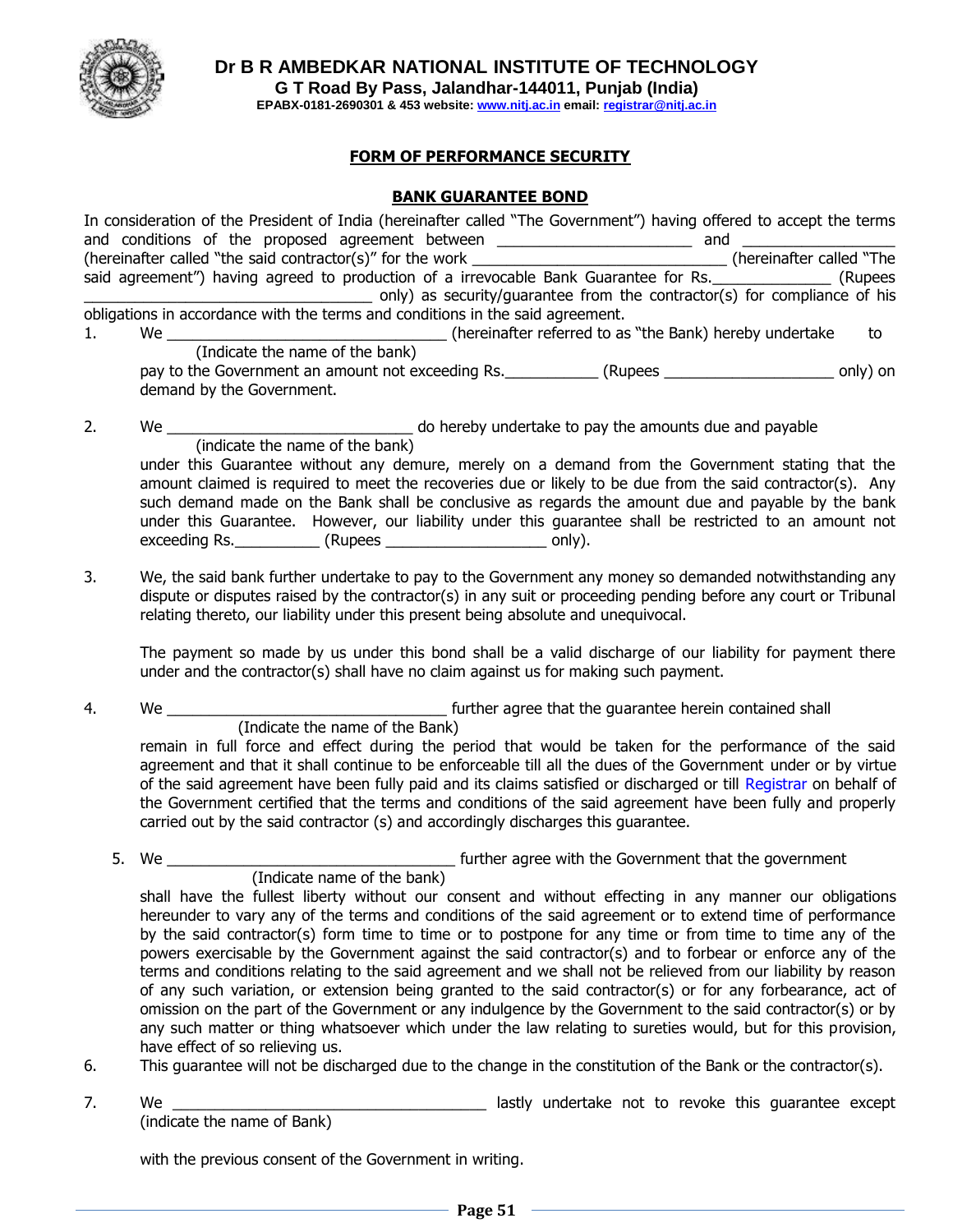

8. This guarantee shall be valid upto \_\_\_\_\_\_\_\_\_\_\_\_\_\_\_\_\_\_\_\_\_\_\_\_\_\_\_\_\_\_unless extended on demand by Government. Notwithstanding anything mentioned above, our liability against this guarantee is restricted to Rs.\_\_\_\_\_\_\_\_\_\_\_\_\_\_\_\_\_\_\_ (Rupees \_\_\_\_\_\_\_\_\_\_\_\_\_\_\_\_\_\_\_ only) and unless a claim in writing is lodged with us within six months of the date of expiry or the extended date of expiry of this guarantee all our liabilities under this guarantee shall stand discharged.

| Dated<br>the | -- | $\sim$<br>$\cdot$ |  |
|--------------|----|-------------------|--|
|              |    |                   |  |

(indicate the name of Bank)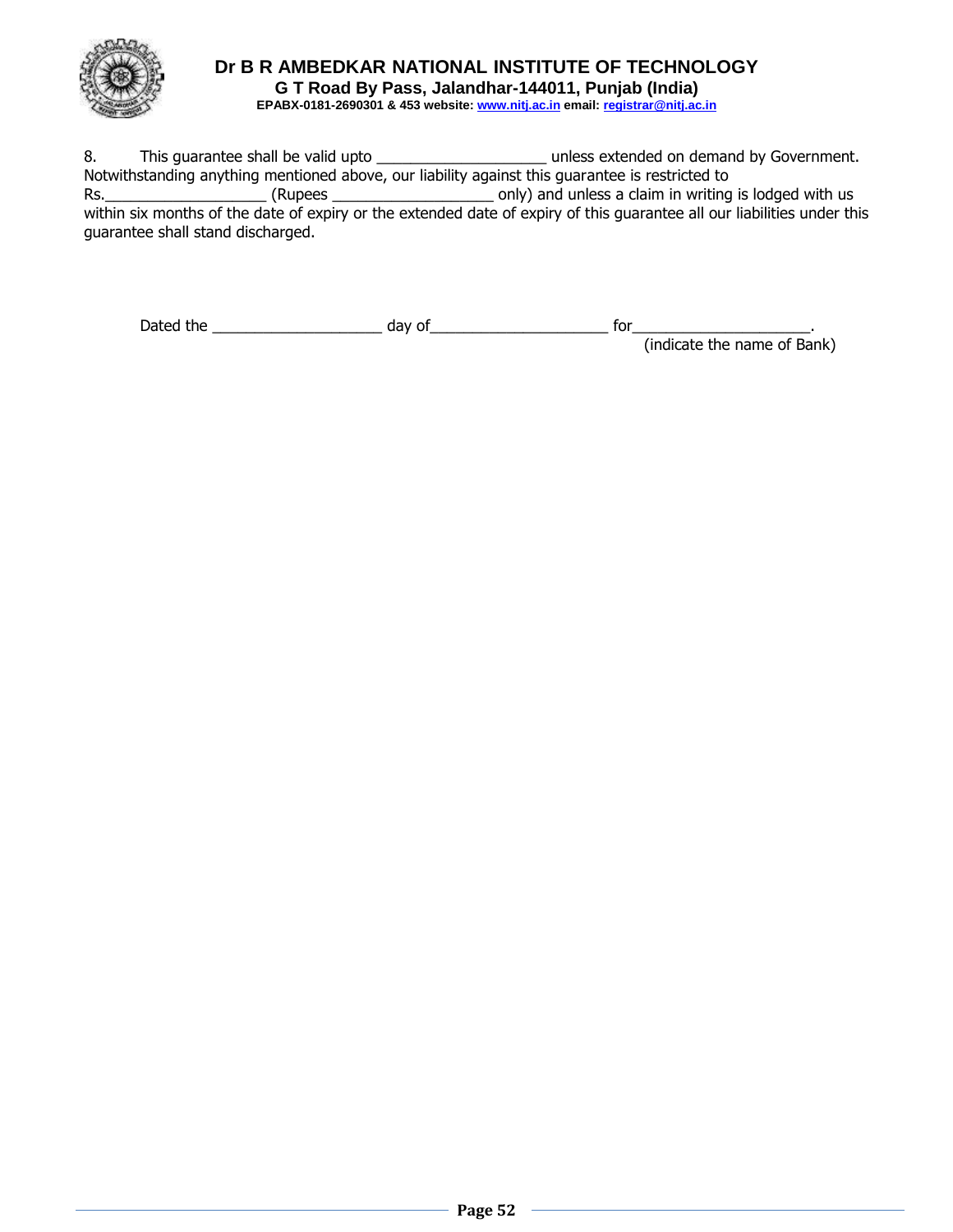

#### **GUARANTEE BOND TO BE EXECUTED BY THE CONTRACTOR FOR REMOVAL OF DEFECTS AFTER COMPLETION IN RESPECT OF WATER-PROOFING WORKS (All Water - Proofing Items).**

The agreement made this.................... day of ................. (Two Thousand \_\_\_\_\_\_\_ only) .............. between ....................................S/o ............................................... (hereinafter called the GUARANTOR of the one part) and the Registrarr NIT Jalandhar (hereinafter called the Government of the other part)

WHEREAS THIS agreement is supplementary to a contract (Hereinafter called the Contract) dated ...................... and made between the GUARANTOR OF THE ONE PART AND the Government of the other part whereby the contractor inter alia undertook to render the building and structures in the said contract recitedcompletely water and leak-proof.

AND WHEREAS THE GUARANTOR agreed to give a guarantee to the affect that the said work will remain water and leak proof, for ten years from the date of completion of work.

NOW THE GUARANTOR hereby guarantee that work executed by him will render the structures completely leak proof and the minimum life of such water proofing treatment shall be ten years to be reckoned from the date of the completion of work.

The decision of the Registrar with regard to nature and cause of defect shall be final and binding on Guarantor.

During this period of guarantee, the guarantor shall make good all defects and in case of any defect being found render the building water proof to the satisfaction of the Registrar calling upon him to rectify the defects failing which the work shall be got done by the Department by some other contractor at the Guarantor's cost and risk. The decision of the Registrar as to the cost payable by the Guarantor shall be final and binding.

That if the guarantor fails to execute the water proofing or commits breach thereunder, then the guarantor will indemnify the principal and his successor against all loss, damage, cost expense or otherwise which may be incurred by him by reason of any default on the part of the GUARANTOR in performance and observance of this supplementary agreement. As to the amount of loss and/or damage and / or cost incurred by the Government, the decision of the Registrar will be final and binding on both the parties.

IN WITNESS WHEREOF these presents have been executed by the obligator ....................... and ........................................ by ................................. for and on behalf of Registrar NIT Jalandhar on the day, month and year first above written.

SIGNED, sealed and delivered by OBLIGATOR in the presence of :-

1. ................................................ 2. ...........................................

SIGNED FOR AND BEHALF OF THE Registrar NIT Jalandhar BY ................................... in the presence of :-

1. ............................................... 2. ..........................................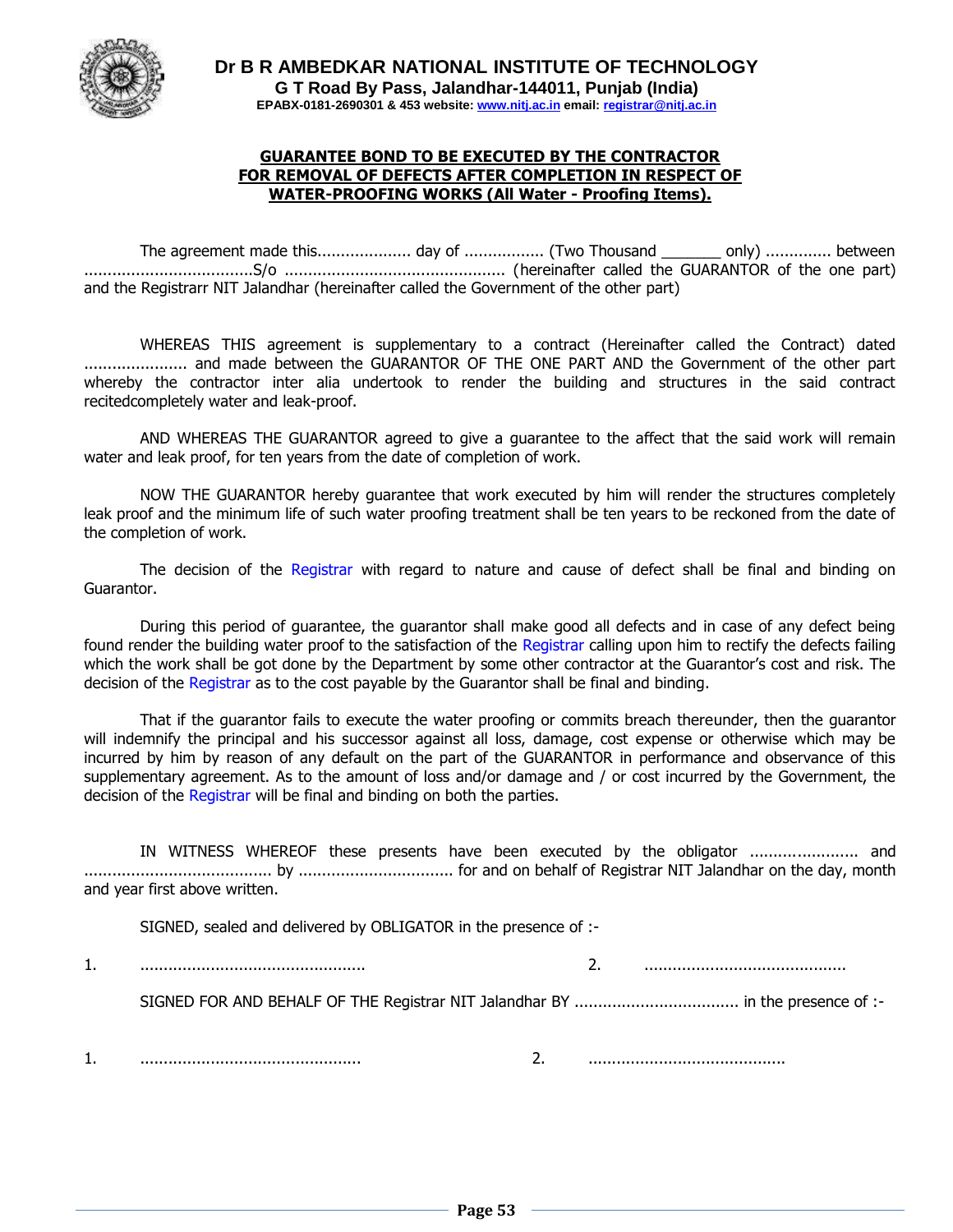

#### **GUARANTEE BOND TO BE EXECUTED BY THE CONTRACTOR FOR REMOVAL OF DEFECTS AFTER COMPLETION IN RESPECT OF SANITARY INSTALLATIONS/ WATER SUPPLY/ DRAINAGE WORK.**

The agreement made this.................... day of ................. (Two Thousand ………… only) .............. between ....................................S/o ...............................................(hereinafter called the GUARANTOR of the one part) and the Registrarr NIT Jalandhar (hereinafter called the Government of the other part)

WHEREAS THIS agreement is supplementary to a contract (Hereinafter called the Contract) dated .................................. and made between the GUARANTOR OF THE ONE PART AND the Government of the other part, whereby the contractor inter alia, undertook to render the work in the said contract recited leak proof with sound material and workmanship.

AND WHEREAS THE GUARANTOR agreed to give a guarantee to the affect that the said work will remain structurally stable, leak proof and guaranteed against faulty material and workmanship, and finishing for five years from the date of completion of work.

NOW THE GUARANTOR hereby guarantee that work executed by him will be free from any leakage, seepage, cracks in pipes and guaranteed against faulty material and workmanship improper slope, defective galvanizing etc. for Five years to be reckoned from the date of completion of the work.

The decision of the Registrar with regard to nature and cause of defect shall be final.

During this period of guarantee, the guarantor shall make good all defects and in case of any defect to satisfaction of Registrar at his cost and shall commence the work for such rectification within seven days from the date of issue of the notice from the Registrar calling upon him to rectify the defects failing which the work shall be got done by the Department by some other contractor at the guarantor's cost and risk. The decision of the Registrar as to the cost payable by the Guarantor shall be final and binding.

That if the guarantor fails to make good all defects or commits breach thereunder, then the guarantor will indemnify the principal and his successor against all loss, damage, cost expense or otherwise which may be incurred by him by reason of any default on the part of the GUARANTOR in performance and observance of this supplementary agreement. As to the amount of loss and/or damage and or cost incurred by the Government, the decision of the Registrar will be final and binding on both the parties.

IN WITNESS WHEREOF these presents have been executed by the obligator ...................... .......................................................and ................................................. by ........................................... for and on behalf of the Registrarr NIT Jalandhar on the day, month and year first above written.

SIGNED, sealed and delivered by OBLIGATOR in the presence of :-

1. .................................................... 2. ............................................

SIGNED FOR AND ON BEHALF OF THE Registrar NIT Jalandhar BY............................... in the presence of :-

1. ................................................... 2. ............................................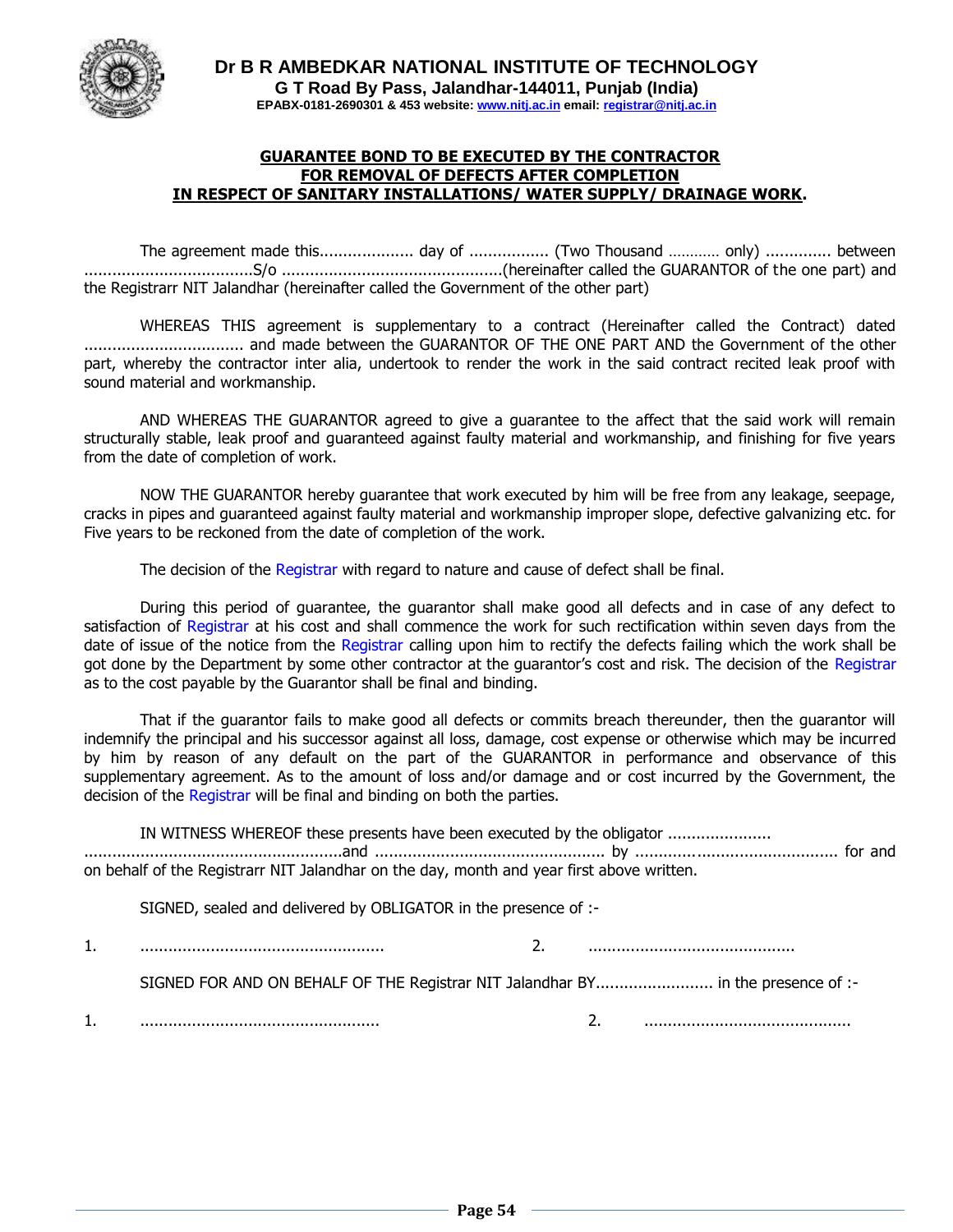

#### **GUARANTEE BOND TO BE EXECUTED BY THE CONTRACTOR FOR REMOVAL OF DEFECTS AFTER COMPLETION IN RESPECT OF STONE WORK/ TILE WORK.**

The agreement made this.................... day of ................. (Two Thousand \_\_\_\_\_\_ only) .............. between ....................................S/o ...............................................(hereinafter called the GUARANTOR of the one part) and the Registrarr NIT Jalandhar (hereinafter called the Government of the other part)

WHEREAS THIS agreement is supplementary to a contract (Hereinafter called the Contract) dated ...................... and made between the GUARANTOR OF THE ONE PART AND the Government of the other part whereby the contractor inter alia undertook to render the work in the said contract recited structurally stable workmanship, finishing and use of sound materials.

AND WHEREAS THE GUARANTOR agreed to give a guarantee to the affect that the said work will remain structurally stable and guaranteed against faulty workmanship, improper slope, finishing and materials.

NOW THE GUARANTOR hereby guarantee that work executed by him will be free from any material defects, structural defects, cracks, hollow pockets, improper slope, faulty joints etc.

The decision of the Registrar with regard to nature and cause of defect shall be final.

During this period of quarantee, the quarantor shall make good all defects to the satisfaction of the Registrar calling upon him to rectify the defects failing which the work shall be got done by the Department by some other contractor at the Guarantor's cost and risk. The decision of the Registrar as to the cost payable by the Guarantor shall be final and binding.

That if the guarantor fails to make good all the defects, commits breach thereunder, then the guarantor will indemnify the principal and his successor against all loss, damage, cost expense or otherwise which may be incurred by him by reason of any default on the part of the GUARANTOR in performance and observance of this supplementary agreement. As to the amount of loss and/or damage and or cost incurred by the Government, the decision of the Registrar will be final and binding on both the parties.

IN WITNESS WHEREOF these presents have been executed by the obligator ....................... and ........................................ by ................................. for and on behalf of the Registrar NIT Jalandhar on the day, month and year first above written.

SIGNED, sealed and delivered by OBLIGATOR in the presence of :-

1. ................................................ 2. ...........................................

SIGNED FOR AND BEHALF OF THE Registrar NIT Jalandhar BY ................................... in the presence of :-

1. ............................................... 2. ..........................................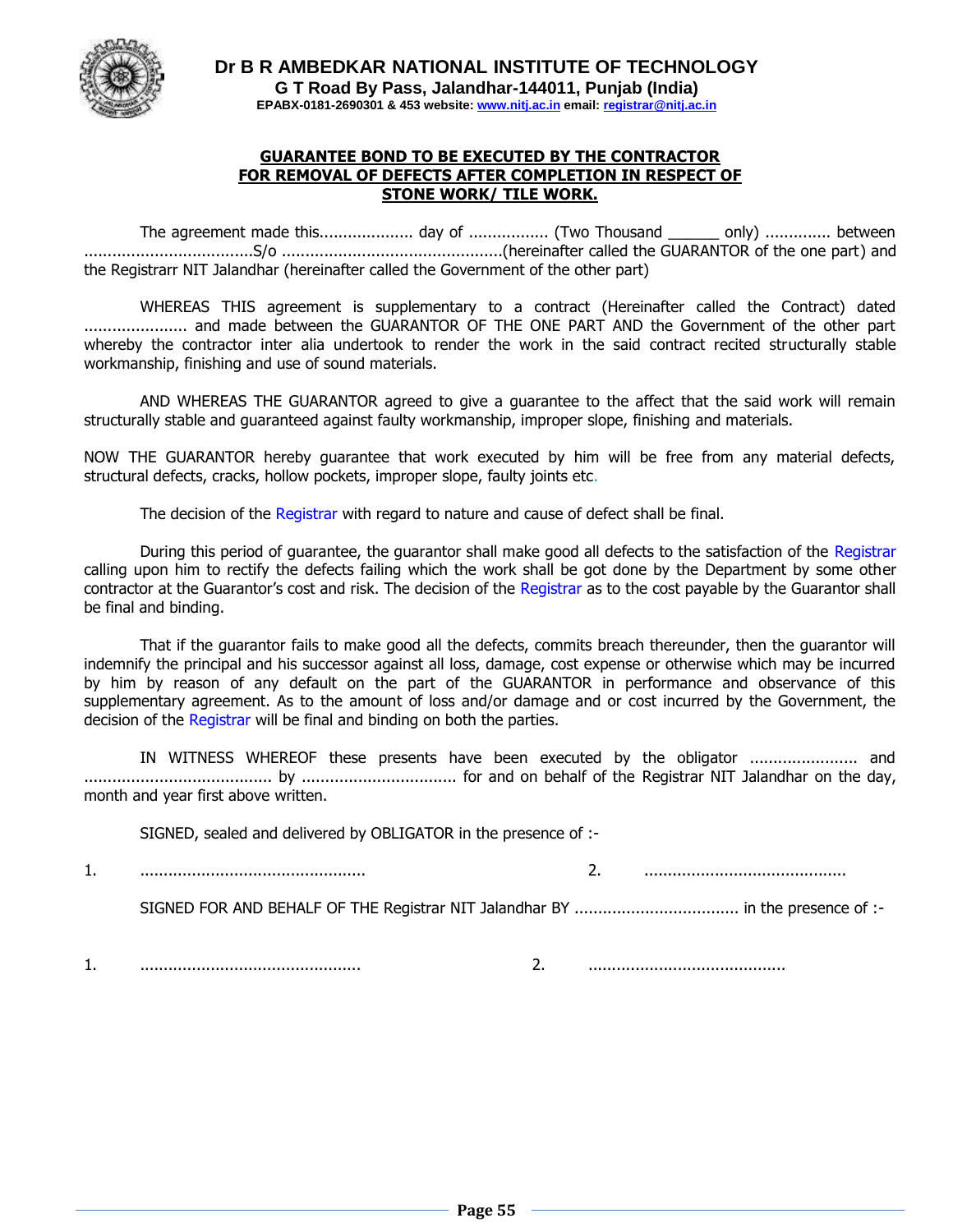

#### **GUARANTEE BOND TO BE EXECUTED BY THE CONTRACTOR FOR REMOVAL OF DEFECTS AFTER COMPLETION IN RESPECT OF aluminum DOORS, WINDOWS VENTILATOR WORK.**

The agreement made this.................... day of ................. (Two Thousand ………… only).............. between ....................................S/o ...............................................(hereinafter called the GUARANTOR of the one part) and the Registrarr NIT Jalandhar (hereinafter called the Government of the other part)

WHEREAS THIS agreement is supplementary to a contract (Hereinafter called the Contract) dated .................................. and made between the GUARANTOR OF THE ONE PART AND the Government of the other part, whereby the contractor inter alia, undertook to render the work in the said contract recited structurally stable, workmanship, powder coating, anodizing, coloring and sealing etc.

AND WHEREAS THE GUARANTOR agreed to give a guarantee to the affect that the said work will remain structurally stable and guaranteed against faulty material and workmanship, defective anodizing/ powder coating for five years from the date of completion of work.

NOW THE GUARANTOR hereby guarantee that work executed by him will remain structurally stable and guaranteed against faulty material and workmanship, defective anodizing/ powder coating for Two years to be reckoned from the date of completion of the work. for **two years** to be reckoned from the date of completion of the work.

The decision of the Registrar with regard to nature and cause of defect shall be final.

During this period of guarantee, the guarantor shall make good all defects and in case of any defect to satisfaction of Registrar at his cost and shall commence the work for such rectification within seven days from the date of issue of the notice from the Registrar calling upon him to rectify the defects failing which the work shall be got done by the Department by some other contractor at the guarantor's cost and risk. The decision of the Registrar as to the cost payable by the Guarantor shall be final and binding.

That if the guarantor fails to make good all defects or commits breach there under, then the guarantor will indemnify the principal and his successor against all loss, damage, cost expense or otherwise which may be incurred by him by reason of any default on the part of the GUARANTOR in performance and observance of this supplementary agreement. As to the amount of loss and/or damage and or cost incurred by the Government, the decision of the Registrar will be final and binding on both the parties.

IN WITNESS WHEREOF these presents have been executed by the obligator...................... .......................................................and ................................................. by ........................................... for and on behalf of the Registrar NIT Jalandhar on the day, month and year first above written.

SIGNED, sealed and delivered by OBLIGATOR in the presence of:-

1. .................................................... 2. ............................................

SIGNED FOR AND ON BEHALF OF THE Registrar NIT Jalandhar BY....................... in the presence of:-

1. ................................................... 2. ....................................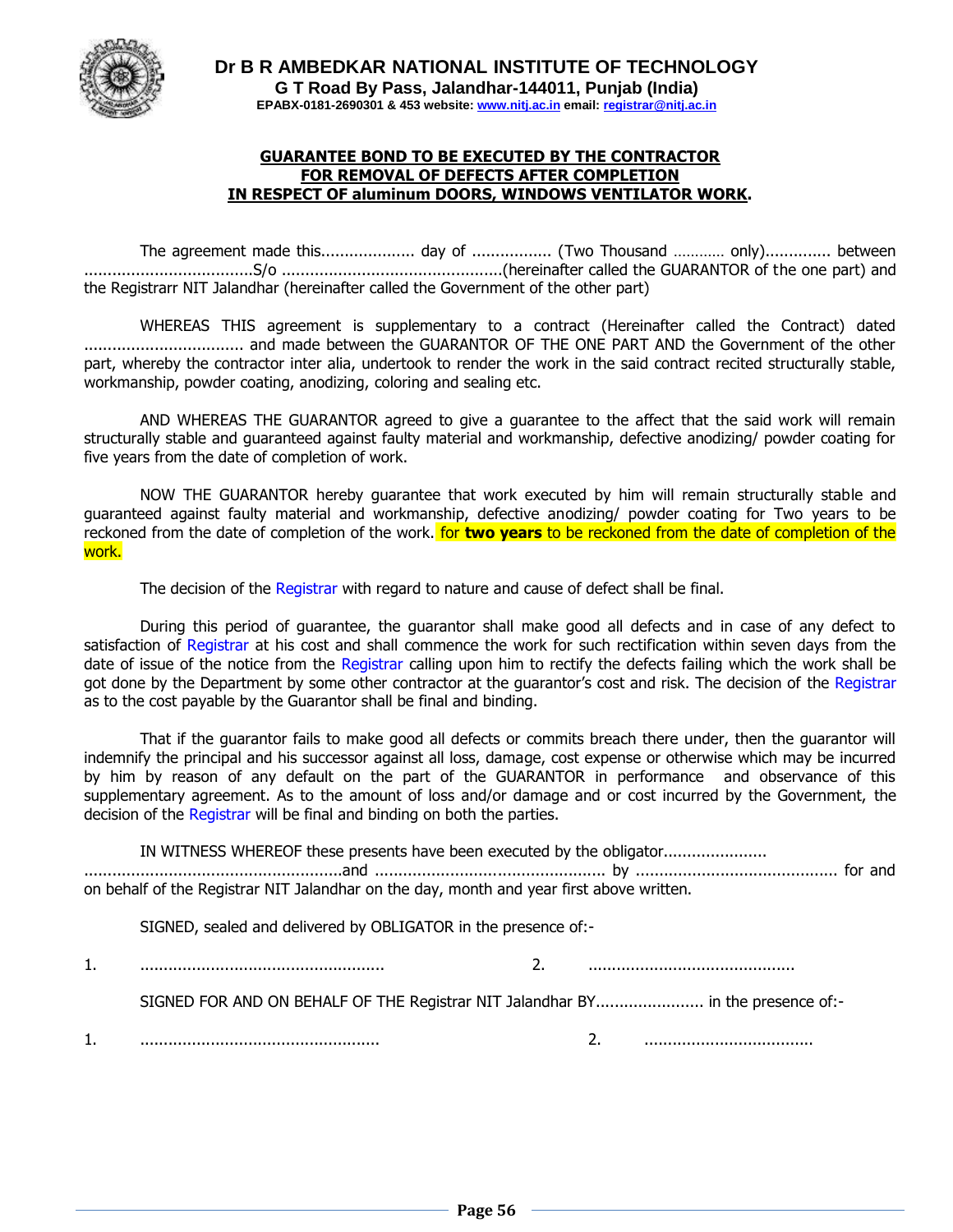

## **LIST OF FIELD TESTS**

v) Any other equipment for site tests as outline in BIS and as directed by the Registrar.

#### B. **Field Testing Instruments**

- i) Steel tapes 3 m
- ii) Vernier Calipers
- iii) Micrometer Screw 25 mm gauge
- iv) A good quality plumb bob
- v) Spirit level minimum 30 cms long with 3 bubbles for horizontal vertical
- vi) Wire gauge (circular type) disc.
- vii) Foot rule
- viii) Long nylon thread
- ix) Magnifying glass
- x) Screw driver 30 cms long
- xi) Plastic bags for taking samples
- xii) Levelling machine

#### **C. Minimum required T&P**

| Sr.<br>No. | <b>Detail of T&amp;P</b>              | Qty.       | <b>Remarks</b> |
|------------|---------------------------------------|------------|----------------|
|            | Concrete mixer with hopper (Full bag) |            |                |
|            | <b>Steel Shuttering</b>               | 1000 Sq.m. |                |
|            | Needle Vibrator                       | 02         |                |
|            | Plate Vibrator                        | 02         |                |
|            | <b>Welding Machine</b>                | 02         |                |

#### **PROFORMA FOR TESTS CARRIED OUT**

NAME OF THE WORK:  $\qquad \qquad$  NAME OF THE WORK: AGREEMENT NO. & DATE: SUB-DIVISION:

| SI.<br>No. | Item | Quantities<br>as per | Frequency<br>as per | No. of<br>tests | R.A.<br>bill | Uptodate<br>quantity | No. of<br>tests | No. of<br>tests | Remarks |
|------------|------|----------------------|---------------------|-----------------|--------------|----------------------|-----------------|-----------------|---------|
|            |      | agreement            | specification       | required        | No.          |                      | required        | actually        |         |
|            |      |                      |                     |                 |              |                      |                 | done            |         |
|            |      |                      | Δ                   |                 | 6            |                      | 8               | 9               | 10      |
|            |      |                      |                     |                 |              |                      |                 |                 |         |
|            |      |                      |                     |                 |              |                      |                 |                 |         |
|            |      |                      |                     |                 |              |                      |                 |                 |         |
|            |      |                      |                     |                 |              |                      |                 |                 |         |

Signature of Contractor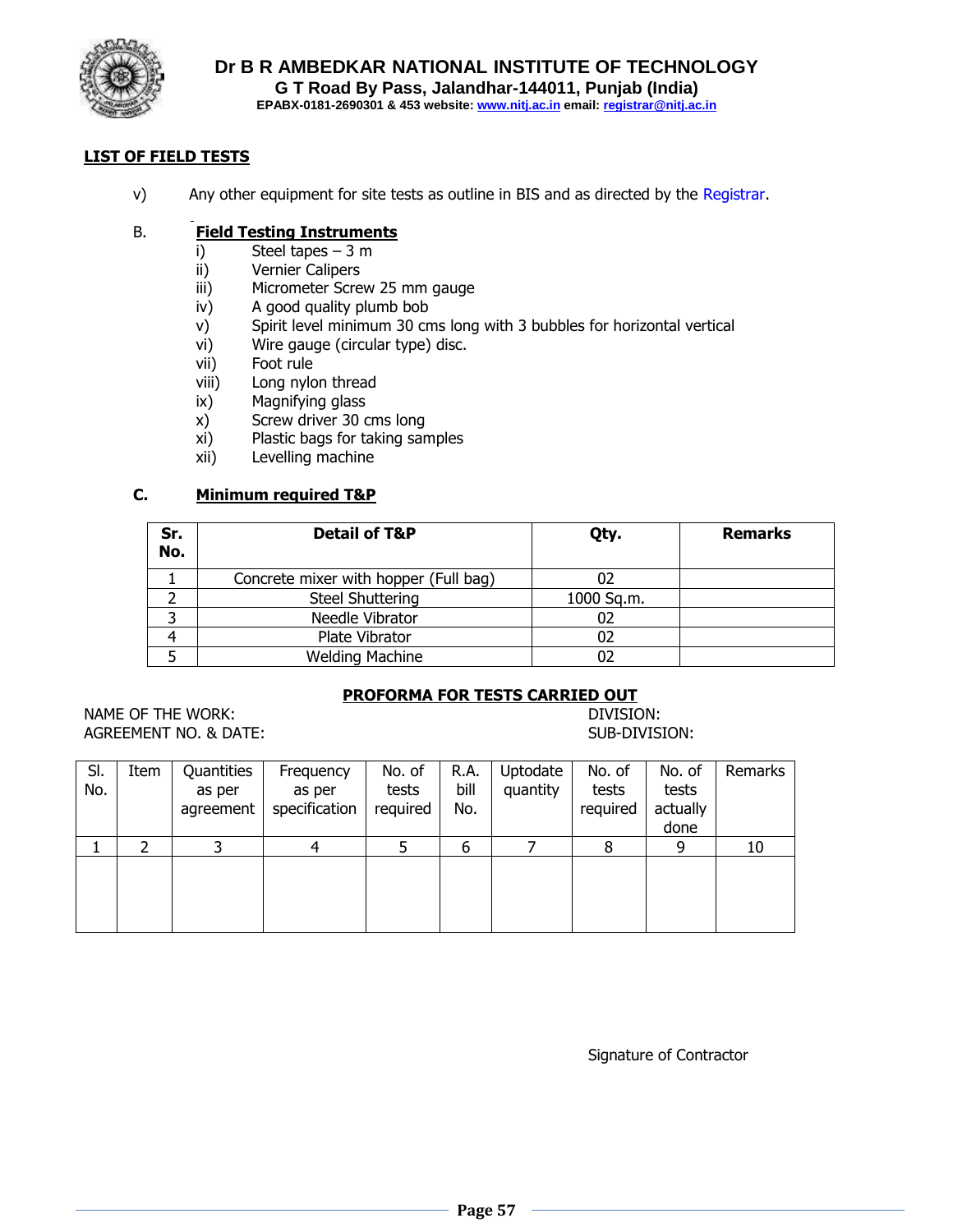

## **CEMENT/PAINT REGISTER**

NAME OF WORK: AGREEMENT NO.

DIVISION SUB-DIVISION

#### **Particulars of Receipt**

| Date of Receipt<br>1 | Source of receipt with details if any<br>$\overline{2}$ | Batch No.<br>3 | Date of manufacture<br>4 | Date of expiry<br>5 | Qty.<br>received<br>6 | Progressi<br>ve Total<br>$\overline{7}$ | Date of Issue<br>8 | Qty<br>Issued<br>9 | Items of work<br>for which<br>Issued<br>10 | Qty. Returned at the end of day's<br>work<br>11 |
|----------------------|---------------------------------------------------------|----------------|--------------------------|---------------------|-----------------------|-----------------------------------------|--------------------|--------------------|--------------------------------------------|-------------------------------------------------|
|                      |                                                         |                |                          |                     |                       |                                         |                    |                    |                                            |                                                 |

|                           | <b>Particulars of Issue</b> |                                                  |    |                |  |                         |       |
|---------------------------|-----------------------------|--------------------------------------------------|----|----------------|--|-------------------------|-------|
| Net Qty.<br><b>Issued</b> | Progressi<br>ve Total       | Daily Balance in<br>Contractor's Initial<br>Hand |    | J.E.'s Initial |  | <b>Periodical Check</b> |       |
|                           |                             |                                                  |    |                |  | By AE                   | By EE |
| 12                        | 13                          | 14                                               | 15 | 16             |  | 17                      | 18    |
|                           |                             |                                                  |    |                |  |                         |       |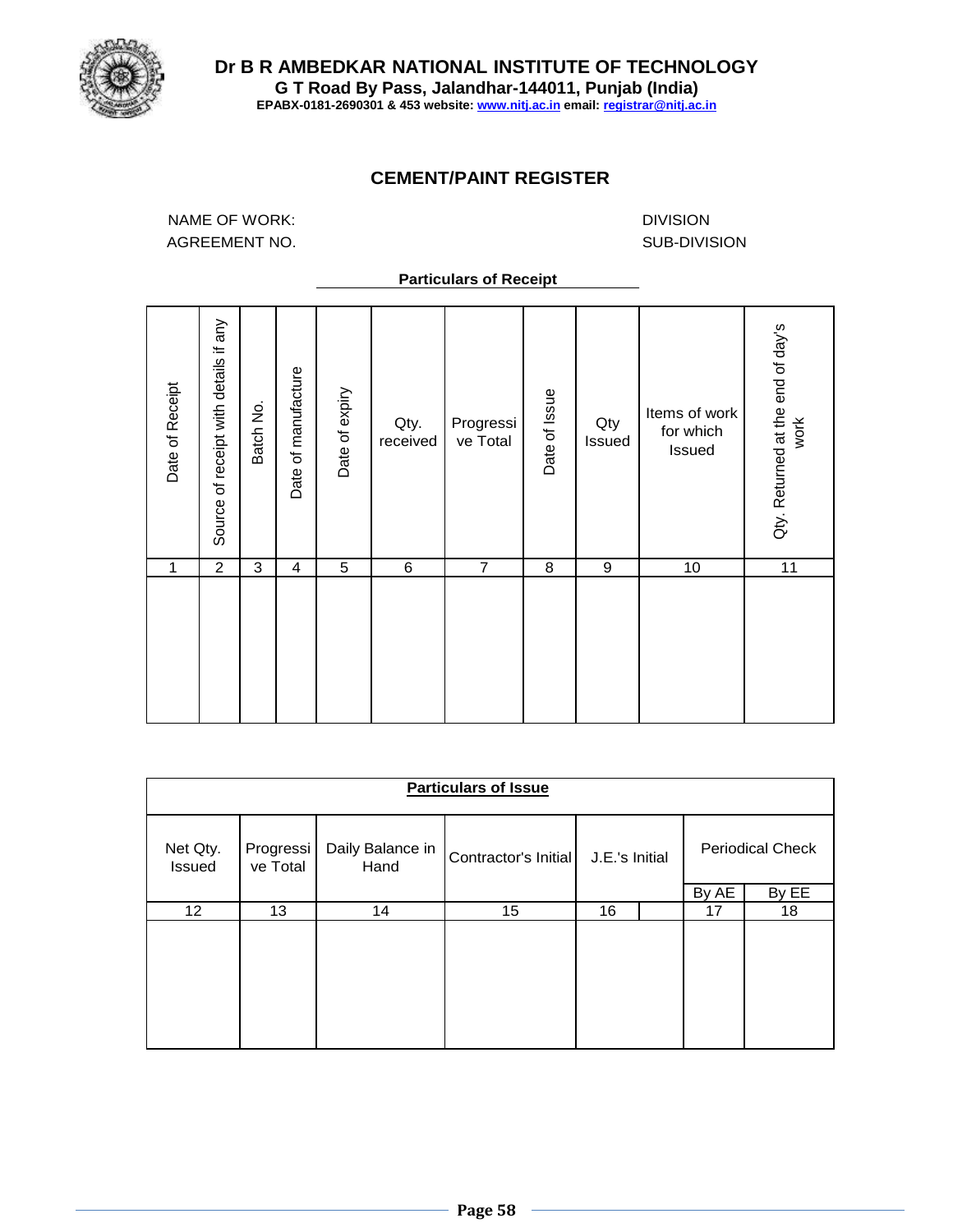

**EPABX-0181-2690301 & 453 website: www.nitj.ac.in email: registrar@nitj.ac.in**

## **LIST OF PREFERRED MAKES FOR CIVIL / SANITARY /ELECTRICAL WORKS**

| S.No.    | <b>Material</b>                       |   | <b>Preferred make</b>                                         |
|----------|---------------------------------------|---|---------------------------------------------------------------|
| 1. $(i)$ | Ordinary Portland/Portland            |   | ACC, Ultratech Cement Ltd., Gujarat Ambuja, Vikram,           |
|          | Pozzolona Cement (Grey) (43 Grade)    |   | Birla, JK Cement, JP Associates, Shree Cement Ltd.            |
| (ii)     | <b>White Cement</b>                   |   | Birla White, J. K. White, Ultra Tech Cement                   |
| 2.       | Reinforcement Steel                   |   | SAIL, Tata Steel Ltd., RINL, Jindal Steel & Power Ltd. or JSW |
|          |                                       |   | Steel Ltd.                                                    |
| 3.       | Veneered Particle Board               |   | Kitply, Action TESA, Anchor, Century ply.                     |
| 4.       | Laminated Particle Board/ Laminates   |   | Kitply, Action TESA, Anchor, Century ply.                     |
| 5.       | Flush door shutters                   |   | KuttyFlushdoor, Kitply Industries (Swastik), Shree Ram Panel  |
|          |                                       |   | Pvt. Ltd, M/S Jain Wood Industries, Pooja Decorative          |
|          |                                       |   | Plywoods.                                                     |
| 6.       | Factory made Panelled& wire gauge     |   | M/s Haryana Timber Store, M/S Jain Wood Industries,           |
|          | wooden door/ window shutters.         |   | M/s New Jagdamba Doors, Rajpura, SPC (Selected Products       |
|          |                                       |   | $Co.$ ).                                                      |
| 7.       | Steel Windows/Pressed Steel frames    | t | San Harvic, PD Industries Panchkula, Shree Krishna Asst.,     |
|          |                                       |   | Panchkula, M/s SteelMan Industries (Jalandhar).               |
| 8.       | Water Proofing Compound               |   | Fosroc, Cico, Pidilite.                                       |
| 9.       | M.S. Pipe                             |   | Tata, Jindal (Hisar), Parkash Steel Tubes,<br>Bhushan         |
|          |                                       |   | Industries.                                                   |
| 10.      | <b>PVC Pipe &amp; Fittings</b>        |   | Supreme, AKG, Finolex, Kisan, SFMC, Diplast.                  |
| 11.      | Acrylic Distemper                     |   | Nerolac, Berger (Bison Acrylic) Asian Paints (Tractor)        |
|          |                                       |   |                                                               |
| 12.      | <b>Acrylic Emulsion</b>               |   | Nerolac, Berger (Bison Acrylic) Asian Paints                  |
|          |                                       |   | (Tractor Acrylic), ICI                                        |
| 13.      | Synthetic Enamel Paints               |   | ICI (Dulux Gloss), Nerolac, Berger, Asian Paints.             |
| 14.      | <b>Steel Primer</b>                   |   | ICI, Nerolac, Berger, Asian Paints.                           |
| 15.      | Wood Primer                           |   | ICI, Nerolac, Berger, Asian Paints.                           |
| 16.      | Mosaic tiles/ Chequered Tiles         |   | Modern, NTC, A-1, Ultra Tiles                                 |
| 17.      | <b>Ceramic Tiles</b>                  |   | KAJARIA, NITCO, JOHNSON, Orientbell.                          |
| 18.      | Dash / Anchoring Fasteners            |   | HILTI / Fischer                                               |
| 19.      | Nuts / Bolts & Screws                 |   | GKW, Atul, Kundan.                                            |
| 20.      | Stainless Steel Sink (Out of Salem    |   | DIAMOND, BLUE STAR, Neelkanth, Niralli, Jyna.                 |
| 21.      | <b>Float Valve</b>                    |   | IVC, Leader, Prayag, Kalsi Pump Pvt. Ltd., Dhawan             |
|          |                                       |   | Sanitary Udyog (Prima)                                        |
| 22.      | Admixtures                            |   | Fosroc, MBT, Sika, CICO, Asian.                               |
| 23.      | Vitreous China Sanitary Ware          |   | JAQUAR, Parryware, CERA, Kerovit (KAJARIA), CIZAR, '          |
| 24.      | Plastic seat cover of W.C.            |   | JAQUAR, Parryware, CERA, Kerovit (KAJARIA),                   |
| CIZAR.   |                                       |   |                                                               |
| 25.      | PVC Flushing cistern                  |   | JAQUAR, Parryware, CERA, Kerovit (KAJARIA), CIZAR.            |
| 26.      | CP Fittings/Mixer Pillar taps Washers |   | JAQUAR, NOVA, MARC, Kerovit (KAJARIA), CIZAR.                 |
| 27.      | <b>CP Accessories</b>                 |   | JAQUAR, NOVA, MARC., KEROVIT of KAJARIA                       |
| 28.      | Centrifugally Cast (spun) Iron Pipes  |   | NECO, SKF brand of M/s Singhal Iron Foundry Pvt.              |
|          |                                       |   | Ltd. Mathura, Bengal Iron Corporation, Kolkata (BIC).         |
| 29.      | Centrifugally Cast (spun) Iron Pipes  |   | Electro Steel, Kesoram, Neco.                                 |
|          | (Class LA).                           |   |                                                               |
| 30.      | C.I. Sluice Valves & Reflex Valves    |   | ANNAPURNA, SANT, NMC, ZOLOTO                                  |
| 31.      | G.I. Pipes                            |   | Jindal (Hissar), Tata Steel Tubes Ltd., Prakash steel pipes.  |
| 32.      | G.I. Fittings                         |   | Unik, KS, AMCO, AVR, NMC.                                     |
| 33.      | Gun metal Valves, globes              |   | Leader, Zoloto, Kilburn, CIM Valves, Sant, ANNAPURANA,        |
|          |                                       |   | NMC Valves.                                                   |
| 34.      | Brass stop & Bib Cock                 |   | Zoloto, Sant, L&K, Leader, JAINKO, Kalsi Pump                 |
|          |                                       |   | Pvt. Ltd.                                                     |
|          |                                       |   |                                                               |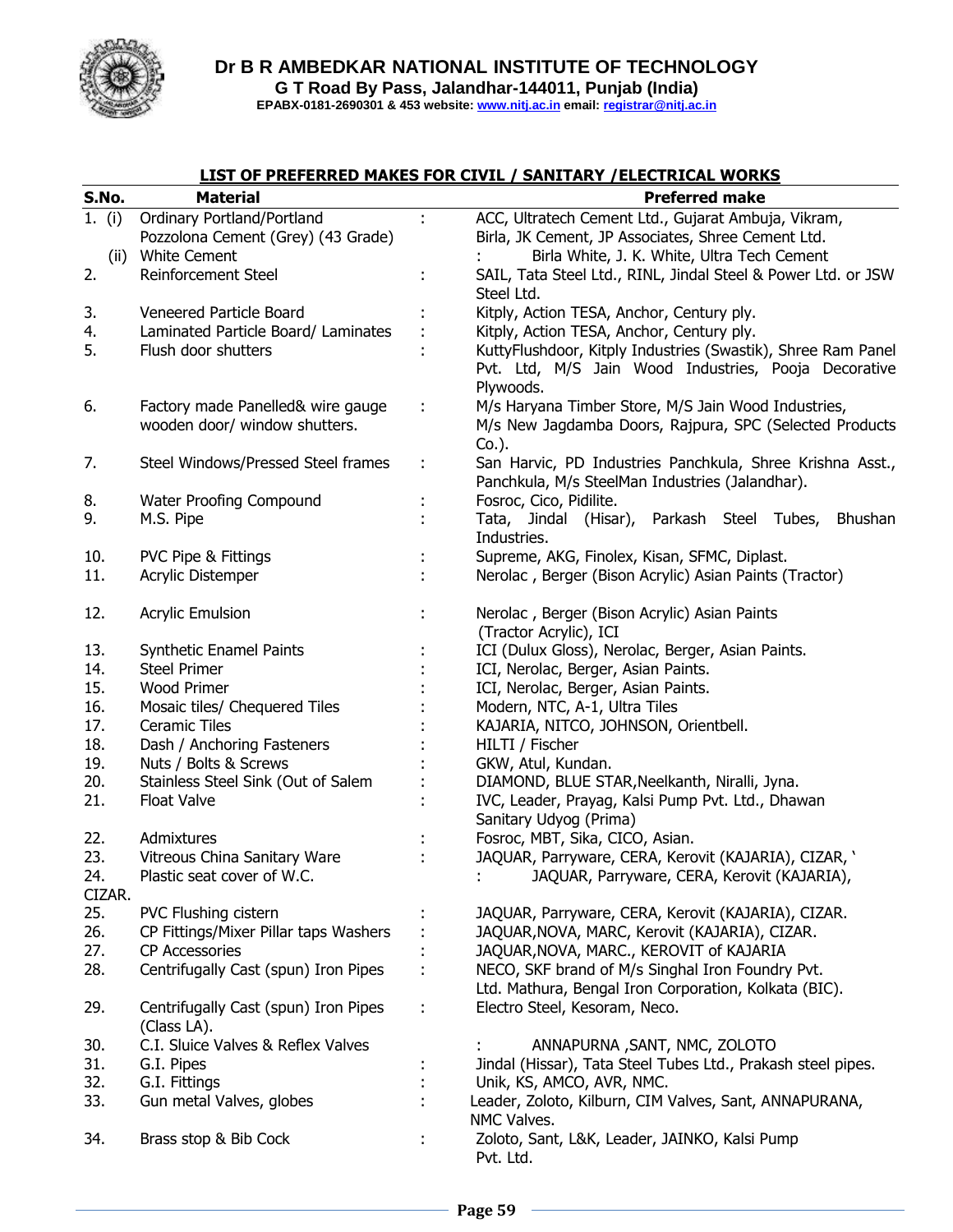

**Dr B R AMBEDKAR NATIONAL INSTITUTE OF TECHNOLOGY G T Road By Pass, Jalandhar-144011, Punjab (India)**

**EPABX-0181-2690301 & 453 website: www.nitj.ac.in email: registrar@nitj.ac.in**

| 35. | Stoneware pipes & Gully traps                                | Prefect, Hind or ISI marked S.W. Pipes.                         |
|-----|--------------------------------------------------------------|-----------------------------------------------------------------|
| 36. | <b>Mirror Glass</b>                                          | Atul, Modi Guard, Golden Fish                                   |
| 37. | Glazed Fire Clay Kitchen Sink                                | PAMINI, SANFIRE, RKCP, Silver Shine.                            |
| 38. | Vitrified Tiles/ Ceramic Tiles                               | KAJARIA, NITCO, JOHNSON, Orientbell.                            |
| 39. | <b>Water Meter</b>                                           | PRIMA (ISI), Kranti, DASHMESH.                                  |
| 40. | <b>Grouting Compound</b>                                     | Endura, Pidilite, Ferrous Crete                                 |
| 41. | <b>Aluminium Sections</b>                                    | Hindalco, Jindal Indian aluminum Co.                            |
| 42. | <b>Glass Mosaic Tiles</b>                                    | NITCO, N.T.C, Ultra tiles.                                      |
| 43  | Paver Blocks & kerb stones                                   | NITCO, Unitile, N.T.C.                                          |
| 44. | Non Return valve (Check valve)                               | Kalsi Pumps Pvt. Ltd., Zoloto, Annapurna.                       |
|     | $\frac{1}{2}$ to $\frac{1}{4}$                               |                                                                 |
| 45. | Line Filter Valve 1/2" to 2"                                 | Kalsi Pumps Pvt. Ltd.                                           |
| 46. | Ferrules 15mm, 20mm&25mm                                     | Dhawan Sanitary Udyog (PRIMA), Kalsi, Annapurna, NMC<br>Valves. |
| 47. | Stainless Steel Staircase railing                            | DORMA, D-line, Sialkot.                                         |
| 48. | Locks/ Latch/ fittings                                       | Godrej, HARRISON, PLAZA.                                        |
| 49. | Hydraulic Door closer/ Floor Spring                          | Godrej, Grace, DORMA.                                           |
| 50. | Fire Check Door                                              | NAVAIR, ROMAT, KUTTY DOOR                                       |
| 51. | Aluminum Grill                                               | Hindalco, Jindal Indian aluminum Co.                            |
| 52. | <b>GLASS</b>                                                 | MODI FLOAT & SAINT GOBAIN, ASAHI,                               |
| 53. | Polyester Powder Coating Shades                              | NEROLAC, BERGER, J&N                                            |
| 54. | <b>Friction Stay Hinges</b>                                  | Earl-Bihari                                                     |
| 55. | Nuts, Bolts and Screws, Steel                                | Kundan, Priya, Atul.                                            |
| 56. | <b>EPDM Gasket</b>                                           | Hanu/ Anand, Raven.                                             |
| 57. | Structural Silicon                                           | Dow Corning/ Wacker.                                            |
| 58. | Weather Silicon                                              | Dow Corning/ Wacker                                             |
| 59. | <b>Tile Adhesive</b>                                         | Cico, Pidilite, Ferrous.                                        |
| 60. | Copper Tubes/ Pipes                                          | Rajco, Max Flow ABC.                                            |
| 61. | Gypsum board                                                 | Saint Gobin or equivalent.                                      |
| 62. | Aluminium Hardware                                           | HARDIMA, EVERITE, DORMA.or ISI Marked                           |
| 63. | Factory made Polyvinyl Chloride (PVC)                        | Rajshri Plasti wood.                                            |
|     | door shutter and Frames                                      |                                                                 |
| 64. | U-PVC Pipe                                                   | Flow Guard, Green Line, Supreme.                                |
| 65. | C-PVC Pipe (IS 15778:2007)                                   | Prayag, Finolex, Supreme                                        |
| 66. | <b>Deleted</b>                                               |                                                                 |
| 67. | Wall putty                                                   | Birla wall care, JK White, Asian, Berger                        |
| 68. | Stainless steel hardware fittings                            | DORMA, Geze, Hafele, Ozone.                                     |
| 69. | Hermitically sealed performance                              | : Saint Gobain, Asahi, Pilington, Viracon (processed by         |
|     | toughened glass                                              | themselves or by their approved processors)                     |
| 70. | Poly-Sulphide sealant                                        | Choksey Chemicals, Fosroc, Dr. Fixit, Sika                      |
| 71. | Fire sealant                                                 |                                                                 |
|     |                                                              | BTMH, Promat, Alstom, Birla 3M                                  |
| 72. | Roofing Sheets<br>Standing Slam Double Skin insulated<br>(i) | Kalzip, CRIL, Corus                                             |
|     | Roofing System                                               |                                                                 |
|     | Galvanize<br>(ii)                                            | CRIL, Lloyds, Interarch                                         |
| 73. | <b>Epoxy Paint</b>                                           | Aisan, ICI, Kansai Nerolac                                      |
| 74. | C.I. Manhole covers & frames                                 | NECO, RAJ Iron Foundary Agra, BIC                               |
| 75. | Cast Copper Alloy Screw down bib taps                        |                                                                 |
|     | andStop valves (Interally& Externally)                       |                                                                 |
|     | for water Services IS: 781:1984                              | Jainko                                                          |
| 76. | C.P. Brass bottle trap                                       | JAQUAR, Marc, Kerovit (Kajaria).                                |
| 77. | <b>Autoclaved Aerated Blocks</b>                             | Builtech, Magicrete, R.S. Green, Siprox, Aerocon                |
| 78. | Gypsum lightweight plaster compound                          | Ferrous Crete, Gyproc, Saint Gobian, Boral                      |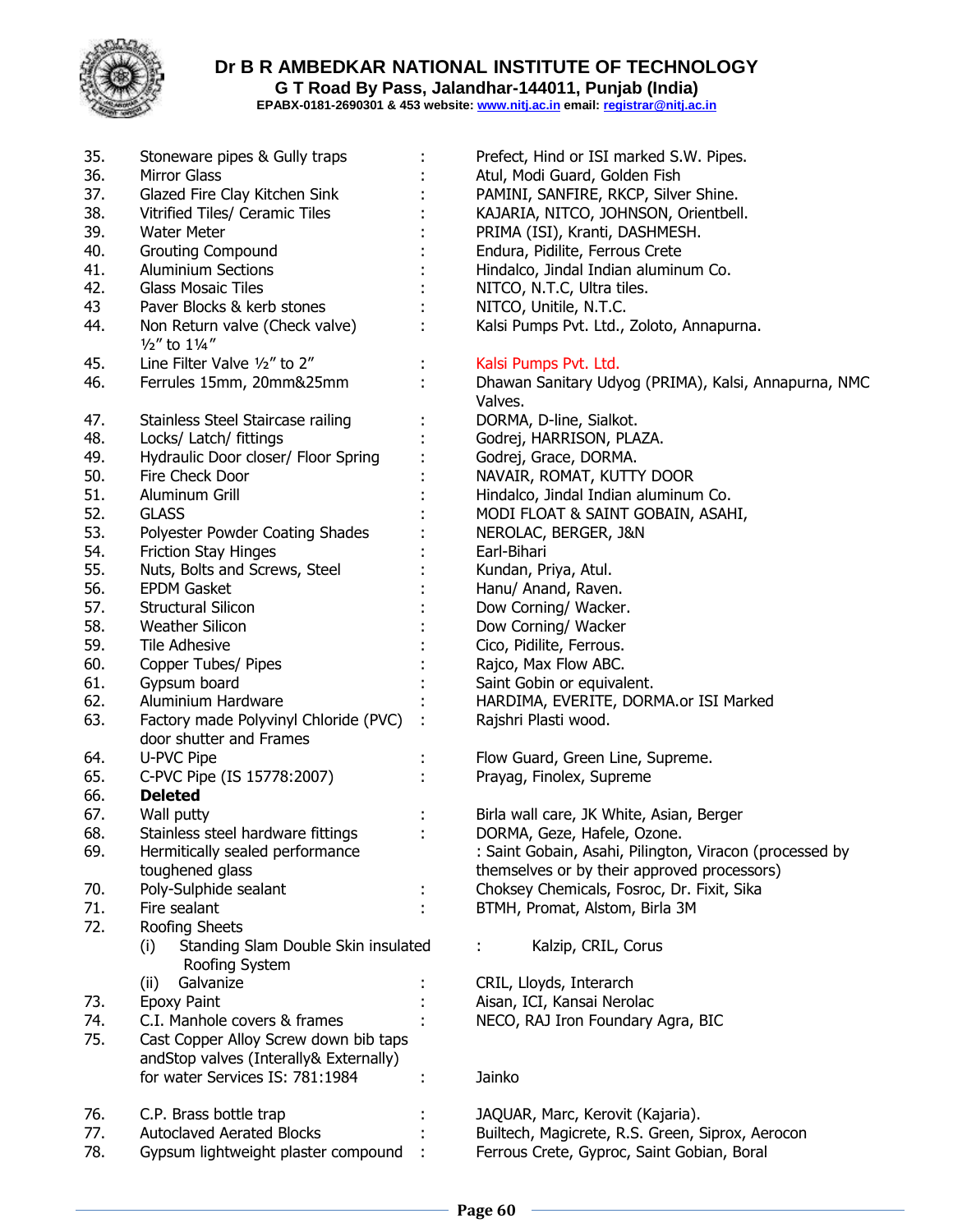

- 
- 81. Under counter white vitreous China Oval: Hindware, Jaquar, Cera, Kerovit (kajaria) shape wash basin
- 
- 
- 84. PTMT liquid soap container : Prayag.
- 85. Cast Copper Alloy fancy single taps, Combination tap assembly and stop valves for water services IS: 8931:1993 : Jainko

79. Polymer mortar/ Adhesive for AAC Blocks : Ferrous Crete, ArdexEndura, Ultratech. 80. C.P brass Jet Spray : JAQUAR, CZAR, NOVA, MARC, Kerovit (Kajaria).

82. Float Glass The State of the South Communist Communist MODI FLOAT & SAINT GOBAIN, ASAHI, GLAVERBEL. 83. C.P. Brass toilet paper holder : Jaguar, CZAR, NOVA or Kerovit (Kajaria).

## NOTE:

- (i) A List of Preferred Brand Names of Various Materials/ Products are shown above for usage in execution of Work. However, Approved equivalent material of any other Specialized Companies/ Firms may also be used, in case it is established that the Brands Specified below are not available in the market or in other unavoidable circumstances and subject to Approval of the alternate Brand by the Registrar. However, in case, the equivalent model so approved, is cheaper than the model already mentioned in item/approved makes list, the price adjustment will be made based on the difference in market rate. In case, the rate of subsequently approved model is more, no extra payment will be made on this account.
- (ii) It must be ensured, in general, that all materials to be used in the works shall bear BIS Certification mark. In cases where for a particular material/product, BIS Certification Mark is not available, then the material proposed to be procured can be used subject to the condition that it should conform to C.P.W.D. Specifications 2009 Vol. I & IIand relevant BIS codes. In such cases written approval of the Director shall be obtained before use of such material in their works.
- (iii) The list given below does not absolve the Executing Agency from their responsibility for using these products. It is only after, they are satisfied about the quality and performance, the products shall be used. To achieve this, proper check on the quality of the product, actually to be used, should be exercised.
- (iv) The Director, Dr. B R Ambedkar National Institute of Technology, Jalandharor his successors reserves the right to add or delete any materials and brands in the list of approved makes. However, in case, the equivalent model so approved, is cheaper than the model already mentioned in item/approved makes list, the price adjustment will be made based on the difference in market rate. In case, the rate of subsequently approved model is more, no extra payment will be made on this account.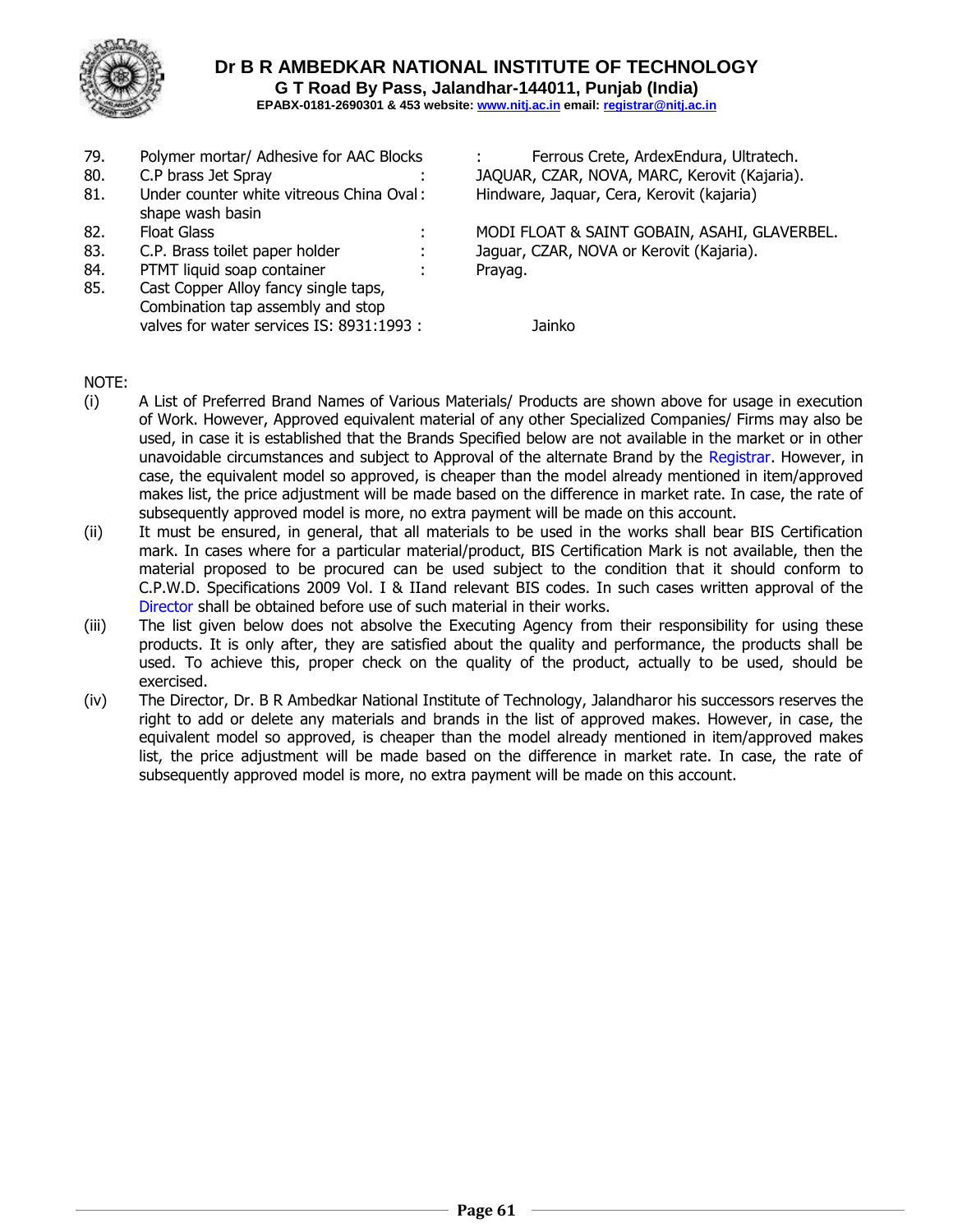

## **GUIDELINES REGARDING SIGNING OF INTEGRITY PACT BY THE BIDDER AT THE TIME OF SUBMISSION OF BID (Vide No. DG/CON/255A dated 10.08.2011)**

## **Sub: Clarification regarding Introduction of Integrity Pact introduced vide OM No. CON 255 dated 23.05.2011**

A new provision of Integrity Pact (IP) was introduced in GCC-2010 vide OM No. CON/255 dt. 23.05.2011. In the OM it is mentioned that at the time of submission of bid, it shall be mandatory to sign the pact by the bidder failing which the bidder will stand disqualified from the tendering process and such bid would be summarily rejected.

Some field Units have raised their doubts regarding submission of duly signed Integrity Pact by the bidder at the time of submission of bid. In this regard it is clarified that:

- 1. Submission of duly signed Integrity Pact by the bidder is applicable in case of manual tendering where etendering is not followed.
- 2. In case of manual tendering Executive Engineer should sign the first page addressed to the intending bidder at the time of issue of tender form and before submission of the bid, each bidder shall sign IP at respective places and submit the bid. If duly signed IP is not submitted by the bidder, such bid shall not be considered.
- 3. In case of e-tendering, Integrity Pact shall be treated in the same manner as other components of the bid document. In e-tendering, the intending bidder does not sign any document physically and entire bid document is submitted through digital signature. Since IP is a part of bid document no separate physical submission is required with other documents to be submitted in the office of tender opening authority. In addition to other component of bid document, the Integrity Pact along shall also be signed between Executive Engineer and successful bidder after acceptance of bid.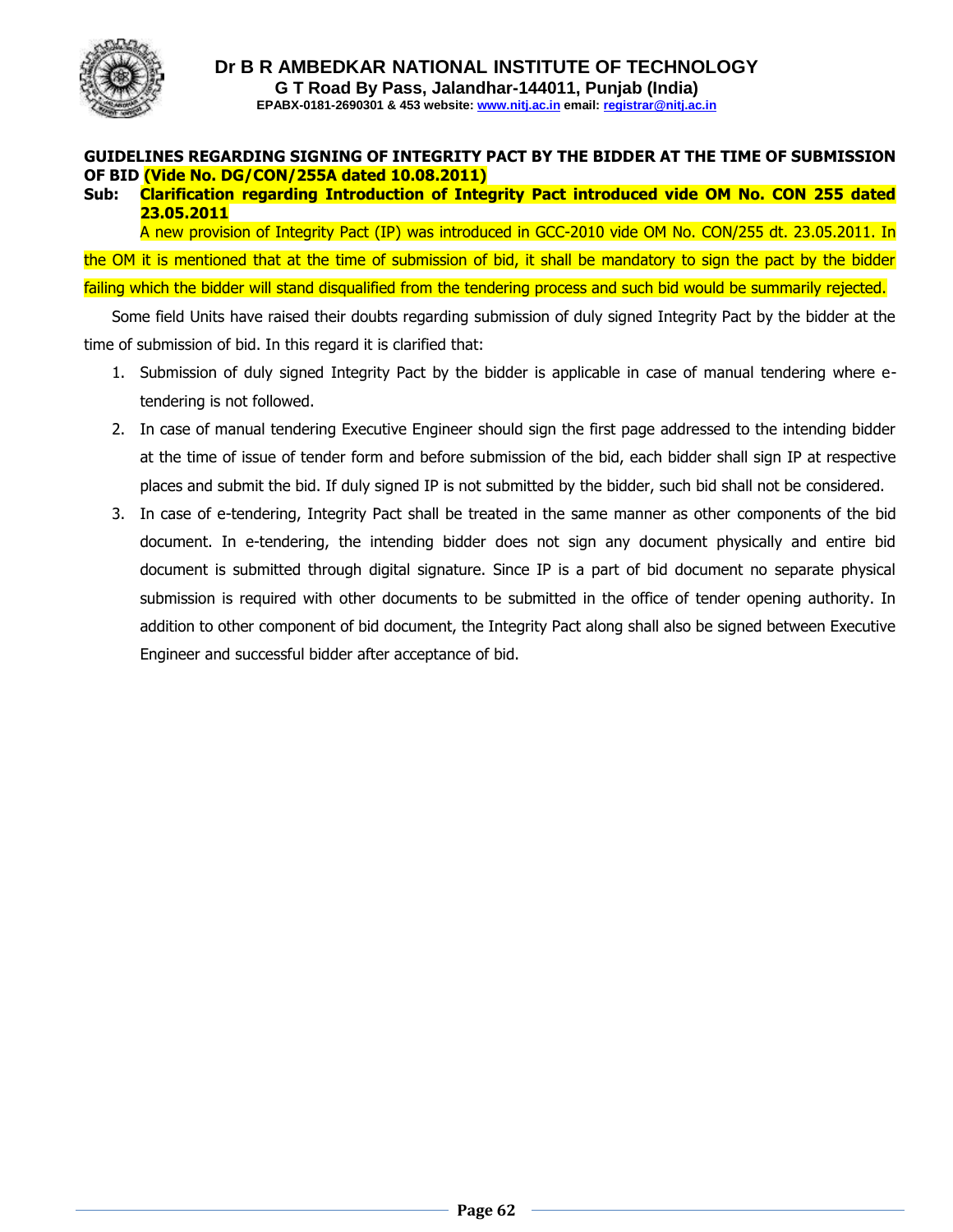

## **INTEGRITY PACT**

To,

………………………, ………………………, ……………………………

**Sub: NIT No. …………………………………. for the work ……………...................**

Dear Sir,

It is here by declared that NIT, Jalandharis committed to follow the principle of transparency, equity and competitiveness in public procurement. The subject Notice Inviting Tender (NIT) is an invitation to offer made on the condition that the Bidder will sign the integrity Agreement, which is an integral part of tender/bid documents, failing which the tenderer/ bidder will stand disqualified from the tendering process and the bid of the bidder would be summarily rejected.

This declaration shall form part and parcel of the Integrity Agreement and signing of the same shall be deemed as acceptance and signing of the Integrity Agreement on behalf of the NIT, Jalandhar.

Yours faithfully

Registrar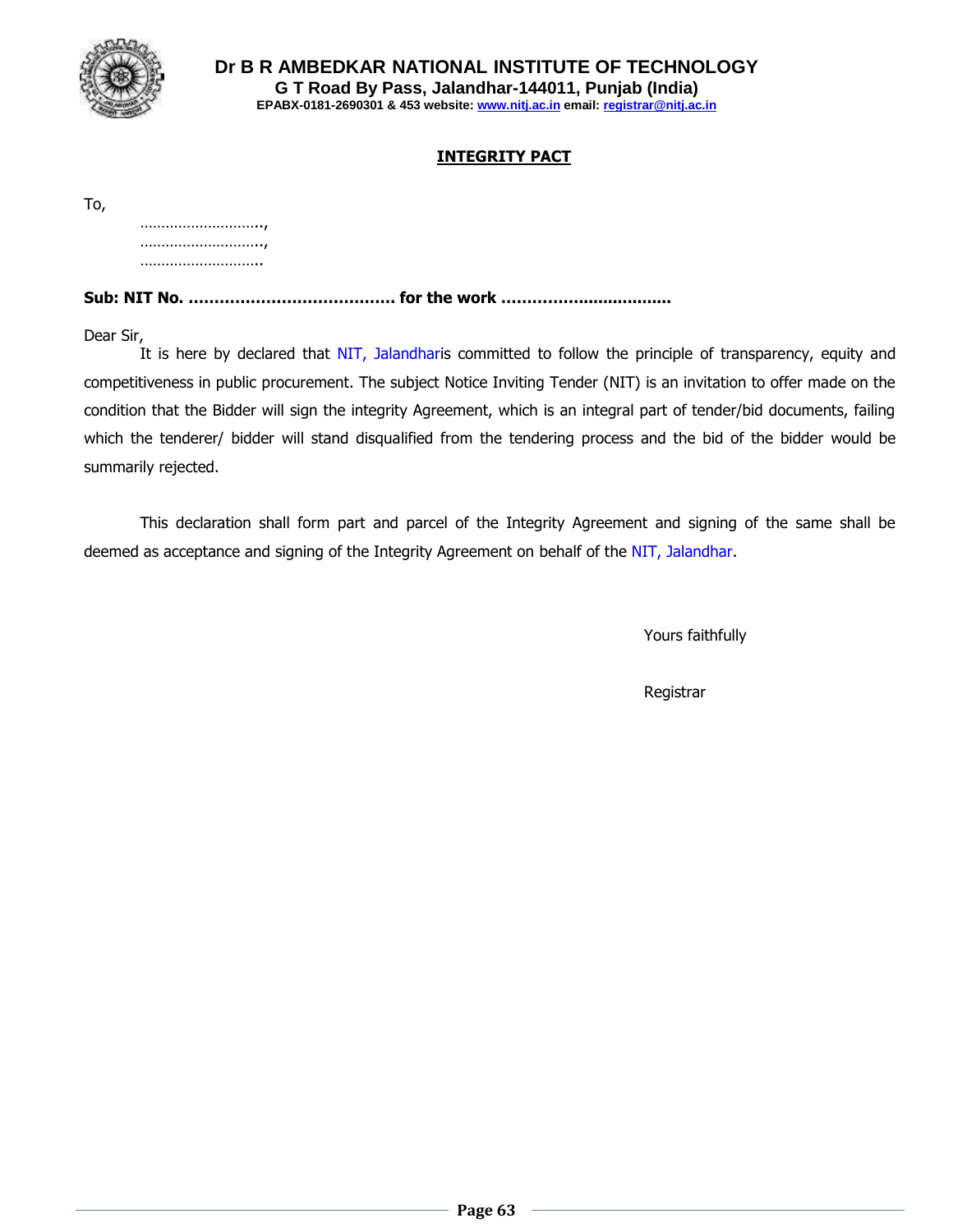

## **INTEGRITY PACT**

To,

Registrar,

………………………..,

………………………… **Sub: Submission of Tender for the work of ………………………....……………....** Dear Sir,

I/We acknowledge that NIT, Jalandharis committed to follow the principles thereof as enumerated in the Integrity Agreement enclosed with the tender/bid document.

I/We agree that the Notice Inviting Tender (NIT) is an invitation to offer made on the condition that I/We will sign the enclosed integrity Agreement, which is an integral part of tender documents, failing which I/We will stand disqualified from the tendering process. I/We acknowledge that THE MAKING OF THE BID SHALL BE REGARDED AS AN UNCONDITIONAL AND ABSOLUTE ACCEPTANCE of this condition of the NIT.

I/We confirm acceptance and compliance with the Integrity Agreement in letter and spirit and further agree that execution of the said Integrity Agreement shall be separate and distinct from the main contract, which will come into existence when tender/bid is finally accepted by NIT, JALANDHAR. I/We acknowledge and accept the duration of the Integrity Agreement, which shall be in the line with Article 1 of the enclosed Integrity Agreement.

I/We acknowledge that in the event of my/our failure to sign and accept the Integrity Agreement, while submitting the tender/bid, NIT, Jalandharshall have unqualified, absolute and unfettered right to disqualify the tenderer/ bidder and reject the tender/bid is accordance with terms and conditions of the tender/bid.

Yours faithfully

(Duly authorized signatory of the Bidder)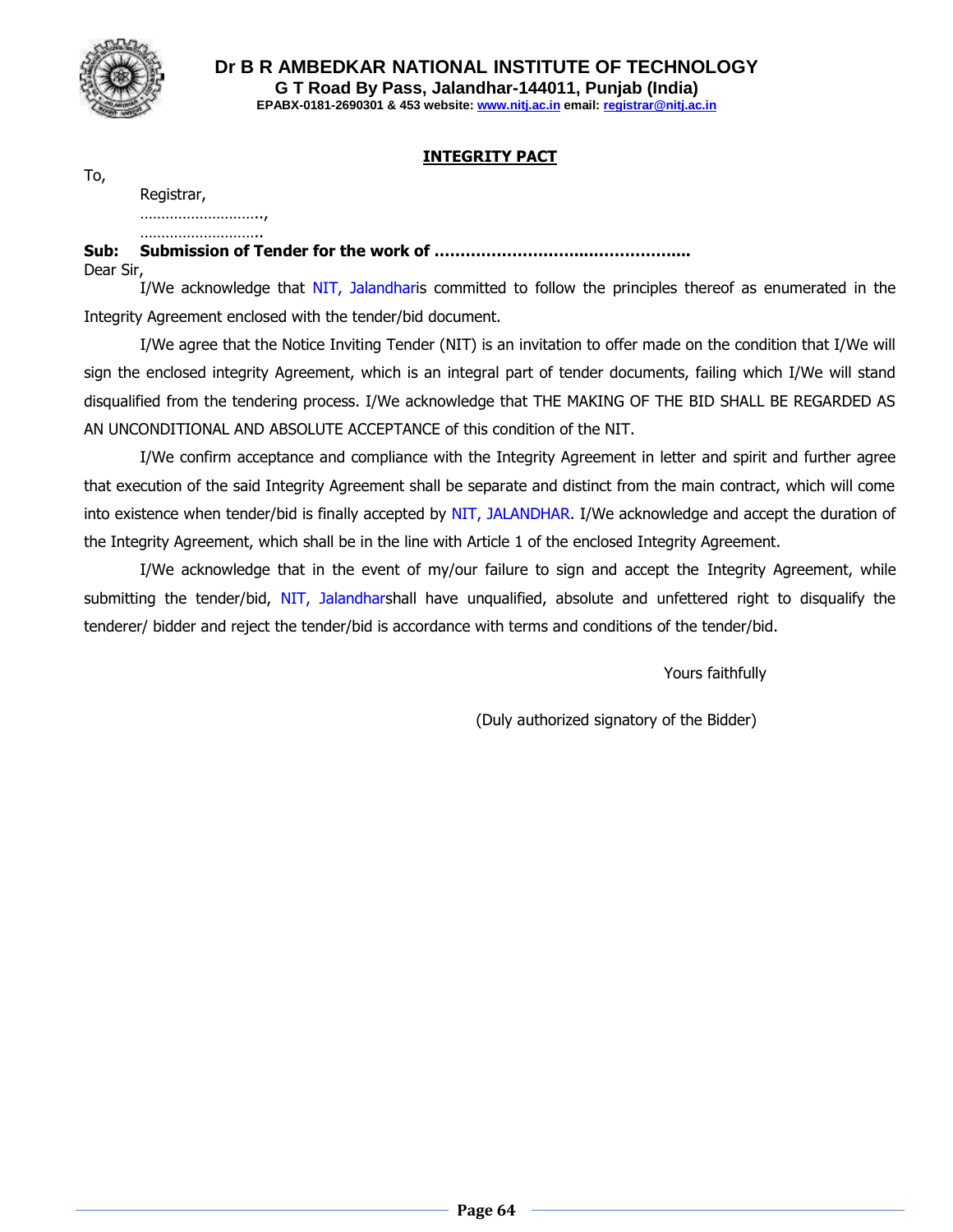

**Dr B R AMBEDKAR NATIONAL INSTITUTE OF TECHNOLOGY**

**G T Road By Pass, Jalandhar-144011, Punjab (India)**

**EPABX-0181-2690301 & 453 website: www.nitj.ac.in email: registrar@nitj.ac.in**

## **To be signed by the bidder and same signatory competent / authorized to sign the relevant contract on behalf of NIT, Jalandhar. INTEGRITY AGREEMENT** This Integrity Agreement is made at ................ on this ........... day of ........... 20...... **BETWEEN** represented through Registrar, Dr. B R Ambedkar National institute of Technology, Jalandhar (Hereinafter referred as the'**Principal/ Owner**', which expression shall unless repugnant to the meaning or context hereof include its successors and permitted assigns) **AND** ............................................................................................................. (Name and Address of the Individual/firm/Company) through .................................................................... (Hereinafter referred to as the (Details of duly authorized signatory) "**Bidder/ Contractor**" and which expression shall unless repugnant to the meaning or context hereof include its successors and permitted assigns) **Preamble** WHEREAS the Principal/ Owner has floated the Tender (NIT No. ................................) (hereinafter referred to as "**Tender/ Bid**") and intends to award, under laid down organizational procedure, contract for........................................................................................................................

(Name of work)

hereinafter referred to as the "**Contract**".

AND WHEREAS the Principal/ Owner values full compliance with all relevant laws of the land, rules, regulations, economic use of resources and of fairness/transparency in its relation with its Bidder(s) and Contractor(s). AND WHEREAS to meet the purpose aforesaid both the parties have agreed to enter into this Integrity Agreement (hereinafter referred to as "**Integrity Pact**" or "**Pact**"), the terms and conditions of which shall also be read as integral part and parcel of the Tender/Bid documents and Contract between the parties.

NOW, THEREFORE, in consideration of mutual covenants contained in this Pact, the parties hereby agree as follows and this Pact witnesses as under:

## **Article 1: Commitment of the Principal/Owner**

- 1) The Principal/ Owner commits itself to take all measures necessary to prevent corruption and to observe the following principles:
	- i. No employee of the Principal/Owner, personally or through any of his/her family members, will in connection with the Tender, or the execution of the Contract, demand, take a promise for or accept, for self or third person, any material or immaterial benefit which the person is not legally entitled to.
	- ii. The Principal/ Owner will, during the Tender process, treat all Bidder(s) with equity and reason. The Principal/Owner will, in particular, before and during the Tender process, provide to all Bidder(s) the same information and will not provide to any Bidder(s) confidential/ additional information through which the Bidder(s) could obtain an advantage in relation to the Tender process or the Contract execution.
	- iii. The Principal/Owner shall endeavor to exclude from the Tender process any person, whose conduct in the past has been of biased nature.
- 2) If the Principal/ Owner obtains information on the conduct of any of its employees which is a criminal offence under the Indian Penal code (IPC)/ Prevention of Corruption Act, 1988 (PC Act) or is in violation of the principles herein mentioned or if there be a substantive suspicion in this regard, the Principal/Owner will inform the Chief Vigilance Officer and in addition can also initiate disciplinary actions as per its internal laid down policies and procedures.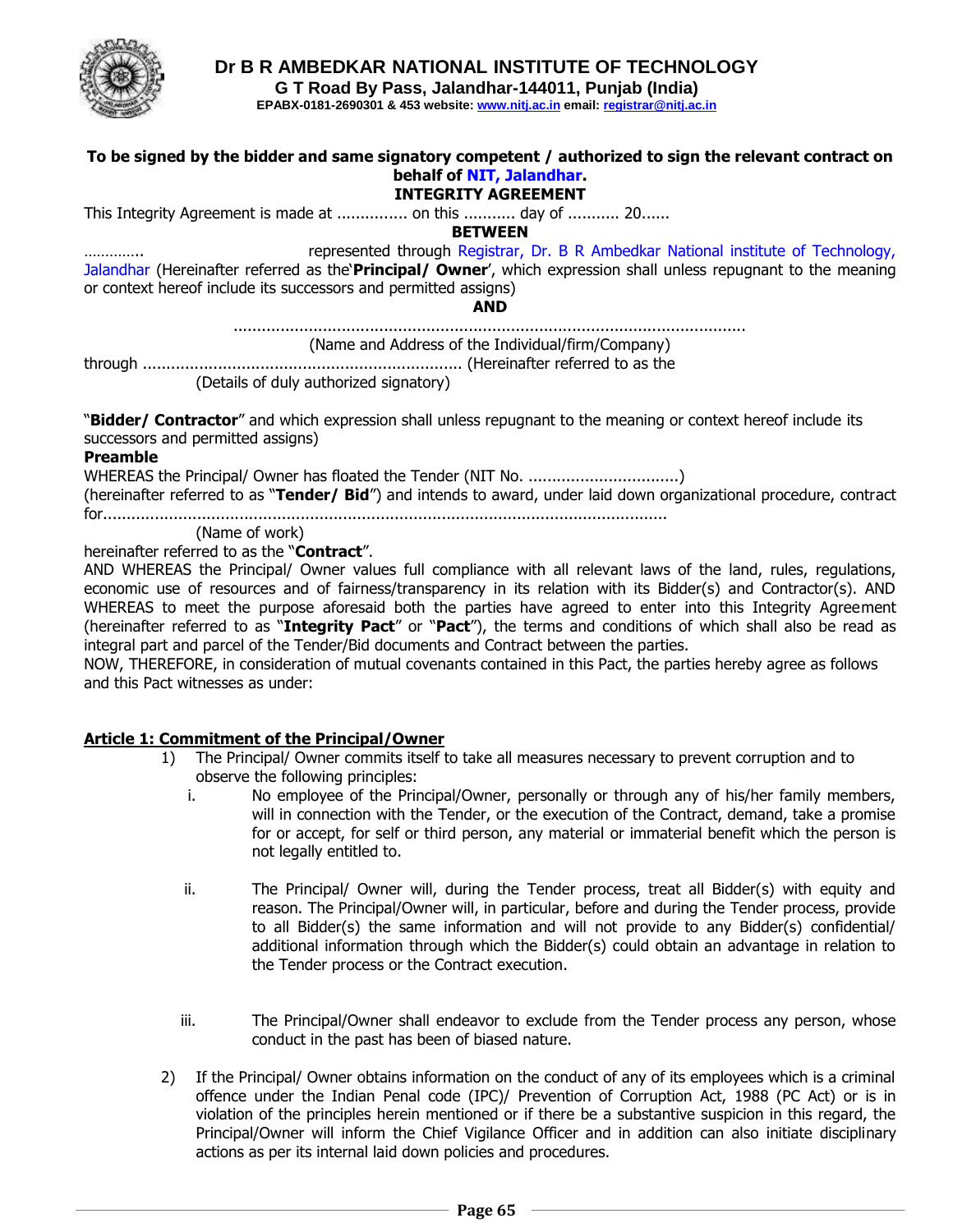

## **Article 2: Commitment of the Bidder(s)/Contractor(s)**

- 1) It is required that each Bidder/ Contractor (including their respective officers, employees and agents) adhere to the highest ethical standards, and report to the Government/ Department all suspected acts of **fraud or corruption or Coercion or Collusion** of which it has knowledge or becomes aware, during the tendering process and throughout the negotiation or award of a contract.
- 2) The Bidder(s)/ Contractor(s) commits himself to take all measures necessary to prevent corruption. He commits himself to observe the following principles during his participation in the Tender process and during the Contract execution:
	- a) The Bidder(s)/ Contractor(s) will not, directly or through any other person or firm, offer, promise or give to any of the Principal/ Owner's employees involved in the Tender process or execution of the Contract or to any third person any material or other benefit which he/she is not legally entitled to, in order to obtain in exchange any advantage of any kind whatsoever during the Tender process or during the execution of the Contract.
	- b) The Bidder(s)/ Contractor(s) will not enter with other Bidder(s) into any undisclosed agreement or understanding, whether formal or informal. This applies in particular to prices, specifications, certifications, subsidiary contracts, submission or non-submission of bids or any other actions to restrict competitiveness or to cartelize in the bidding process.
	- c) The Bidder(s)/ Contractor(s) will not commit any offence under the relevant IPC/PC Act. Further the Bidder(s)/Contract(s) will not use improperly, (for the purpose of competition or personal gain), or pass on to others, any information or documents provided by the Principal/ Owner as part of the business relationship, regarding plans, technical proposals and business details, including information contained or transmitted electronically.
	- d) The Bidder(s)/ Contractor(s) of foreign origin shall disclose the names and addresses of agents/ representatives in India, if any. Similarly Bidder(s)/ Contractor(s) of Indian Nationality shall disclose names and addresses of foreign agents/ representatives, if any. Either the Indian agent on behalf of the foreign principal or the foreign principal directly could bid in a tender but not both. Further, in cases where an agent participate in a tender on behalf of one manufacturer, he shall not be allowed to quote on behalf of another manufacturer along with the first manufacturer in a subsequent/parallel tender for the same item.
	- e) The Bidder(s)/ Contractor(s) will, when presenting his bid, disclose any and all payments he has made, is committed to or intends to make to agents, brokers or any other intermediaries in connection with the award of the Contract.
- 3) The Bidder(s)/ Contractor(s) will not instigate third persons to commit offences outlined above or be an accessory to such offences.
- 4) The Bidder(s)/ Contractor(s) will not, directly or through any other person or firm indulge in fraudulent practice **means a willful misrepresentation or omission of facts or submission of fake/forged documents in order to induce public official to act in reliance thereof, with the purpose of obtaining unjust advantage by or causing damage to justified interest of others and/or to influence the procurement process to the detriment of the Government interests.**
- 5) The Bidder(s)/ Contractor(s) will not, directly or through any other person or firm use Coercive Practices (means the act of obtaining something, compelling an action or influencing a decision through intimidation, threat or the use of force directly or indirectly, where potential or actual injury may befall upon a person, his/ her reputation or property to influence their participation in the tendering process).

#### **Article 3: Consequences of Breach**

Without prejudice to any rights that may be available to the Principal/ Owner under law or the Contract or its established policies and laid down procedures, the Principal/ Owner shall have the following rights in case of breach of this Integrity Pact by the Bidder(s)/ Contractor(s) and the Bidder/ Contractor accepts and undertakes to respect and uphold the Principal/ Owner's absolute right: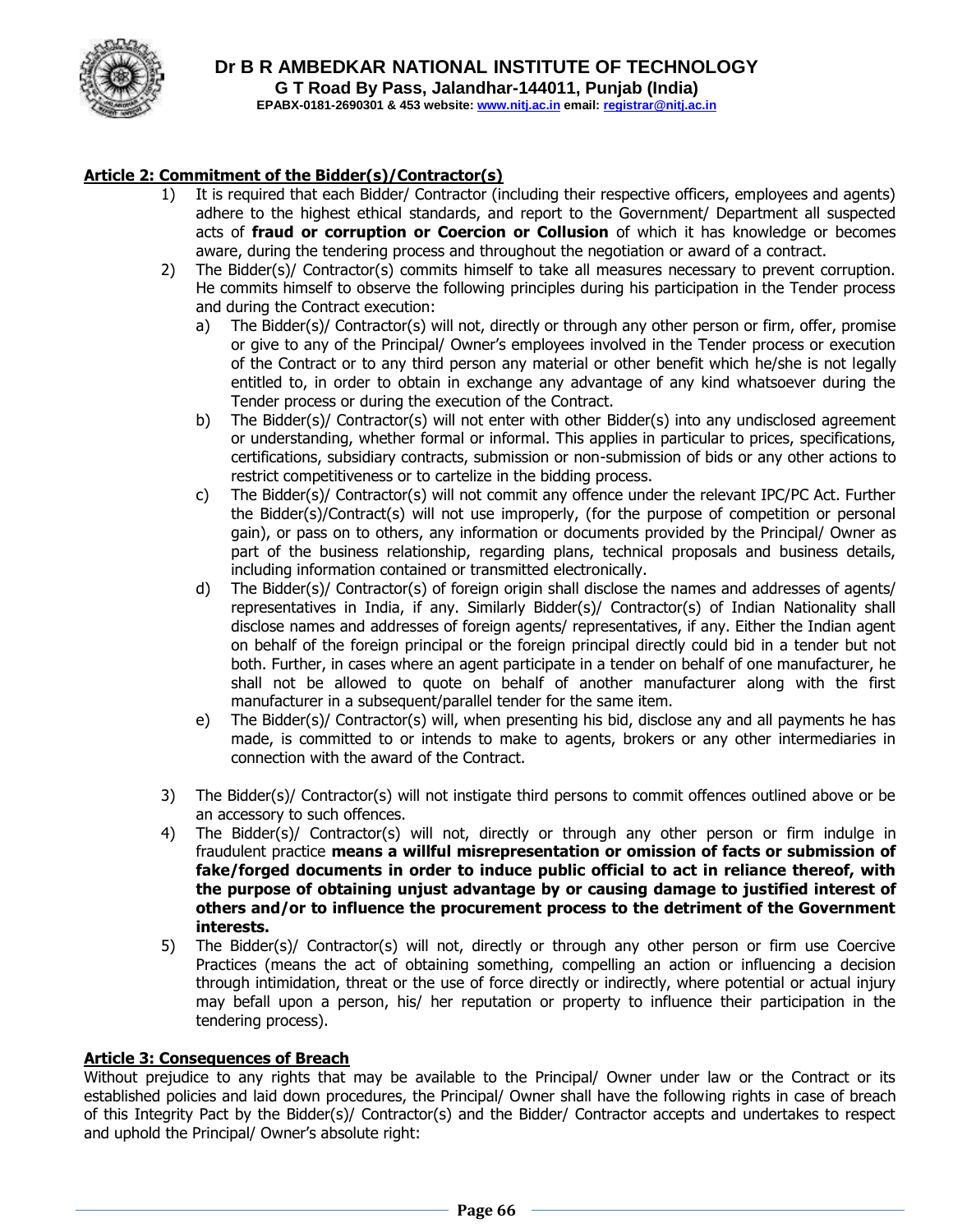

- 1) If the Bidder(s)/ Contractor(s), either before award or during execution of Contract has committed a transgression through a violation of Article 2 above or in any other form, such as to put his reliability or credibility in question, the Principal/ Owner after giving 14 days notice to the contractor shall have powers to disqualify the Bidder(s)/ Contractor(s) from the Tender process or terminate/determine the Contract, if already executed or exclude the Bidder/ Contractor from future contract award processes. The imposition and duration of the exclusion will be determined by the severity of transgression and determined by the Principal/ Owner. **Such exclusion may be forever or for a limited period as decided by the Principal/Owner.**
- **b. Forfeiture of EMD/Performance Guarantee/ Security Deposit**: If the Principal/ Owner has disqualified the Bidder(s) from the Tender process prior to the award of the Contract or terminated/ determined the Contract or has accrued the right to terminate/determine the Contract according to Article 3(1), the Principal/ Owner apart from exercising any legal rights that may have accrued to the Principal/ Owner, may in its considered opinion forfeit the entire amount of Earnest Money Deposit, Performance Guarantee and Security Deposit of the Bidder/ Contractor.
- **c. Criminal Liability:** If the Principal/ Owner obtains knowledge of conduct of a Bidder or Contractor, or of an employee or a representative or an associate of a Bidder or Contractor which constitutes corruption within the meaning of IPC Act, or if the Principal/Owner has substantive suspicion in this regard, the Principal/Owner will inform the same to law enforcing agencies for further investigation.

## **Article 4: Previous Transgression**

- 1) The Bidder declares that no previous transgressions occurred in the last 5 years with any other Company in any country confirming to the anticorruption approach or with Central Government or State Government or any other Central/State Public Sector Enterprises in India that could justify his exclusion from the Tender process.
- 2) If the Bidder makes incorrect statement on this subject, he can be disqualified from the Tender process or action can be taken for banning of business dealings/ holiday listing of the Bidder/Contractor as deemed fit by the Principal/ Owner.
- 3) If the Bidder/ Contractor can prove that he has resorted/ recouped the damage caused by him and has installed a suitable corruption prevention system, the Principal/ Owner may, at its own discretion, revoke the exclusion prematurely.

## **Article 5: Equal Treatment of all Bidders/ Contractors/ Subcontractors**

- 1) The Bidder(s)/ Contractor(s) undertake(s) to demand from all subcontractors a commitment in conformity with this Integrity Pact. The Bidder/ Contractor shall be responsible for any violation(s) of the principles laid down in this agreement/Pact by any of its Subcontractors/ sub-vendors.
- 2) The Principal/ Owner will enter into Pacts on identical terms as this one with all Bidders and Contractors.
- 3) The Principal/ Owner will disqualify Bidders, who do not submit, the duly signed Pact between the Principal/ Owner and the bidder, along with the Tender or violate its provisions at any stage of the Tender process, from the Tender process.

## **Article 6- Duration of the Pact**

This Pact begins when both the parties have legally signed it. It expires for the Contractor/ Vendor 12 months after the completion of work under the contract or till the continuation of defect liability period, whichever is more and for all other bidders, till the Contract has been awarded. If any claim is made/lodged during the time, the same shall be binding and continue to be valid despite the lapse of this Pacts as specified above, unless it is discharged/determined by the Competent Authority, NIT, Jalandhar.

#### **Article 7- Other Provisions**

- 1) This Pact is subject to Indian Law, place of performance and jurisdiction is the **Headquarters of the of** the **Principal/ Owner,** who has floated the Tender.
- 2) Changes and supplements need to be made in writing. Side agreements have not been made.
- 3) If the Contractor is a partnership or a consortium, this Pact must be signed by all the partners or by one or more partner holding power of attorney signed by all partners and consortium members. In case of a Company, the Pact must be signed by a representative duly authorized by board resolution.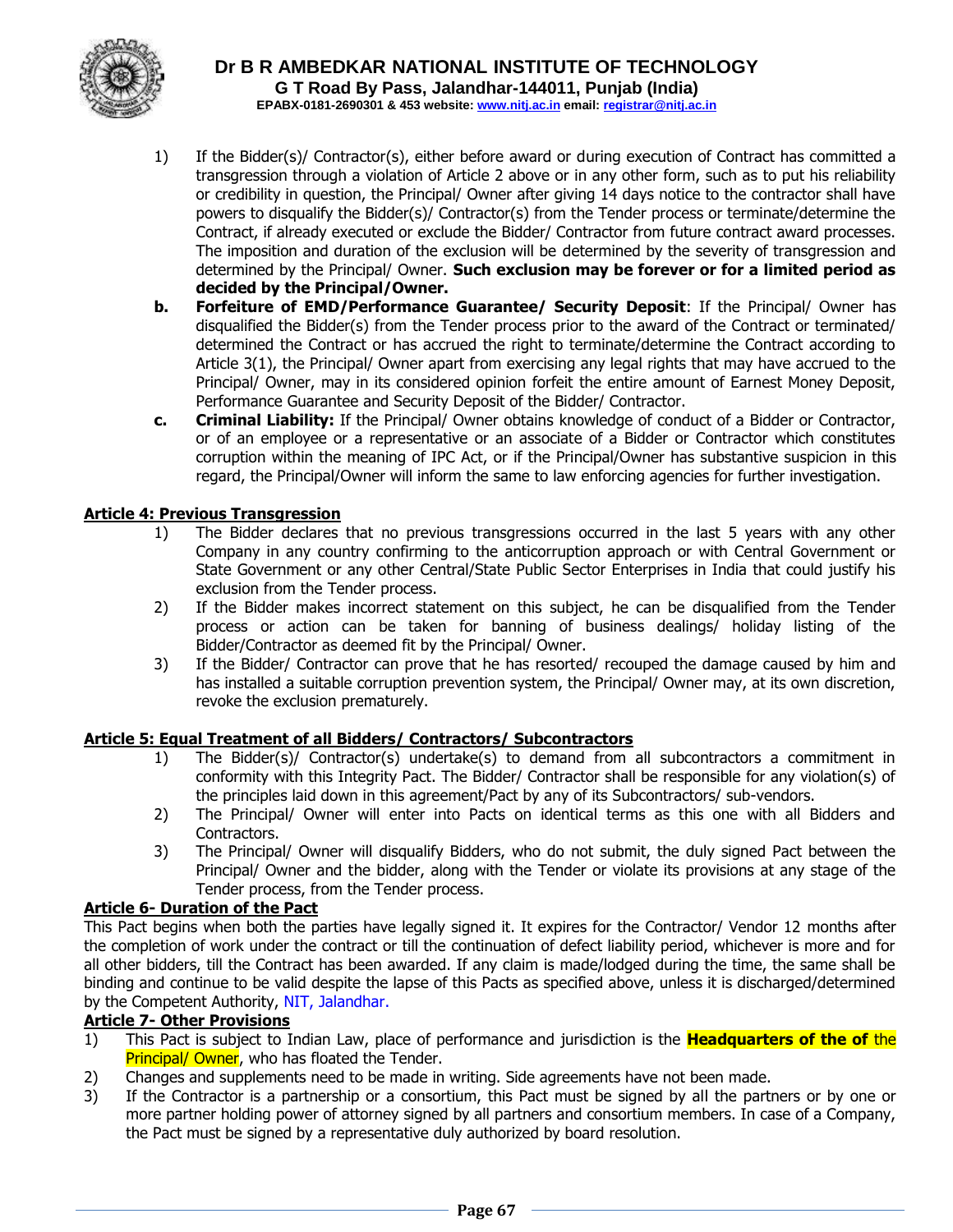

- 4) Should one or several provisions of this Pact turn out to be invalid; the remainder of this Pact remains valid. In this case, the parties will strive to come to an agreement to their original intensions.
- 5) It is agreed term and condition that any dispute or difference arising between the parties with regard to the terms of this Integrity Agreement/ Pact, any action taken by the Owner/ Principal in accordance with this **Integrity Agreement/ Pact or interpretation thereof shall not be subject to arbitration.**

## **Article 8- LEGAL AND PRIOR RIGHTS**

All rights and remedies of the parties hereto shall be in addition to all the other legal rights and remedies belonging to such parties under the Contract and/or law and the same shall be deemed to be cumulative and not alternative to such legal rights and remedies aforesaid. For the sake of brevity, both the Parties agree that this Integrity Pact will have precedence over the Tender/Contact documents with regard any of the provisions covered under this Integrity Pact.

IN WITNESS WHEREOF the parties have signed and executed this Integrity Pact at the place and date first above mentioned in the presence of following witnesses:

............................................................... (For and on behalf of Principal/Owner)

................................................................. (For and on behalf of Bidder/Contractor) WITNESSES:

> 1. .............................................. (signature, name and address)

2. ............................................... (signature, name and address)

Place: Dated :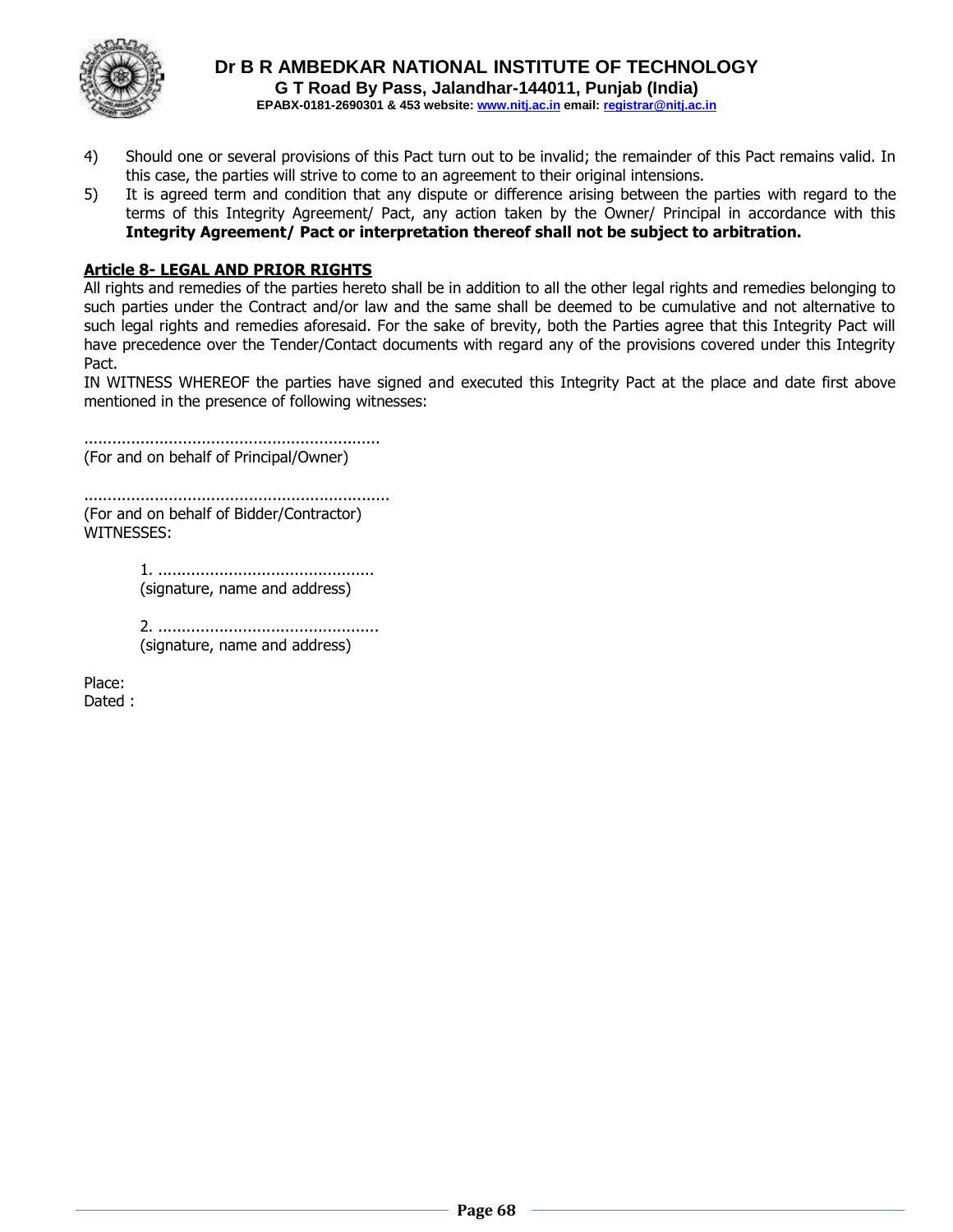

# **Dr. B R Ambedkar National Institute of Technology, Jalandhar**

# **Name of work: Distempering and Painting of Dispensary (Interior & Exterior) at Dr. B. R. Ambedkar National Institute of Technology, Jalandhar**

**PART C (Electrical Work)**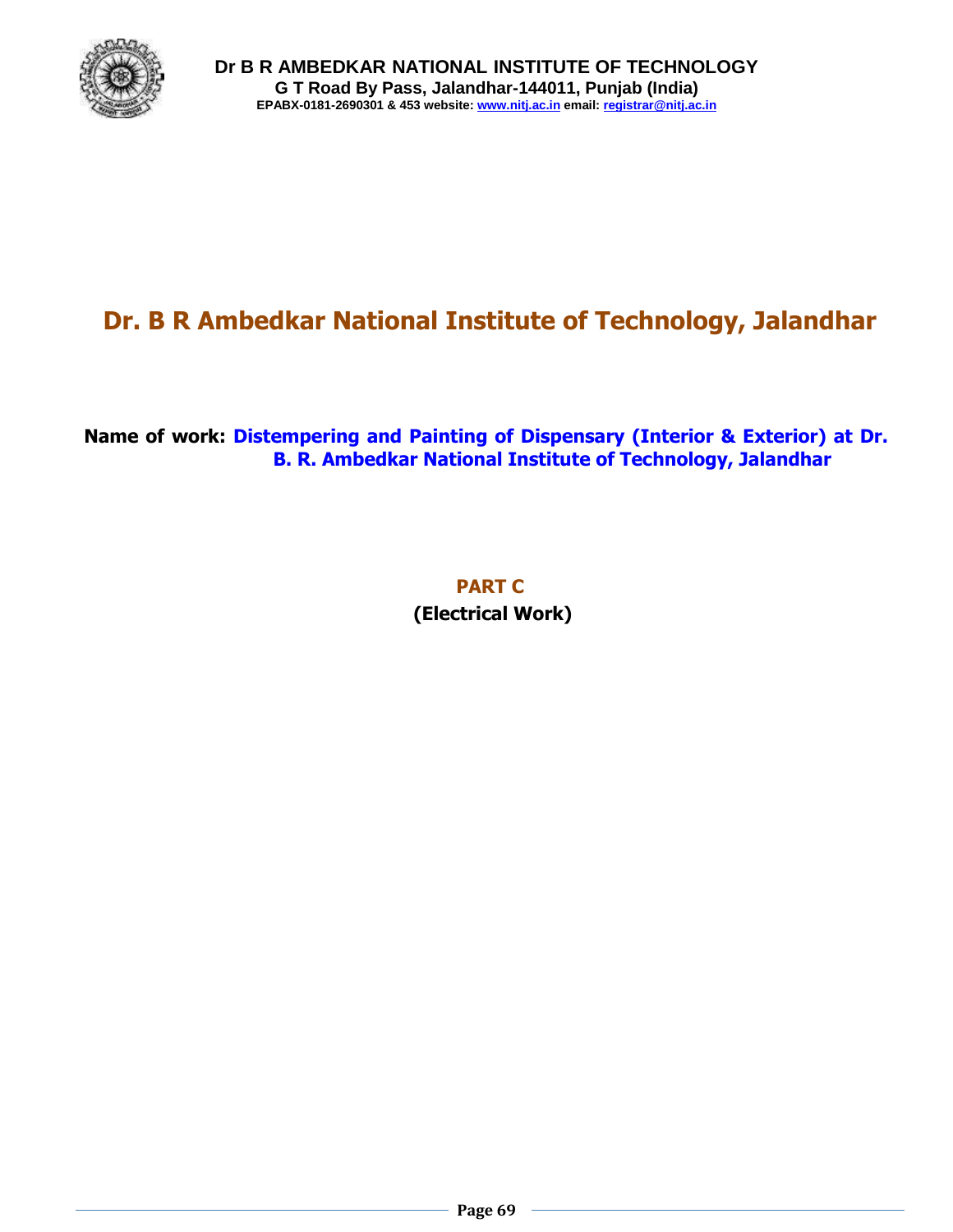

## **S C H E D U L E S**

SCHEDULE 'A' Schedule of quantities (Enclosed)

## SCHEDULE 'B'

Schedule of materials to be issued to the contractor.

| S.No. | Description of item | Quantity | Rates in figures &<br>words at which the<br>material will be<br>charged to the<br>contractor | Place of Issue |  |  |  |  |
|-------|---------------------|----------|----------------------------------------------------------------------------------------------|----------------|--|--|--|--|
|       |                     |          |                                                                                              |                |  |  |  |  |
| NIL   |                     |          |                                                                                              |                |  |  |  |  |

#### SCHEDULE 'C'

Tools and plants to be hired to the contractor.

| No.<br>$\sim$<br>וכ.                   | ЮL | .<br>charges per day<br>Hıre | Place of<br>Issue |  |  |  |  |
|----------------------------------------|----|------------------------------|-------------------|--|--|--|--|
|                                        |    |                              |                   |  |  |  |  |
| .<br>———— N⊥∟<br>---<br>$- - -$<br>--- |    |                              |                   |  |  |  |  |

SCHEDULE 'D'

Extra schedule for specific requirements/documents for the work, if any.

\_\_\_\_\_\_\_\_\_\_\_\_\_\_\_\_\_\_\_\_\_ NIL \_\_\_\_\_\_\_\_\_\_\_\_\_\_\_\_\_\_\_\_

SCHEDULE 'E'

Reference to General General Conditions of Contract (GCC) for CPWD Works 2019 Conditions of contract. (Corrected up to last date of submission of tender).

**Name of work**: **Distempering and Painting of Dispensary (Interior & Exterior) at Dr. B. R. Ambedkar National Institute of Technology, Jalandhar** Estimated cost of work: **Rs. 5, 24, 348/-**

Earnest money : as per schedule A

- **Clause 6, 6A** Clause applicable  $-$  (6 or 6A) 6 A **Clause 7** Gross work to be done together with net payment/ adjustment of advances for material collected, if any, since the last such payment for being eligible to interim payment. As per corresponding figure of Schedule 'F' of Civil Work.
- **Clause 7A** No running account bill shall be paid for the work till the applicable labour licenses, registration with Applicable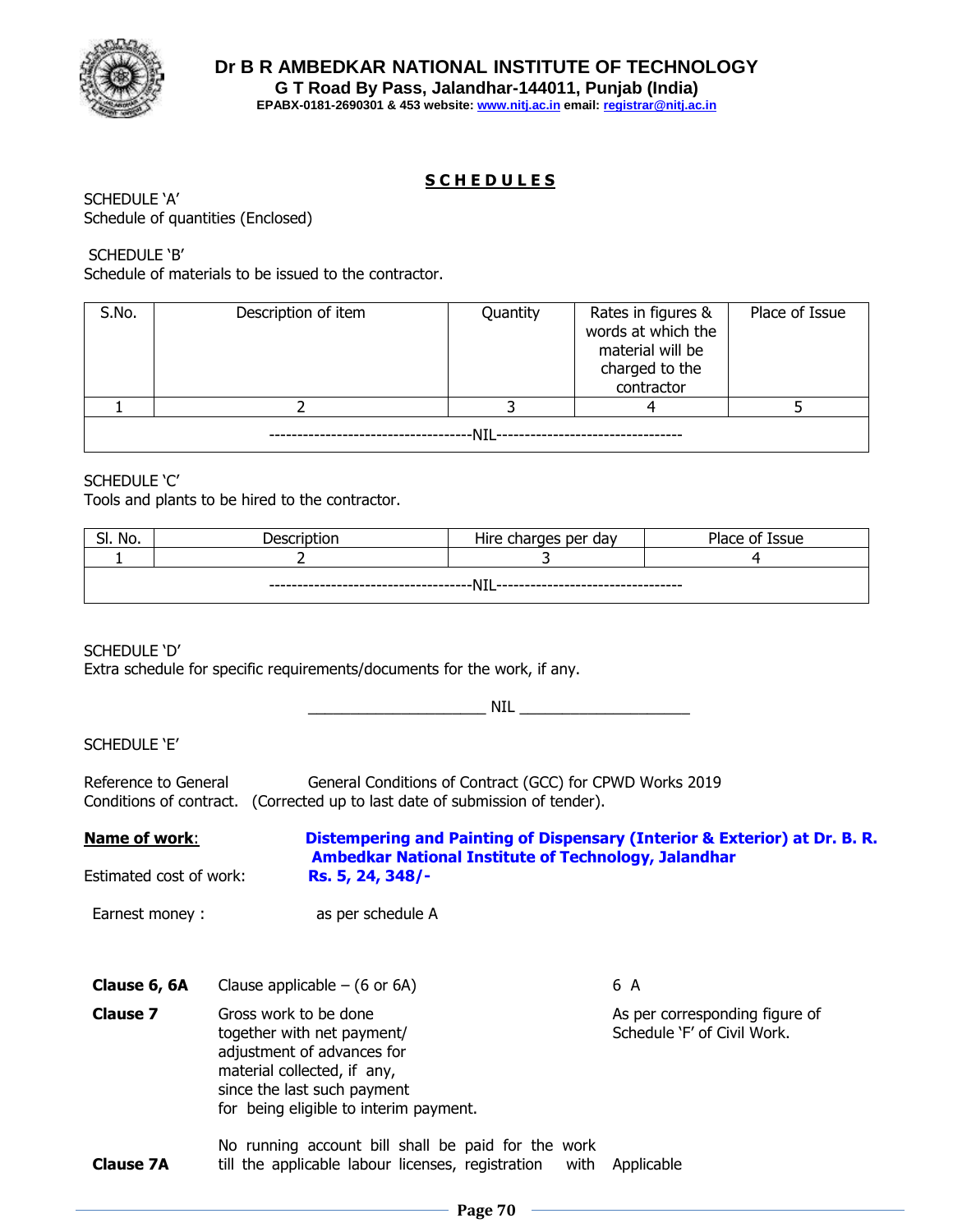

EPFO, ESIC and BOCW Welfare Board, whatever applicable are submitted by the contractor to the Engineer- In-Charge.

## **Clause 10CA**

| Materials covered under this | Nearest material for which All India | Base price of all material covered |
|------------------------------|--------------------------------------|------------------------------------|
| clause                       | Wholesale Price Index is to be       | under Clause 10 CA                 |
|                              | followed                             |                                    |
| --------Nil------------      |                                      |                                    |
| --------Nil------------      |                                      |                                    |
| --------Nil------------      |                                      |                                    |
|                              |                                      | N.A                                |

| <b>Clause 11</b> | Specifications to be followed                                                            | CPWD General specifications for<br>electrical works Part-I Internal 2013,<br>amended upto date. |
|------------------|------------------------------------------------------------------------------------------|-------------------------------------------------------------------------------------------------|
| <b>Clause 12</b> | Type of work:-                                                                           | Maintenance work                                                                                |
| 12.2 & 12.3      | Deviation limit beyond which                                                             |                                                                                                 |
|                  | clauses 12.2 & 12.3 shall apply<br>for electrical work.                                  | $30\%$                                                                                          |
| 12.5             | Deviation limit beyond which                                                             |                                                                                                 |
|                  | clauses 12.2 and 12.3 shall apply<br>for foundation work.                                |                                                                                                 |
| <b>Clause 16</b> | Competent Authority for deciding<br>reduced rates.                                       | Director NIT Jalandhar                                                                          |
| <b>Clause 18</b> |                                                                                          |                                                                                                 |
|                  | List of mandatory machinery, tools & plants to be<br>deployed by the contractor at site. | As required for timely execution of<br>work                                                     |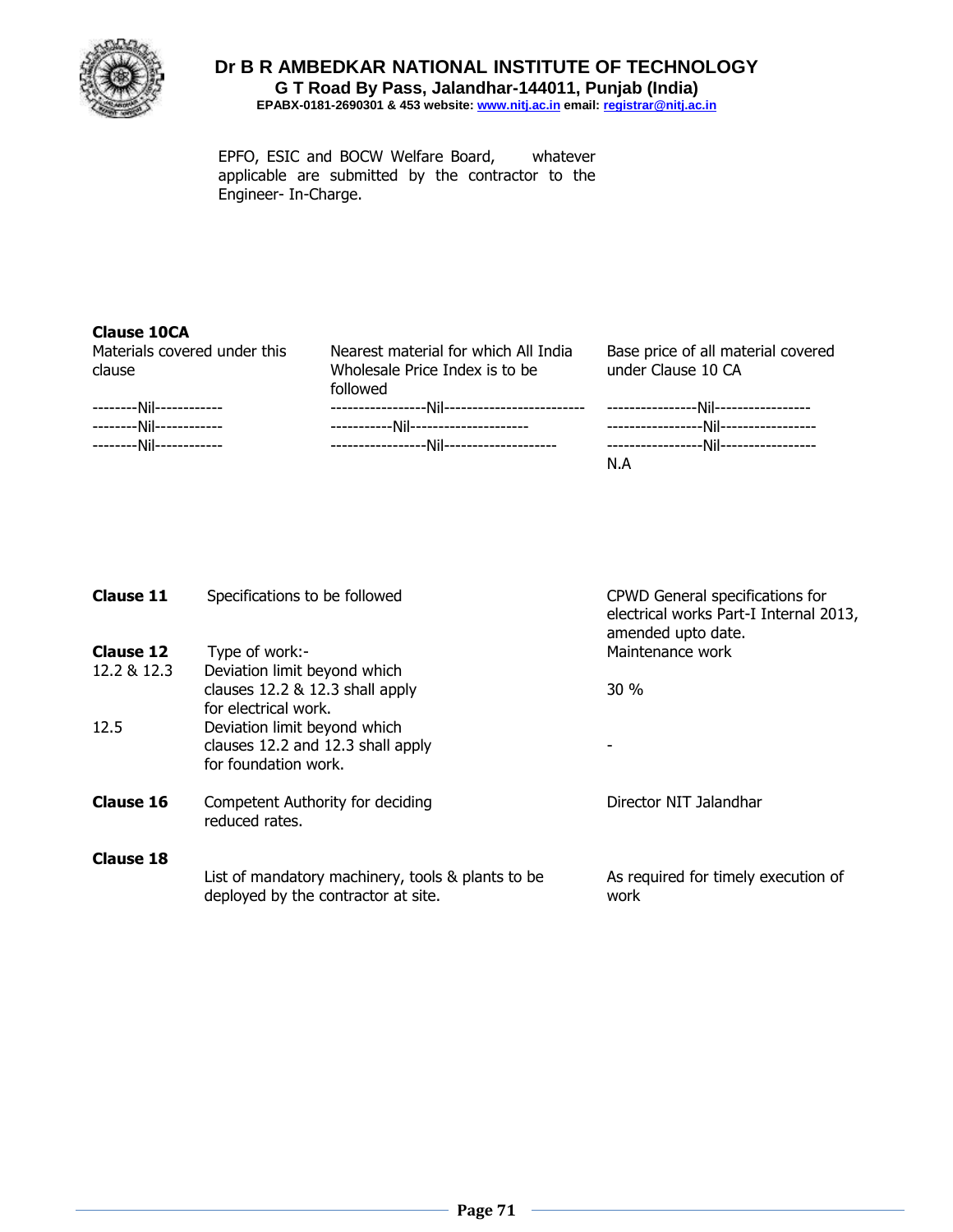

|  |  |  |  | <b>Clause 36 (i)</b> Requirement of Technical Representative (S) and Recovery Rate. |  |  |
|--|--|--|--|-------------------------------------------------------------------------------------|--|--|
|  |  |  |  |                                                                                     |  |  |

| Sr.<br>No. | <b>Requirement of Technical Staff</b> |                                           | <b>Minimum</b><br><b>Experienc</b> | <b>Designation</b><br>of Technical | Rate at which<br>recovery shall be                                                            |  |
|------------|---------------------------------------|-------------------------------------------|------------------------------------|------------------------------------|-----------------------------------------------------------------------------------------------|--|
|            | Qualification                         | Number (of<br>Major + Minor<br>Component) | e (Years)                          | <b>Staff</b>                       | made from the<br>contractor in the<br>event of not fulfilling<br>provision of clause<br>36(i) |  |
|            | (i) Graduate                          |                                           | 5-Years                            | Principal                          |                                                                                               |  |
|            | Engineer                              |                                           |                                    | Technical                          | Rs. 25000/- per month                                                                         |  |
|            |                                       | 1 of Major                                | 2 Years                            | Representative                     | per person                                                                                    |  |
| 1          | (ii) Graduate                         | Component                                 | or                                 |                                    |                                                                                               |  |
|            | Engineer                              |                                           | 5 Years                            | Project                            | Rs. 15000/- per month                                                                         |  |
|            |                                       |                                           | Respectivel                        | Planning / Site /                  | per person                                                                                    |  |
|            | Diploma Engineer                      |                                           |                                    | <b>Billing Engineer</b>            |                                                                                               |  |

Assistant Engineers retired from Government services that are holding Diploma will be treated at par with Graduate-Engineers.

Diploma holders with minimum 10 years relevant experience with a reputed construction agency/firm can be treated at par with Graduate Engineers for the purpose of such deployment subject to the condition that such diploma holder should not exceed 50 % of requirement of degree engineers

#### **Clause-42:-**

i) a) Schedule / Statement for determining Delhi Schedule of Rates 2014 with upto theoretical quantity of cement & bitumen date correction slips.

ii) Variations permissible on theoretical quantities.

- Cement for works with estimated cost 2% plus / minus.
- put to tender for more than Rs. 5 Lacs.
- b) Steel Reinforcement and structural
	- steel sections for each diameter,

section and category. 2% plus / minus.

c) All other materials. Nil.

d) Bitumen for all work. 2.5% Plus only.

#### **RECOVERY RATES FOR QUANTITIES BEYOND PERMISSIBLE VARIATION**

| S.No.          | <b>Description of item</b>    | Rates in figures and words at which recovery shall be<br>made from the contractor |                                 |  |  |  |
|----------------|-------------------------------|-----------------------------------------------------------------------------------|---------------------------------|--|--|--|
|                |                               | <b>Excess beyond Permissible</b>                                                  | Less use from the               |  |  |  |
|                |                               | <b>Variation</b>                                                                  | permissible variation           |  |  |  |
| $+$            | Cement                        | NITI<br>ᅟᆏᅚ                                                                       | a)Rs.4708/- per MT*             |  |  |  |
|                |                               |                                                                                   | b)Rs.4334/- per MT*             |  |  |  |
| $\overline{2}$ | Reinforcement TMT bars        |                                                                                   |                                 |  |  |  |
|                | (fe 500D)                     | NITI<br>™                                                                         | a)Rs.36740/-per MT <sup>*</sup> |  |  |  |
|                | <b>Primary producers</b><br>a |                                                                                   |                                 |  |  |  |

**Note:** The rates are excluding VAT and Cartage from stock yard to site.

#### 1 SAFETY MEASURES

1.1.1 The issue of construction safety & standards has gained utmost importance in recent times. Contractors must follow highest safety standards and "ZERO" tolerance towards any violation of safety norms at the construction site. All workers of contractor and associate agencies, invariably and at all the times, must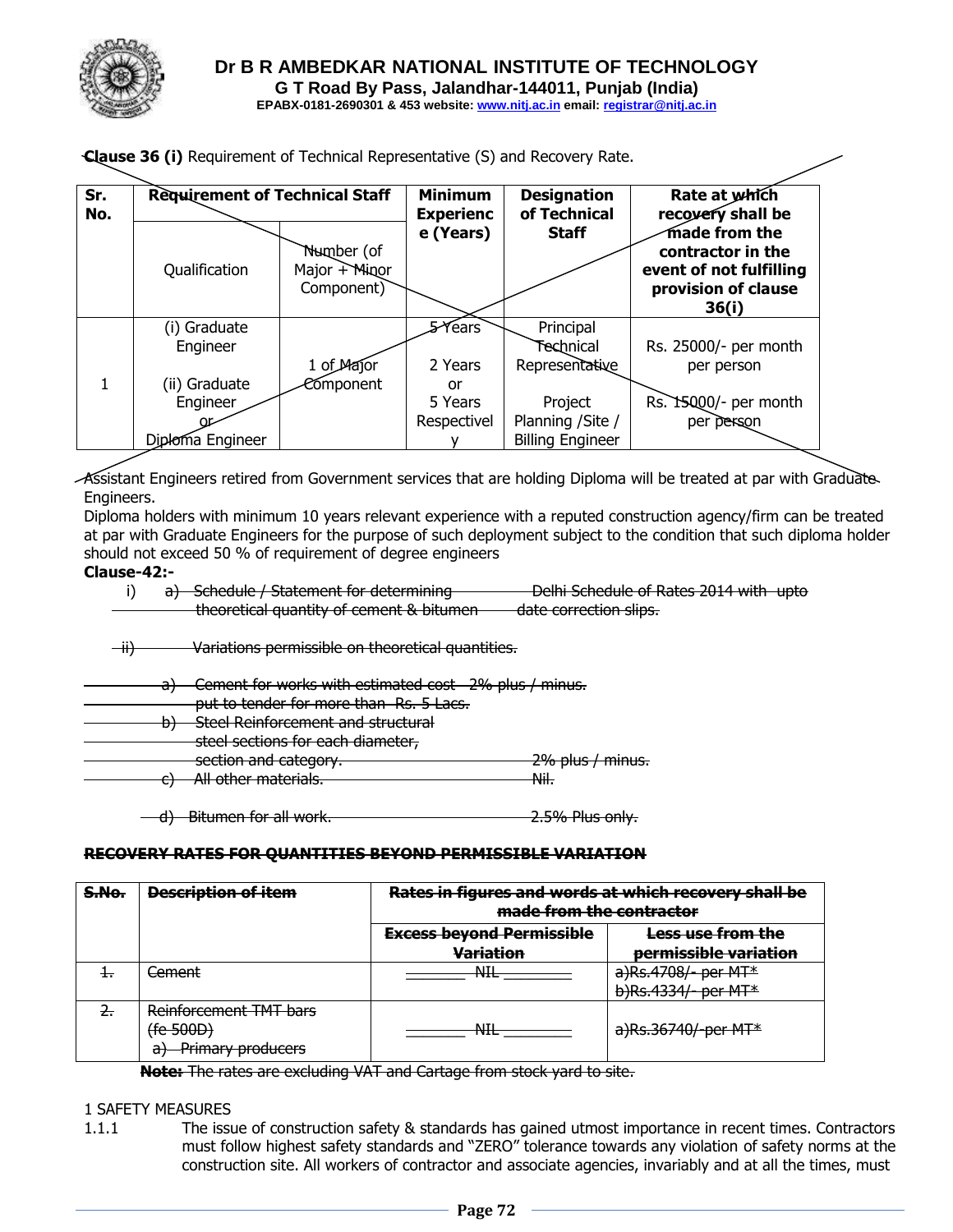

# **Dr B R AMBEDKAR NATIONAL INSTITUTE OF TECHNOLOGY G T Road By Pass, Jalandhar-144011, Punjab (India)**

**EPABX-0181-2690301 & 453 website: www.nitj.ac.in email: registrar@nitj.ac.in**

follow all safety norms, adopt safe construction practices and use all required safety gadgets in their working throughout the project duration.

- Note : 1 The special conditions detailed above are in addition to general/ other/ additional conditions as specified elsewhere in tender document.
- Note : 2 Nothing extra shall be paid on the account of these special conditions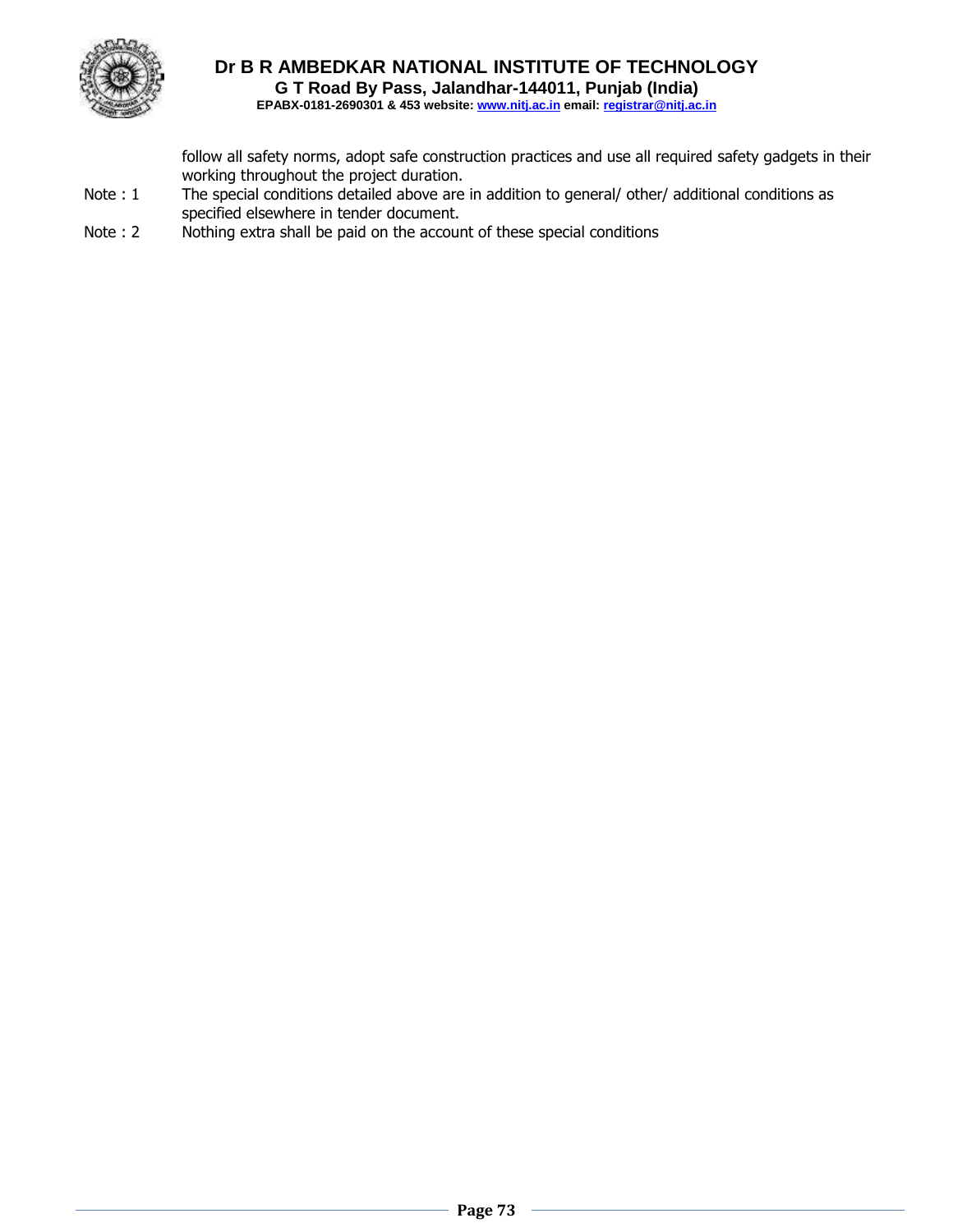

#### **INTERNAL AND EXTERNAL EI WORKS**

#### **Name of work: - Distempering and Painting of Dispensary (Interior & Exterior) at Dr. B. R. Ambedkar National Institute of Technology, Jalandhar Additional Conditions**

- 1. All repairs & patch work shall be neatly carried out to match with the original finish & all damages caused to the building installation during the execution of work shall have to be made good by the contractor immediately at his own cost to the entire satisfaction of Engineer-in-charge. In case contractor fails to comply with the instructions of the Engineer-in-charge, Engineer-in-charge shall be at liberty to get the work done by any other agency and recover such amount as paid to the other agency from the bill(s) of the contractor. Contractor shall have no claim, whatsoever, on the extent of such amount.
- 2. Wherever ceiling roses are not required to be provided in the light/fan/exhaust fan points, due to site conditions, the contractor shall use suitable three pin connectors for which nothing extra shall be paid. Wiring shall be carried out with **FRLS** wires.
- 3. Contractor shall provide polythene/PVC plastic cover for all MDB's/SDB's/DB's to protect them from rust/damages, during execution of work till the work is actually completed and handed over to the department.
- 4. The loose wire boxes/cable end boxes (adaptor boxes) shall be provided on the various electrical boards to facilitate the termination of the wiring in the various mountings. The boxes shall be of the same make as the DB's as far as possible. Wherever the company made cable end boxes are not available they shall be neatly fabricated with 16 SWG CRCA sheet steel, duly powder coated, dust & vermin proof and the front cover of MS sheet shall be with rubber gasket suitably screwed or with 3mm thick phenolic laminated sheet of Hylam/Formica instead of MS sheet, as desired by the Engineer-in-charge. The length of such boxes shall be same/or more as the width of the electrical switchboard. Such loose wireboxes are deemed included in the scope of the work and no extra payment shall be made for them.
- 5. All debris/malba resulting due to electrical work shall be removed on daily basis and completion of the work shall only be accepted after the site has been cleaned of all malba. In case, contractor fails to comply, the same shall be got removed by the other agency and the payment so made shall be recovered from the bill(s) of the contractor.
- 6. The contractor shall have to make arrangements, at his own risk and cost, for transportation of materials from the point of issue of stores to site of work, if any.
- 7. Makes of all items that are not covered in the schedule of work/additional specificationsshall be got approved from the Engineer-in-charge and shall conform to relevant Indian Standard as applicable.
- 8. The contractor shall ensure that the staff employed by him for execution of the electrical work, possess the valid electrical license issued by competent authority. Consequences arising due to the default of the contractor in not complying with the above condition shall be the responsibility of the contractor.
- 9. Copper lugs shall be provided for terminating copper /aluminium /GI earth wires to all switchboards for which nothing extra shall be paid. All multistranded /stranded wires shall be terminated through copper lugs.
- 10. All concealed work and earthing shall be done in the presence of the Engineer-in-charge or his authorized representative.
- 11. The schematic diagram/dimensional drawings of the various electricalcubical panelsshall be got approved from the Engineer-in-charge before fabrication and shall comply with CPWD specifications and Indian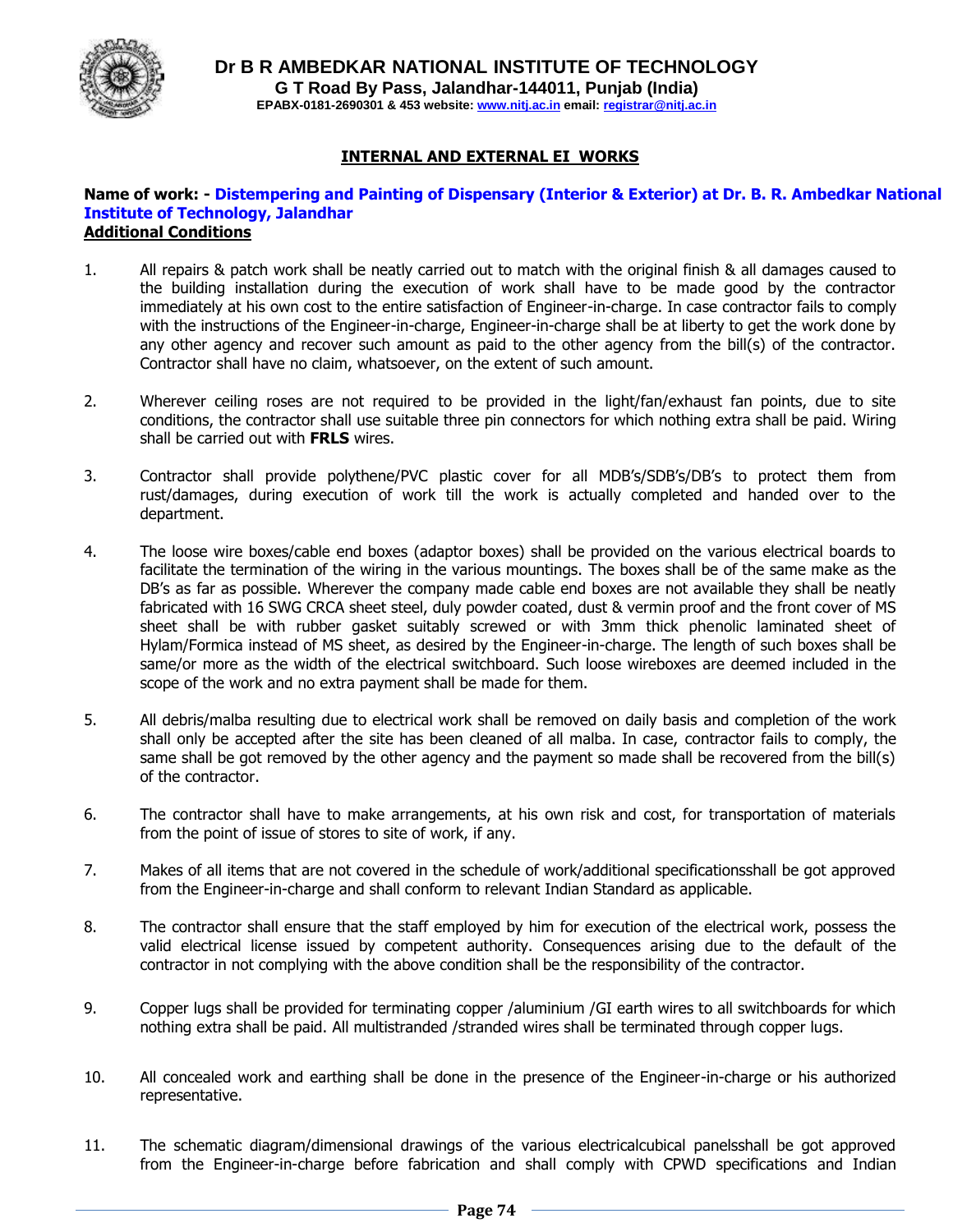

Electricity Rules. The panels shall conform to IS: 8623/1993 and CPRI certified. All panels shall be powder coated inside out, in shade approved by the Engineer-in-charge.

- 12. All floor-mounted panels shall be mounted on 75mmX75mmX6mm thick M.S. channel on all the sides. It shall have a continuous earth bus of the same size and material as the main phase running continuously along the length of the panel extending on either side for earth connection.
- 13. The doors of all cubicle panels shall be hinged type including those of bus bar chambers and cable alleys. The locking shall be with chrome plated metal key locks. All doors shall be earthed with copper conductor wire as approved by the Engineer-in-charge.
- 14. The work shall be carried out according to drawing approved by the Engineer-in-charge. The layout once approved can only be changed by the Engineer-in-charge as per requirement at site. It shall be the responsibility of the contractor to plan the layout and get the approval from the Engineer-in-charge before laying the conduits etc.
- 15. The MCB should be of the same make as that of MCB DB's and having a minimum breaking capacity of 10 KA. Contractor shall obtain approval of the Engineer-in-charge before procurement of MCB DB's.
- 16. All model of modular accessories required for the work shall be got approved from the Engineer-in-charge from among the approved makes. The base plate shall be preferably in sheet steel or otherwise in unbreakable polycarbonate. The cover plates shall be screw less type in shade approved by the Engineer-incharge.
- 17. Contractor shall have to check the Site Order Book for any instructions of the Engineer-in-charge or his authorized representative and sign the site order book. He shall be bound to ensure compliance with the instructions recorded therein.
- 18. The MCCB's shall be compatible for reliable protection and accurate measurement. The rated Service breaking capacity (k Arms) shall be 100% of Ultimate breaking capacity (k Arms).All MCCB's shall be current limiting type with features as per relevant IS codes and CPWD specification.
- 19. MCCB's shall be used with, with rotary handles, phase barriers, phase spreaders on both incoming & outgoing and all terminals shall be shrouded to avoid direct contact.
- 20. Mechanical Castle key interlock shall be provided among the incomer MCCB's, wherever, as applicable, two different incomer sources are provided in the panel as per the directions of the Engineer in charge. The same is deemed included in the scope of work.
- 21. All measuring and indicating instruments shall be protected through fuses/ MCB's and isolating switches.
- 22. General arrangement drawing of the switchboard shall be got approved from the Engineer-in-Charge before commencement of manufacturing.
- 23. To facilitate drawing of wires 16/18 SWG G.I fish wire shall be provided alongwith laying of recessed conduit for which no extra payment shall be made to contractor.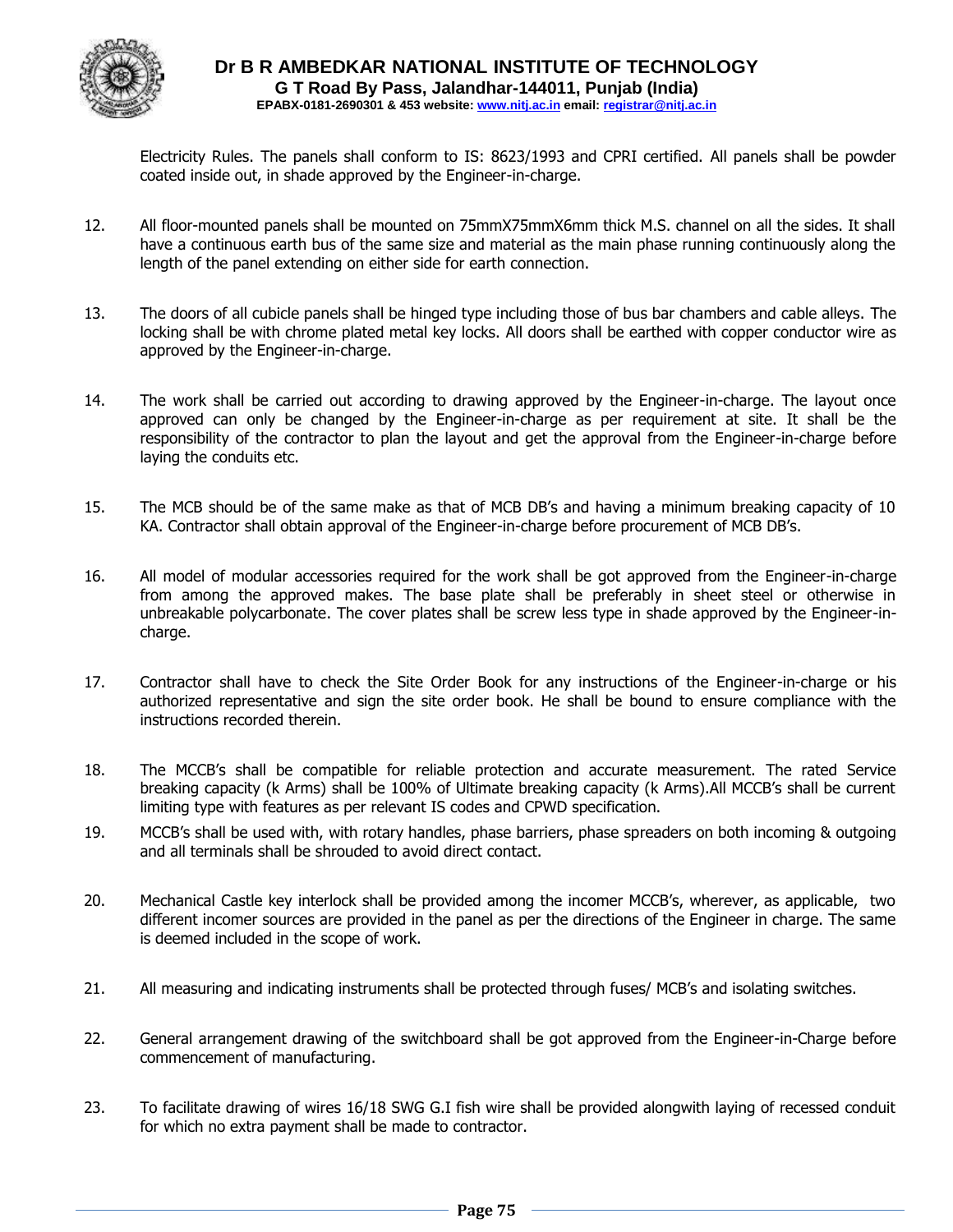

- 24. Conduit and termination to SDB and main board adapter box i/c connection wires to MCB,s inter connection between SDB and main board etc shall be included in the tendered rates and nothing extra shall be paid for the same.
- 25. The contractor shall provide junction boxes / looping boxes of required sizes and such boxes shall be measured as part of conduit / batten wiring without any extra payment.
- **26.** Only brass screws along with brass washers will be used for fixing Phenolic laminated sheet covers and at other places aluminum alloy/ brass / cadmium plated screws will be used.
- 27. M.S. dash fastner shall be used for installation of fittings and fixtures in ceiling and for providing suspenders for the angle support, conduiting, cable tray etc. for which nothing extra shall be paid
- 28. All CI/metal boxes & junction boxes should be cleaned properly and painted from inside before wiring & fixing the accessories.
- 29. The Contractor shall provide test reports and copy of challan/ bill for the material supplied by him. This office reserves right to conduct pre-dispatch inspection at manufacturer's works and accept the test certificate furnished by them. For this purpose suitable notice shall be given before dispatch of any item from its work.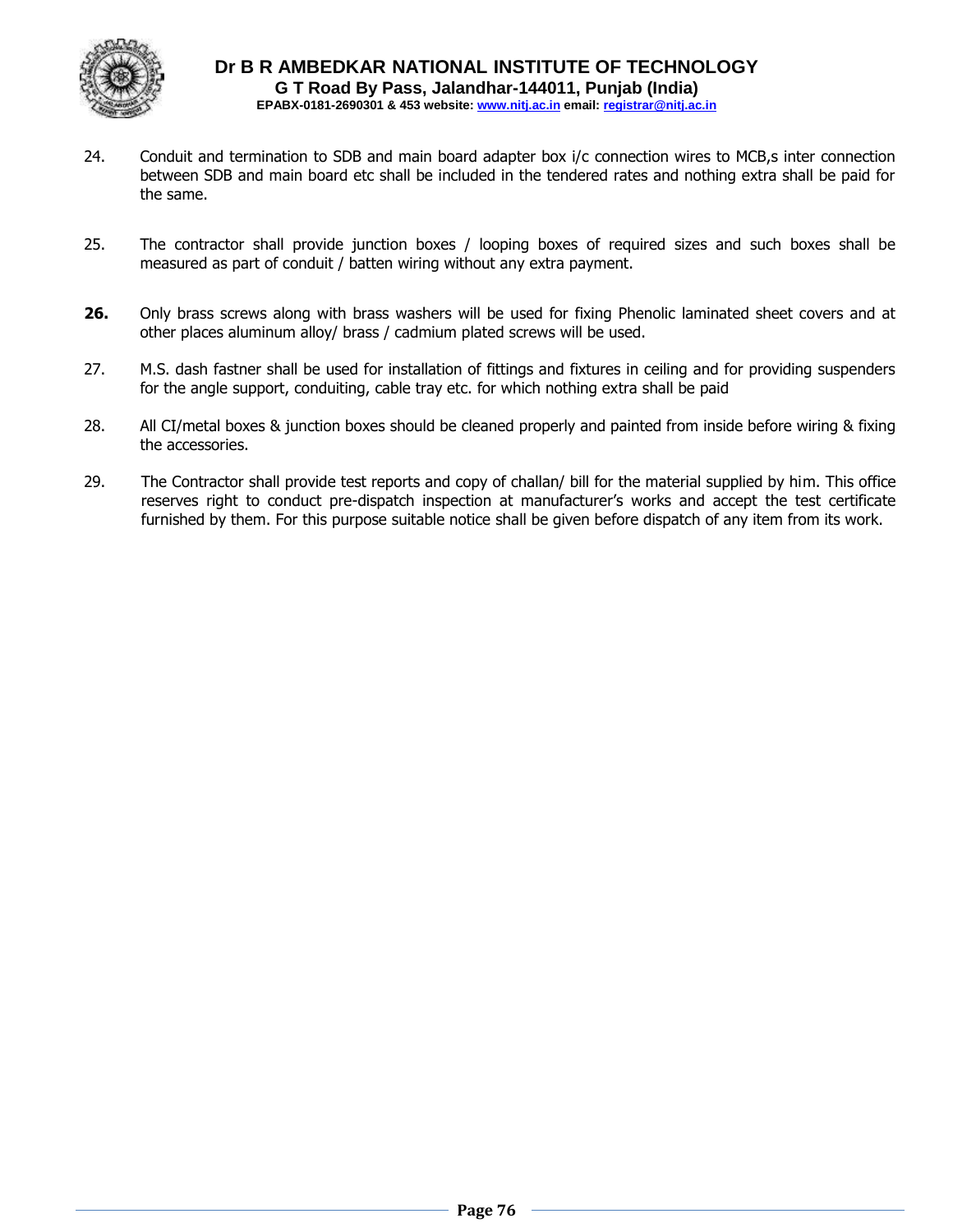

#### **SPECIAL TERMS & CONDITIONS FOR INTERNAL /EXTERNAL ELECTRICAL INSTALLATIONS**

1. For execution of work the main contractor should have valid contractor license issued by appropriate authority under IE rules or should associate firm with such license for which approval of the associate firm should be taken from Engineer in charge.

No change in associate contractor will be allowed, without prior approval of the competent authority.

In case, the performance of such associate contractors is not found satisfactory, the Engineer-in-charge with the approval of Superintending Engineer (E) can ask for replacement by another suitable contractor as per eligibility criteria mentioned above. In such case the main tenderer will submit all the details of new contractor to be associated.

#### 2. **CONFIRMATION TO SPECIFICATIONS**

The work shall be carried out as per CPWD Specification for Electrical Works Part-I Internal Works 2013, Part-II External Work 1995, as amended upto date and as per Additional specification and condition. The installation shall comply with the requirement of India Electricity Rules 1956 as amended upto date.

#### 3. **WORK TO BE DONE BY THE CONTRACTOR**

- a) The tenderer are advised to visit the site to access the requirement of the site and probable difficulties in execution of the work, before tendering.
- b) Unless otherwise mentioned in the tender document, the following works shall be done by the contractor, and therefore their cost shall be deemed to be included in their tendered cost.
- c) Cutting and making good all the damages caused during installation and restoring the same to their original finish.
- d) Sealing of all floor opening provided by them for pipes and cable, from fire safety point of view, after laying of the same.
- e) Painting at site of all exposed metal surface of the installation others than pre-painted items and erection, shall however be rectified to the satisfaction of the Engineer in-charge.
- f) Temporary shed and storage space required for the storage with locking arrangement and their watch and ward of the materials and complete installation till completion of the work.
- g) Testing and commissioning of complete installation.
- 4. All the conduits drops on the wall shall be embedded, to the extent feasible.
- 5. All the dismantled materials shall be stored at a place by the contractor and then hand over to the JE(E) incharge at his store.
- 6. No T&P shall be issued by the department.
- 7. No claim for the idle labour shall be entertained by the department.
- 8. The debris/malba due to electrical work shall be removed and sites shall be cleared by the contractor as soon as work is over for the day. Any damages to civil work due to execution of electrical work shall have to be made good by the electrical contractor without any extra cost

#### 9. **ACCEPTABLE MAKES OF VARIOUS EQUIPMENTS:**

The acceptable makes of various equipments / components / accessories have been indicated in "Acceptable Makes" indicated in the list given in Annexure E1/1

The makes/models and Cat. No. etc mentioned above are indicative only. The firms shall be responsible for providing the item fulfilling the specifications, capacity and all other related requirement of system ensuring compatibility between different items of work.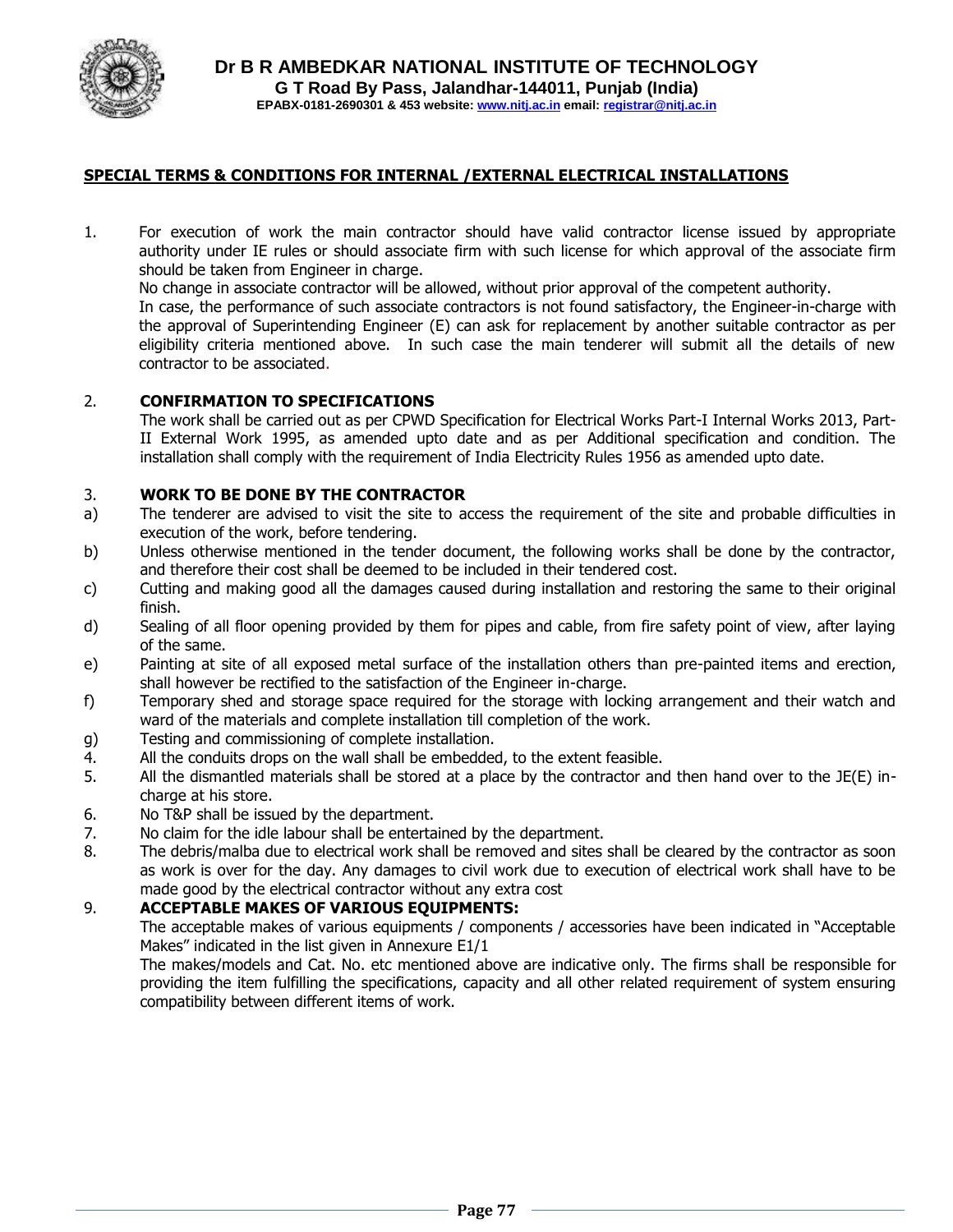

**Dr B R AMBEDKAR NATIONAL INSTITUTE OF TECHNOLOGY G T Road By Pass, Jalandhar-144011, Punjab (India) EPABX-0181-2690301 & 453 website: www.nitj.ac.in email: registrar@nitj.ac.in**

## **LIST OF ACCEPTABLE MAKES.**

| SI. No. | <b>Description</b> | <b>Make/Brand</b>                     |  |  |  |
|---------|--------------------|---------------------------------------|--|--|--|
|         | WIRES/CABLES       | Finolex /Polycab / Havells / RR Kabel |  |  |  |
|         | SWITCH/SOCKETS     | Crabtree/Legrand/Havells/Anchor       |  |  |  |
|         | GI Box             | Crabtree/Legrand/Havells/Anchor       |  |  |  |
|         | MCB DB             | Legrand/Havells/ABB/Schneider         |  |  |  |
|         | <b>LED FITTING</b> | Philips / Havells / Wipro/ Crompton / |  |  |  |
|         | VRF system         | LG/carrier/blues                      |  |  |  |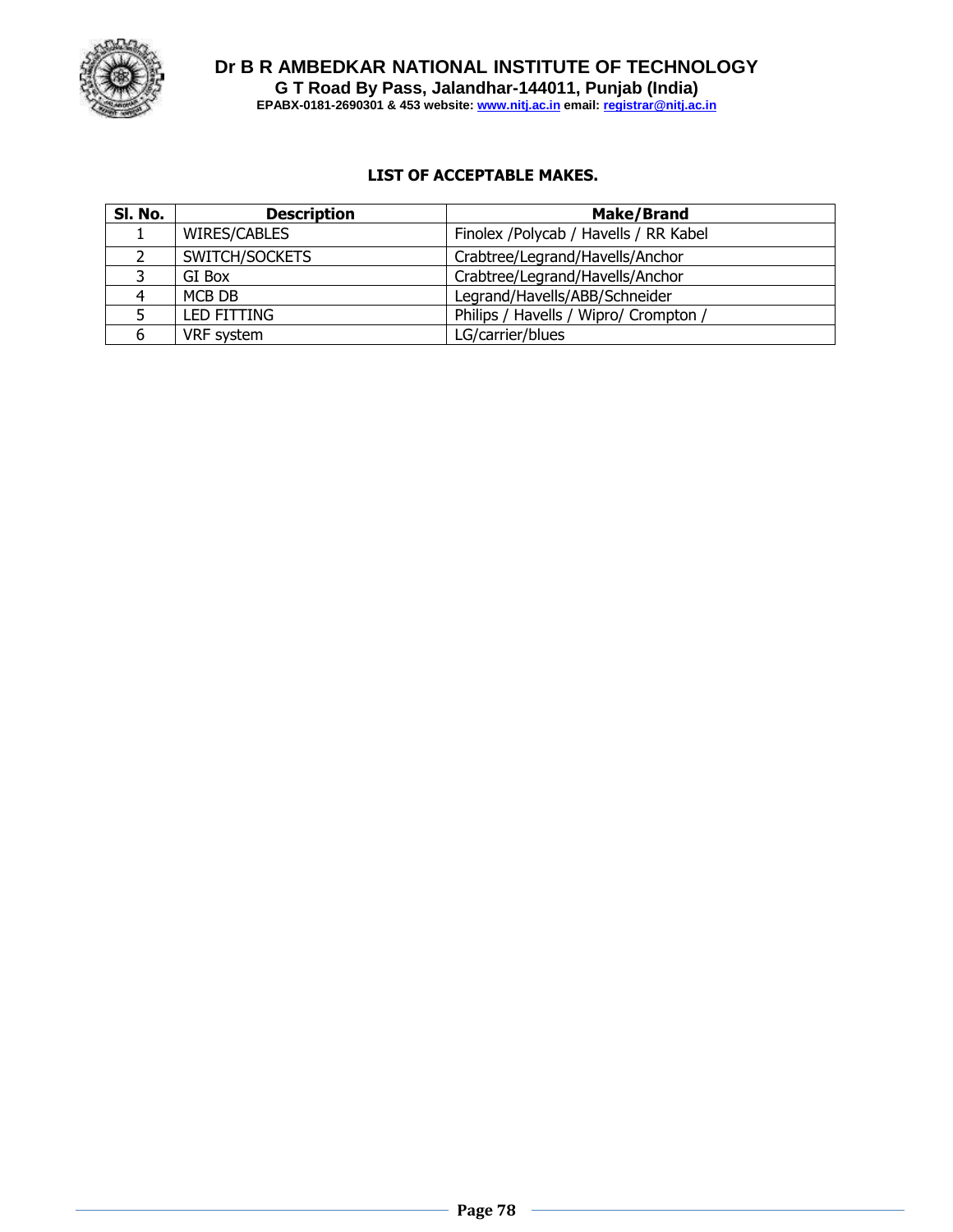

# **Dr. B R Ambedkar National Institute of Technology, Jalandhar**

# **Name of work: Distempering and Painting of Dispensary (Interior & Exterior) at Dr. B. R. Ambedkar National Institute of Technology, Jalandhar**

**PART D (Schedule of Quantities)**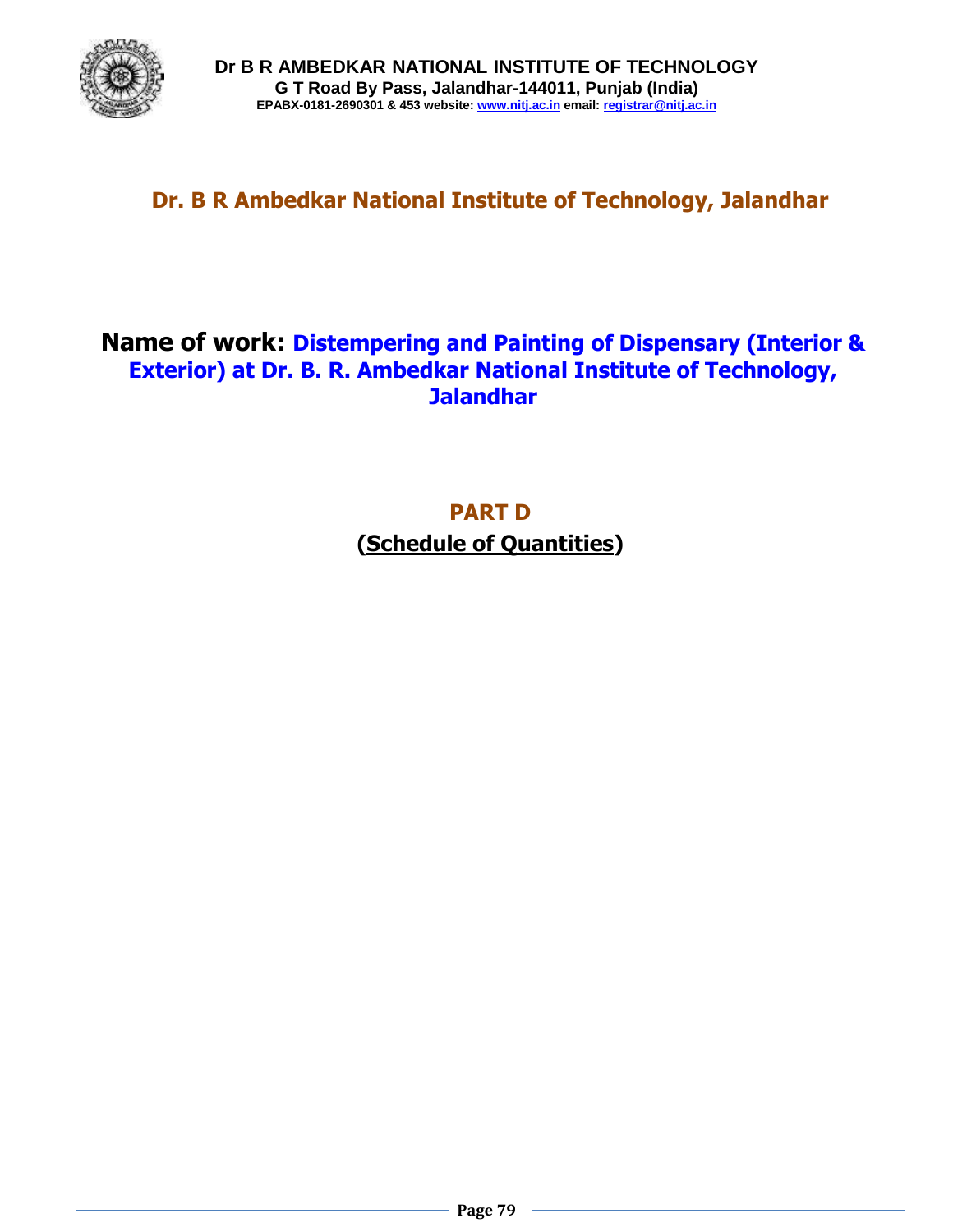

**Dr B R AMBEDKAR NATIONAL INSTITUTE OF TECHNOLOGY G T Road By Pass, Jalandhar-144011, Punjab (India) EPABX-0181-2690301 & 453 website: www.nitj.ac.in email: registrar@nitj.ac.in**

## **Schedule of Quantities (Civil Work)**

### **Name of work: Distempering and Painting of Dispensary (Interior & Exterior) at Dr. B. R. Ambedkar National Institute of Technology, Jalandhar**

| Sr. No.        | <b>Descripation</b>                                                                                                                                                                                                                                                                                                                                                                                                                                                                                                                                                                                                                                                                                                                                                                                                                                                                                                                                           | <b>DSR</b><br>2021 | Unit | Quantity | Rate | <b>Amount</b> |
|----------------|---------------------------------------------------------------------------------------------------------------------------------------------------------------------------------------------------------------------------------------------------------------------------------------------------------------------------------------------------------------------------------------------------------------------------------------------------------------------------------------------------------------------------------------------------------------------------------------------------------------------------------------------------------------------------------------------------------------------------------------------------------------------------------------------------------------------------------------------------------------------------------------------------------------------------------------------------------------|--------------------|------|----------|------|---------------|
| 1              | Removing dry or oil bound distemper, water<br>proofing cement paint and the like by scrapping,<br>sand papering and preparing the surface smooth<br>including necessary repairs to scratches etc.<br>complete.                                                                                                                                                                                                                                                                                                                                                                                                                                                                                                                                                                                                                                                                                                                                                | 13.91              | sq m | 1500     |      |               |
| $\overline{2}$ | Providing and applying one coat of cement based<br>readymade wall putty (Birla Care / JK White/<br>snowcare of snowcare india Ltd. Or equivent)<br>including preparing the surface smooth by sand<br>parering etc. as per direction of the engineering -<br>In-Incharge. Consumption of the putty shall be not<br>less then 5kg per 10 Sqm. Prepartion and<br>application of the putty shall be strictly as per the<br>manufcatures guidelines and as per the directions<br>of the engineer in charge. The Putty shall be<br>applied only cleaning the surface thoroughly.<br>Required curing shall be done before application<br>putty coat. The wall surface so prepared after<br>application of both the costs shall also be sand<br>paoered with Amery paper no 320 no. to make<br>the surface smooth and even suitable for any kind<br>of wall painting. The rate includes all operation<br>and all material and necessary scaffolding etc.<br>complete. | <b>NS</b>          | sq m | 1500     |      |               |
| 3              | Applying priming coats with primer of approved<br>brand and manufacture, having low VOC (Volatile<br>Organic Compound) content.                                                                                                                                                                                                                                                                                                                                                                                                                                                                                                                                                                                                                                                                                                                                                                                                                               |                    |      |          |      |               |
|                | With water thinnable cement primer on wall<br>surface having VOC content less than 50<br>grams/litre                                                                                                                                                                                                                                                                                                                                                                                                                                                                                                                                                                                                                                                                                                                                                                                                                                                          | 13.85.3            | sq m | 1500     |      |               |
| $\overline{a}$ | Distempering with 1st quality acrylic distemper<br>(readymade) having VOC content less than 50 gm<br>per ltr. of approved manufacturer and of required<br>shade and colour complete. as per manufacturer's<br>specification.                                                                                                                                                                                                                                                                                                                                                                                                                                                                                                                                                                                                                                                                                                                                  |                    |      |          |      |               |
|                | One or more coats on old work                                                                                                                                                                                                                                                                                                                                                                                                                                                                                                                                                                                                                                                                                                                                                                                                                                                                                                                                 | 13.108.1           | sq m | 2500     |      |               |